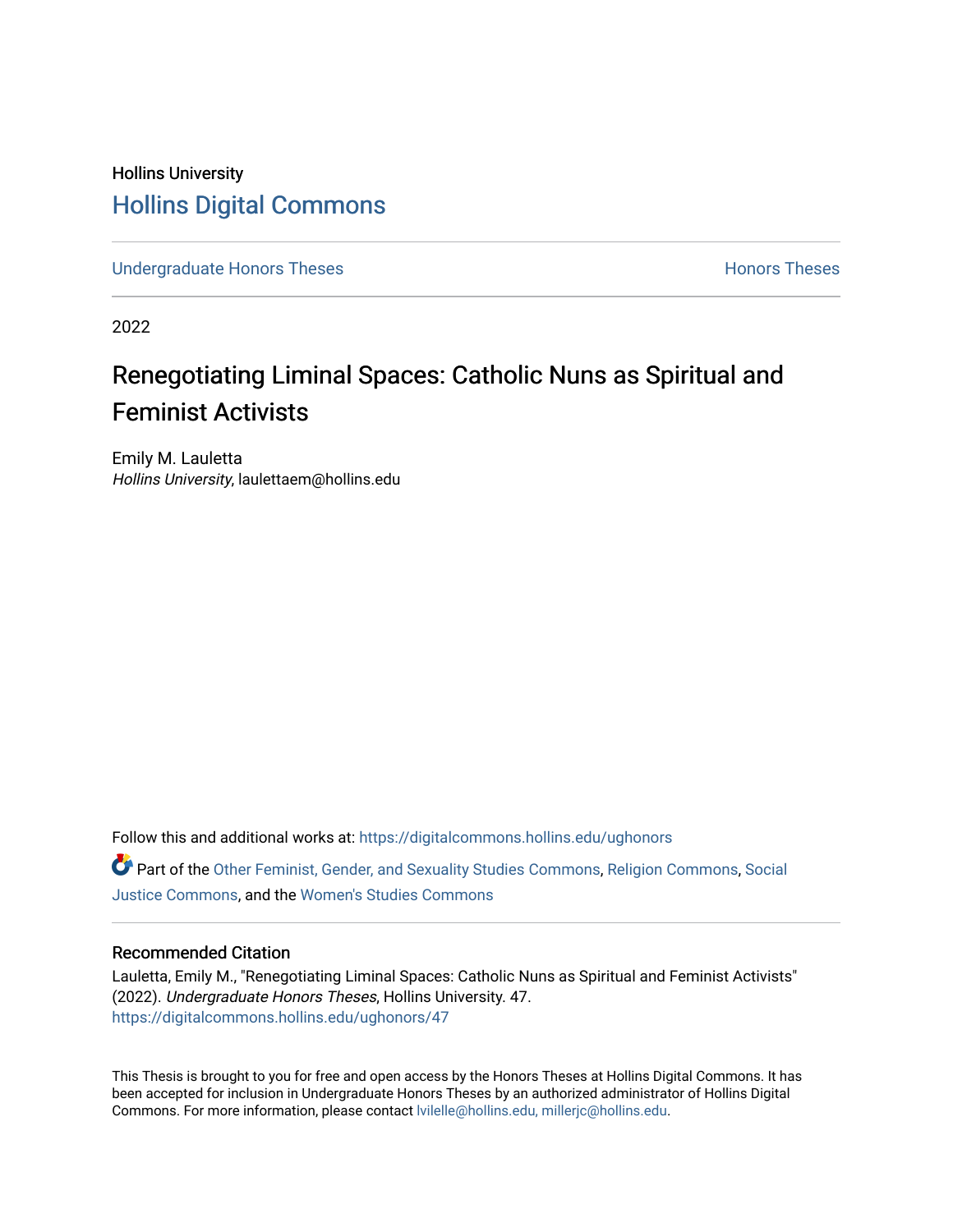Renegotiating Liminal Spaces: Catholic Nuns as Spiritual and Feminist Activists

by

Emily M. Lauletta

Approved:

 $\sim$   $\sim$   $\sim$   $\sim$   $\sim$ 

Dr. LeeRay Costa

 $\sim$   $\sim$   $\sim$ 

Professor Kelly Bayer Derrick

Departmental Honors Thesis in Gender and Women's Studies Hollins University Roanoke, Virginia May 2022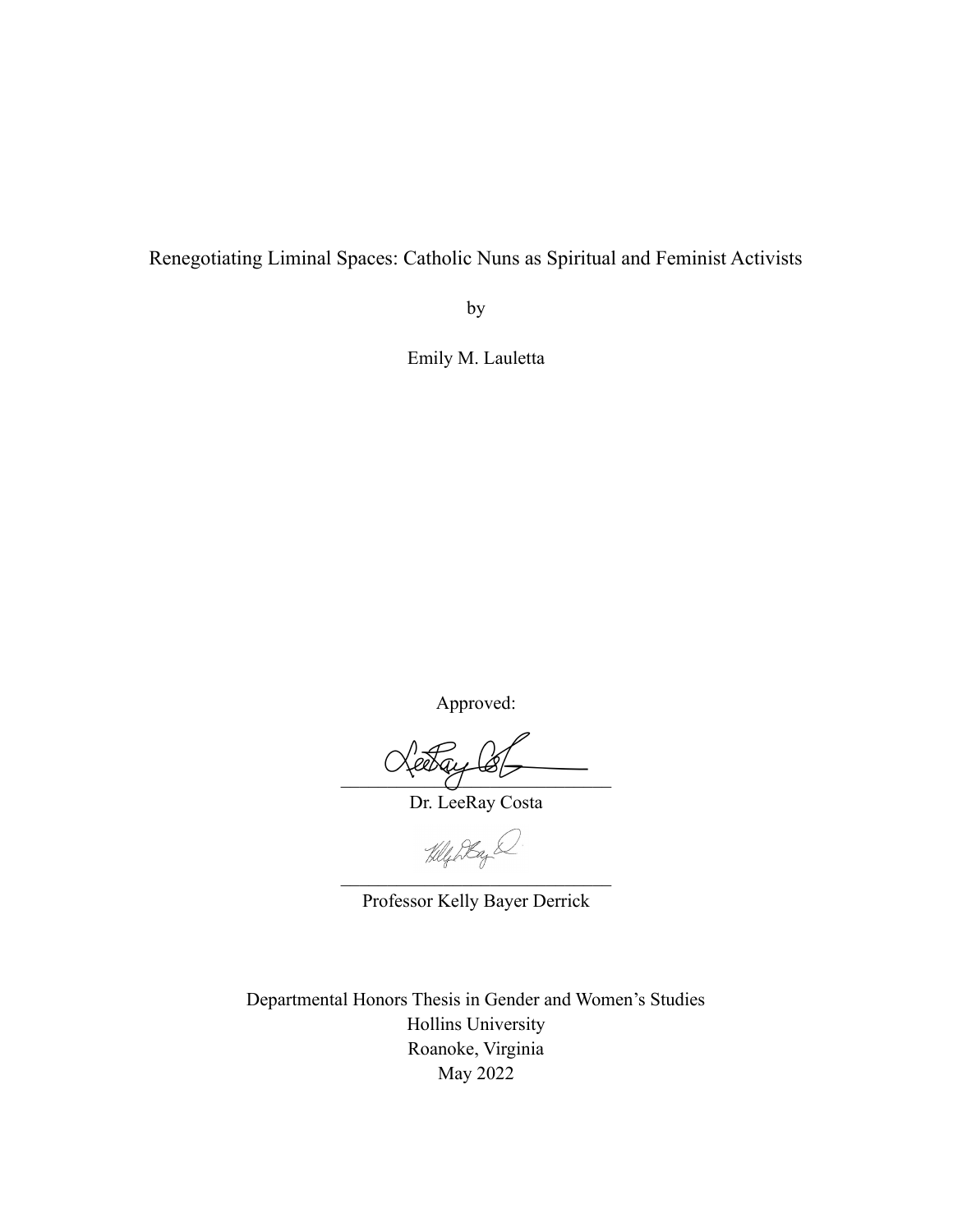### **Table of Contents**

| Introduction: What is Spiritual Activism? A Definition Centered in Three Theoretical |  |
|--------------------------------------------------------------------------------------|--|
| Frameworks                                                                           |  |
|                                                                                      |  |
|                                                                                      |  |
| Intro.3: Indigenous Feminism(s) and Indigenous Spiritual Activism11                  |  |
|                                                                                      |  |
|                                                                                      |  |
| Chapter 1: Epistemologies, Methodologies, & Methods                                  |  |
|                                                                                      |  |
|                                                                                      |  |
|                                                                                      |  |
|                                                                                      |  |
|                                                                                      |  |
| Chapter 2: Case Study: Network and Nuns on the Bus                                   |  |
|                                                                                      |  |
|                                                                                      |  |
|                                                                                      |  |
| Chapter 3: Case Study: Talitha Kum                                                   |  |
|                                                                                      |  |
|                                                                                      |  |
|                                                                                      |  |
| Chapter 4: Conclusion                                                                |  |
|                                                                                      |  |
|                                                                                      |  |
|                                                                                      |  |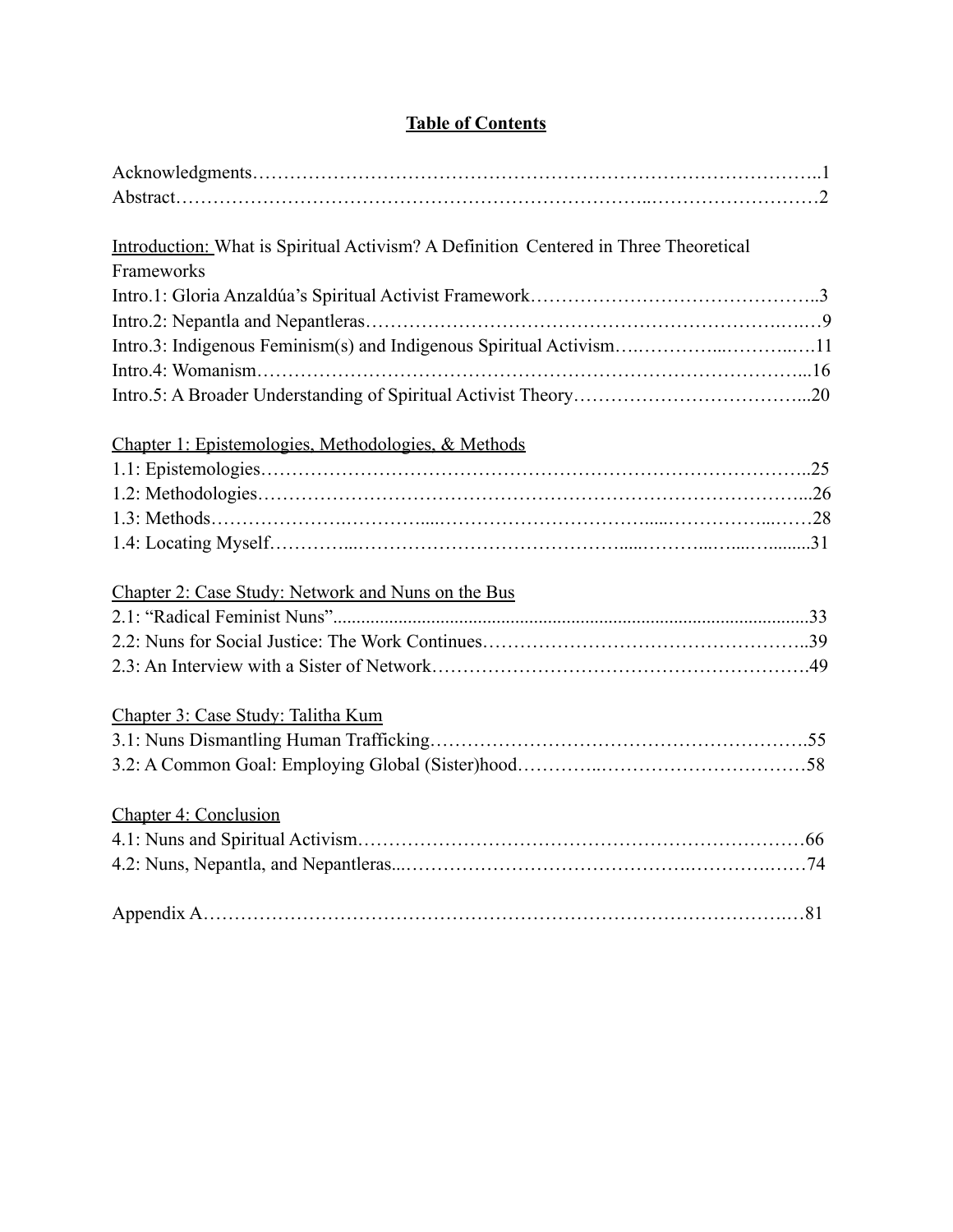#### **Acknowledgements**

I would first like to acknowledge and give my warmest thanks to my advisor, Dr. LeeRay Costa, who made this work possible. It is her class, Spiritual Activism, where I first became fascinated with this subject that has now culminated in this two and a half-year project. Additionally, I am incredibly grateful for Dr. Costa's continued mentorship and guidance during the writing process. It has been the greatest pleasure and honor to learn from her during my time at Hollins University.

I would also like to extend thanks to Professor Reverend Kelly Bayer Derrick, who not only supported me greatly in this process, but has also inspired my interest in the intersections of feminism and religion. Furthermore, this work could not have been completed without the support of Professor Courtney Chenette. During the writing of this thesis, Professor Chenette has always made herself available to offer advice, guidance, and words of encouragement.

Last but certainly not least, I would like to thank my mother, who has spent countless hours on the phone with me listening to me talk about this project. Her warmth has allowed me to accomplish this thesis, and her hard work has allowed me to pursue my Bachelor of Arts in gender and women's studies.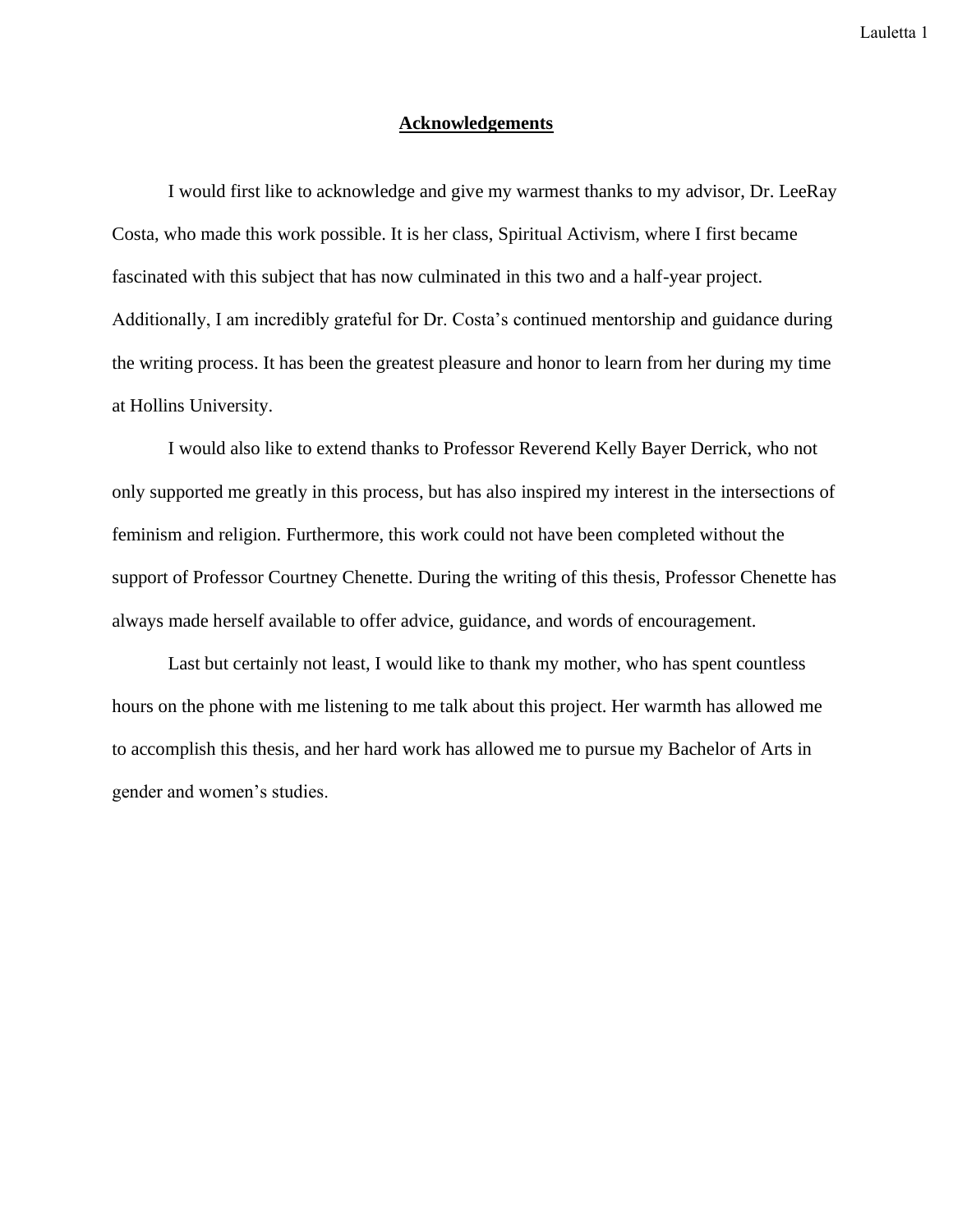#### **Abstract**

The objective of this thesis is to recognize the critical work being done by the women in two Sister-led organizations, Talitha Kum, and Network. Throughout this thesis, I make note of how the actions of these groups of nuns align with several values attributed to spiritual activism. Simultaneously, I discuss the complications that arise from doing social justice work within the confines of an institution that has perpetuated settler colonialism and white supremacy. My analysis is grounded in three theoretical frameworks; spiritual activist theory as articulated by Gloria Anzaldúa, Indigenous Feminism(s), and Womanism. In reference to the nuns status as both activists and committed Catholics, I explicitly call upon Anzaldúa's theories of Nepantla, Nepantleras, and Nos/Otras ideology to argue that multiple truths can exist at once.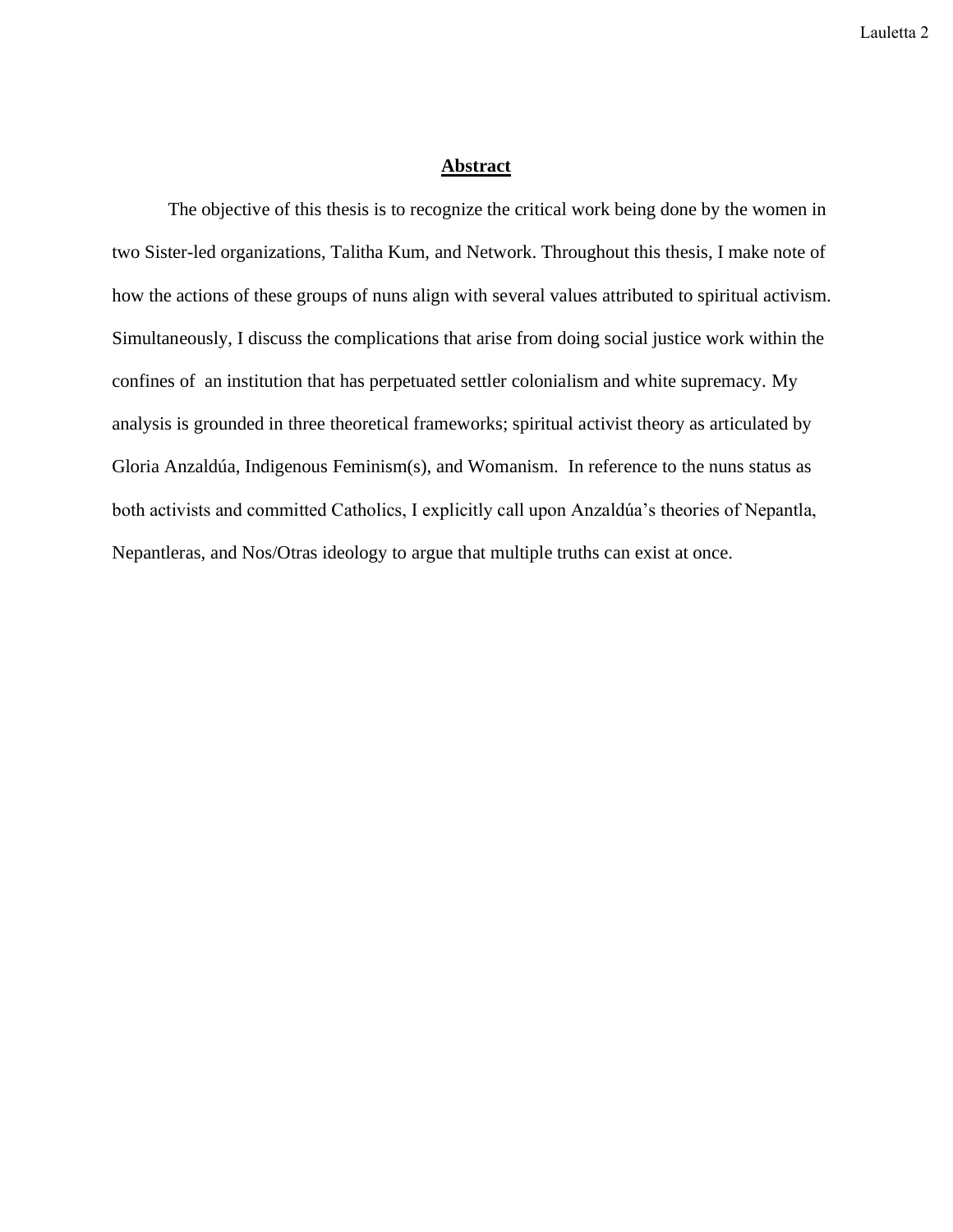#### **Introduction.1:**

#### **Gloria Anzaldúa's Spiritual Activist Framework**

Spiritual activism as a theoretical framework very much relies on the knowledge and work created by feminist, womanist, and Chicana scholar Gloria Evangelina Anzaldúa. Anzaldúa, born in 1942, produced scholarship that centered her identity and embodied location(s). Throughout this chapter, I discuss some of the most pivotal concepts in Anzaldúan theory, as well as how these concepts have worked to create the holistic framework of spiritual activism.

Given that Anzaldúa was born and grew up in the Río Grande Valley of South Texas, an area located between the U.S./Mexico border, her relationship to borders and border identity is foundational to her work. That being said, if one was to explain Anzaldúan theory in a sentence, it could be described as scholarship that lifts up border identity to explain how race, social class, and gender work together to inform one's worldview. Specifically, Anzaldúa focuses on those living between borders, or in liminal zones. When Anzaldúa discusses borders, she moves from an examination of literal borders to other forms of borders/boundaries. For example, Anzaldúa most often focuses on spiritual boundaries, or material boundaries that arise from interlocking systems of oppression. Similarly, living in-between these other borders also creates liminal zones. This idea of liminality is explained in more depth through her theory of nepantla, which I discuss in section Intro.2.

Anzaldúa's border theory is also supported by her work on the geography of selves. Not only do borders shape our identities, but our identities shape our lived experiences. This ideology overlaps with what is referred to as intersectionality, a term coined by feminist legal scholar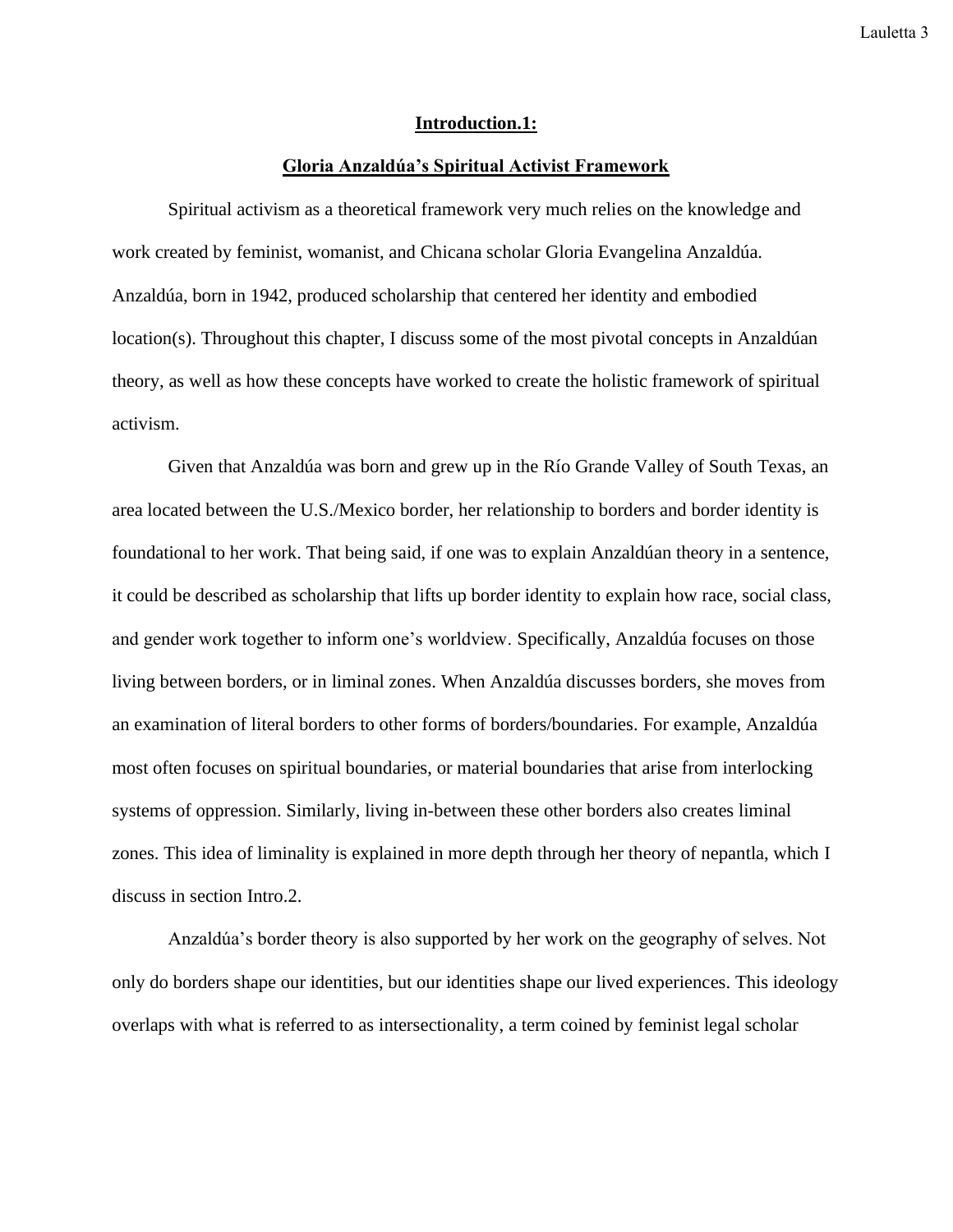Kimberlé Crenshaw<sup>1</sup>, and a methodology that has been utilized and explored for decades by women of color, particularly Black women.<sup>2</sup> However, Anzaldúa's thoughts on this matter slightly differ from the normative assumptions that undergird intersectionality. Anzaldúa believes that identity shapes how you are perceived, and that embracing and connecting with one's identity is an embodied activity (Anzaldúa 2015, 66). This understanding is key to spiritual activist theory, as Anzaldúa and several other spiritual activists and spiritual activist scholars agree that the body is a site of knowledge production. Additionally, the body must be valued as a site of knowledge production *equal* to the mind.

Understanding our bodies as sites of knowledge production is an act that, according to Anzaldúa, can lead us closer to recognizing our global interconnectedness. A theory that can aid readers in understanding the bridge between embodiment and interconnectedness is new tribalism. In *Light in the Dark/Luz En Lo Oscuro: Rewriting Identity, Spirituality, Identity*, Anzaldúa states, "This new tribalism, like other new Chicano/Latino narratives, recognizes that we are responsible participants in the ecosystems (complete set of interrelationships between a network of living organisms and their physical habitats) in whose web we're individual strands" (Anzaldúa 2015, 67). Anzaldúa utilizes this theory of new tribalism, as well as metaphors of her own body as a tree, to demonstrate how the multiple physical aspects, experiences, and identities situated within our bodies work together to produce energies that can be transferred between all beings and things. Anzaldúa also places added emphasis on the locations we've lived in and settled in, and how these physical places impact our bodies, and add to our interwoven branches of El Arbol de la Vida (the tree of life).

<sup>1</sup> Crenshaw. 2016. *TEDTalks: Kimberlé Crenshaw: The Urgency of Intersectionality*. TED.

<sup>2</sup> Examples include bell hooks' 1981 book Ain't I a Woman, Sojourner Truths' 1851 speech "Ain't I a Woman", and the 1977 statement by the Combahee River Collective. Each of these sources appears in the works cited section of this thesis.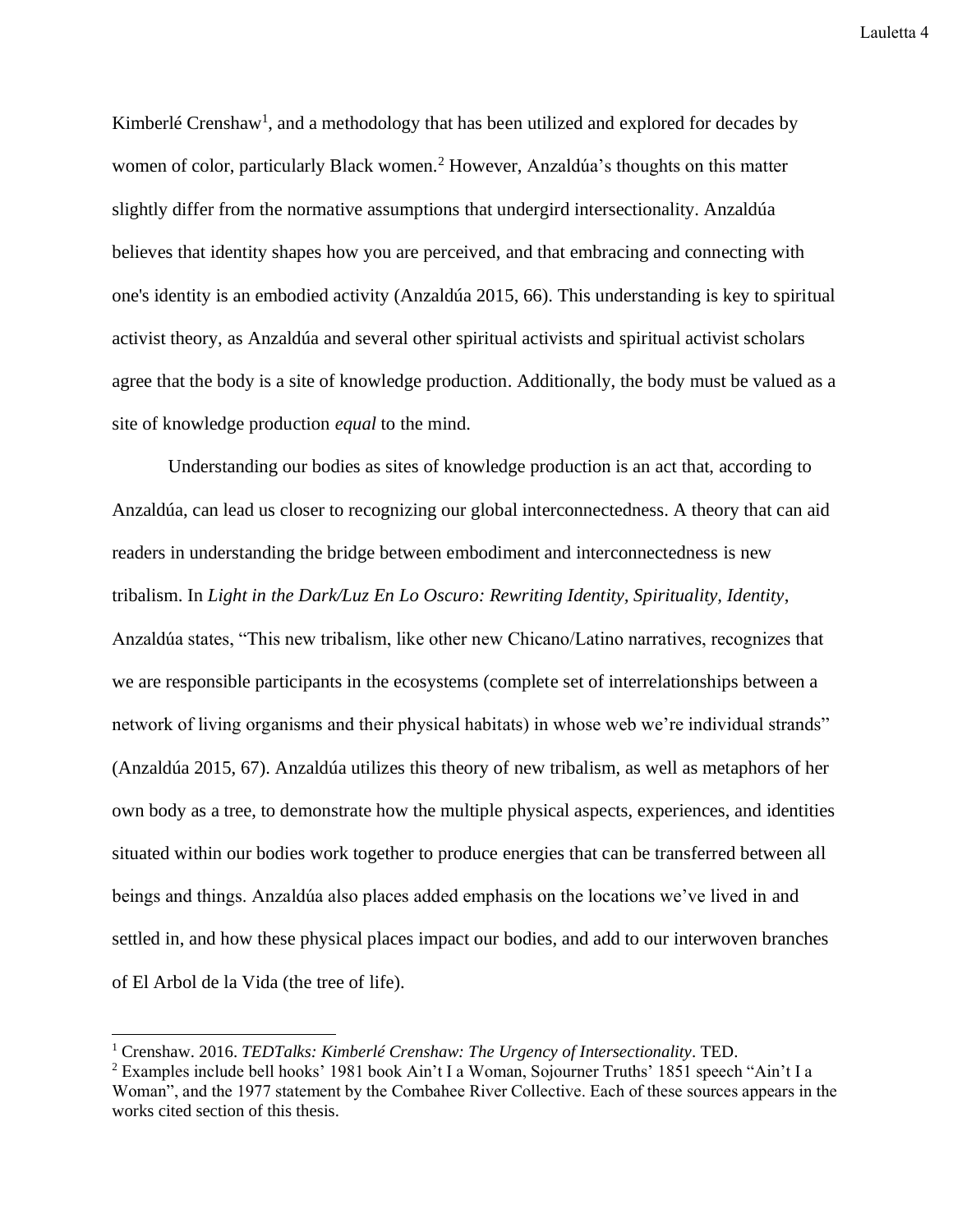When we work to uncover the depth of knowledge innate in our bodies and minds, we also work to understand new epistemologies, and new methods of problem solving and methods for social justice. For example, Anzaldúa describes the spiritual knowledge that lies within our bodies as Conocimiento. Conocimiento can also be described as a transitional process, or a period of inquiry, and healing. Once we are awakened to our Conocimientos, we can truly begin to understand and visualize the importance of spiritual activism. To quote,

Conocimiento urges us to respond not just with the traditional practice of spirituality (contemplation, meditation, and private rituals) or with the technologies of political activism (protests, demonstrations, and speak outs), but with the amalgam of the two: spiritual activism, which we've also inherited along with la sombra (Anzaldúa 2015, 19).

Anzaldúa discusses the concept of Conocimiento more thoroughly in her 2002 book, *This Bridge We Call Home*, and specifically in her essay "Now Let Us Shift ... Conocimiento... Inner Work, Public Acts." In the essay "Gloria E. Anzaldúa's Decolonizing Ritual de Conocimiento", scholar Sarah S. Ohmer further interprets Anzaldúa's key theory. Ohmer elaborates on Anzaldúa's words, explaining that constant questioning and critiquing of what is considered to be "the norm" is key to Conocimiento. This questioning can often result in feelings of isolation from the systems of power you ascribe to. Ohmer's article is important to my analysis of Anzaldúa's Conocimiento as Ohmer sheds new light on Anzaldúa's understanding that Conocimiento can facilitate discomfort, or even pain. Simultaneously, Ohmer describes how those who are existing at the border of Conocimiento in many ways, can also build stronger community with one another. The community aspect of Conocimiento is one I will discuss further in section 2.2 in relation to the work being done by the **ELE** isters<sup>con</sup> at the nonprofit Network. In *This Bridge We Call Home,* Anzaldúa also discusses the role that walls or borders play in maintaining and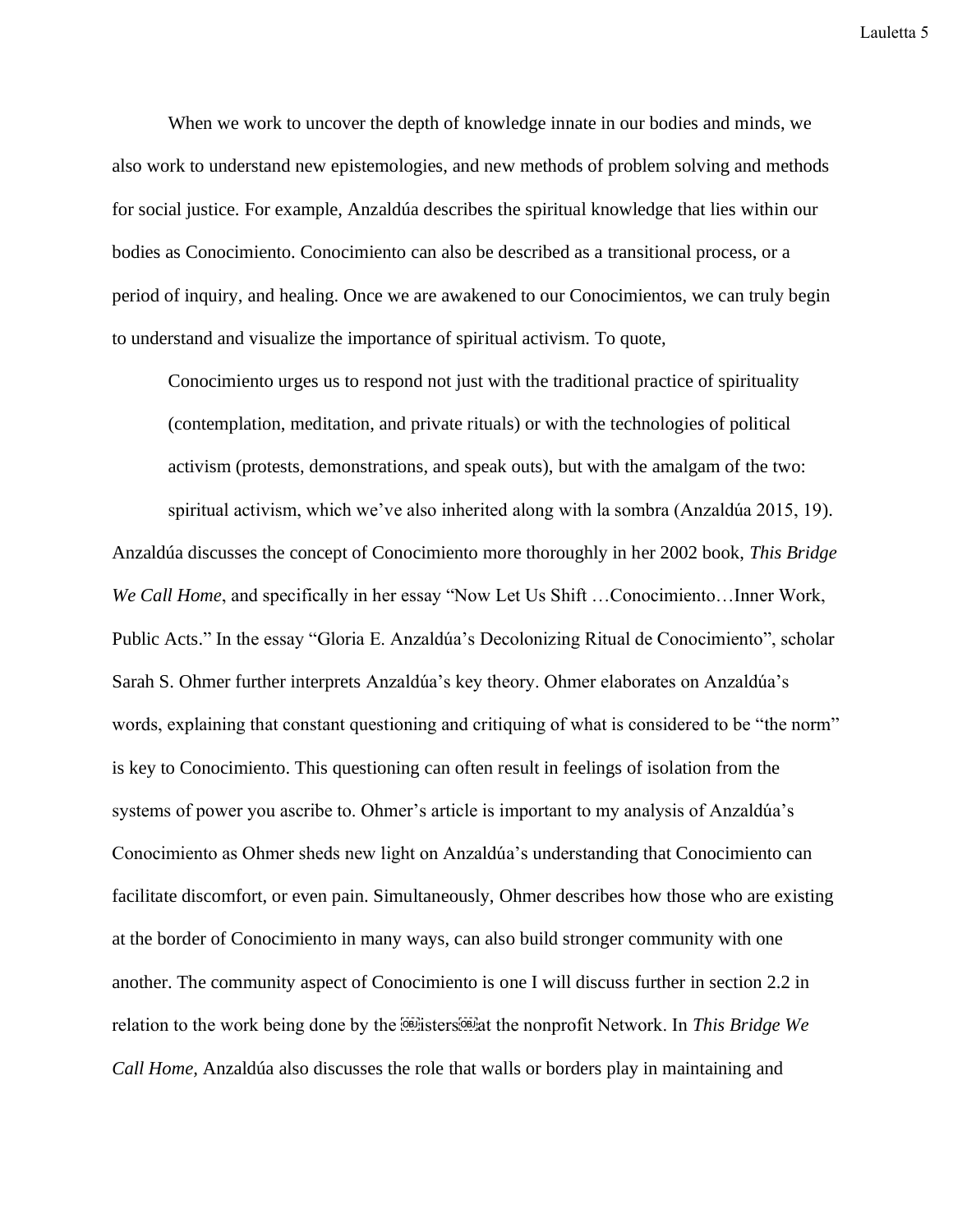afflicting violence. Conocimiento is a unique and embodied knowledge that can create new pathways between borders that, in turn, can work to dismantle border violence. While Conocimiento can instigate discomfort, it is also a knowledge that both inspires and is fueled by love.

Conocimiento occurs in stages. To briefly elaborate on these stages, I look once again both towards *This Bridge we Call Home* and the aforementioned essay by scholar Sarah S. Ohmer. The first stage is referred to as un darse cuenta, or a call to adventure. The second stage is referred to as la nepantla. I will be discussing this stage in particular in section Intro.2, as it is key to the foundation of this thesis. Stage three is called La Coatlicue. It is known as a period of darkness. This stage also asks us to critique the idea that Western scientific medicine and theories are our only possible source to solve social and cultural ills. Stage four, which is integral to spiritual activist theory, is a reconnection of the mind and body. This stage is particularly unique as it calls attention to how the western academy has often devalued the knowledge we refer to as intuition or emotion, as well as the knowledge that can manifest in our bodies in physical and non-physical ways after living through trauma. The fifth stage involves a new desire of purpose and meaning, and the sixth stage features sharing this new purpose and meaning with others. While the interpersonal nature of stage six may create conflict, or a "clash of realities" as named by both Anzaldúa and Ohmer, stage seven relies upon finding common ground. What is key to these stages is that while there may be a form of order here, the stages can also be experienced fluidly, and repeatedly.

Furthermore, on the subject of self-knowledge, Anzaldúa theorizes that those who have been disembodied, scarred, or forced into the margins of society by hegemonic systems of power often hold a type of knowledge Anzaldúa refers to as La Facultad. It should be noted that La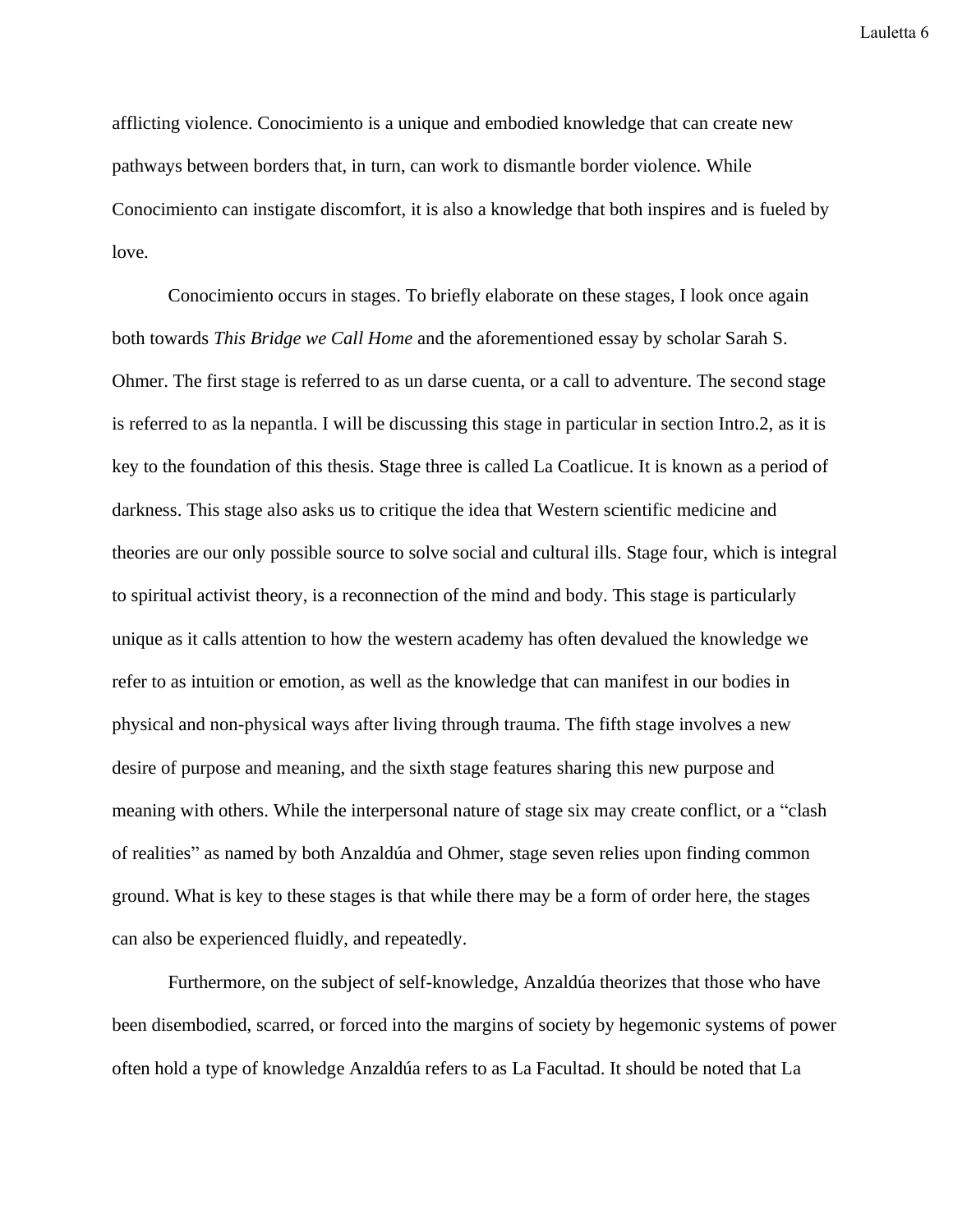Facultad was a key concept in Anzaldúa's well known book, *Borderlands/La Frontera: The New Mestiza*. La Facultad reminds us of the importance of feminist standpoint theory, or the understanding that we are the most knowledgeable sources on our own lives. The understanding that all beings have access to spiritual knowledge is critical when performing spiritual activism. In other words, if Conocimiento is what inspires spiritual activism, then it is clear that both Conocimiento *and* La Facultad are necessary in the process of unlocking a global spiritual shift. This shift is meant to place humanity one step further in achieving a key goal of spiritual activism, recognizing our interconnectedness. It is spiritual activists' belief that if humanity can recognize our interconnectedness, we can then use that knowledge to lead us closer to justice, liberation, and human flourishing. To break this process down, Conocimiento leaves us conscious of spirit in the world, and spirit in ourselves. This spirit, in turn, lets us become conscious of our wounds, giving us the opportunity to focus our energies on healing said wounds. When we begin the process of healing our wounds, we can then begin the process of self-transformation.

When discussing healing processes, I would be remiss not to discuss Anzaldúa's Coyolxauhqui Imperative. In *Light in the Dark*, Gloria Anzaldúa recounts an Aztec myth of Coyolxauhqui, a Goddess of the moon who in the story was torn limb from limb. Anzaldúa uses this story to describe the disembodiment that can result from systemic oppression such as cultural discrimination and isolation, white supremacy, racism, and settler colonialism. She describes the Coyolxauhqui imperative as a method of healing from these particular wounds that leave those with these lived experiences feeling fragmentary. Coyolxauhqui imperative centers the necessary transformation that is required to restore "Inner completeness". Selftransformation, inspired by self-reflection, is foundational to the goals of spiritual activism.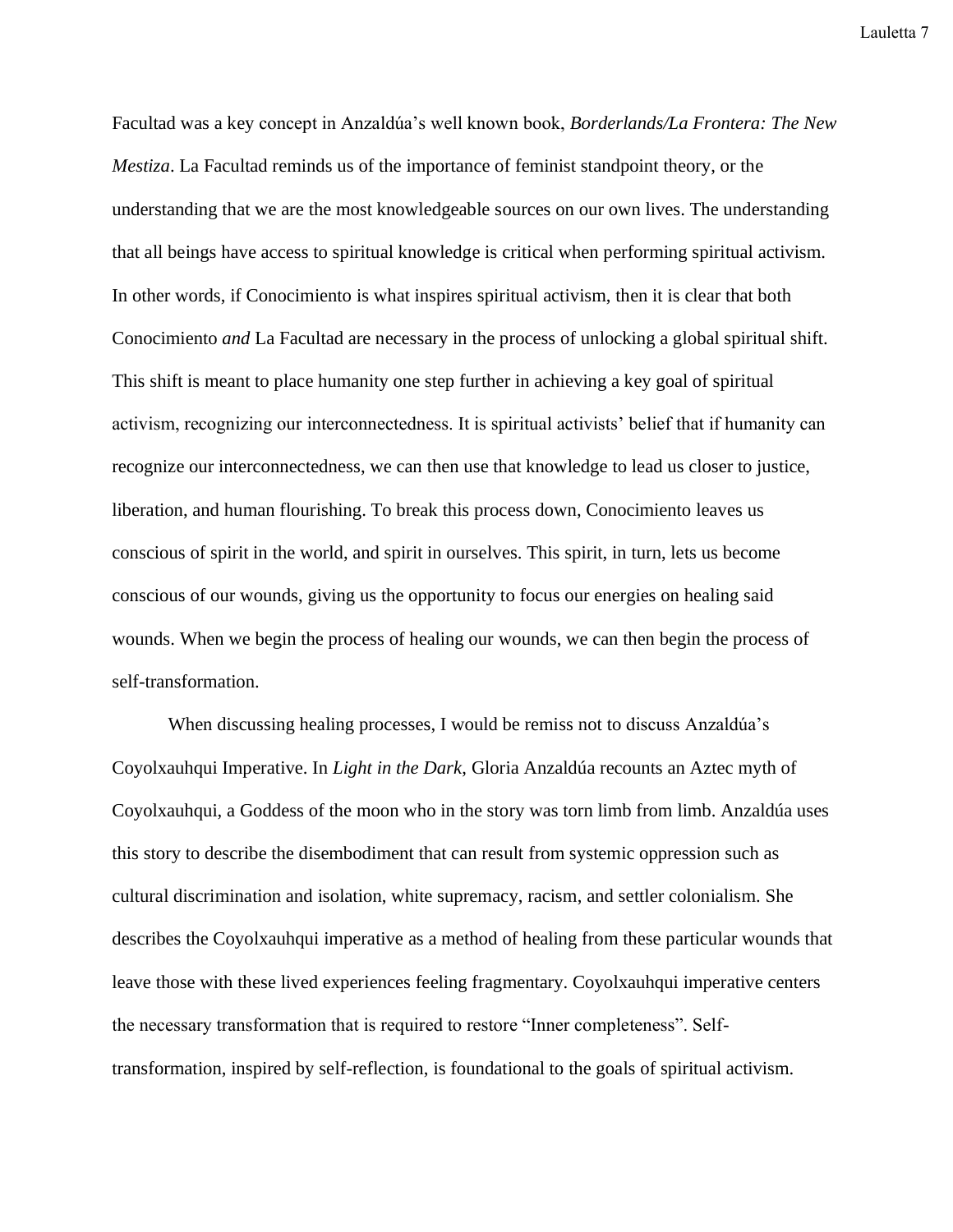Throughout her several works, Anzaldúa constantly reminds readers that we cannot fully be present to connect with others until we have an understanding of our personal identities, traumas, and knowledges. Once we transform ourselves, we can then begin working towards a global transformation, or to reference back to Conocimiento, a global shift.

Key to this shift towards interconnectedness is being able to bridge across difference. The concept of a bridge is centered within much of Anzaldúan thought. Gloria Anzaldúa states, "The bridge (boundary between the world you've just left and the one ahead) is both a barrier and a point of transformation" (Anzaldúa 2015, 137). Aided by Conocimiento, bridges are utilized within our self-transformation, but they are also utilized in our connections and relationships with others. A necessary step to creating these external bridges is to bear witness to the experiences of others. Bearing witness is a practice that centers actively and deeply listening to the experiences and stories of others without an end goal in mind. In other words, bearing witness occurs without the assumption that by the end of the exchange you will be able to fully understand that person's experience. Instead, bearing witness lets us open windows into the lived experiences of others, which in turn can help us form beloved community, a concept articulated by feminist scholar bell hooks in many of her works, including her 2012 conversation with scholar and activist George Brosi. To restate, bearing witness advances the practice of bridging across difference. In bridging across difference, we can build community. Each of these steps, once again, is critical in establishing a transformed world that forefronts spirit, liberation, justice, and love.

Situated within Anzaldúas theories of personal and world transformation is nos/otras ideology. Nos/otras ideology is Anzaldúa's answer to the 'us vs them' or 'self vs other' binaries that are often created and reinforced by colonial white supremacist capitalist patriarchy.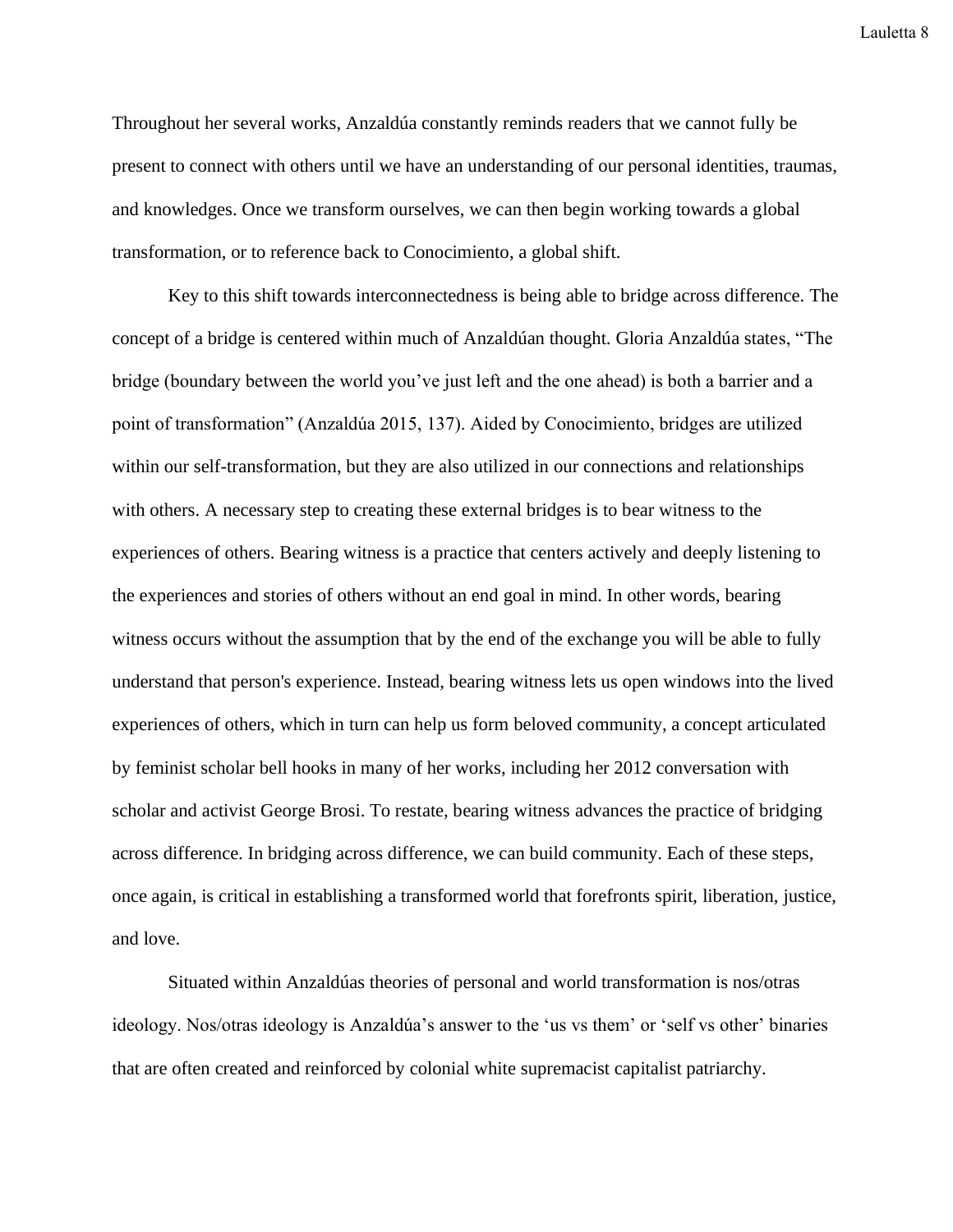Anzaldúa states, "We are both nos (us) and otras (others)--nos/otras" (Anzaldúa 2015, 63). To elaborate on this concept, Anzaldúa offers her understanding that 'us' and 'them' are not opposing sides, but instead, she proposes the idea that we are both us and them at once. The theory also recognizes that dismantling binary points of view does not overlook the inherent fact that each person on this planet has different lived experiences, but instead offers us the opportunity to once again, bear witness to these experiences, and to also value the commonalities we share. Relatedly, El Mundo Zurdo is an Anzaldúan concept that often goes overlooked, but I believe is key to this particular conversation. El Mundo Zurdo, or the Left Hand world, is a concept that describes the ability of different marginalized communities to share ideas and concerns in order to dismantle systems of oppression. El Mundo Zurdo relies on the processes of embracing liminality, sharing knowledge, and bridging across difference, therefore aiding the goals of spiritual activism by centering embracing difference and valuing similarities. Those living in El Mundo Zurdo use their lived experiences to produce and access knowledge that can liberate themselves, with the understanding that this will eventually contribute to the goal of liberating all.

#### **Introduction.2:**

#### **Nepantla and Nepantleras**

A principal focus in this paper requires the knowledge of one of Anzaldúa's most famous concepts, nepantla, and subsequently, nepantleras. As stated in section Intro.1, Anzaldúa explains how borders, geographical or otherwise, shape our identities and therefore shape our life experiences. More pointedly, she speaks on how living in spaces *between* borders, or in liminal zones, can create both external and internal conflict for those existing in said spaces. This is where nepantla theory becomes exceptionally relevant. Nepantla spaces are often places where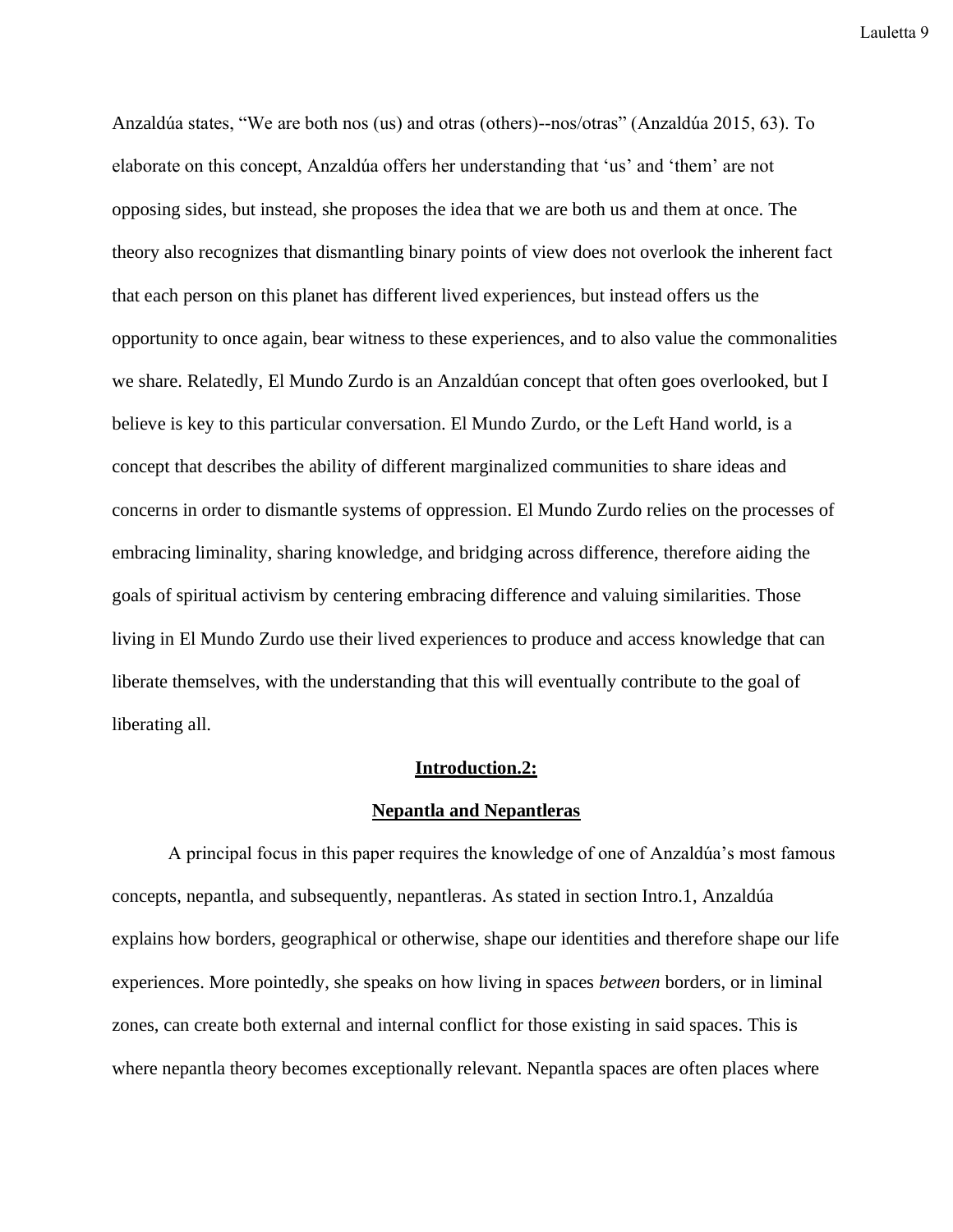conflict is produced by living "in-between." Additionally, nepantla spaces can be physical, psychic or both. In the end, this conflict produced by living in between physical and metaphysical borders can lead those existing in nepantla to a greater spiritual knowledge. To once again quote Anzaldúa, "By attending to the stream of mental experience, one becomes aware of the connective tissue, nepantla, the bridge between the compartments or, to use Santa Teresa of Avila's phrase, between the "'mansions' of the self" (Anzaldúa 2015, 28). Similar to the overarching goals of spiritual activism, Anzaldúa's goal in introducing this theory is to aid the process of physical decolonization, while also helping others to decolonize their inner selves. It should also be noted that by physical decolonization I am referring to both the decolonization of nations and land, as well as decolonization of the physical body. She explains that in nepantla spaces, or places of internal conflict, transformations can occur. Much like Conocimiento, or La Facultad, nepantla is another facet of spiritual activism that acts as a bridge.

What Anzaldúa calls a nepantlera is an individual who has experienced this liminal zone, is constantly making the journey to each side, and is therefore uniquely qualified to act as a mediator on another person's nepantla journey. On nepantleras, Anzaldúa writes, "nepantleras are not constrained by one culture or world but experience multiple realities… [they] use competing systems of knowledge and rewrite their identities" (Anzaldúa 2015, 82). Nepantleras are uniquely equipped with spiritual knowledge given, as Anzaldúa stated above, their ability to employ their multiple realities to rewrite their identities. Furthermore, nepantleras are constantly challenging the individualistic ideals of the western world. This unique knowledge they possess can help lead us towards new systems that promote an ecosystem of community care. Nepantleras are often those we look to for guidance in navigating our transit between borders, as they themselves have successfully navigated this journey. Anzaldúa also describes las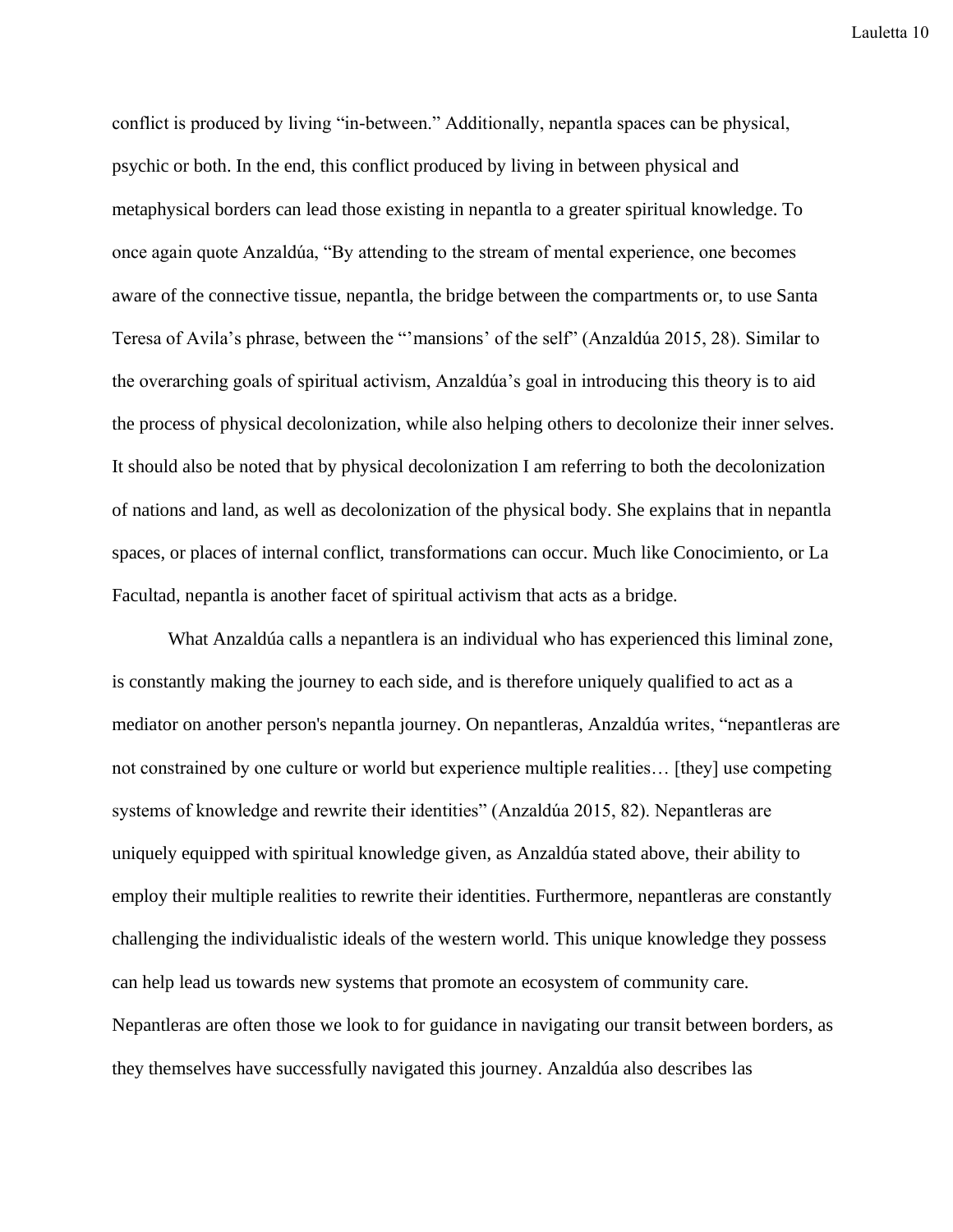nepantleras as spiritual activists who are simultaneously focused on achieving social justice, and personal spiritual transformation.

Transitioning to how these concepts apply to my research, several of the nuns I discuss here are in constant negotiations with their identities that have been defined by gender, race, ethnicity, and their commitment to the Catholic church. Thus, I argue that many of these Sisters exist in liminal, conflicting zones of being. In this thesis , through an exploration of case studies of specific Catholic sisters, I ask whether the figure of the Nepantlera is embodied by some or all of these activist nuns, and if so, how.

#### **Introduction.3:**

#### **Indigenous Feminism(s) and Indigenous Spiritual Activism**

In 1987, Gloria Anzaldúa coined the term "Spiritual Activism" to describe an activist framework that centers self-reflection, mindfulness, and bridging across difference. While Anzaldúa coined the term and contributed critical work to the field, praxis that can fall under the category of spiritual activism has roots in several theoretical frameworks. In this section, I summarize the ways in which Indigenous feminist scholars have contributed to the field of spiritual activism. I also explore the ways in which spiritual activism itself relies on, and employs the theories and practices of Indigenous scholars and Indigenous activists.

To begin, it is important to define Indigenous feminism. To do so appropriately, I look towards the book *Indigenous Women and Feminism: Politics, Activism, Culture* by Shari M Huhndorf and Cheryl Suzack. The authors state, "[Indigenous feminism is] a study of gender struggle that engages the crucial issues of cultural identity, nationalism, and decolonization particular to Indigenous contexts (Huhndorf and Suzack 2010, 2). Huhndorf and Suzack go on to say,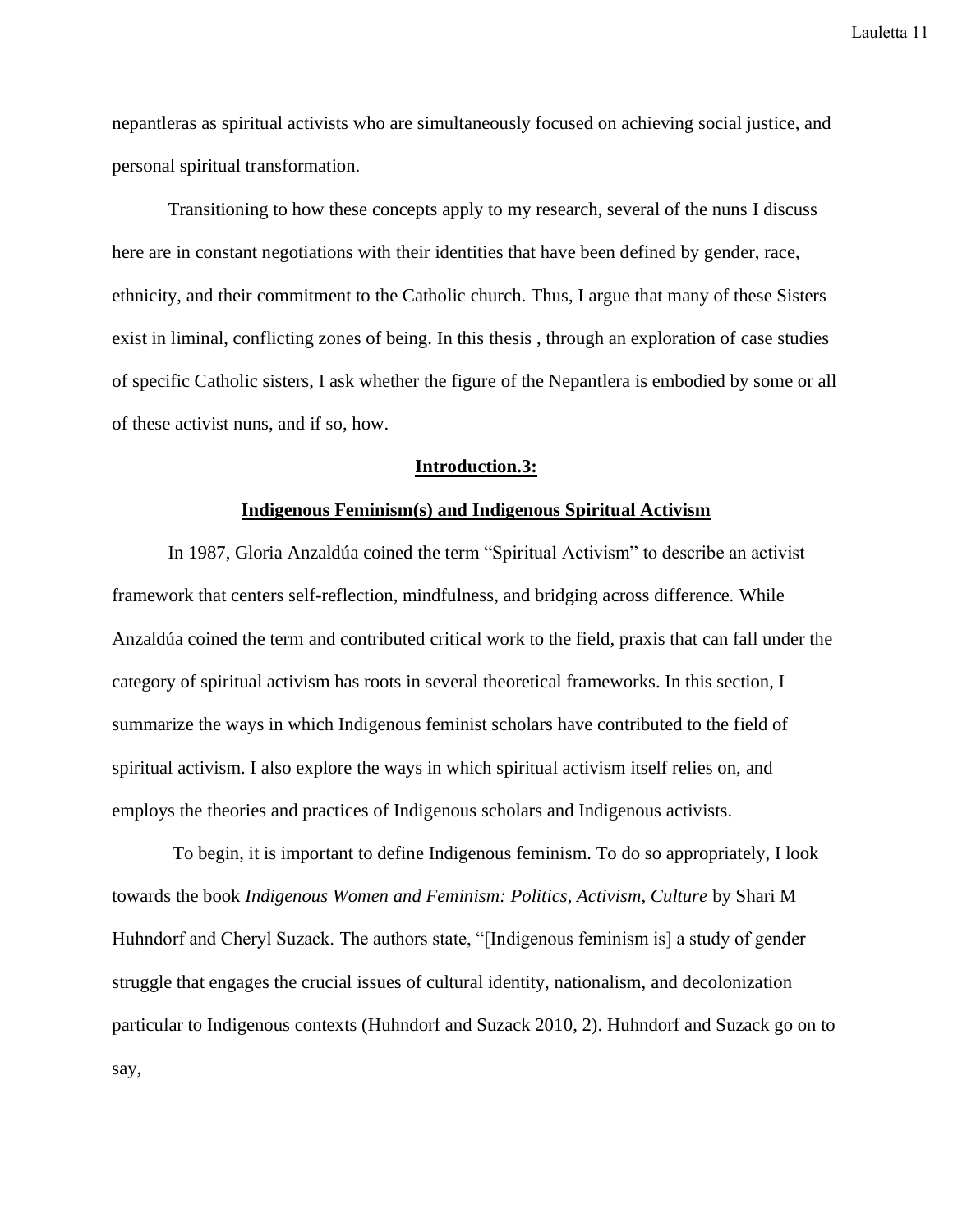The need to address the urgent social, economic, and political problems confronting Indigenous women remains critical. However, these problems stem from ongoing colonial practices of the dominant culture and, at times, from the internal dynamics of Indigenous communities. We propose Indigenous feminism as a rubric under which political and social organizing can and should take place. Yet, a single, normative definition of Indigenous feminism remains impossible because Indigenous women's circumstances vary enormously throughout colonizing societies, where patriarchy dominates, and in Indigenous communities with distinct historical and cultural traditions (Huhndorf and Suzack 2010, 2).

A key component to Huhndorf and Suzack's definition is that Indigenous feminism is not one monolithic set of beliefs. This led me to the conclusion that when writing about an Indigenous feminist framework, it would actually be more accurate to describe these set beliefs as Indigenous feminism(s). Additionally, it is crucial to understand that centered within Indigenous feminism(s) is the urgent need to end and reverse colonization and settler colonialism. This concept is discussed in Eve Tuck and K Wayne Yang's 2012 article titled "Decolonization is not a Metaphor". These intentions are unique to Indigenous feminism(s) given the history of violence and genocide that Indigenous communities and peoples have faced for centuries. Additionally, within this framework one can find commonalities with the spiritual activist understanding of nepantla, and the spiritual activist goal of a global interconnectedness, achieved by bearing witness to the experiences of others (among other strategies).

Keeping this in mind when beginning to understand these ideologies, one must first understand that spiritual activism relies on knowledge production methodologies that often lie outside of normative western academic methodologies, as do the epistemologies of Indigenous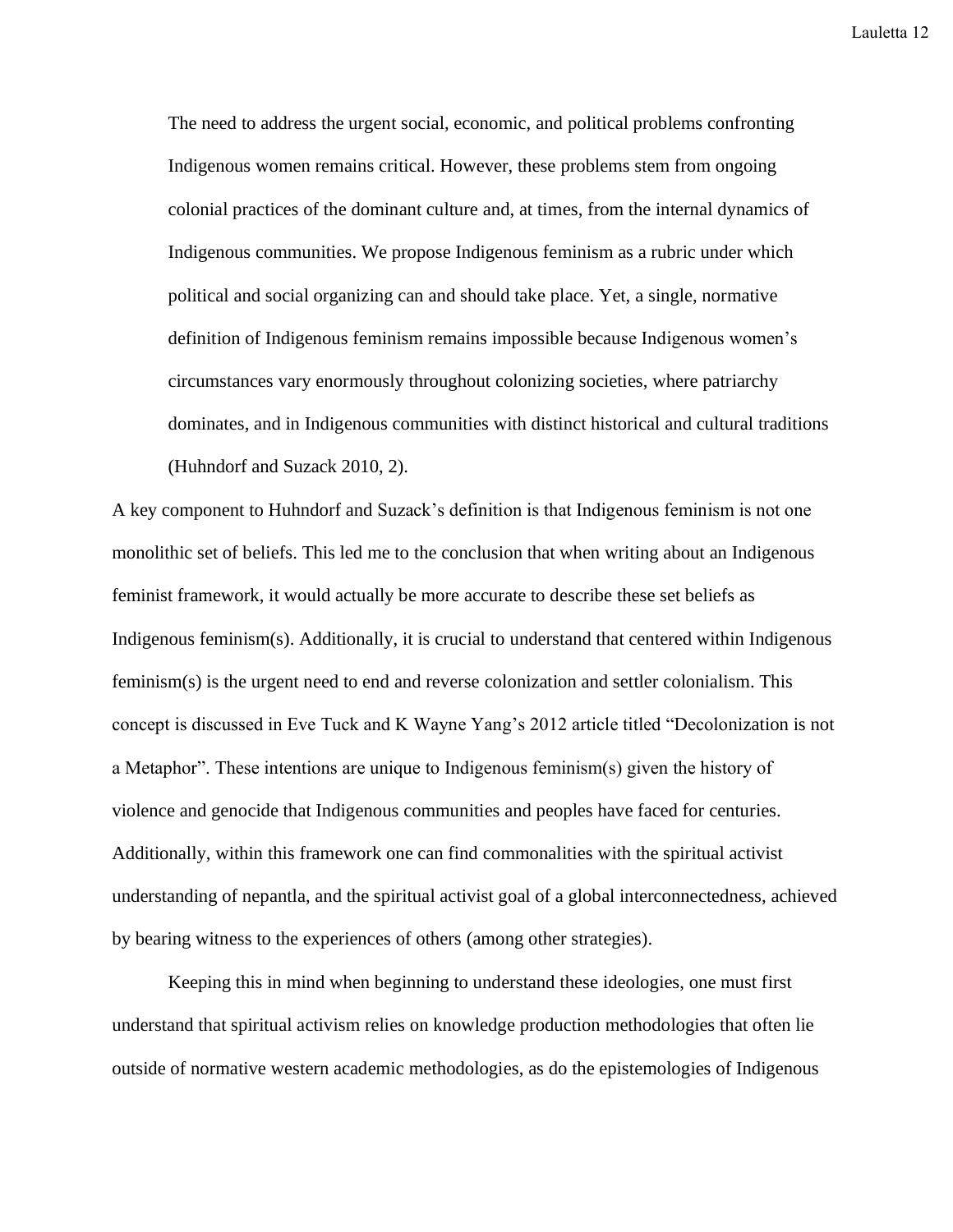feminism(s). For example, in "Spiritual Beginnings of Indigenous Women's Activism", scholars Judy Iseke and Leisa Desmoulins highlight the Métis storytelling methodology. This custom is a cultural tradition that also serves as an activist practice fore-fronted by Métis women, and Métis elders. Furthermore, the authors explain how storytelling is a Métis way of knowing and sharing knowledge, and specifically, it is a practice and tradition that prioritizes Métis agency. Indigenous communities, including the Métis, have incorporated their own epistemologies into their activist practices. For example, Iseke and Desmoulins highlight acts of Indigenous socioeconomic activism and political activism of the 1960s and 70s. The authors write that during this time, Métis women formed agencies founded in Métis tradition and Métis activist practices such as the Métis Association. The association worked to affect public policy changes resulting in improved living conditions in Métis communities.

Additionally, given that decolonization is centered within much of Indigenous feminist thought, Indigenous feminism(s) can also be classified as theory that operates outside of neoliberalism and neoliberal capitalism. To reference Jamie Peck and Adam Tickell's 1994 article, "Jungle-law breaks out: Neoliberalism and global–local disorder", Neoliberalism can be defined in short as the "roll-back" of social welfare programs and the "roll-out" of increased disciplining and surveillance of the poor. In the essay "The State is not a Saviour" from *Making space for Indigenous feminism,* scholar Isabel Altamirano-Jiminéz explains how Indigenous feminist theory must be prioritized over the neoliberal state when it comes to Indigenous liberation. To quote,

Neoliberalism has involved the reorganization of society along the lines of decentralization, the restructuring of the state, the affirmation of basic human rights, the attempt to redirect social policy and the development of civil society and social capital.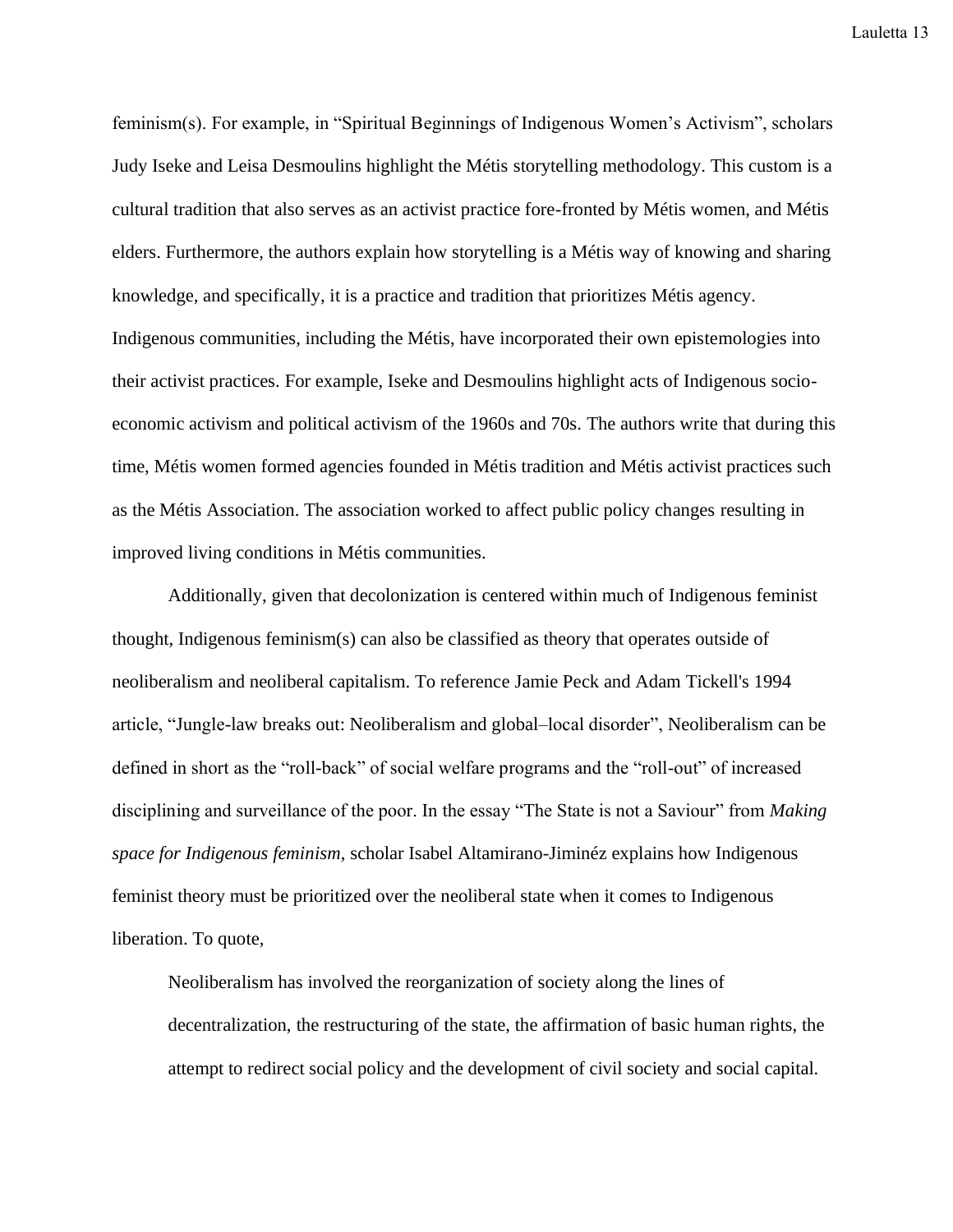As part of neo-liberal multiculturalism (Hale 2005) legal/rights recognition is structured within the overall goals of the state not towards the goals of Indigenous communities" (Altamirano-Jiminéz 2017, 221).

Indigenous activist theory explicitly operating outside of a neoliberal society is important to note given how the goals of spiritual activism prioritize the needs of communities, as opposed to prioritizing the individual. An example of Indigenous feminist thought in practice is the formation and continuation of mutual aid communities. Marginalized communities including certain Indigenous communities have been practicing mutual aid for centuries. Within this overlap, we can see how spiritual activist theory is informed by Indigenous feminists and Indigenous activists.

An additional commonality between spiritual activism and Indigenous feminist thought is that both agree on the fact that theory and activism cannot be separated, and both must be understood and work in conjunction with one another in order to achieve liberation. Furthermore, spirituality and Indigenous feminism(s) often cannot be separated given the Indigenous feminist values of protecting and understanding the environment and the Indigenous feminist goals of decolonization and securing land rights. These values and goals very much reinforce one another. Altamirano-Jiminéz makes clear is that the ongoing alienation of Indigenous communities from their land is not an isolated act of violent discrimination, but is very much connected to the common colonization tactic of attempting to separate Indigenous communities from their culture. Within spiritual activist theory, the understanding that protecting the Earth is very much tied to the spiritual and physical survival of humanity can be traced back to Indigenous scholarship and tradition. Looking towards an example of this theory in action, Yitazba Largo-Anderson, in her essay "Spiritual Essentialism at Standing Rock", familiarizes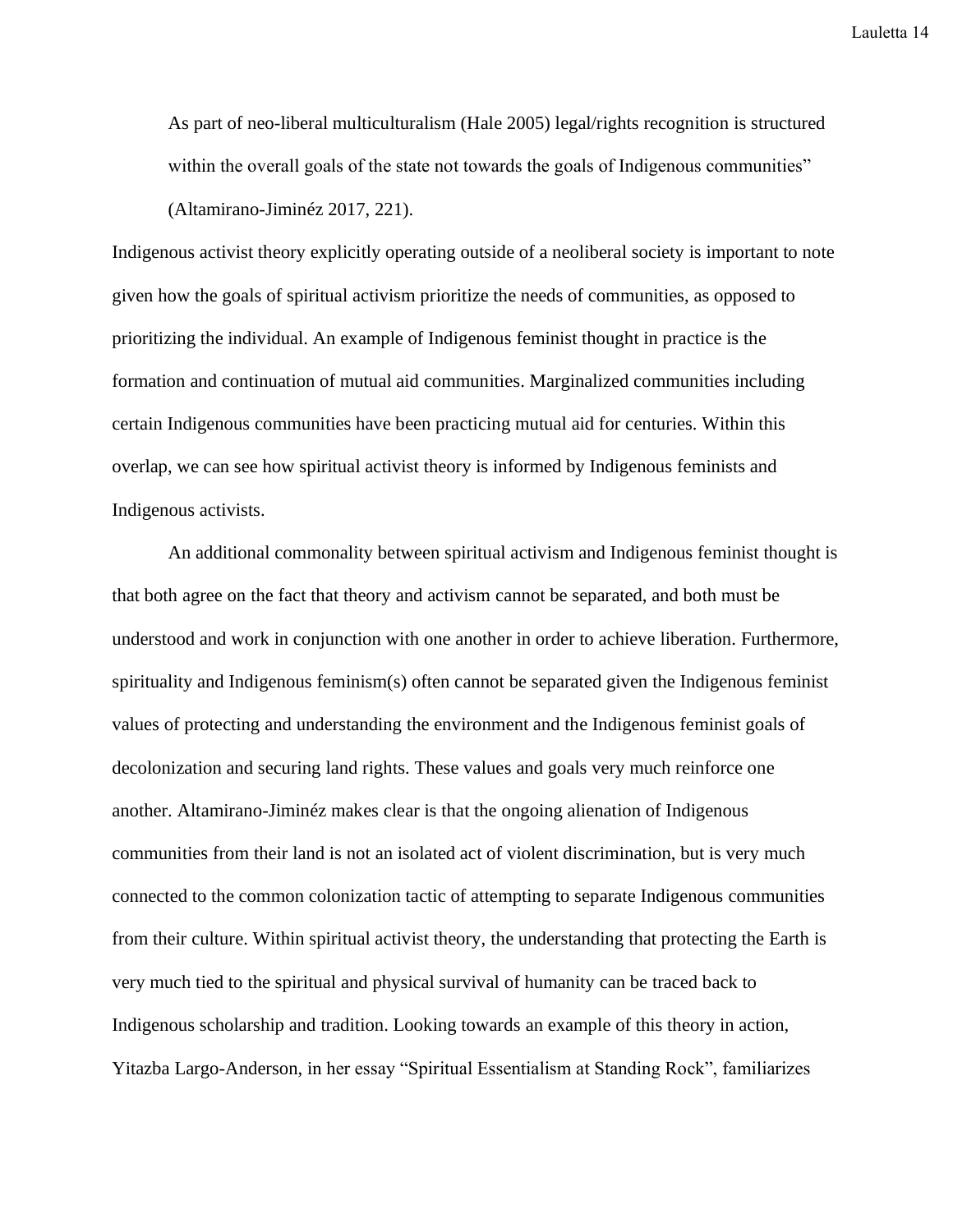readers with the Water Protectors at the Standing Rock Reservation, and their acts of spiritual activism to protect their community against the Dakota Access Pipeline. To elaborate on those spiritual practices, many of the Water Protectors at Standing Rock were exercising prayer. This type of prayer is not the one many in the West are familiar with, i.e., Christian prayer, but instead, this form of prayer is spoken with the intention of affecting energies. It is central in both Indigenous feminist theory and Womanist theory that all beings and objects on this Earth contain energies. These energies can be transferred, and the Indigenous prayer utilized at the 2017 Standing Rock demonstrations very much reflected this ideology. While referencing the social media attention Standing Rock received, Largo-Anderson also describes the purpose of the Standing Rock prayer practices: "Water Protectors used social media to describe the meaning of prayer at Standing Rock as a resistance to the pipeline and a way to protect our mother, the Earth'' (2017, 6). Once again, the importance of the environment in spiritual activism ties back to Indigenous and Womanist spiritual activism theory, just as does the understanding that everything that exists contains energy, and therefore has a vibration that can be transferred between beings. This ideology also reflects Anzaldúa's theory of new tribalism which I have cited and described above.

To conclude, Indigenous feminists remind us that neoliberalism, capitalism, as well as colonization and environmental degradation are all connected. These are all understandings that spiritual activist theory in many ways echoes. However, it is important to include Indigenous feminism(s) as unique theoretical frameworks within this paper given the new and differing understandings these frameworks produce. Furthermore, it is key in understanding how spiritual activist theory itself relies upon ideologies that are foundational to Indigenous feminisms, and certain Indigenous communities.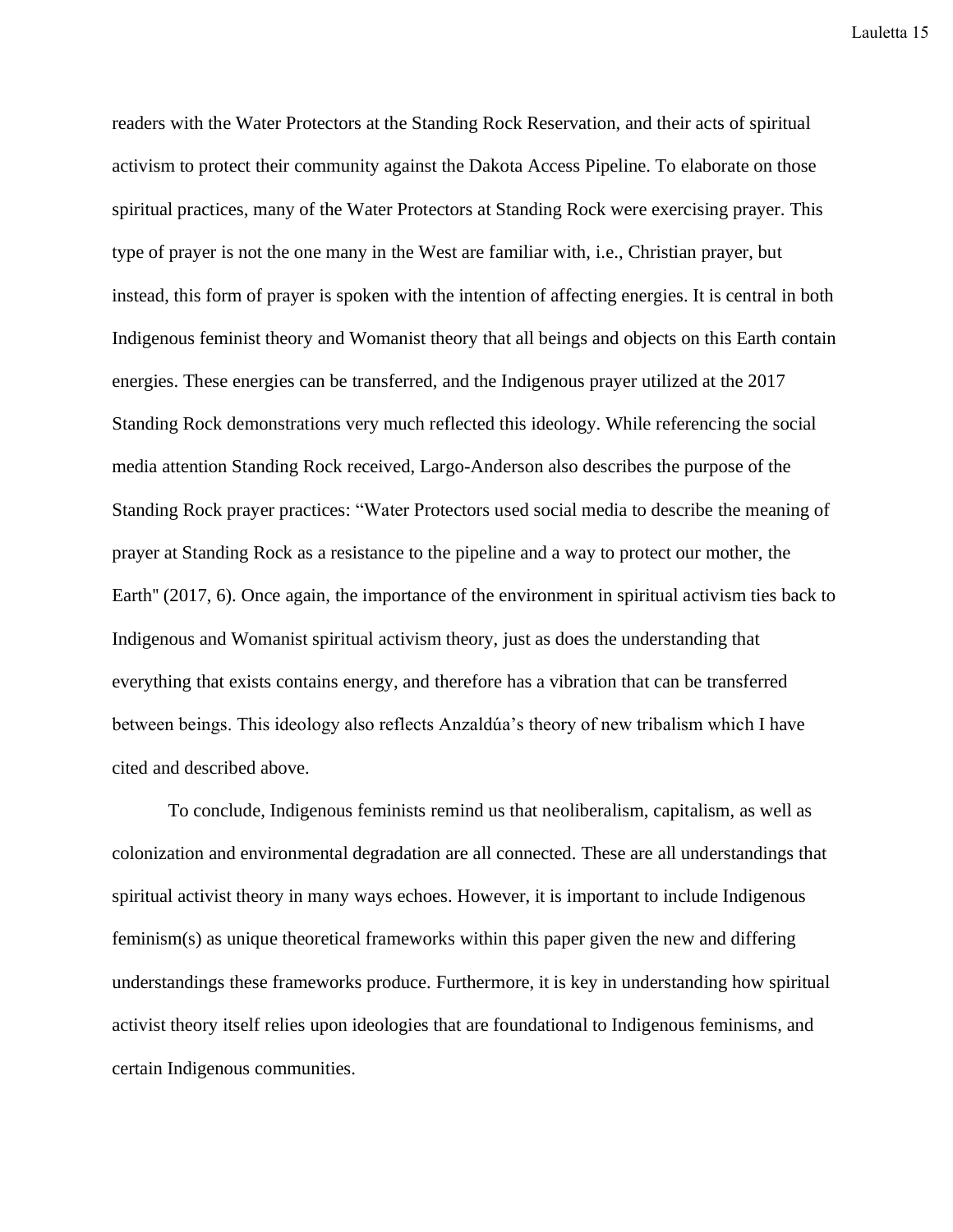#### **Introduction.4:**

#### **Womanism**

The third theoretical framework I use as a foundation to this thesis is Womanism. Womanism is a field of thought created by Black women that centers the goal of equity and justice for all people *through* the liberation of Black people and people of color. In her piece, "Ebuhlanti Amandla Ngawethu: Womanism and Black Theology of Liberation, in Memory of Vuyani Shadrack Vellem" scholar Fundiswa A. Kobo states, "Womanism is a comprehensive epistemological agency for black personhood, inspired by a philosophy that celebrates black roots (Ogunyemi 1985), African culture and the ideals of life and faith for black people (Kobo 2018a)" (Kobo 2020, 2). The term "Womanism" itself was coined by author and scholar Alice Walker in 1983, and the Womanist worldview has been expanding and transforming since. Gloria Anzaldúa herself has been referred to as a Womanist scholar, as she pens work *from* the standpoint view of, and *for* women of color. It should be noted that Womanism as a body of theory houses the work of several prominent scholars who offer distinct ideas and additions to this worldview. However, for the purposes of my thesis, I focus on the work of scholar Layli Maparyan.

One of the many characteristics that sets Womanism apart from other bodies of theory such as feminism or Black feminism, is that Womanism has a major connection to spirit and spirituality. In *The Womanist Idea*, Layli Maparyan states that a Womanist worldview (*she explicitly uses the term worldview as opposed to ideology*) is rooted in "the lived experience of survival, community building, intimacy with the natural environment, health, healing, and personal growth among everyday people from all walks of life, and articulated primarily but not exclusively by women of color from all around the world, and now a gift to all humanity"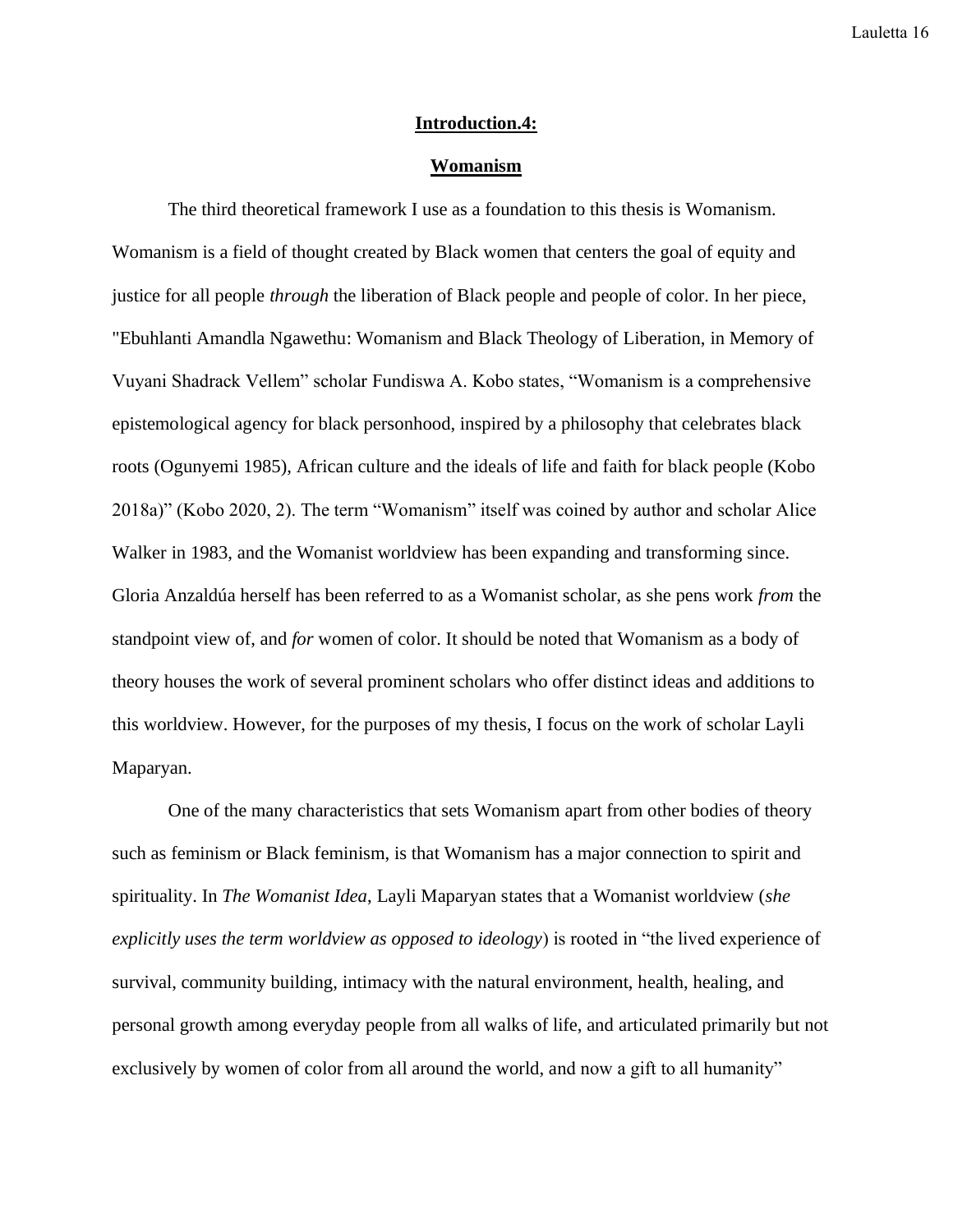(Maparyan 2011, 33). Following this idea, Maparyan also defines a Womanist perspective of spiritual activism, explaining that "spiritual activism is a set of practices designed to change "hearts and minds" in ways that promote optimal well-being in individuals, communities, humanity as a whole, all living kind, and ultimately Planet Earth" (Maparyan 2011, 117). A few key concepts tied to Womanist spirituality and Womanist spiritual activism that are integral to this thesis include; the importance of language in social justice work, accessing spiritual knowledge in our heart-mind nexus, and the theory of radical interrelatedness.

Layli Maparyan discusses how crucial the language we choose to use is to social justice advocacy and especially to spiritual activism. For example, her approach to labeling Womanism as a worldview as opposed to an ideology is very intentional. Language can be used to promote an elitist, western academic agenda. Conversely, it can be used to reconstruct how scholars consider academia, and enhance the possibility of using academia as a tool for liberation. That being said, language choice is as important in academia as it is in activism. Once again, this is shown through the above-mentioned example of demonstrators at Standing Rock to label themselves as Water Protectors, as opposed to referring to themselves as "protestors". This ideology is due to the fact that both Womanism and spiritual activism center love and interrelatedness within their activist efforts, and distance themselves from terms that may promote hostility, or false binaries. Given this, throughout this thesis I pay close attention to the language utilized by the nuns I'm studying, as well as the language I myself use to describe their spiritual activist advocacy efforts.

Referencing the key work of scholar AnaLouise Keating, Maparyan references Gloria Anzaldúa's theory of Conocimiento, as described above. Conocimiento connects to the Womanist worldview given that both concepts are based around the idea that key knowledge lies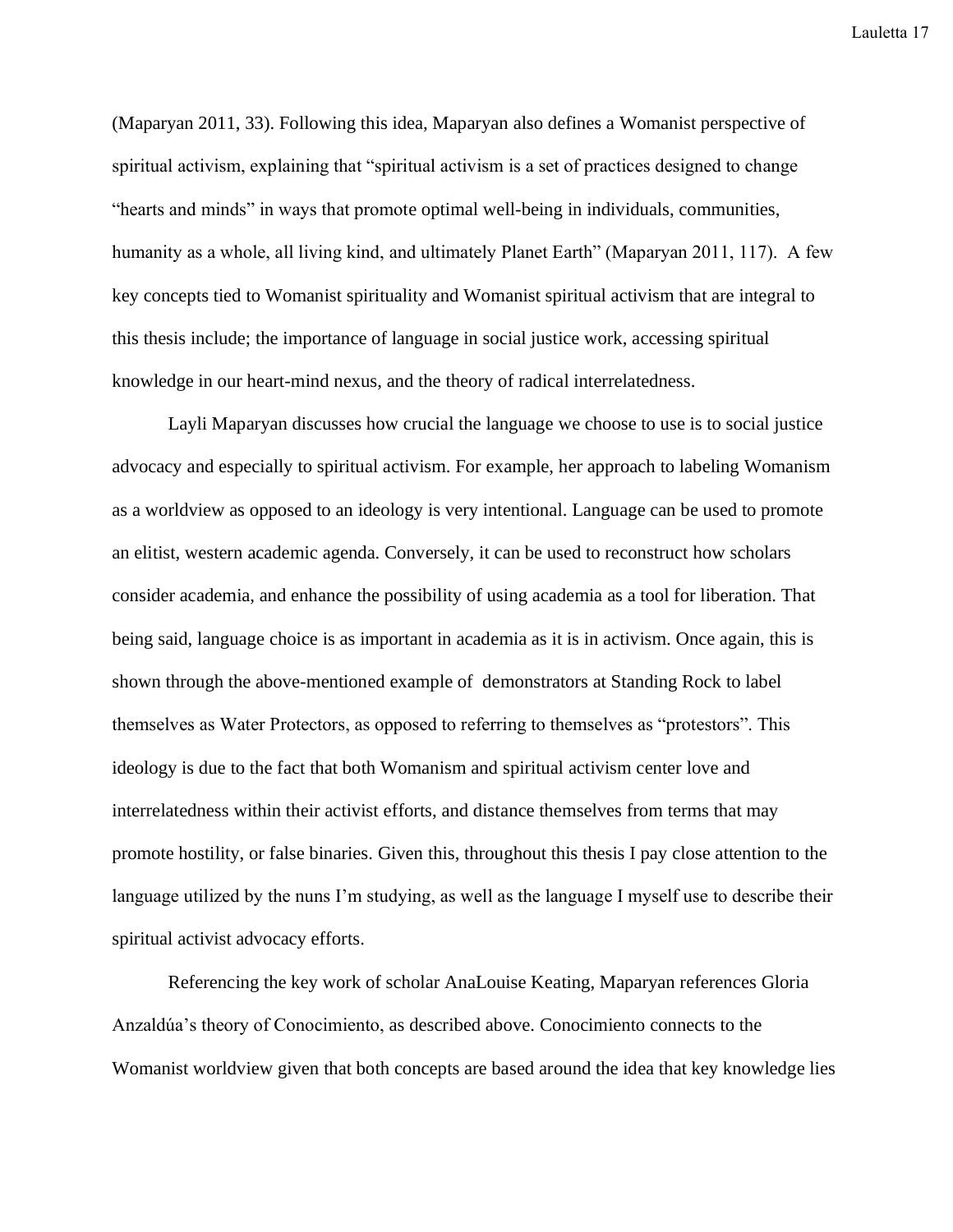in our heart-mind nexus. Both concepts also acknowledge that being in tune with our bodies, as well as our minds, allows us to understand and exchange vibrations with one another to work towards community building. To explain the concept of vibration further, Maparyan states that the site of origin for spiritual activist work lies within us. This is supported by the fact that in the Womanist worldview, everything is energy, and with that energy comes a vibration. To quote Maparyan directly, "spiritual activism is the conscious transformation of vibration" (Maparyan 2011, 122). Due to the fact that every being, both living and nonliving, contains an energy, a mutual respect is born for all things on Earth. To aid her description of this key concept, Maparyan discusses the role of the African principle of Ntuology, or "interconnected spiritual networks" (Maparyan 2011, 40). Stemming from Ntuology is the concept of spiritual constructionism. Not only does spiritual constructionism reinforce the Ntuologist belief that spiritual networks exist, but Maparyan also informs readers that spiritual constructionism, similar to social constructionism, asserts that there is a structure to the process of creation. This, in turn, means that there is a structure to our energies and vibration that is not essence, but is informed through the material world. In other words, while all beings may contain spiritual knowledge, what that spiritual knowledge is and how we access it can depend on our lived experiences and identities.

This notion then contributes to Maparyan's ideas on radical interrelatedness, which are also foundational to Womanist epistemology. Radical interrelatedness is the understanding that every action we perform not only affects us, but also those around us and our communities. While this concept has similarities to Anzaldúa's theory of interconnectedness, what is key to the Womanist view of interrelatedness is the Womanist value of reverence. On reverence Maparyan states, "As a feeling, reverence combines awe, respect, love, and veneration" (Maparyan 2011,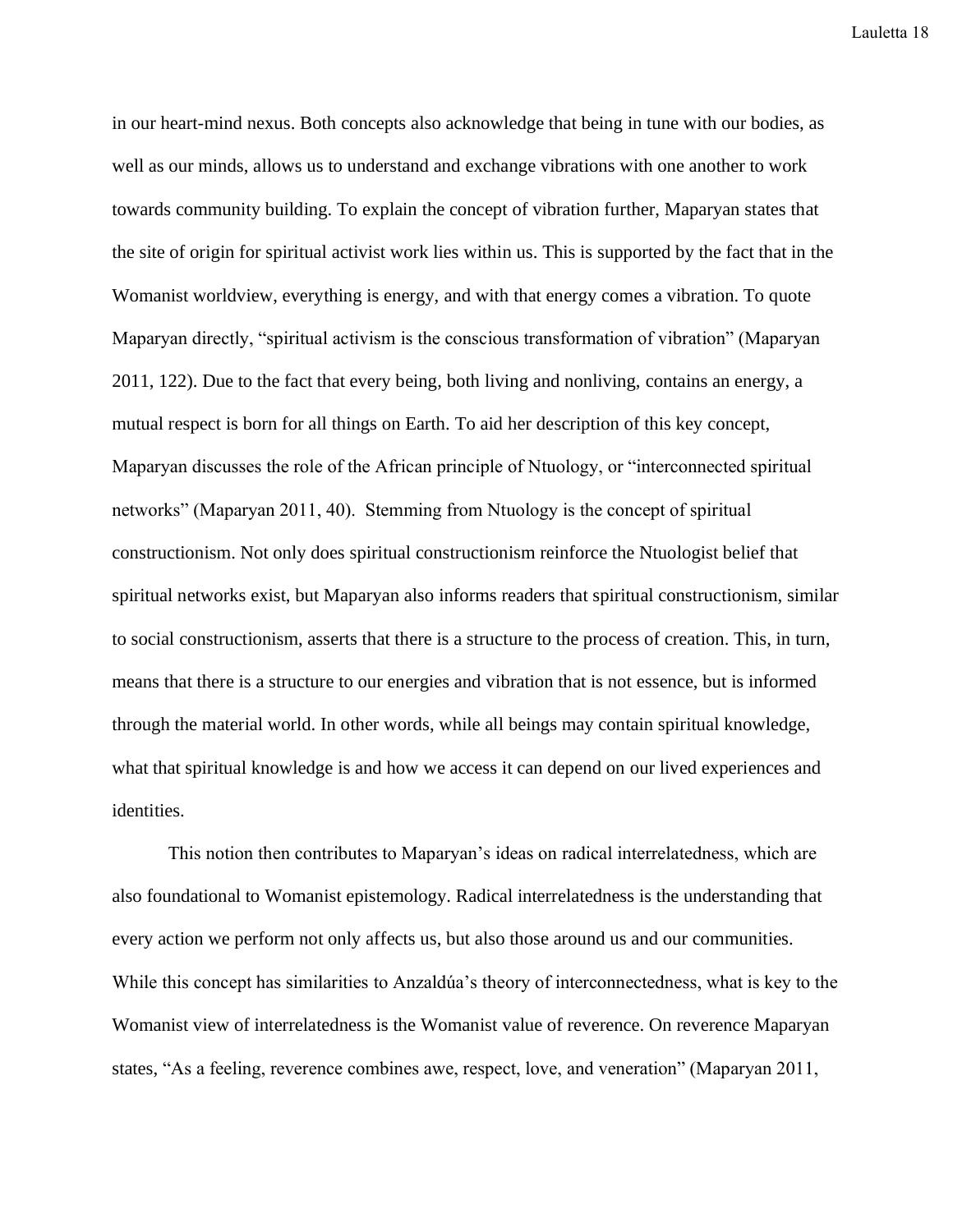45). Reverence can be tied back to the mutual respect born out of the awareness of our energies and vibrations. In other words, reverence is not only a tool to aid our understanding of the experiences of others, but also promotes the respect, care, and nurturance of those different experiences. As a mindset, reverence promotes care for ourselves, care for others, care for the earth, and supports the process of internal healing.

Perhaps most importantly, Womanist theory helps people understand knowledge production outside of colonial forms of research and academia. According to Maparyan, within Womanism it is understood that all knowledge is to be validated through community consensus. This is key, as validating knowledge through community agreement not only is anti-colonial, but also aids the spiritual activist value of centering the community over the individual. Continuing the discussion of Womanism used in knowledge production, Womanist research methodologies have inspired scholars to discuss the many present Womanist interpretations of biblical texts. For example, Womanist theologist and scholar Wil Gafney offers readers a Womanist interpretation of the Bible. In particular Gafney focuses on centering Biblical stories of Black women in both Jewish and Christian texts and traditions. In her piece, "A Womanist midrash of delilah: don't hate the playa hate the Game", Gafney discusses agency and naming through her Womanist interpretation of the Old Testament. Throughout her work, Gafney prompts audiences to reconsider how we obtain knowledge and through what means, and to reconsider what forms of knowledge everyday people and scholars accept as "the most correct." In regards to the biblical Sarah, Gafney also critically analyzes the practice of naming in Biblical texts, naming in greater mainstream Western culture, and what naming means in relation to Womanism. In discussing the Hebrew Bible, and specifically the story of Samson and Sarah and their journey of progeny, she states,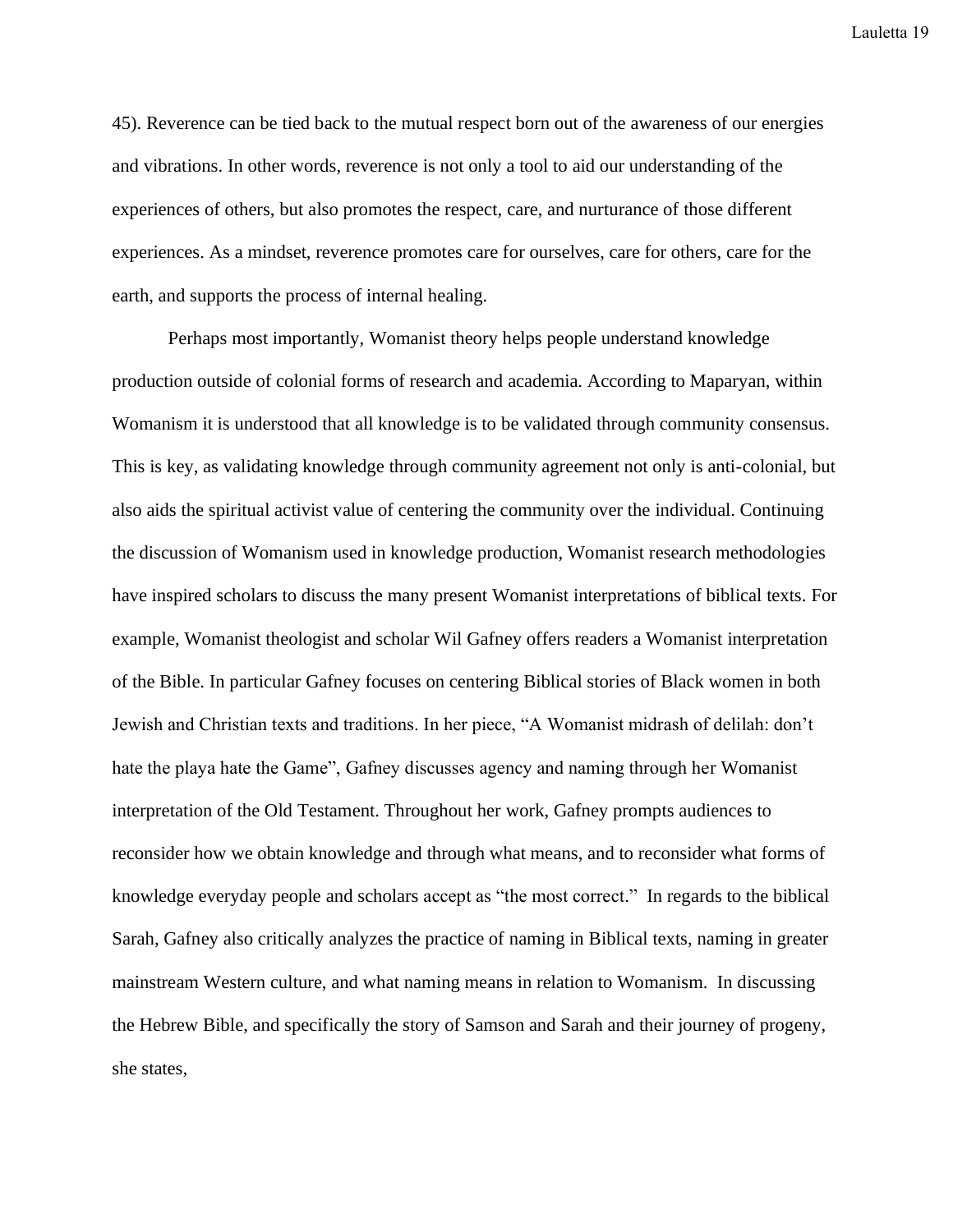Curiously, only this woman has her name stripped from her. Yet she does not fade easily into the background. She continues in the story beyond minimal announcements of conception and birth that have become the biblical standard for so many nameless women. The traditional way to name her as the subject of her own story in the larger story is to call her by name. Naming is a fundamental womanist practice from remembering the dead in Africana liturgies with the refrain, "ashé, we call your name" to the current "say her name" commitment of the #Blacklivesmatter movement to keep the names of black women who have been killed at the center of the conversation (Gafney 2016, 55).

While this thesis is about spirituality more than it is about religion, I would be remiss to ignore the commitment to Catholicism by the nuns I'm exploring. Therefore, Gafney's work assists my thesis in offering a possible bridge between spirituality and religion through the means of considering methods of knowledge production and acquisition.

Ultimately, Womanism offers a theoretical framework that forefronts the experiences of Black women, and women of color. It vanguards spirituality, community, and love, in both activism and scholarship. Thus, Womanism is key in understanding the actions of the Sisters in my case studies, and determining whether or not their actions fall under the category of spiritual activism. What will be important to remember for this thesis is that Womanism was created by and for women of color, specifically Black women. Therefore, while I will be making connections between the actions of the Sisters at the center of my case studies and spiritual activism based on what Womanist scholarship defines as such, I will not be naming any of the sisters I study as Womanists if that is not an identifier they have already chosen for themselves.

#### **Introduction.5:**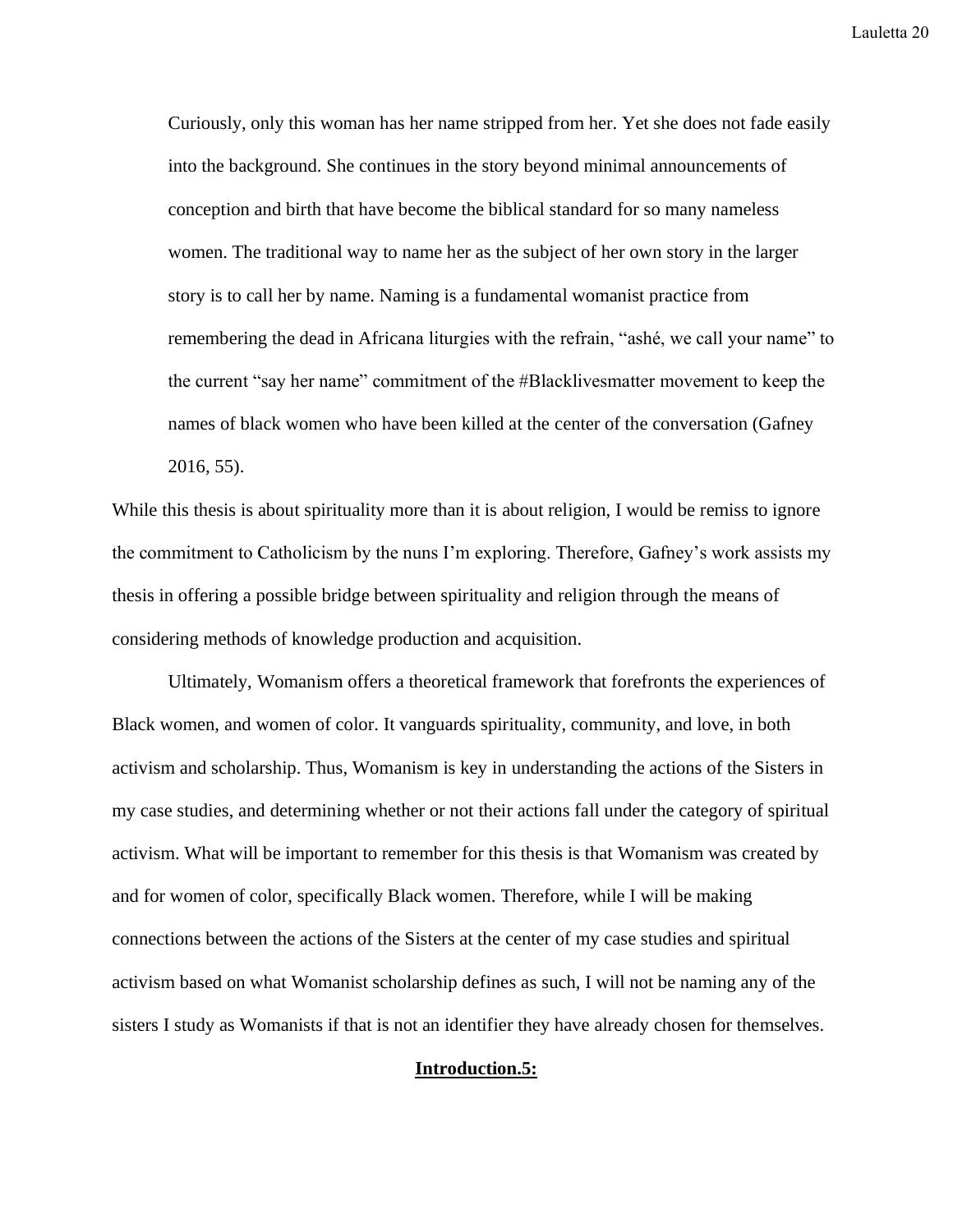#### **A Broader Understanding of Spiritual Activist Theory**

In this section, I conclude my discussion of the theoretical framework I will be utilizing within my case studies. Once again, those frameworks are; the original spiritual activist framework theorized by Gloria Anzaldúa and expanded on by AnaLouise Keating, Indigenous feminism(s), and Womanism. Within these frameworks, I believe it is important to continue to point out where certain concepts overlap and intersect, while of course still recognizing that these theories' origins come from distinct places and experiences.

To begin, as mentioned in section Intro.1, one of Anzaldúa's key theories is Nos/Otras ideology. To briefly recap, Anzaldúa offers her understanding that 'us' and 'them' are not opposing sides, but instead, we are both us and them at once. This theory then contributes to one of Anzaldúa's broader concepts, "inner work, public acts" or the idea that we must be selfreflexive in order to ethically perform social justice work. In *The Womanist Idea*, Layli Maparyan offers a Womanist response to this theory. In the Womanist worldview, Maparyan names the spiritual activist idea of working on the inner self in order to better help others as performing miracles. The author explains that in Womanism, there are two key steps to performing miracles, and both mutually reinforce each other. Similar to Anzaldúa's conceptualization, the first step is to change yourself (inner work), and the second is to change the world (outer work). Maparyan demonstrates this methodology through her discussion of five case studies, all of different spiritual activists across the globe. One I found to be particularly impactful was that of Immaculée Ilibagiza. Ilibagiza is a spiritual activist who also happens to be a survivor of the Rwandan genocide that occurred during the mid-nineties. Ilibagiza's spirituality has roots in Catholicism, and her methods of activism have very apparent ties to Anzaldúa's work on spiritual activism, as well as ties to ideologies found within Indigenous feminism(s).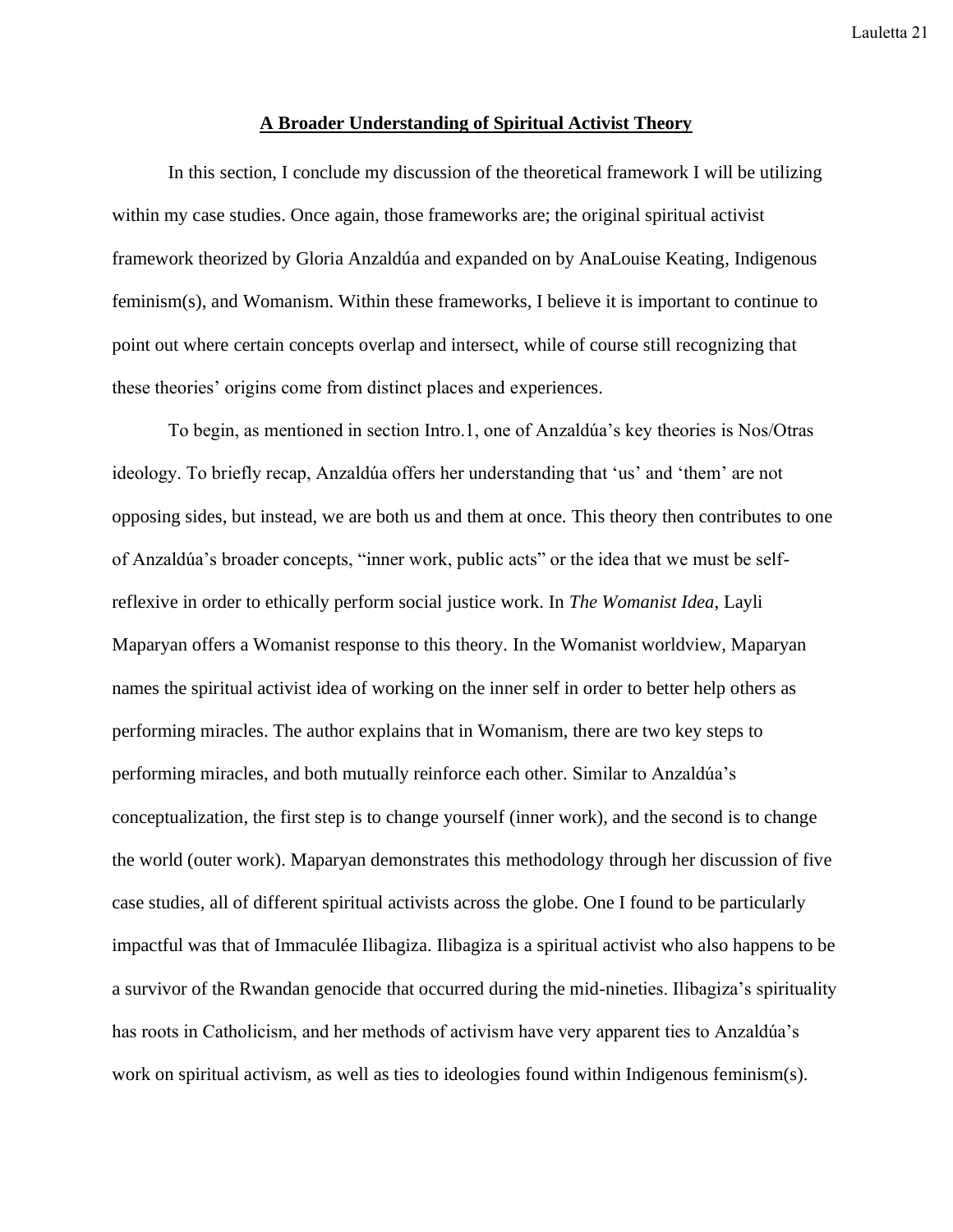Namely, through her story, Ilibagiza demonstrated the ability to transform anger into forgiveness and love. Ilibagiza also expressed her thoughts on prayer, stating that "prayer is a human energetic communication with a responsive energy-filled universe." (Maparyan 2011, 183). Here we can see specific commonalities between the two frameworks of Indigenous Feminism(s) and Womanism as both center prayer as a spiritual practice which can be used to achieve spiritual consciousness. It should once again be noted that both frameworks are born out of unique epistemologies from two different marginalized groups that experience interlocking systems of oppression differently. Certain scholars utilizing both frameworks view prayer as a practice that can be used while working towards the self-reflection stage of spiritual activism, as well as an activist tactic.

Moreover, Layli Maparyan lists and repeats the values of Womanism throughout *The Womanist Idea*. She describes these values as four key areas of concern for Womanists: personal concern, community concern, environmental concern, and spiritual concern. I believe that these four categories overlap with values and concepts invoked by Indigenous feminism(s) and in the work of Gloria Anzaldúa. For example, one aspect of Indigenous feminism(s) that sets this body of theory apart from other feminisms is Indigenous feminists' critical focus on ending and reversing colonization, settler colonialism, and the white supremacy that stems from, and is perpetuated by these violent processes. This goal connects well with the four values of Womanism, as being an anti-colonialist requires constant self-reflexivity, community building, environmental justice, and an understanding of spirituality.

The human body as a site of spiritual knowledge is another commonality between these frameworks, though, once again, all stem from different cultural traditions. For example and as previously mentioned, Anzaldúa describes our innate spiritual knowledge as Conocimiento. In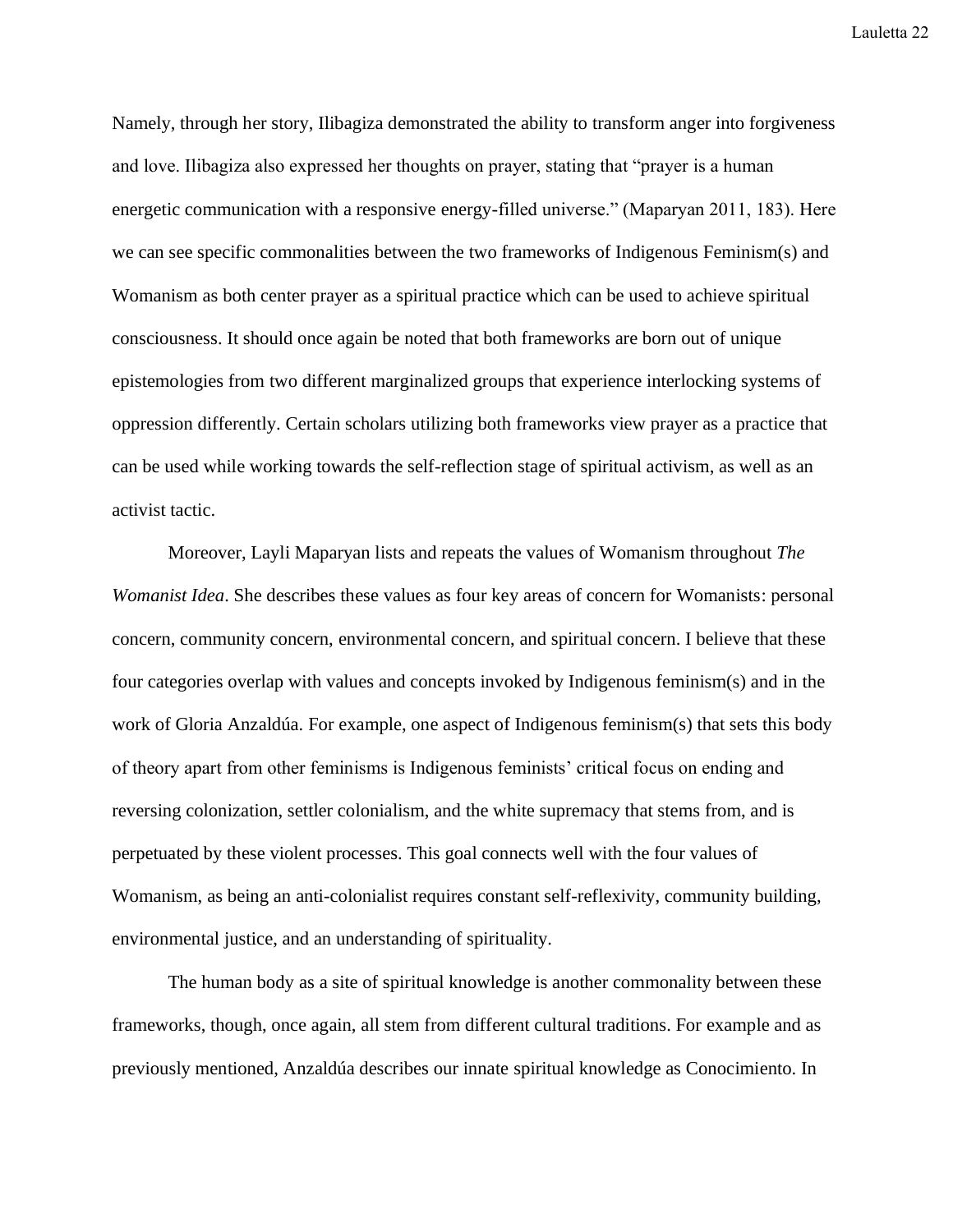drawing a connection between Conocimiento and Womanism, Layli Maparyan explains a Womanist approach to a similar thought process, that key knowledge lies in our heart-mind nexus, and that being in tune with our bodies as well as our minds allows us to understand and exchange vibrations with one another to work towards community building. On the topic of vibration, as referenced in Intro.3, some Indigenous feminists also believe that we are born with a vibration that can be transferred between all beings on the Earth, living and nonliving. Anzaldúa also discusses this concept in both *This Bridge We Call Home*, and *Light in the Dark/Luz en lo Oscuro*. Overall, based on the authors I've read, all are in agreement that these different forms of spiritual bodily knowledge are necessary to liberate marginalized groups of people from colonialist white supremacist capitalist patriarchy.

Finally, a clear through-line in each of these theories is that all aim for a postoppositional world. To elaborate, a goal named in each of the above bodies of theory is to move past binary categorizations of 'us and them', and to create liminal zones where more nuanced, and unique ideologies can live and operate. Given that this is one commonality between these frameworks, a commitment to a post-oppositional viewpoint and way of living is a key criteria I will be using to evaluate the nuns I am studying both as Spiritual Activists, and as nepantleras. In this project, I strive to view particular Catholic Sisters through the lens of bodies of theory that lie outside of traditional binaries perpetuated by white supremacist, capitalist patriarchy. Moreover, post-oppositionality will be a concept discussed further in the conclusion of this thesis.

Given that these theoretical frameworks advocate for social justice work *outside* of systems of domination, viewing a subject invested in a system that has utilized their power for social control, such as an organized religion (and particularly Catholicism) through this outside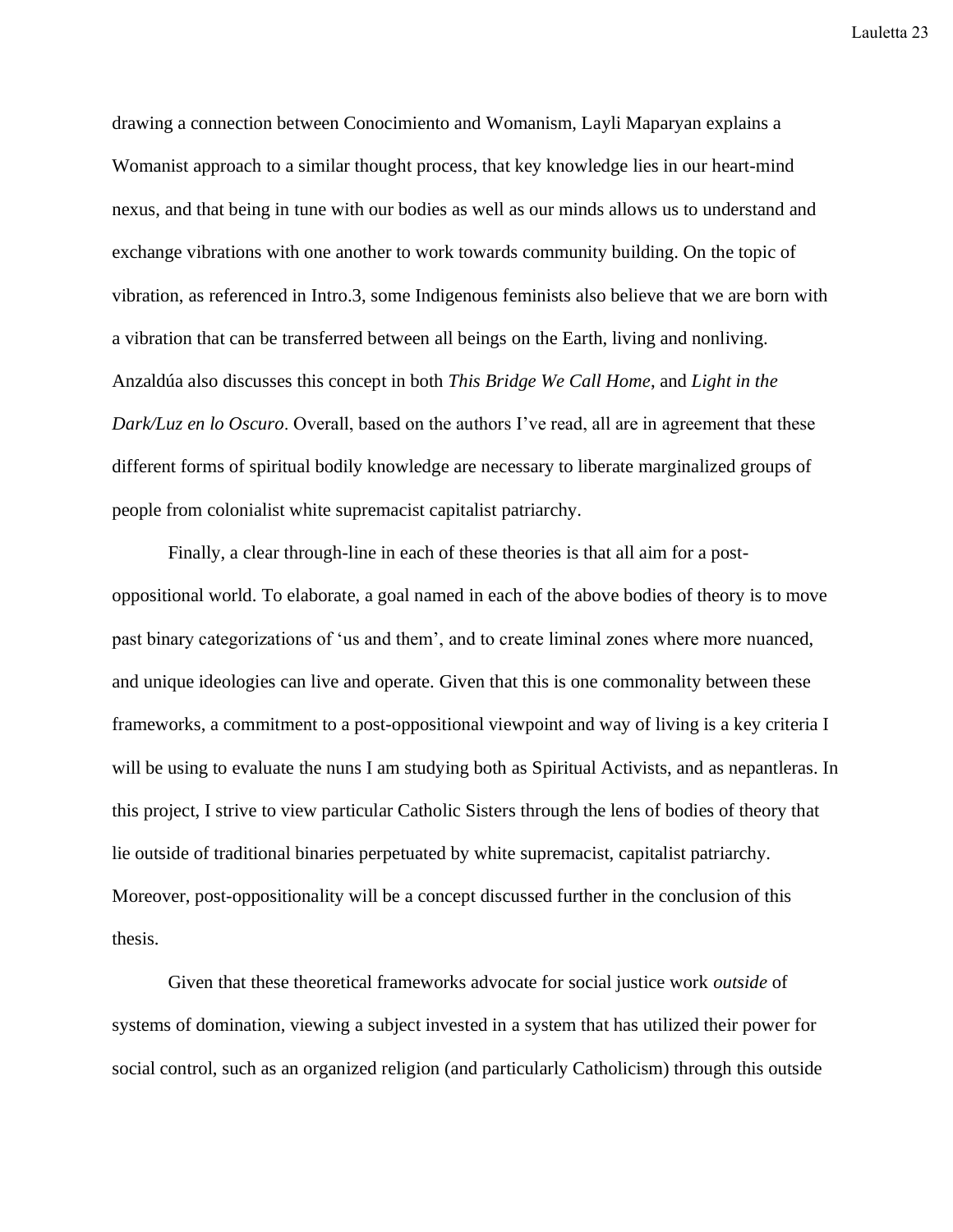lens can be potentially problematic. On this, I look towards a quote by scholar Jessica Sadr in her dissertation titled *Gloria Anzaldúa's Womanist Idea*. In her dissertation, Sadr states, "Womanism reaches beyond religion to enhance wellness for all people of all faiths, as well as those with whom spirituality does not resonate" (Sadr 2018, 15). I intend to look at the actions of the Sisters I am studying in hopes of understanding how said actions reflect the theory as discussed throughout this introduction. In other words, I examine these women's actions to determine how they align with spiritual activism, while also recognizing their conflicting identity as religious leaders within a religious institution that has, in its long history, perpetuated colonization. Additionally, I apply this theory to these women's work in the hopes of gaining a broader understanding of spiritual activist practice, as well as working towards dismantling the binary of spirituality and religion. Throughout my research, I work to understand and determine if there is a liminal space where these women can be both committed to Catholicism, and work towards communal liberation.

Furthermore, this project relies on bodies of theory that operate outside of what is considered "traditional" within Western scholarship. Given this, I believe that feminist research methods and methodologies must be utilized in order to appropriately conduct research on this topic. In my next chapter, I elaborate on the methods used throughout my research, and why I have specifically chosen to utilize a mix of research methods that span across humanities, social science, and feminist research.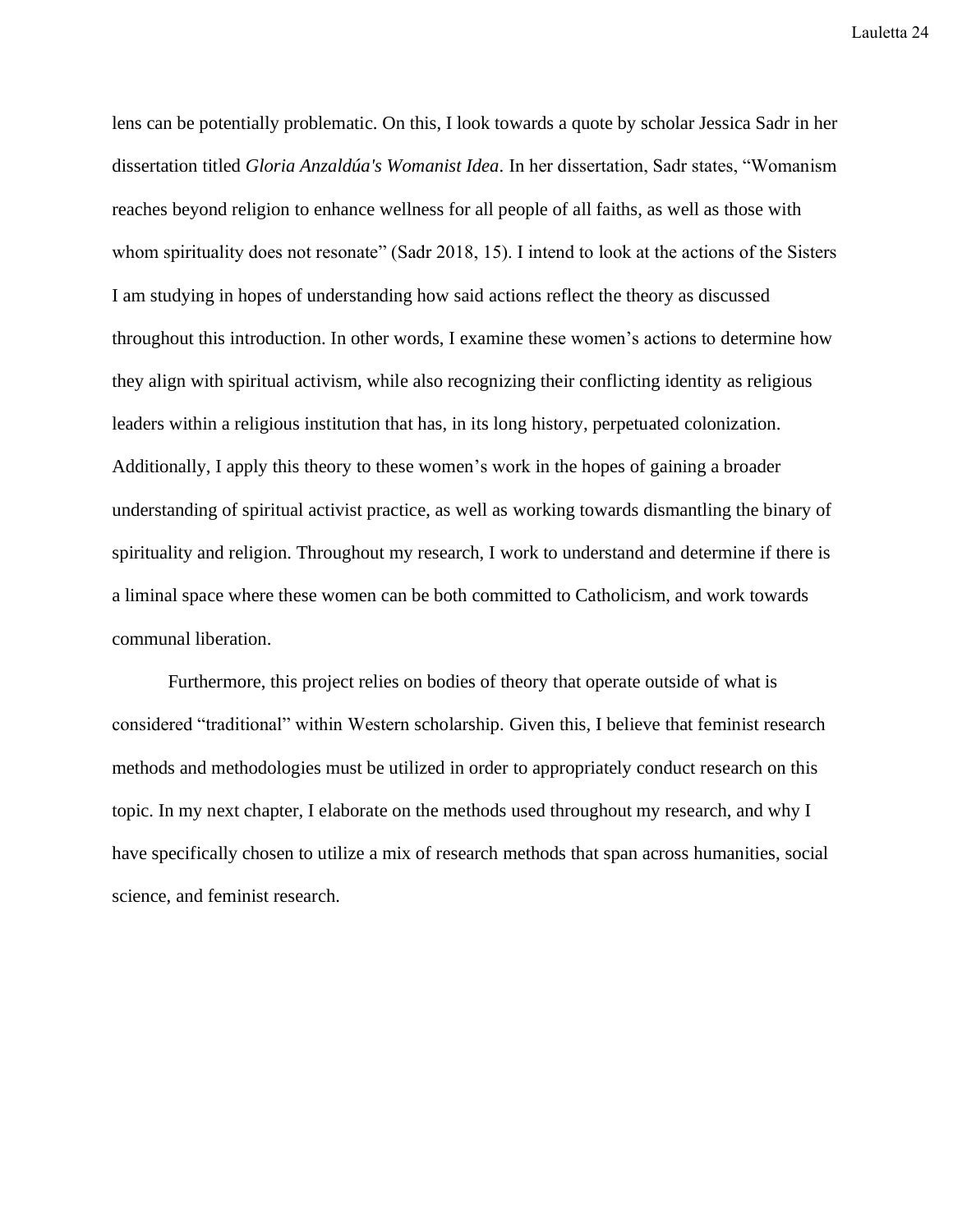#### **Chapter 1:**

#### **Epistemologies, Methodologies, & Methods**

#### **Epistemologies**

In this chapter, I outline and describe the methods used throughout my research. I begin, by briefly explaining the epistemologies and methodologies centered in this project that also inform my choice of methods.

*Epistemologies*, as opposed to epistemology, is a keyword in this thesis. Within scientific research, a traditional concept utilized by researchers is the belief that there is only one truth, and one scientific answer to each of "life's big questions". What makes feminist research so exciting is that feminist researchers challenge the idea of "one truth" and consider the possibility of multiple truths and multiple answers existing at once. This leads to the idea of multiple epistemologies, or ways of knowing and knowledge creation, that I will be referencing throughout this thesis. These epistemologies both stem from, and contribute to the three frameworks I have described in my introduction. Each of these epistemologies are grounded in feminist standpoint theory, or the belief that when you are researching a particular group of people of a shared social location, those that operate and live within said social location are the experts of their own experience.

Feminist standpoint theory calls attention to the culture and environments we exist within, and how systems of oppression and domination work in tandem to shape our life experiences. On feminist standpoint theory, feminist scholars Dána-Ain Davis and Christa Craven say this, "[Feminist standpoint theory is] an argument that when women recognize and confront the systems that keep them oppressed, they can understand that oppression from the perspective of who they are" (Davis, Craven 2016, 26). As such, the standpoint theory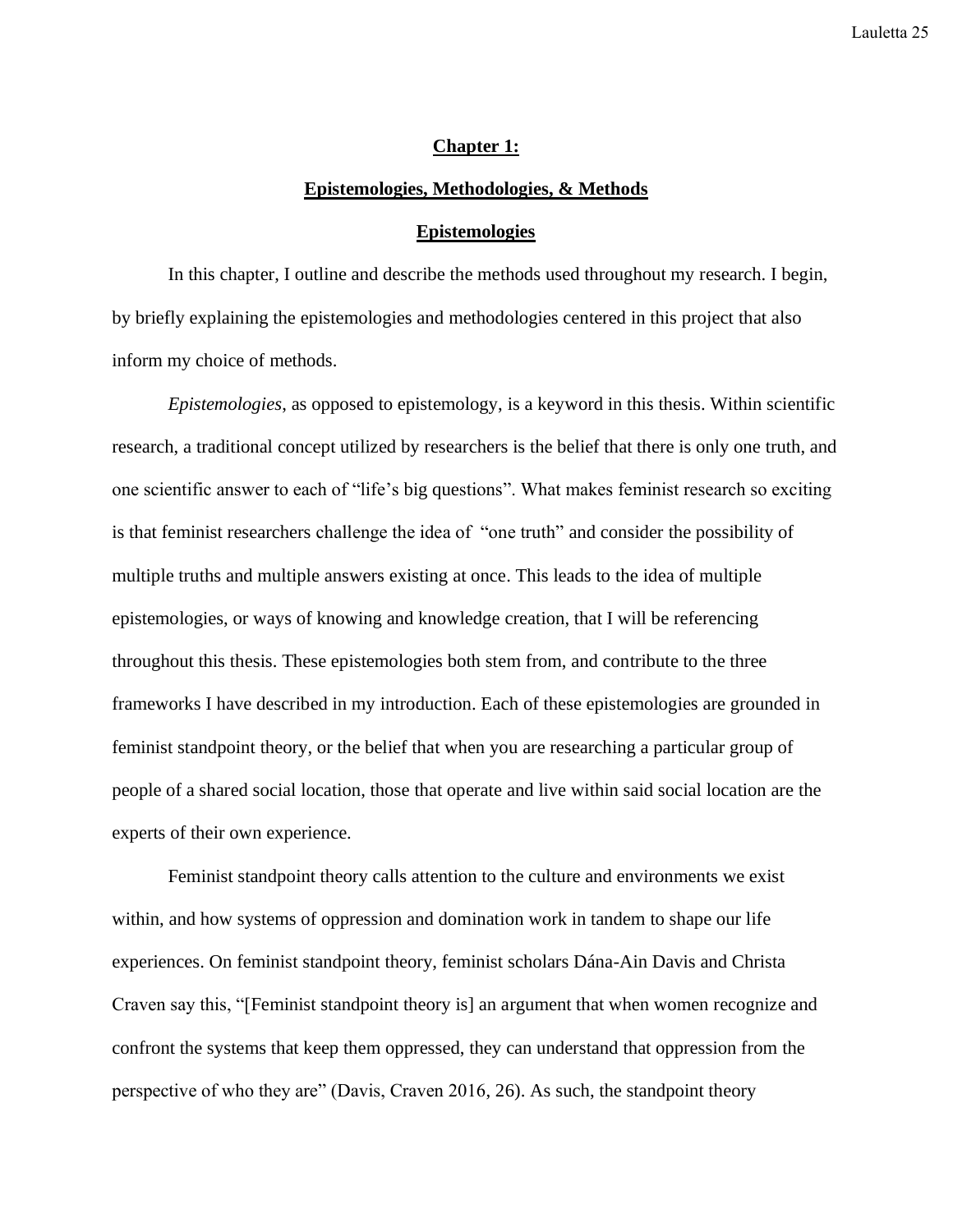exemplified throughout this paper is also the theory at the heart of Indigenous feminism(s), Womanism, and Chicana feminism which informs Gloria Anzaldúa's spiritual activist framework. It should be noted that while standpoint theory informs these frameworks to create epistemologies, I, the author and primary researcher, am not a member of the social locations being represented. Therefore, while these epistemologies inform my methodologies and methods, I will not be contributing new knowledge to epistemologies that operate outside of my own standpoint view.

#### **Methodologies**

While feminist standpoint theory works to inform my research epistemologies, the epistemologies, in turn, work to inform my methodologies. Given that the epistemologies I'm studying rely on dismantling capitalistic binaries and undoing the harmful effects of colonization, I feel as though it is important to define what a decolonizing research methodology entails. As is well known, social science research within the confines of Western academia has historically led to less-than-liberatory results. It is a much-too-common occurrence that research centering marginalized communities has directly contributed to these communities' objectification. This has in turn increased the oppression and violence said communities have faced and continue to experience. Therefore, decolonizing research methodologies aim to dismantle the harmful power dynamic within researcher/subject relationships that perpetuates this harm, and instead to reframe the role of the subject as a co-knowledge producer, and as a person with particular epistemic knowledge that the researcher may not have. One example of a research method that utilizes a decolonizing methodology is arts-based research. Within artsbased research, researchers look at work produced by their co-knowledge producers with an aim to bear witness to their experiences, as opposed to gaining perfect or complete understanding and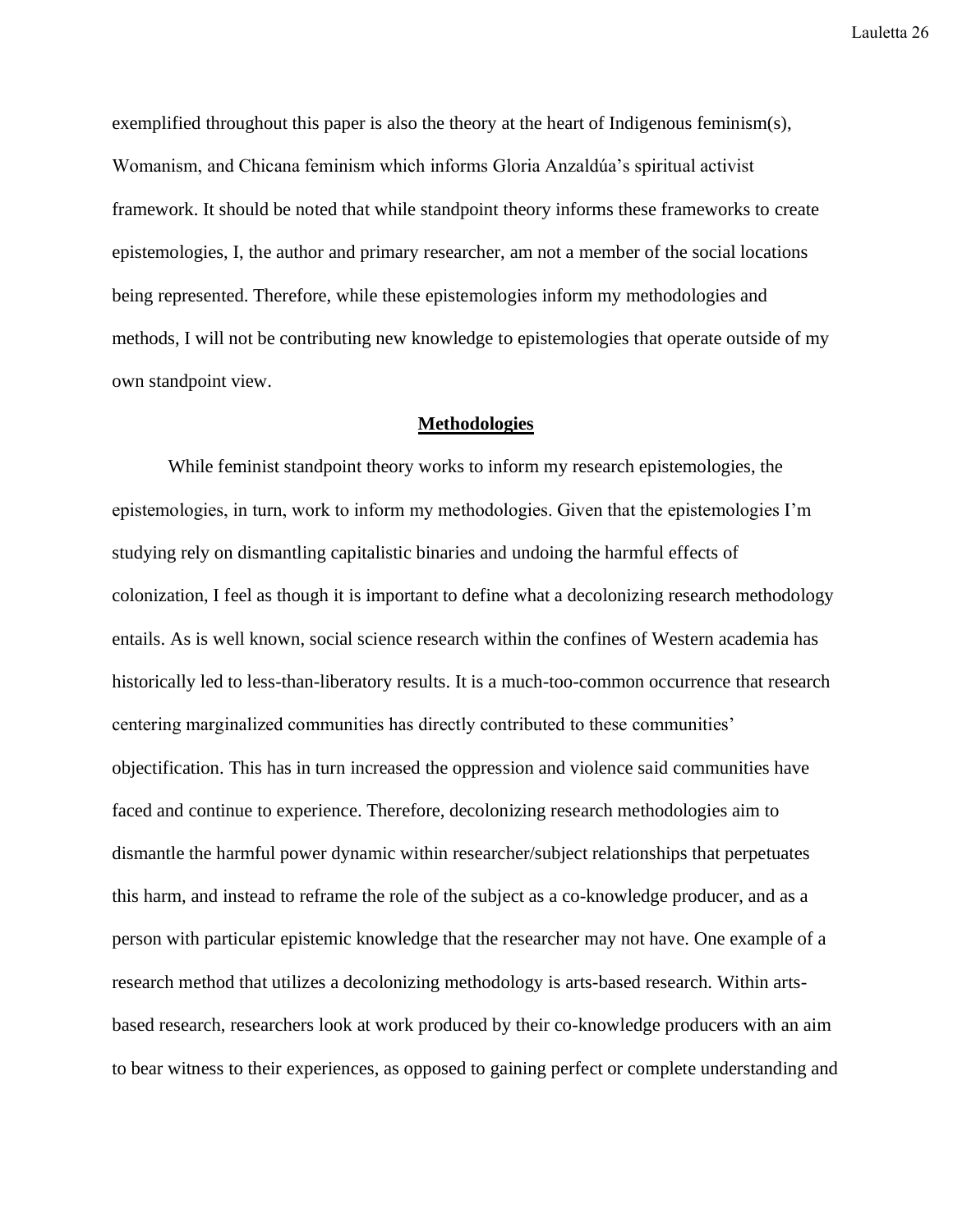expertise about their subjects. My reason for describing decolonizing research methodologies is two-fold. First, it would be negligent to dismiss the subject of decolonization within research given the liberatory nature of my theoretical frameworks and epistemologies. Second, I want to draw attention to the fact that I have not used any explicit anti-colonial methods in my research, rather I have used this methodology as a lens and framework for determining the methods that were appropriate for this project. To elaborate, while a decolonizing methodology expects researchers to make use of particular methods that do not contribute to the harm that western scholars have historically created and perpetuated, the methodology also poses questions that I was able to ask myself throughout my research process. In short, these questions involve the author of a research project critically analyzing their relationship between themselves and their subjects. I elaborate on the relational aspect of feminist research in my methods section below.

In this thesis I also employ feminist ethnography. To define ethnography, scholar and professor of anthropology Brian A. Hoey states this, "The term ethnography has come to be equated with virtually any qualitative research project where the intent is to provide a detailed, in-depth description of everyday life and practice" (Hoey 2012, par. 1). However, *feminist* ethnography reconceptualizes this definition. Davis and Craven define feminist ethnography as follows,

In essence, feminist ethnography attends to the dynamics of power in social interaction that *starts* from a gender analysis. By gender analysis, we mean that a feminist ethnographic project takes into account all people in a field site/community/organization, and pays particular attention to gender by honing in on peoples' statuses, the different ways in which (multiple) forms of privilege allow them to wield power or benefit from it,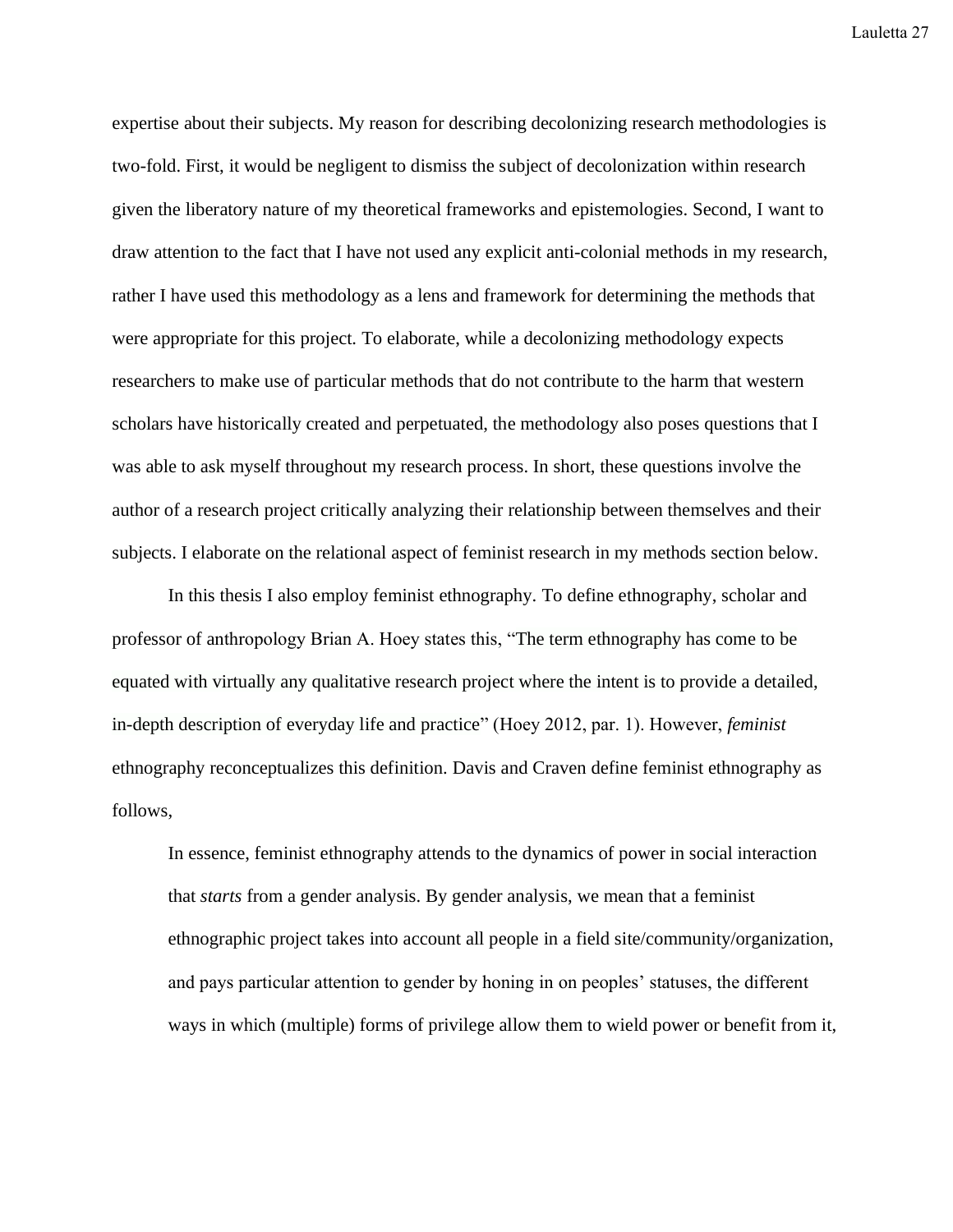and the forces and processes that emerge from all of the above (Davis and Craven 2016, 9).

Keeping the above definition in mind, I approached each of my research methods, particularly interviewing, through a feminist ethnographic lens. Throughout this project, I not only examine how the values and daily lives of particular nuns reflect spiritual activist theory, I also do so while considering the ways that race, class, gender, and religion have shaped the privileges and oppressions they have experienced throughout their lives, and therefore shape their role as activists.

#### **Methods**

There are three research methods employed throughout this thesis: discourse analysis, case study, and interviewing. Discourse analysis, or the examination of texts, serves as the primary research method. The authors of *The Handbook of Feminist Research: Theory and Praxis* write this on discourse analysis (named here as content analysis), "Sociologists, historians, literary analysts, anthropologists, and archeologists, among others - whether feminist or not - employ content analysis to study cultural materials as something produced by human people. These products stem from every aspect of human life, including relatively private worlds, "high" culture, popular culture, and organizational life" (Reinharz, Kulick 2007). To elaborate, I have collected a range of sources which I closely analyze in my exploration of whether Catholic sisters might be understood as spiritual activists theorized in the frameworks outlined in the introduction. These sources include documentary films, zines, academic articles, popular press articles, and books. In analyzing these sources, I have been attentive to their date of production, and the standpoint of their producers.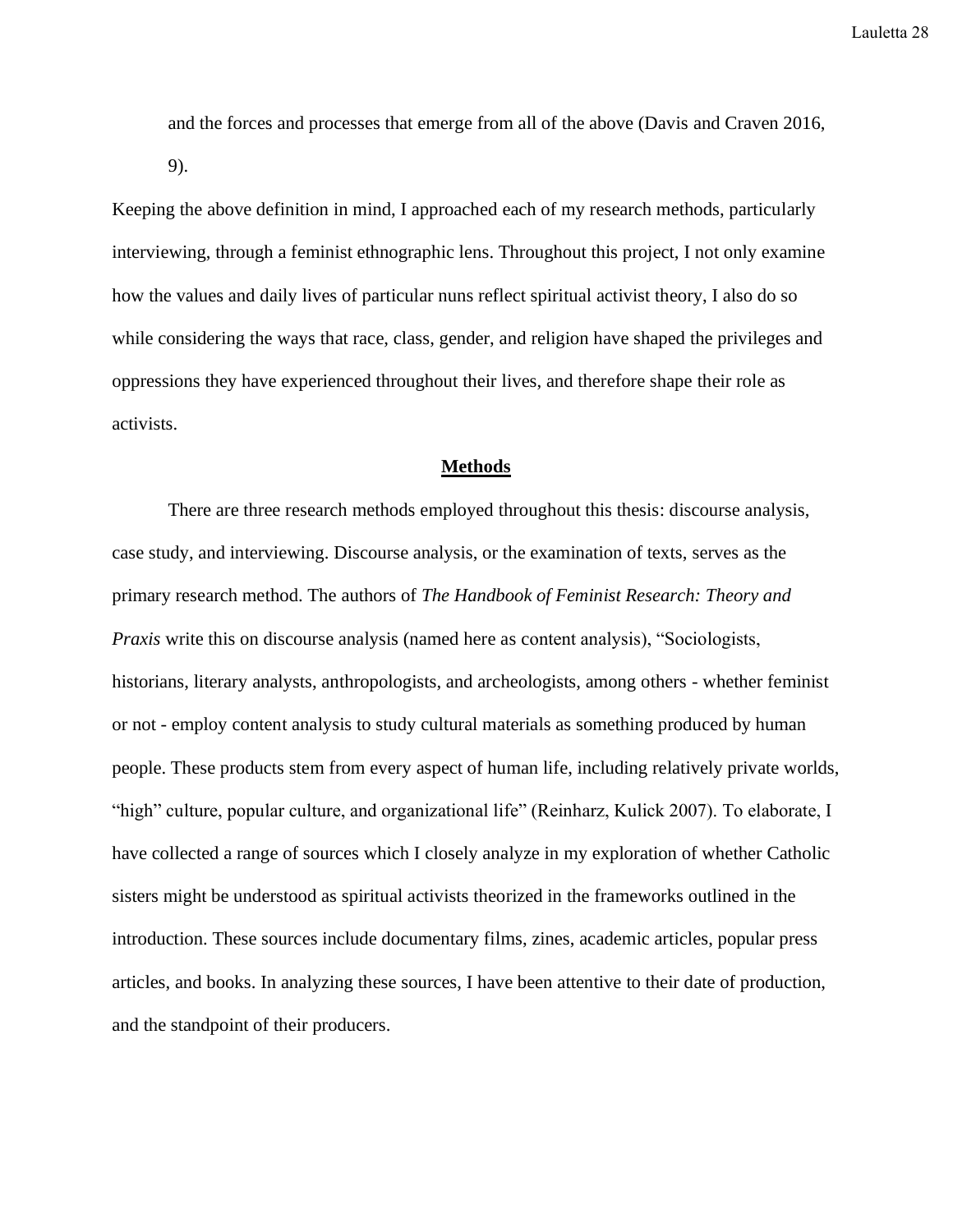Furthermore, I engage in discourse analysis through a feminist lens. In "Reading Between the Lines: Feminist Content Analysis Into the Second Millenium" from *The Handbook of Feminist Research: Theory and Praxis*, Shulamit Reinharz and Rachel Kulick do not offer one, clean-cut definition of feminist discourse or content analysis, but instead argue that a proper feminist analysis of literature and media must require the researcher to take several factors into account. Some of these factors may include, but are not limited to, the researcher's standpoint view, the author's standpoint view, the dominant culture the researcher lives in, the dominant culture the author produced their piece in, and both the researcher and author's intersecting identities such as race, ethnicity, class, ability, sexuality, religion, and gender identity. To be sure I was considering these factors, my process of discourse analysis included multiple readings and/or viewings of each of my sources. I also attempted to examine sources that would offer a holistic picture of the subject I'm exploring within my thesis.

Moreover, discourse analysis, while its own research method, also assisted me in understanding my case studies. Case study was an appropriate and efficient method to use within this research process, as it is the best way to capture collective experiences (e.g., a group of nuns acting as spiritual activists) while also being able to examine how the individual within the collective experience is a unique actor (e.g., highlighting a specific method of spiritual activism utilized by specific Sisters). That being said, it is also important to note where the case study method is limited. For example, while I tried to choose two case studies representing a spectrum of experiences, there are still only two case studies represented here. In other words, while the case studies I have chosen include many diverse and layered experiences, the scope of this study is still limited. Furthermore, case study is a commonly used method within social science research, so the question then becomes how can one employ a feminist case study method? In the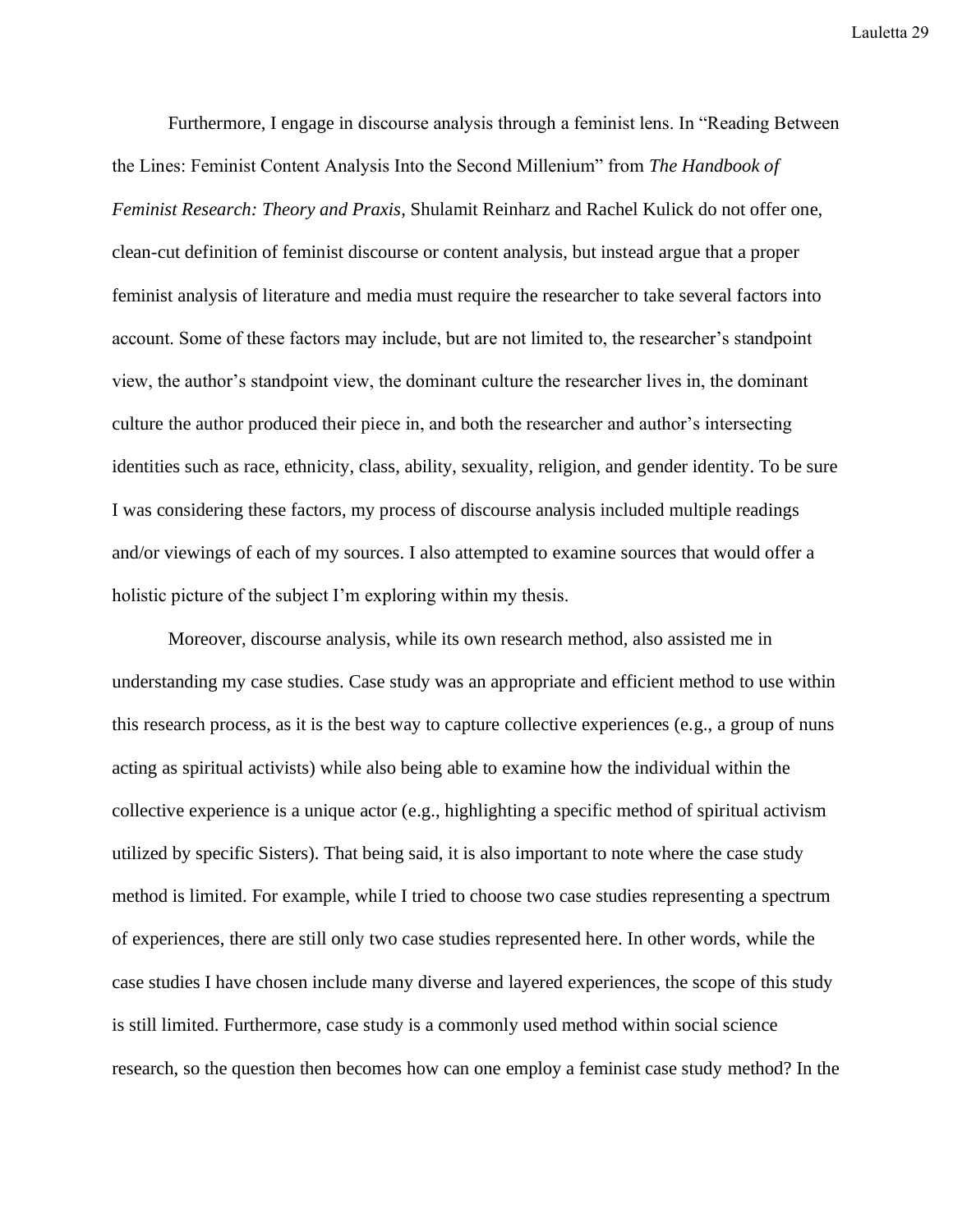*Handbook of Feminist Research: Theory and Praxis*, author and scholar Sharlene Nagy Hesse-Biber informs readers that feminist research must avoid essentialism at all costs. As previously mentioned, essentialist approaches in research have led to limited, and even oppressive outcomes. In other words, when conducting research through a feminist lens, a responsible feminist researcher would in theory bear witness to understand a collective experience, while also acknowledging the limits of their research. An additional key facet to feminist research is to avoid the collectivization of an entire identity or standpoint view. As an example, I look towards the book *Feminist Perspectives on Social Research*. On focus groups, (and referencing scholar Sue Wilksonson), editors Sharlene Nagy Hesse-Biber and Michelle L. Yaiser describe how from an essentialist perspective, often times researchers attempt to view a study of a group as a way to study an individual. Wilksonson also notes that a post-structuralist framework acknowledges how these groups are socially constructed. In other words, The key takeaways from the above mentioned work are that in my research I strive to not single out the individual, nor collectivize an entire group of people. Rather, I instead study how groups of particular Catholic Sisters work together in communities to strive for social justice through a shared love of devotion to Jesus Christ.

Finally, the last method I utilize in this thesis is interviewing. Once again, my approach to interviewing is informed by feminist ethnography, as well as deep listening praxis. I draw upon these strategies and methodologies for a very specific reason. Namely, I echo Marjorie L. Devault's thinking when she names what is central to a feminist interview, that being intentional and active listening. To quote Devault in "Talking and Listening from Women's Standpoint" from *Feminist Perspectives on Social Research*, "I use the term 'listening' in this section in a broad sense, to refer to what we do while interviewing, but also to the hours we spend later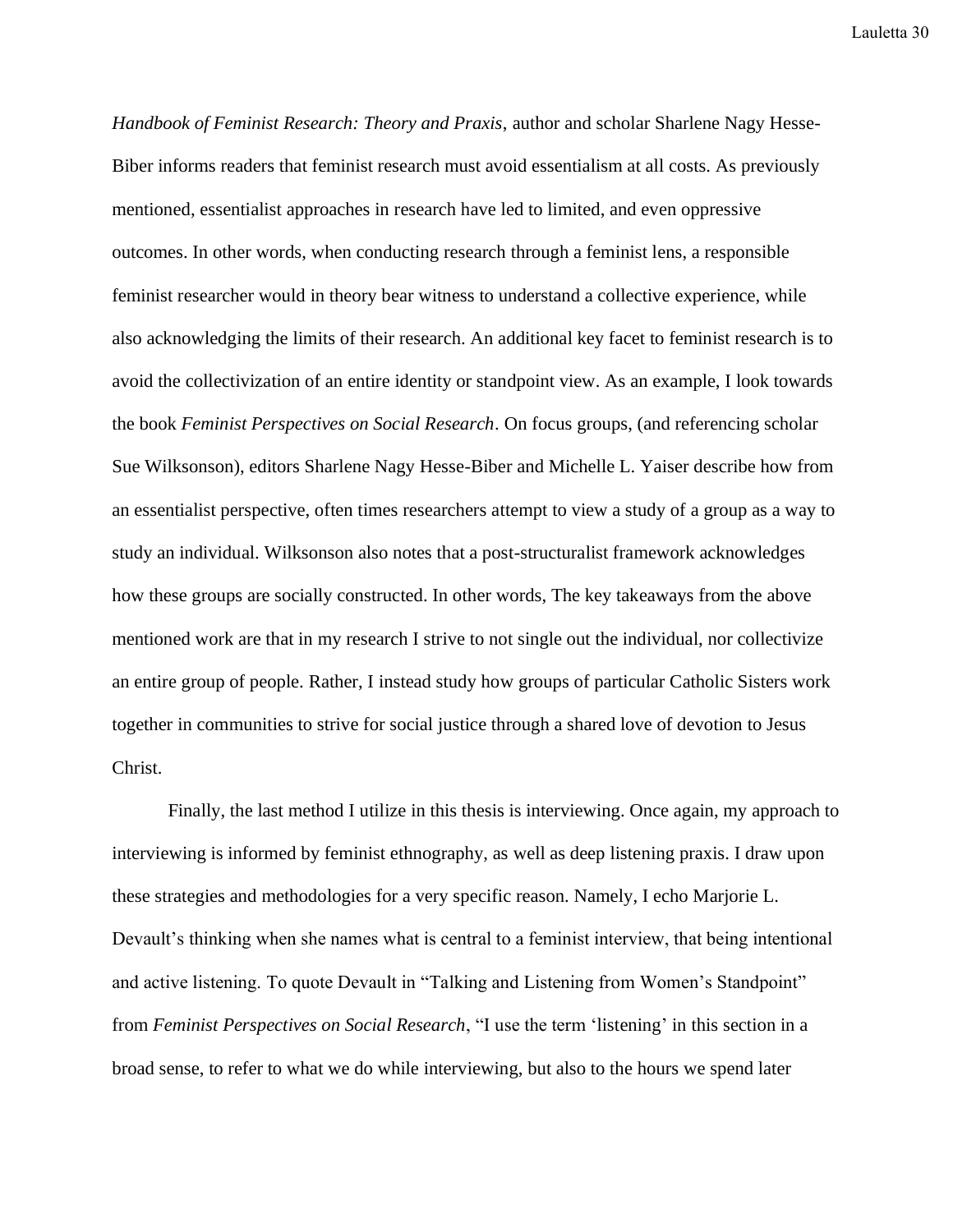listening to tapes or studying transcripts, and even more broadly, to the ways we work at interpreting respondents' accounts" (Devault 2004, 101). This echoes a practice described in Miriam Raider-Roth's "Listening Guide", in which she articulates the value behind listening to interviews multiple times in order to more holistically understand what your interviewee is trying to say.

There is also a strong connection between feminist interviewing and the spiritual activist framework. Throughout her many works, Gloria Anzaldúa emphasizes the critical need for deep listening in order to build community and bridge across differences. In a feminist interview, the same method of listening must be utilized. In other words, a feminist interviewer strives for honesty and open-mindedness. While interviews within the broad field of scientific research can end in an interviewer interpreting their interviewees words to match what the interviewer wants or needs to hear for their research, a feminist interview can only occur when an interviewer tries their best to shed preconceived notions of their interview, to shed expectations and productivity goals, and to commit to simply listening.

#### **Locating Myself**

In order to properly conduct feminist research, it is important to address the social location from which I write this thesis. I identify as a white, middle class bisexual person. I was socialized as a girl and currently identify as gender-queer, (I use she/her or they/them pronouns). Additionally, much of my socialization as a child occurred within the Catholic church. I attended a Catholic pre-school, attended weekly Sunday school, and was confirmed Catholic at the age of seventeen. Other than my upbringing, I currently hold no relationship with the Catholic church, and do not consider myself a practicing Catholic.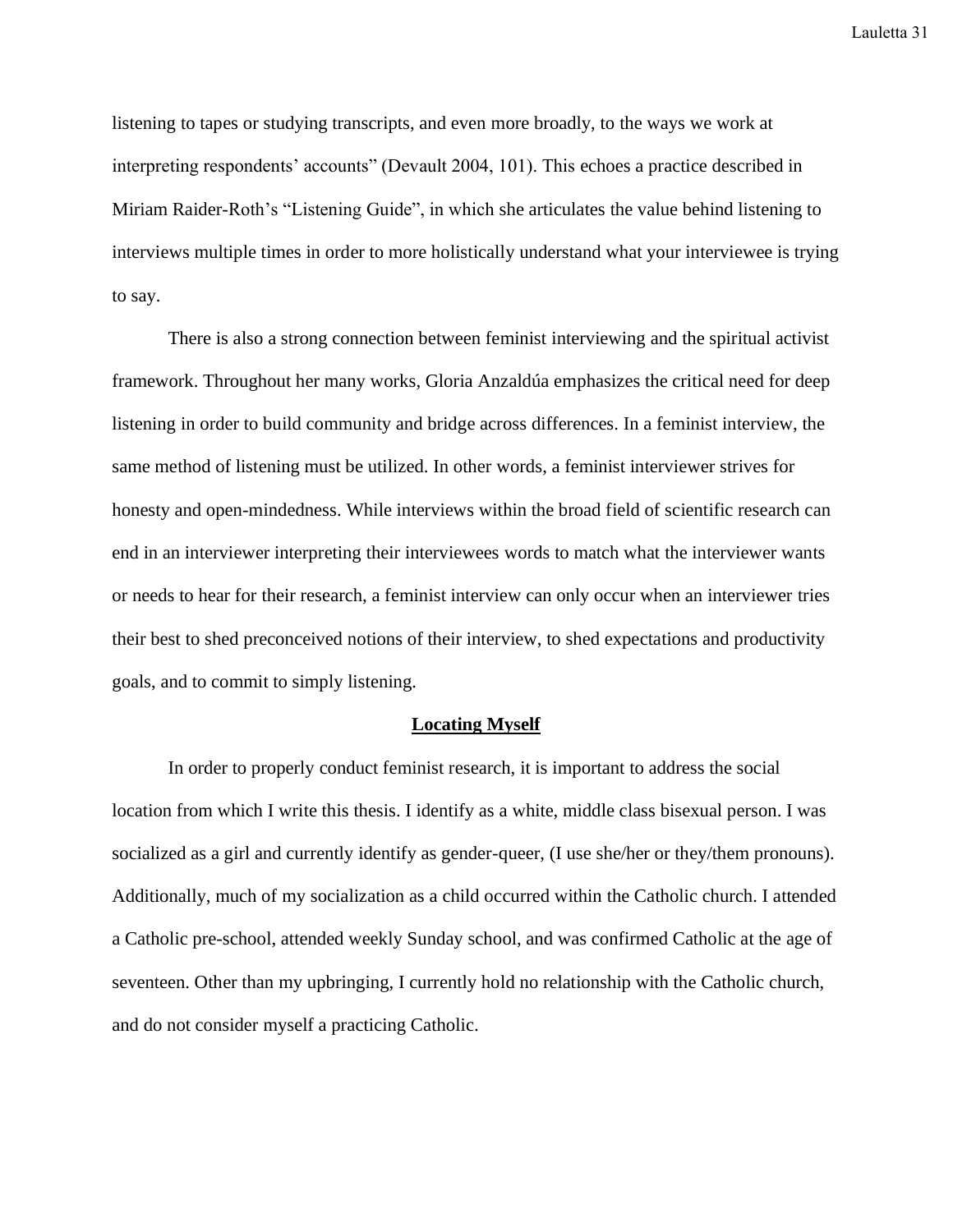Given that this thesis relies heavily on writings and scholarship produced by women of color, it is important for me to note that for the purposes of this project, while I will be applying their well-researched theories to certain examples of Catholic nuns, I had no hand in forming these theories, nor have I added anything new to their ideologies. Spiritual activist theory, whether it falls under Indigenous feminism, Womanism, or Chicana feminism, very much stems from, and grows out of the epistemologies of women of color.

The idea for this thesis came about after having enrolled in Dr. LeeRay Costa's Spiritual Activism class. In the class we had to complete a final research paper or action project related to spiritual activism. As I was brainstorming ideas for the project, I began to remember the time I spent with a group of cloistered nuns during my confirmation year when I was seventeen years old. Their convent, Christ the Bridegroom in Northeastern Ohio, demonstrated qualities which I now know to be deeply important parts of feminist praxis. They practiced deep listening and radical openness, and lived each day of their lives knowing and understanding how their actions would affect each other and those around them. These nuns, in turn, helped me to decide on my confirmation name, Joan of Arc. Although they had such a huge impact on my life, at the time I couldn't help but think about how these nuns most likely did not share my social justice values. Upon pursuing this topic further, I have come to understand that many consecrated women hold values that align with feminist ideology. As Dr. Mina Roces states in her article, "The Filipino Catholic Nun as Transnational Feminist," the idea of nuns as feminists has been largely ignored or rejected by gender and women's studies scholars. While the purpose of this thesis is not to necessarily label these women as feminists, studying how these women may practice spiritual activism, a body of theory that is informed by and informs feminism, has the potential to influence how feminists view the possible intersections of feminism, spirituality, and religion.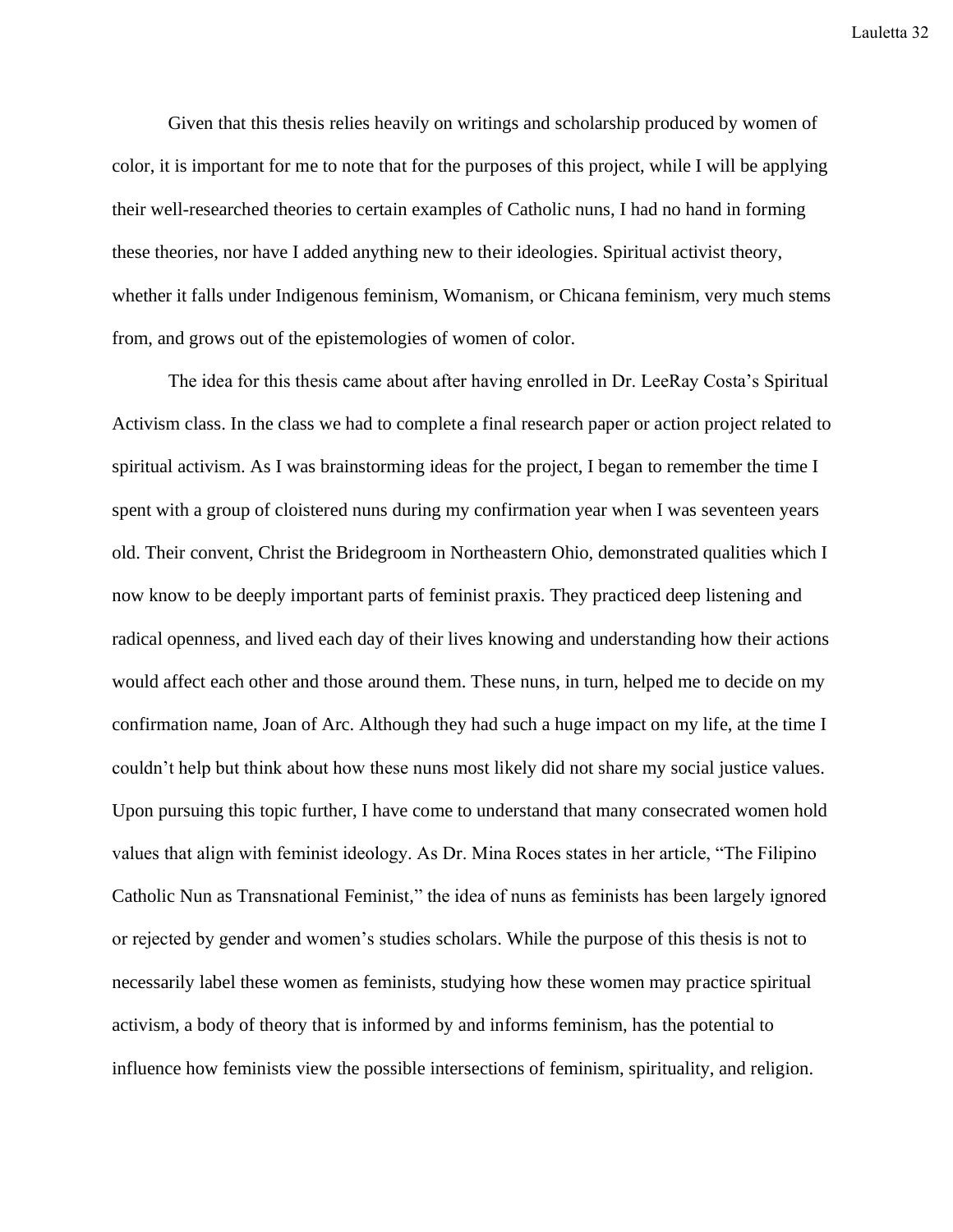#### **CHAPTER 2**

#### **2.1: "Radical Feminist Nuns"**

While nuns participating in acts of social justice have been occurring for centuries, there have been certain institutional changes within the Catholic church that broadened the accessibility for Catholic nuns to receive a more holistic education, and to bear witness to experiences outside of their own groups. Two of these institutional changes were the introduction of the Sister Formation Conference and subsequently the Sister Formation Movement, and a few years later the Second Vatican Council, most commonly known as Vatican II.

The Sister Formation Movement was a program that provided Catholic Sisters with an advanced education as well as tools to network and organize. Several scholars, including Alexandra Michaelides in her dissertation "Redefining Sisterhood: The New Nuns, Laywomen, and Catholic Feminist Activism, 1953-1992," argue that the Sister Formation Movement even inspired some to begin working towards the goal of women's ordination into Catholic priesthood. To quote scholar Angelyn Dries in "Living in ambiguity: A paradigm shift experienced by the Sister Formation Movement,"

They convinced women's congregations not only to work together as one to attain similar educational aims but to collaborate on the fundamental issues and problems of religious life. In the 1950's, "integration" had kept Sisters' influence primarily within the confines of American Catholic circles and the Catholic "system." However, by the mid-1960's, Sisters, whose appropriation of professionalism, personalism, and a Christian humanism which was at the heart of Thomism, had stretched that circle in order to include Anglican Sisters, Sisters in Peru, and "the world (Dries 1993, par. 17).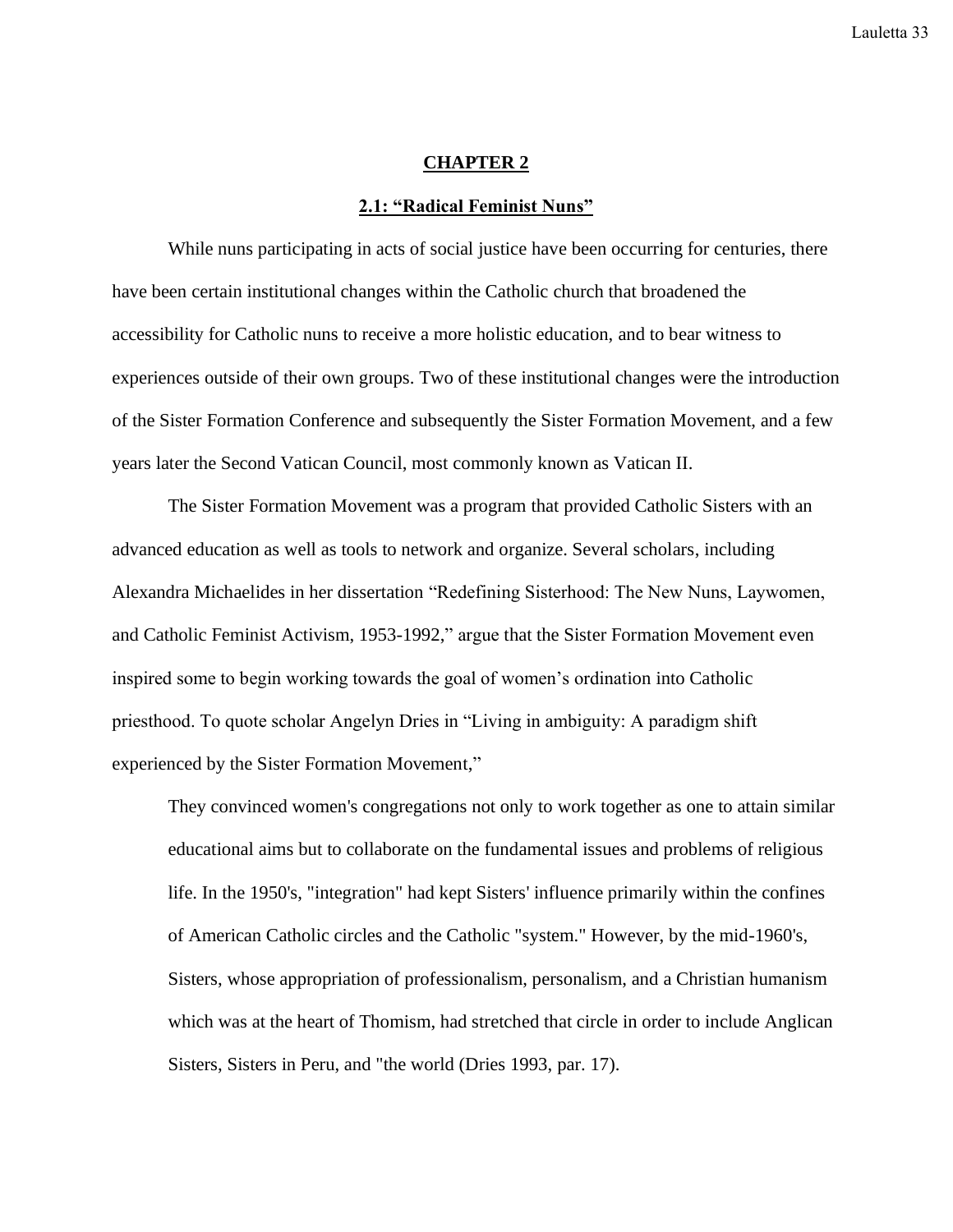In the spirit of employing a feminist lens to conduct discourse analysis, it is important to note that Dries is a Sister herself, and is therefore approaching her article with that lens. However, the piece does give a good summary of the movement and its greater effects, as referenced in the second paragraph of this section. Furthermore, Dries also explains how the Sister Formation movement in many ways predicted and preceded the changing climate of the Catholic church that would emerge more clearly during the Second Vatican Council. Additionally, many ideologies born out of the sister formation movement and its annual conference sought to "synthesize nature and faith" (Dries 1993, par. 2). In other words, the Sisters studied how mysticism and science worked together to create their belief system, as opposed to separately. This line of thinking echoes theorizations by both Anzaldúa and other spiritual activist scholars that truth(s) and universal understanding cannot be accessed through only one scholastic pathway, but instead, rely on multiple ideologies and epistemologies. That being said, while the Sister Formation Movement may have aligned with certain aspects of spiritual activist beliefs and practices, it also differed in many ways. The nuns within the Sister Formation Movement were still very much committed to continuing the hierarchical practices upon which the Catholic church relies. In fact, in order to receive the education they did, the Sisters had to convince clergy officials that they would employ their newfound education as a tool to promote and stabilize the hierarchy within the Catholic church.

As previously mentioned, the Sister Formation Movement did in many ways create a pathway for the introduction of the Second Vatican Council, or Vatican II in 1962. This moment in Catholic history is not necessarily known as a triumph in regards to gender equality, but it did offer a slight restructuring of Catholic theology. Additionally, the early years of Vatican II introduced a new period of several convents and groups of nuns participating in acts of social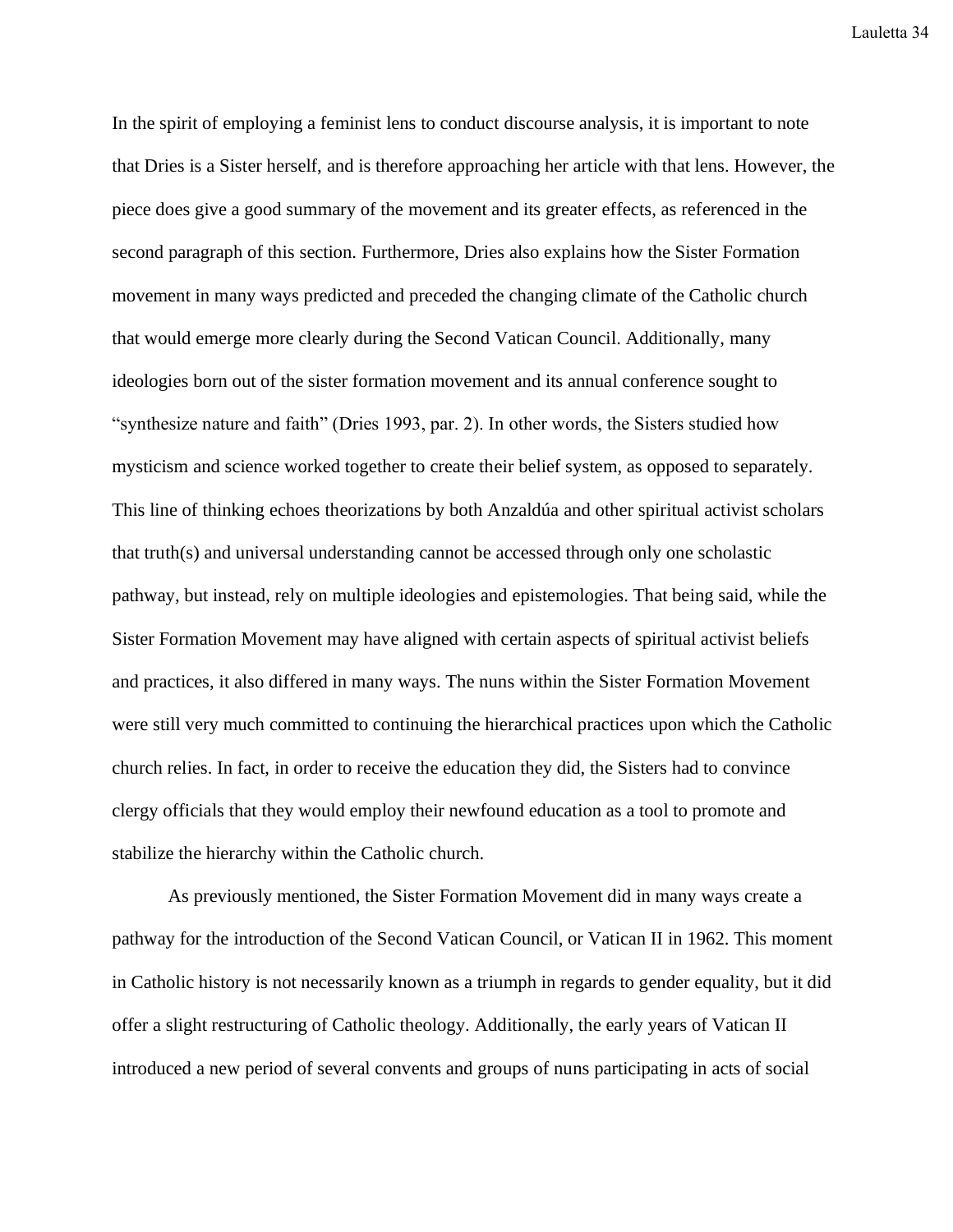justice. To provide a brief definition, Vatican II was a series of sixteen documents that set out to redefine the nature of the Catholic church, specifically as the church of the poor. One of the most critical additions that came out of Vatican II was that nuns now had permission to, and were even required to leave their convents and go overseas as part of their training. During this period, Cardinals and other members encouraged the religious leaders of Catholic parishes to spend some time living amongst the poor. To reference scholar Michael W. Duggan, the introduction of Vatican II was not only about establishing a relationship between impoverished people and the Catholic institution, but it was also about reconfiguring the church's overall relationship with humankind. In "Conscience, Freedom, and Humanism: New Foundations for Catholic Social Teaching at Vatican II" Duggan explains that prior to Vatican II, the Catholic church was most concerned with divine and holy relationships, or heaven. Vatican II sought to shift this focus towards the inhabitants of the earth. In a theological sense, during this time high Christology was considered the most accurate representation of Jesus Christ. This can also be explained as a belief that Jesus Christ was the divine son of God. To follow a lower Christology would mean to acknowledge Jesus Christs' human emotions, such as empathy, as well as his human relationships. This is relevant as the theology many nun activists were following at the time focused on reflecting Jesus' humanity, in particular the way he treated other human beings. With this, while Vatican II saw the beginning of nuns forming more interpersonal relationships with those outside of the church, and therefore fostering a larger collective participation in social justice, there were nuns doing this work long before it became approved by church leadership.

The term "radical feminist nuns" was popularized by the Vatican in 2012 after concern grew among clergy officials that several nuns in the United States were practicing forms of radical feminism and embracing feminist ideals. An investigation by Vatican officials into the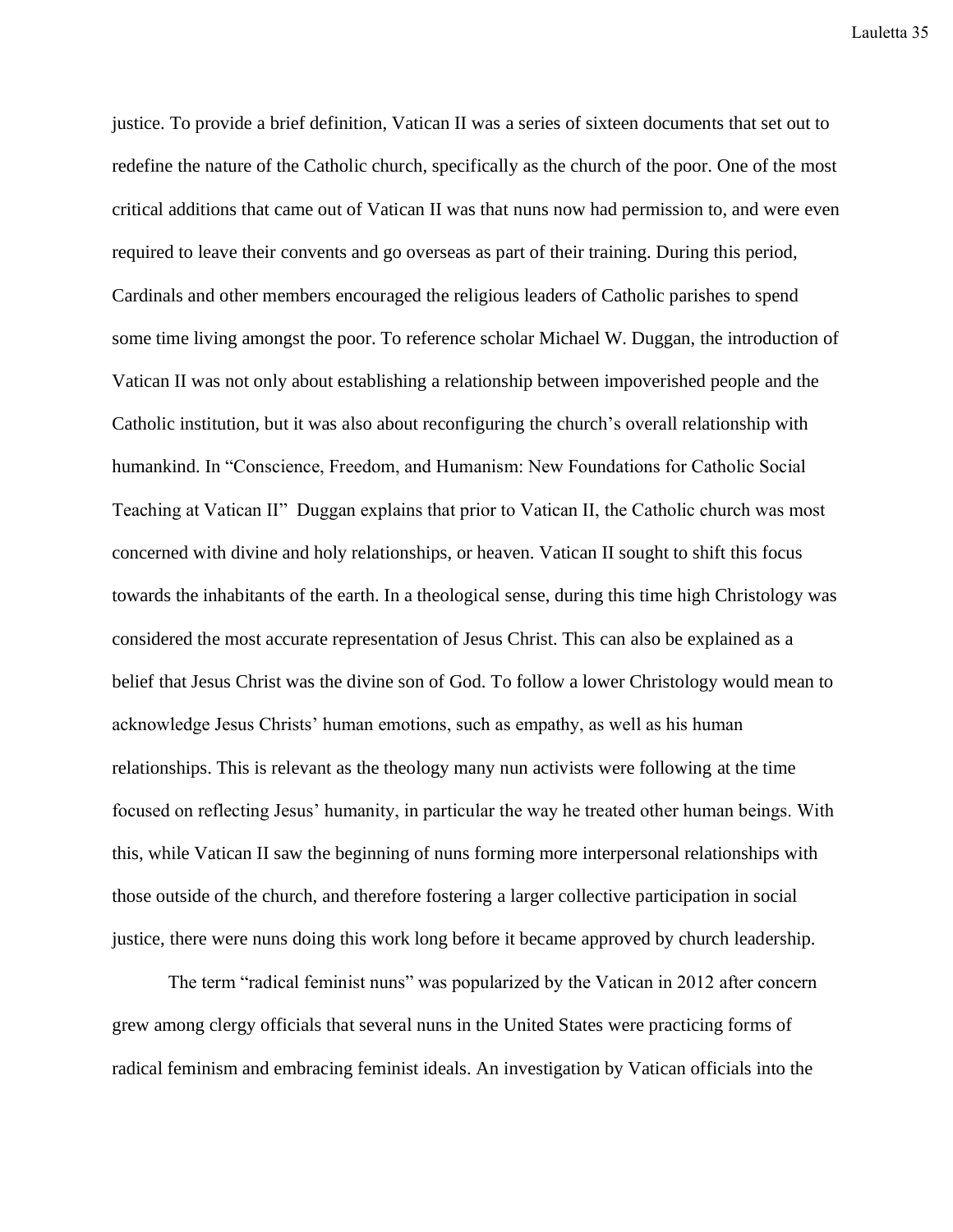daily lives of US Sisters began shortly thereafter. This particular incident was how I first came to hear of nuns practicing social justice, but through research I have found that these Catholic Sisters are not the only ones, nor were they the first to do so. While Vatican II had huge implications for Catholic sisters and their practice of social justice, there were sisters making strides in Catholic social reform in the 50s and early 60s before the commencement of Vatican II. One Catholic sister who facilitated deeply important work in regard to religious women's participation in social justice (and specifically civil rights) was Sister Mary Antona Ebo. According to scholar Cornelia F. Sexuaer, Sister Mary was one of the first Black nursing sisters, and very much devoted her life to caring for other human beings and serving her community. While Sister Mary's approach to change within the Catholic church was largely based upon reformative strategies, as the nuns were still living a semi-cloistered lifestyle, the efforts made by her and other nuns in the fight for civil rights (and specifically equal voting rights) were vital. The height of this work came when Sister Mary Antona Ebo and several other religious leaders, including many nuns, attended the Selma March in 1965. These nuns are often referred to as the "Sisters of Selma," and they made headlines and magazine covers all over the United States. Their role as spiritual activists is clear to see, as their methods of peaceful protest and prayer to achieve social justice and racial equality under the law were demonstrated throughout the movement and inspired the actions of other Catholic activists.

A second example of nuns practicing social justice advocacy inspired by the effects of Vatican II comes from a specific set of Catholic Sisters in the Philippines during the 1970s. To reiterate, Vatican II created an expectation of travel and global education of Catholic Sisters, which came in the form of pilgrimages. The nuns' return home from their pilgrimages saw them living amongst the impoverished population of the Philippines, and also happened to coincide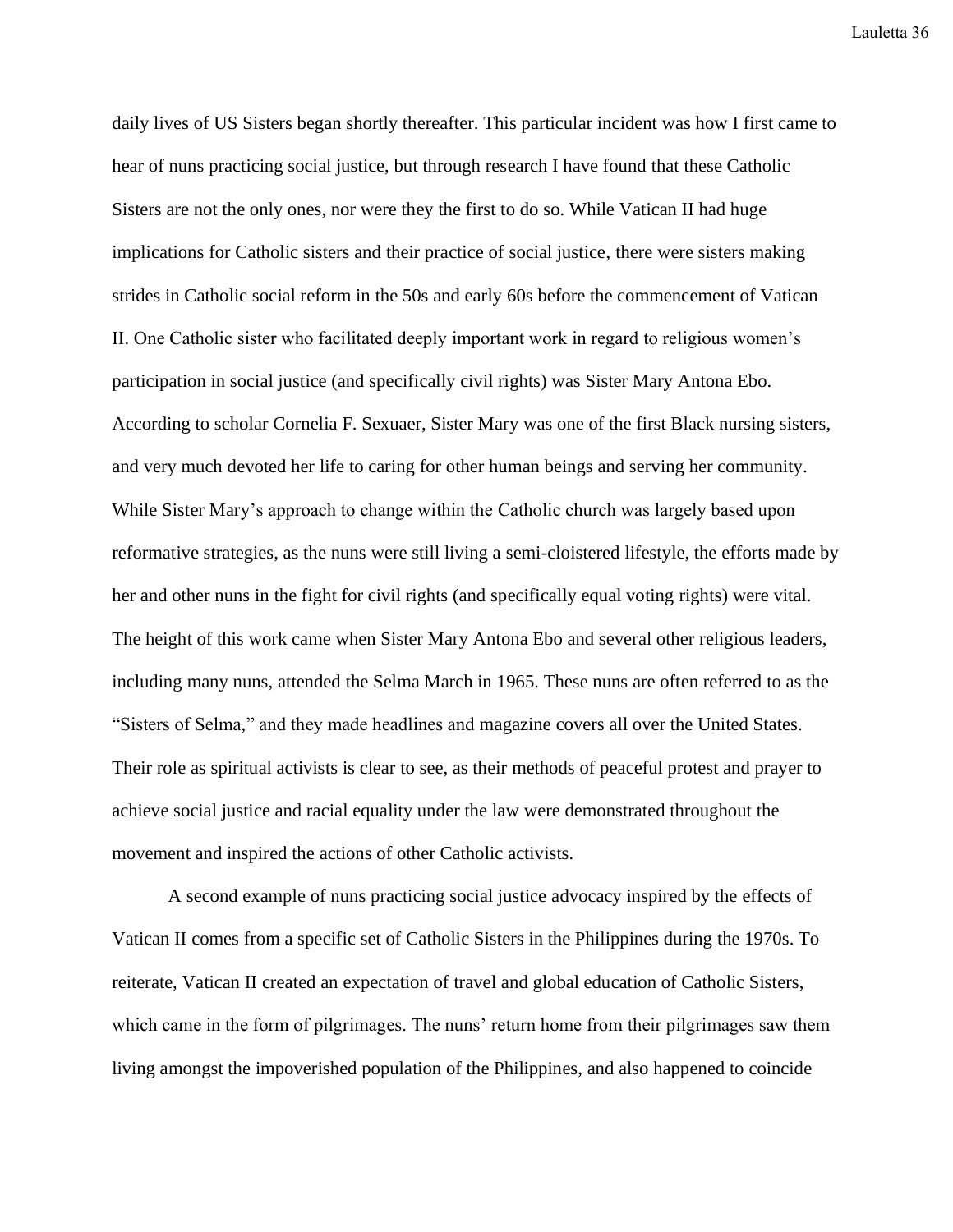with the introduction of Filipino martial law, a time in which the Filipino wealth gap became even more pronounced (Roces 2012, 38). This combination of events led to the nuns' politicization, and to their rallying for women, the poor, and victims of martial law. The nuns organized several grassroots movements, and even worked together as a community to examine the victimization of women that is often utilized and enforced by the Catholic church. In other words, the nuns recognized how the Catholic church promoted women's suffering, and the suffering of those who had been affected by colonization, as a good thing, necessary for their entrance to Heaven. This was an embedded aspect of Catholic liturgy that the nuns sought to change. These Filipina nuns formed one of the first larger groups of Sisters participating in activism that I believe most aligns with the practice of spiritual activism outlined in this thesis. Furthermore, in *Transforming Feminist Practice*, author Leela Fernandes states, "At another level, movements for social justice that rest on strategies of retribution that are violent either in physical, material or spiritual terms also limit the possibilities of a deeper lasting form of transformation because they ultimately mirror the kinds of structures of oppression they seek to overturn" (Fernandes 2003, 53). The Filipina nuns' practice of sitting with others and their practice of deep listening mirror Fernandes' preferred social justice method of peaceful activism. Many of the concepts Fernandes writes about in *Transforming Feminist Practice* either reference or share commonalities with the three frameworks I utilize for this thesis. As an example, the above quote reflects the Womanist belief that the constructed power that uphold systems of violence will not be able to be overturned with strategies that call upon that same constructed power. As an aside, in section 2.3, I describe an interview I conducted with a Sister at Network. In this interview, the Sister describes liturgy as another form of activism Network prioritizes and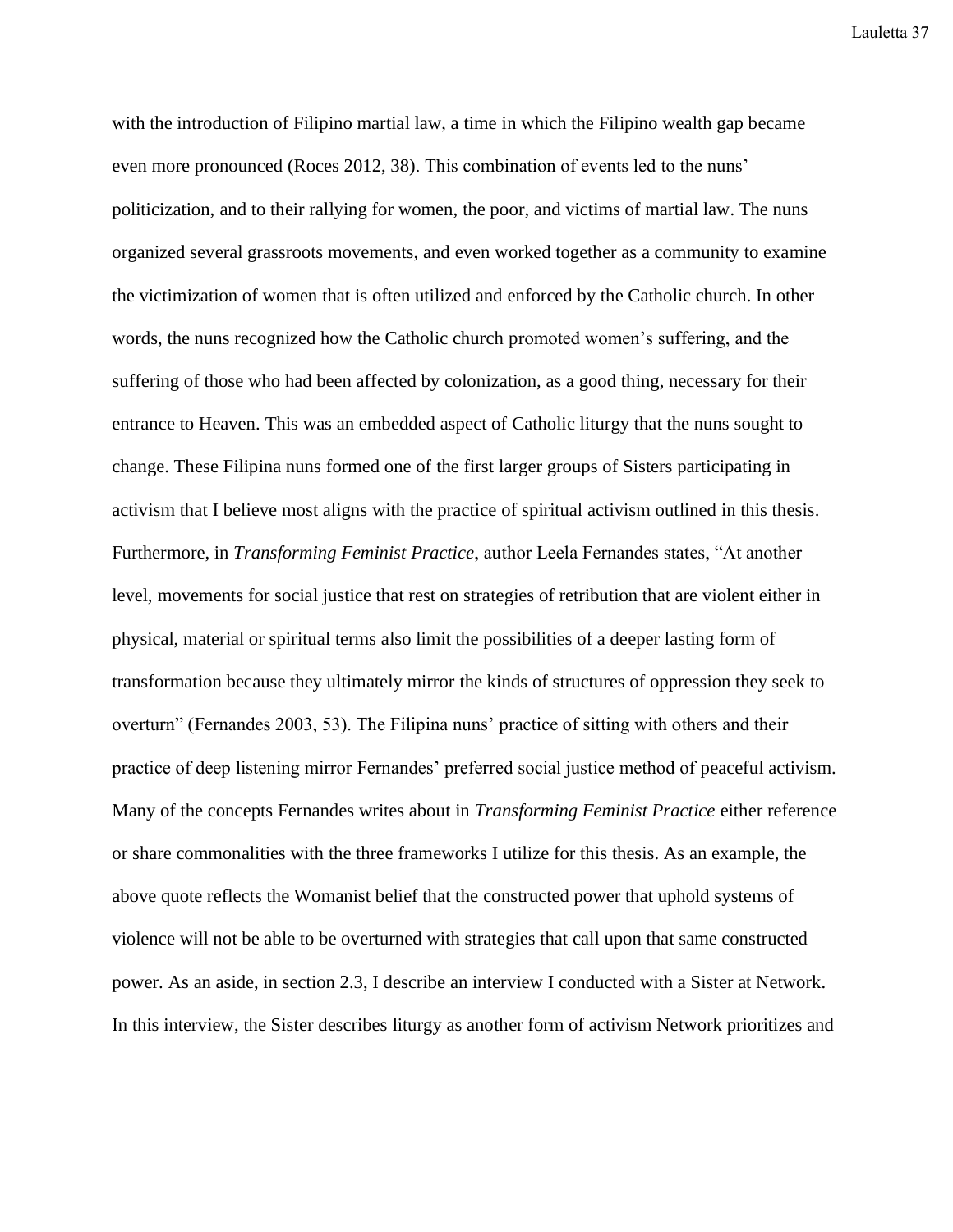centers within their work. Liturgy as an activist method is another concrete example of peaceful protest that Fernandes describes in *Transforming Feminist Practice*.

The actions of the Sisters of Selma and this group of Filipina nuns working to end poverty carved a pathway for Network: Advocates for Justice, Inspired by Catholic Sisters, the organization at the center of my first case study. As previously mentioned, concern grew among clergy officials that several nuns in the United States were practicing forms of radical feminism and embracing feminist ideals. According to Ruth Braunstein in her essay *Strategic Storytelling by Nuns on the Bus*, the Vatican was concerned that many Sisters within the US were drawing attention to issues of social justice while failing to explicitly advocate against same-sex marriage and pro-choice policies and legislation. In other words, US Bishops wanted these women to follow a strict agenda that more comfortably reflected the goals of both the US Bishops themselves, and the Vatican. A misdirected and falsified wish of being united was, in many ways, a method of control some clergy were hoping to use against the Sisters. Network was an organization that bore the brunt of these attacks. Part of the reason for this was the bus tour Network had launched called Nuns on the Bus which sought to publicly advocate for the passing of the Affordable Care Act, otherwise known as "Obama Care." Due to the highly political nature of this issue, the Sisters received a lot of media coverage which led to the Vatican watching these particular sisters more closely than others.

In the next section, I discuss further the work of the Sisters at Network and compare their policies, actions, and advocacy projects to aspects of spiritual activist theory described in the introduction of this thesis. In doing so I seek to determine how these women's actions and ideologies align with spiritual activism, and how they do not. Specifically, this case study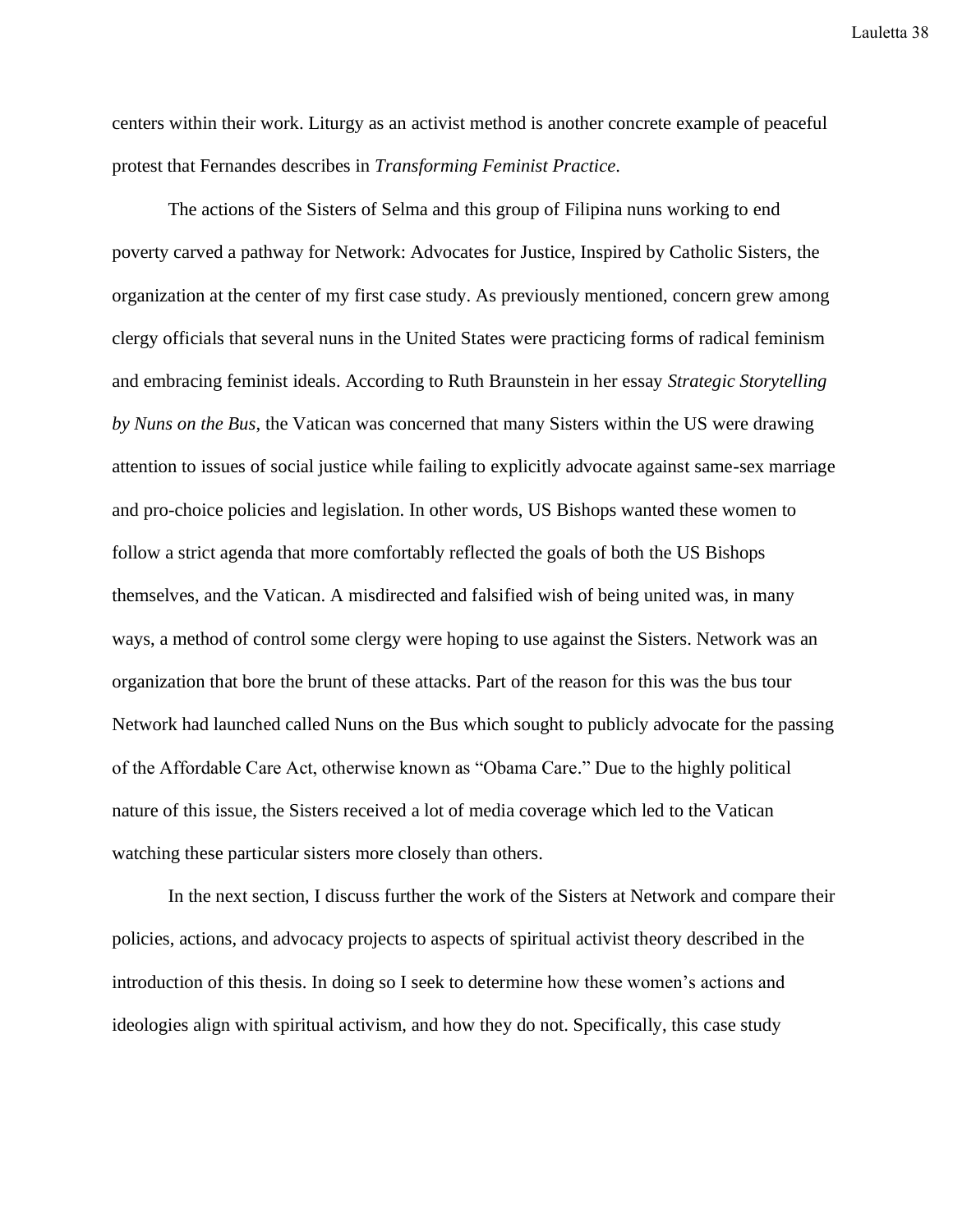includes an evaluation of the current work Network is participating in, as well as an interview with a Sister currently working as an activist and collaborator at Network.

## **2.2: Nuns for Social Justice: The Work Continues**

Across the theoretical frameworks I have described in this intro of this thesis, there are common themes across each that I will identify and use to examine the spiritual activist practices of the Sisters. Some of these commonalities that I am referring to include an emphasis on dismantling binaries, building community, bridging across differences, and understanding the body as a site of knowledge. These key aspects of spiritual activism can be achieved through many methods, two in particular being deep listening and spiritual practice. I would also like to note that while there are commonalities in ideology across these theoretical frameworks, each framework is still distinct in how the authors and theorists approach these values. Additionally, each framework relies upon the unique epistemology, life experience, and intersectional experience of its author. For this portion of my study, the sources I examine include articles and press releases I have found on the Network website, as well as other press releases, interviews, and publications on the nonprofit.

In order to properly conduct feminist discourse analysis, it is important to make note of the context in which the sources I examine were written or produced. As more elaborately discussed in my methods section, when conducting discourse analysis through a feminist lens, it is important to take into account the researcher's standpoint view, the author's standpoint view, the dominant culture the researcher lives in, the dominant culture the author produced their piece in, and both the researcher and author's intersecting identities such as race, ethnicity, class, ability, sexuality, religion, and gender identity. Therefore, it is important to note I am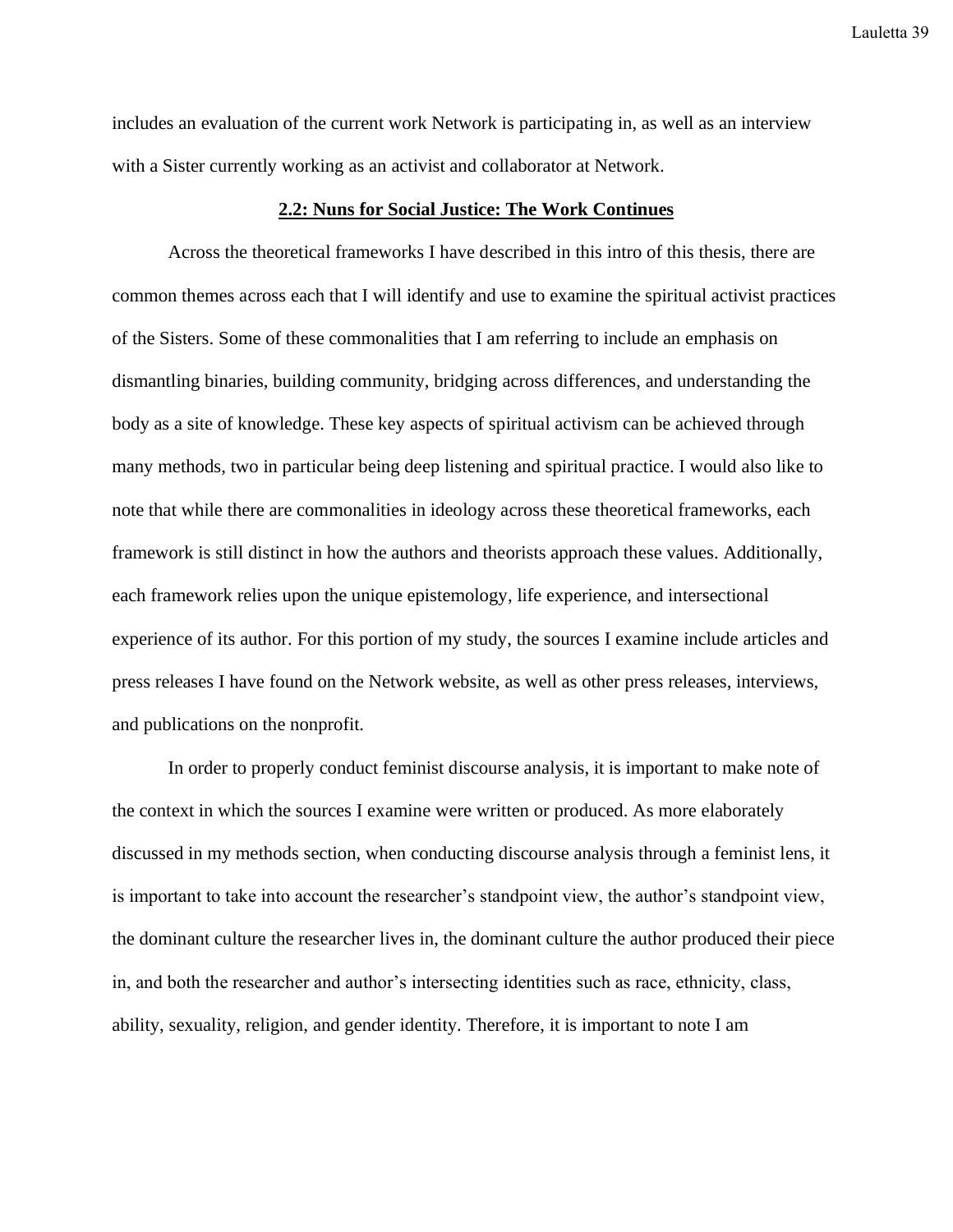approaching my analysis as a white, queer, AFAB<sup>3</sup> person, and it is equally important to note that a majority of the sources I examine were produced by authors who identify as white women. Additionally, many are members of Network themselves, which is helpful in gaining the point of view of a person working for their organization, but also requires readers and myself as the researcher, to be vigilant in pointing out possible biases. Moreover, within the dominant culture we are currently situated in throughout the United States, Catholicism does not necessarily exist as a marginalized or non-marginalized religion. This is an important factor when considering nuns as social justice activists, as these women do have privilege in approaching their activism from the location of a religion that is, for the most part, socially accepted within the United States.

To begin, Network is grounded in what the organization refers to as Catholic Social Teaching. According to the Network website, the Catholic social teaching the Sisters are referring to is rooted in the Catholic reformation era, or Vatican II. To quote,

In *Gaudium et Spes* (1965), the Pastoral Constitution on the Church in the Modern World which emerged from the Second Vatican Council, we were called to address global poverty and inequality, saying it is Christians' responsibility to "scrutinize the signs of the times and interpret them in the light of the Gospel" (4). This instruction to face the present situation with courage in order to fight and overcome injustices emphasizes the enduring teachings of the Church throughout the ages. More recently, Pope Francis has breathed fresh life into these teachings by challenging the world to convert from a "throwaway culture" to an economy of inclusion (Network 2021, par. 3).

<sup>3</sup> Acronym for 'Assigned Female at Birth'.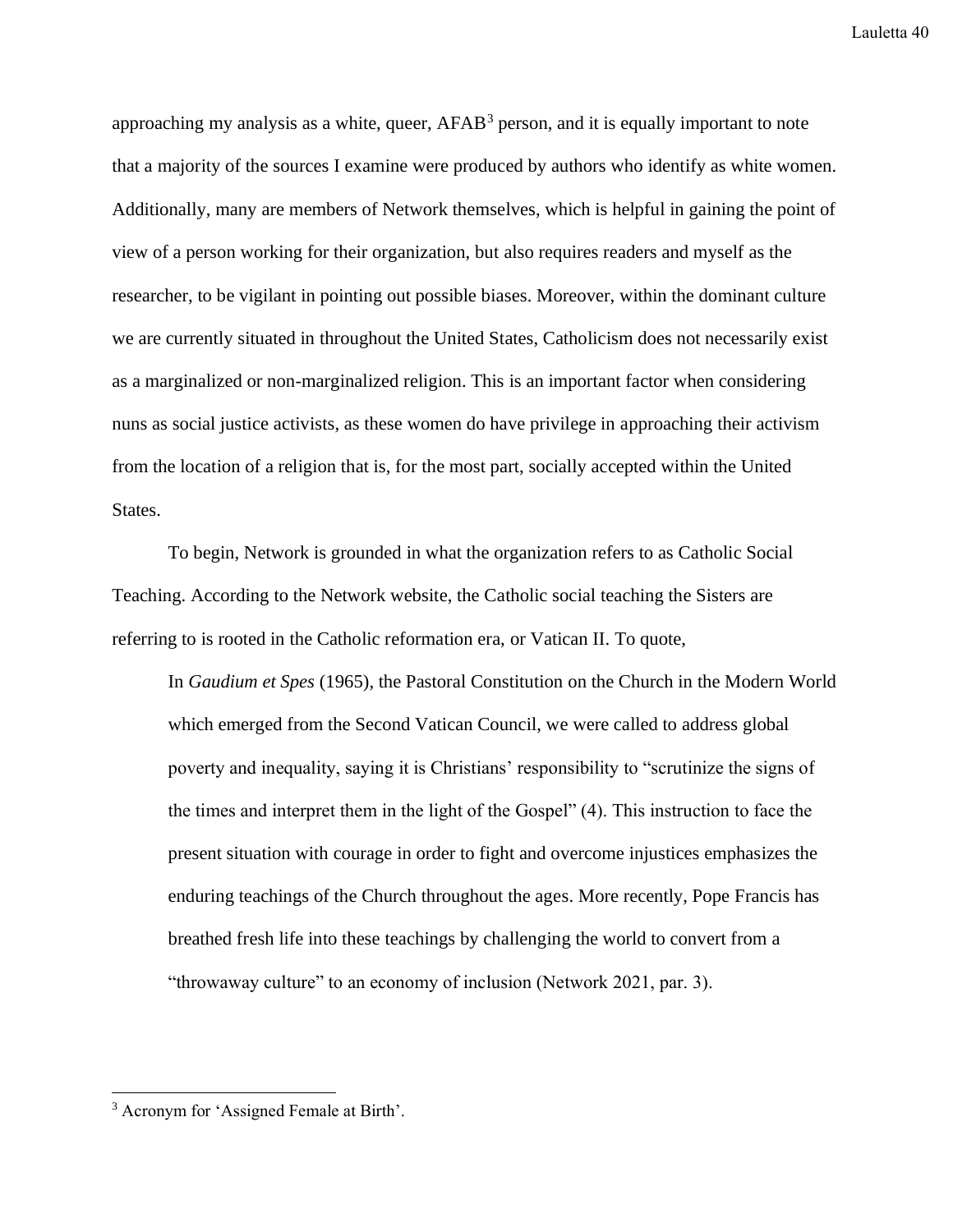This statement is crucial, as it offers a key topic of consideration that is present throughout this entire thesis. That topic is as follows; while it is important to follow Anzaldúa's lead in not ascribing rigid labels and instituting binaries, we must also consider the history of colonialism and white supremacy present in the Catholic institution while discussing the commonalities between spiritual activism and the activist efforts of Catholic Sisters. In this discussion it is important to consider the complex truth that while the Sisters are committed to an institution that perpetuates oppression, they are simultaneously committed to the greater well-being of humanity. In other words, I am attentive to the fact that Catholicism is white supremacist institution, which creates a complicated dynamic and context for activist nuns to truly embody spiritual activism.

Following the written word of Vatican II, some common goals for Network include immigration and economic reform, as well as calling attention to the intersections of the two. A key issue the organization is currently focusing on is placing pressure on the Biden administration to repeal Title 42. In short, Title 42 legalizes the expulsion of people residing in the US who have recently been in a country where a communicable disease was present. In a recent press release, Network stated, "Title 42 is a racist Trump-era rule with no medical basis, inhumanely used to turn away migrants and asylum seekers at the Southern border" (Carroll 2021, par. 2). The Sisters hosted a prayer vigil for this specific issue on December 3rd 2021, in Washington, DC. The organization gathered for a march in front of the White House, which concluded with a rally that featured speakers from the Sisters at Network, representatives from partnered organizations, and a man named Santiago who recently migrated to the United States from Honduras and has been struggling with complications in his and his child's immigration process caused by Title 42. Each person spoke about the racist implications of the Trump-era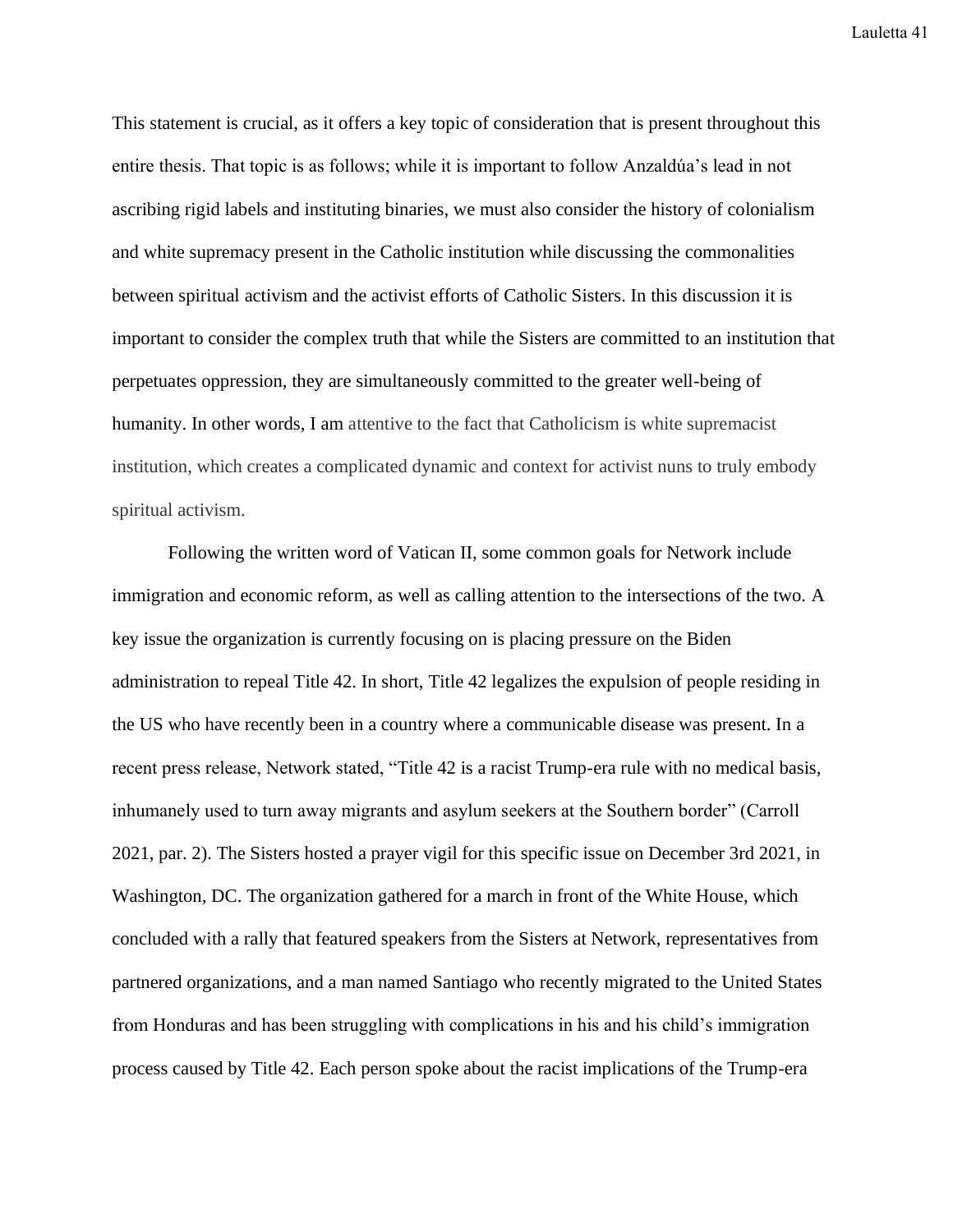rule in front of a large white door decorated with paper hearts, meant to represent the passage in the Gospel of Matthew which references welcoming strangers and providing them with proper resources. Ronnate Asirwatham, the Government Relations Director of Network, as well as Sr. Andrea Koverman, discussed how they envision a future where this title is rescinded, and immigrants are welcomed into the United States with open arms and with proper care and support systems. Each Sister and representative of Network who spoke emphasized their desire for human beings to create "A community of care to each other" (Koverman 2021). Part of this envisioned future includes the Biden Administration ending Migrant Protection Protocols, (otherwise known as 'Remain in Mexico'), and Title 42, but expands even further past these somewhat short term goals. For example, during the event Sisters at Network expressed their interest in striving towards a demilitarized border.

As previously mentioned, Network Lobby for Catholic Social Justice also facilitates a lot of social activist work in an attempt to secure economic justice for those residing in the United States. The Sisters at Network have recently published a press release stating their frustration with Senator Joe Manchin and his decision to vote no on President Biden's Build Back Better plan. A statement from Laura Peralta-Schulte, Network Senior Director of Public Policy and Government Affairs, reads "My Catholic faith, which Senator Manchin shares, calls us to 'love one another.' The Catholic Sisters and advocates of Network pray that Senator Manchin will prioritize the well-being of his constituents struggling to put food on their tables over special interests and make good on his promise to pass the transformative Build Back Better Act." (Peralta-Schulte 2021, par. 3). Within this same statement, the Sisters at Network acknowledge the ties between economic equity and racial equity. Peralta-Schulte also stated, "Without immediate action to extend the Child Tax Credit before leaving for the holidays, the Senate risks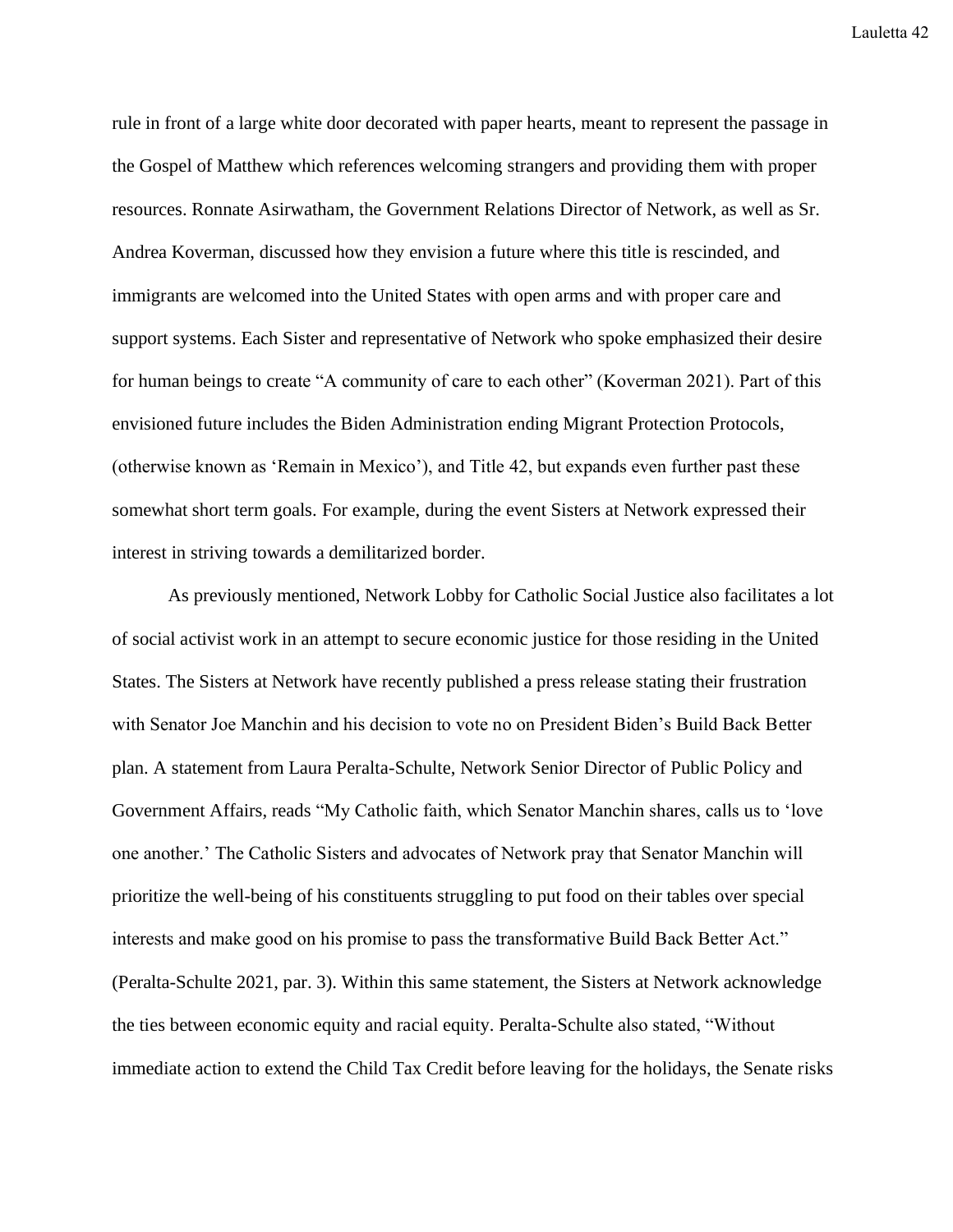throwing nearly 10 million American children below the poverty line, deeper into poverty – and that is sinful" (Peralta-Schulte 2021, par 2). In naming the perpetuation of poverty as a sin, the Sisters of Network show their commitment to following a liberation theology that does not promote or value the suffering of individuals and hierarchy.

While queer liberation has not been named a key issue on Network's agenda, I would be remiss to not call attention to a post on Network's blog about the importance of overturning antitrans legislation. In an article posted to the blog written by Network member and student of Harvard divinity school, Virginia Schilder quotes Sister Louisa Derouen, writing

Transgender people are far more attuned than most of us to the reality that we human beings are a complex, mysterious, body-spirit creation of God, and they want nothing more than to honor that reality… They are part of the body of Christ, and they deserve to be treated as the body of Christ (Schilder, Derouen 2021, par 3).

Given how the Catholic church has historically been opposed to queer and trans identity and rights, that the Sisters of Network chose to make a statement on behalf of these communities and recognize the unique knowledge they possess supports the argument that these sisters are able to perform acts of spiritual activism by definition.

Another way in which the Sisters of Network reflect spiritual activist theory is in the practices through which they hope to inspire social change. Based on my research, prayer seems to be integral to each of the initiatives the nuns and their allies participate in. As described in section Intro.3, prayer, as a method of activism has been employed within spiritual activist circles, though it is critically important to note that prayer as utilized in Indigenous feminist and Indigenous activist circles is a distinct form of prayer that is situated in a unique cultural context. Prayer that is practiced in certain Indigenous activist circles very much centers making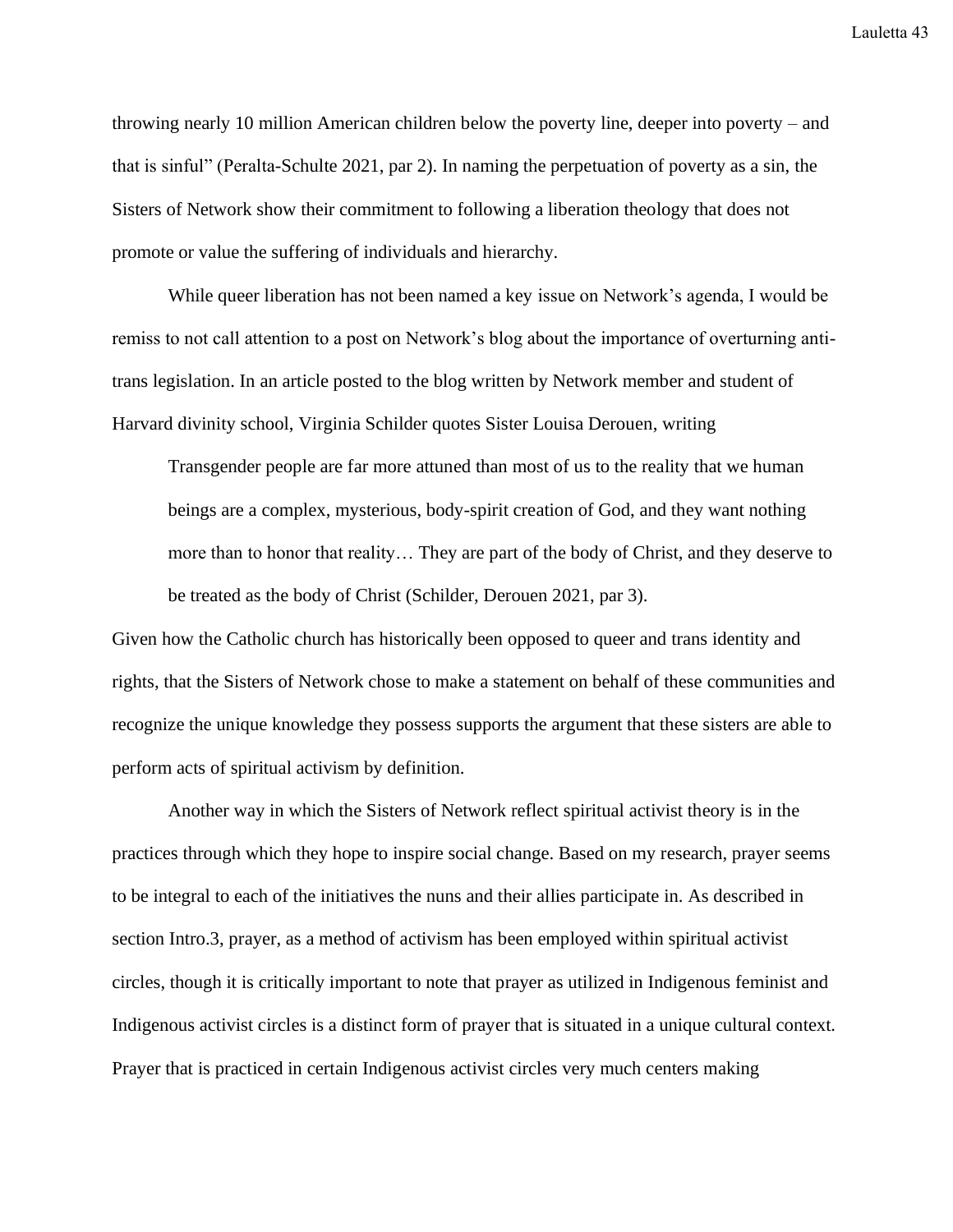connections between all live and non-living beings. A description of the type of prayer utilized in some Indigenous communities can be found in section Intro.3. A more similar form of prayer (though once again, there are key distinctions) would be that which is employed by certain Womanists. In *The Womanist Idea*, and as referenced in section Intro.4, Layli Maparyan tells the story of Immaculée Ilibagiza. Ilibagiza is a spiritual activist who also happens to be a survivor of the 1990s Rwandan genocide. Given that Ilibagiza's spirituality has roots in Catholicism, her story shows a valuable example of prayer as a method of spiritual activism, and demonstrates similarities to the Sisters at Network. Namely, through her story, Ilibagiza used prayer as a vessel to transform anger into forgiveness and love (Maparyan 2011, 183). There is a common thread between these stories, as both women use prayer in an attempt to connect with something greater in order to achieve a form of spiritual enlightenment. In theory, this enlightenment would ideally aid the process of liberation. A key difference is that within much of Womanist thought, prayer is utilized with the hopes of affecting energies, while for the Sisters at Network, prayer is more about connecting with, and following the lead of Jesus Christ.

Nevertheless, there are similarities between the four values of Womanism as articulated by Layli Maparyan, and the work of the Sisters of Network. As described in Into.5, these four values are; constant self-reflexivity, environmental justice, an understanding of spirituality, and community building. Self-reflexivity is a key piece of the everyday lives of the Sisters at Network. While this is a value of Womanism, an ideology which holds spirit at its' center, spiritual activist theorists across all three frameworks define self-reflexivity in their own unique ways. Evidence of the Network nuns practicing self-reflexivity can be found on one of the Sisters' blogs titled "Spirit Filled Sisters." In one blog post titled, "Running from the past is no way to dismantle racism," Julia Morris discusses the implications of the Catholic church having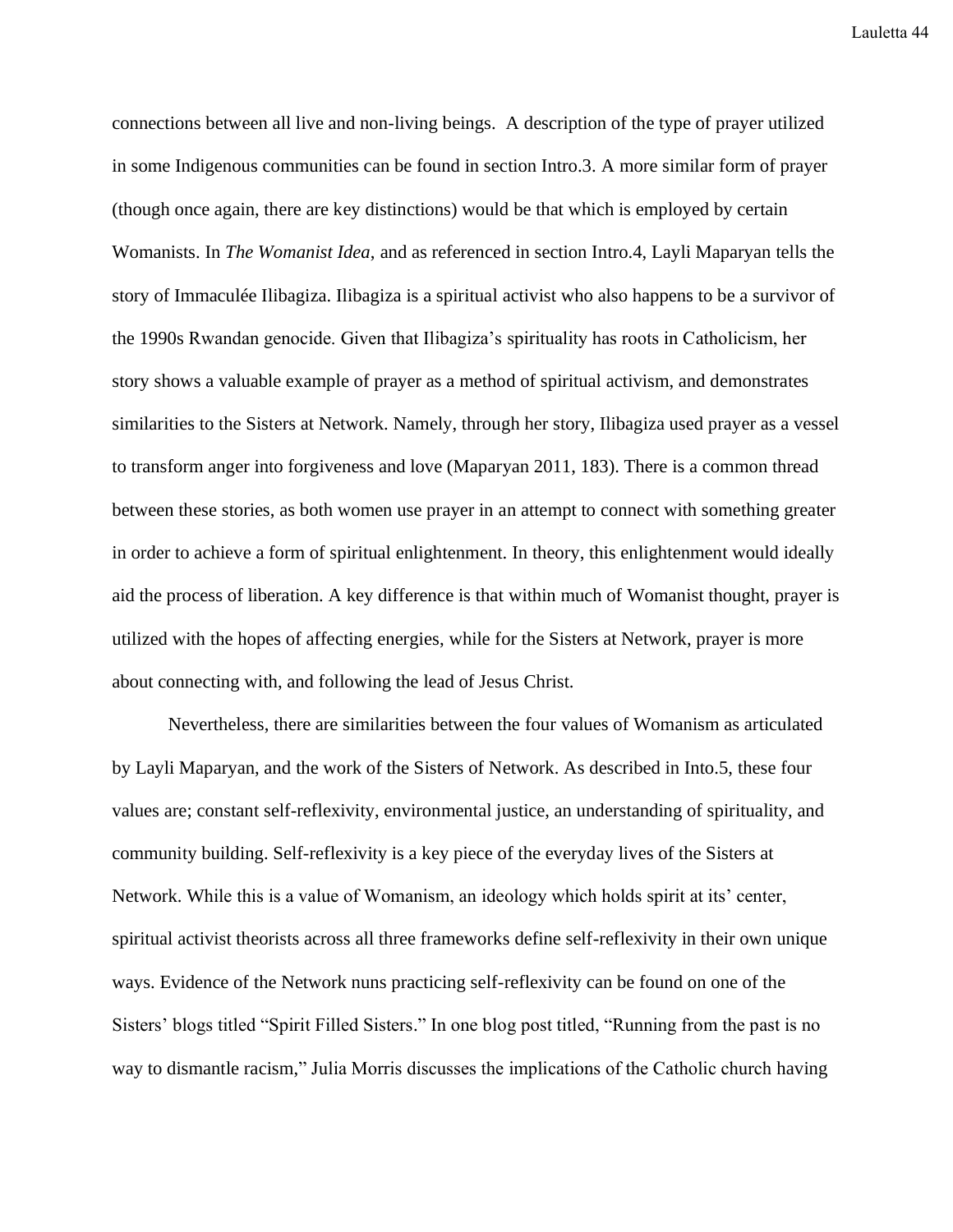been one of the largest slave holders in North America. She goes on to discuss how Network must not attempt to bury the Catholic church's history with racism. For example, Morris discusses the role that the Catholic Church played in the transatlantic slave trade and the institution of slavery. Morris also calls attention to how President Joe Biden, a Catholic, continues to allow for the usage of the racist Title 42 discussed above. To quote Morris, "If the Catholic Church is actually serious when it says that racism is an intrinsic evil, then Catholic educators, politicians, and voters are going to need to start acting like it. So take it from me and the 87% of Americans who want this to be taught in schools -– not teaching about racism helps no one" (Morris 2021, par. 10). While these statements in no way erase the racist and colonialist history (and some ongoing goals) of the Catholic church, Network nuns' ability to be selfreflexive in how they themselves have contributed to systems of systemic racism and white supremacy are key to their ongoing practice of social justice advocacy.

The second value of Womanism, environmental justice, also holds a place at Network. While environmental justice has yet to be a key goal of the organization, the Sisters do recognize that the continued collapse of our environment is an issue that needs serious and immediate attention. The first ever newsletter released by Network included the environment as an issue of interest in regards to lobbying, and on the Network website, you can read the profile of several Sisters who express an interest in environmental advocacy. In regards to the third listed value of womanism, an understanding of spirituality, this is of course central to the work of these nuns and their allies. The Sisters at Network see their spirituality as interwoven with interconnectedness between all people. In a recent statement about the upcoming meeting of President Biden and Pope Francis, Sister Mary J. Novak, head of Network, stated "This ability to see interconnection is constitutive to the spirituality of the Catholic sisters whose legacy lives on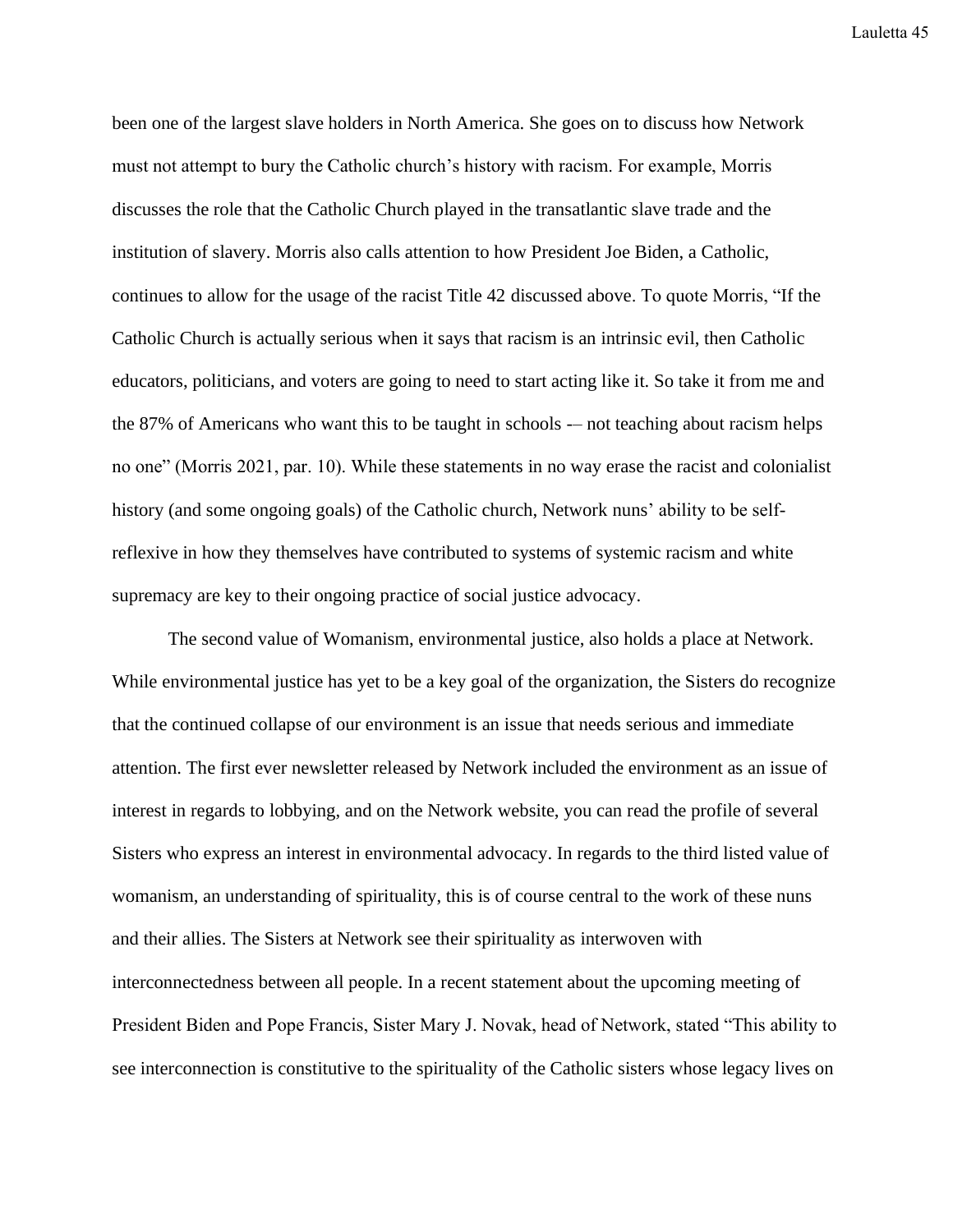in the U.S. Church and at Network in particular where it is my honor to continue that legacy" (Novak 2021, par. 2).

Given this, the most notable overlap of Network and spiritual activist theory can be seen through the Womanist value of connecting with others and building community. Perhaps most notably, during the rally and their continuing efforts to expand immigration reform in the United States, the Sisters expressed their vision to follow the words of Pope Francis and transform borders into places of encounter, which in turn are places where true community can be built and fostered. This ideology in many ways reflects Gloria Anzaldúa's border theory. While dismantling physical borders is a key goal within spiritual activism, Anzaldúa also notes how border identity can explain how race, social class, and gender work together to inform one's worldview. Specifically, Anzaldúa focuses on those living between borders, or in liminal zones. I believe that both notions of creating a community of care, and transforming borders into places of encounter not only reflect the ideology of dismantling physical borders, but in many ways take into account the identity aspect that Anzaldúa described throughout her many works. Based upon my study of this organization, I argue that the Sisters at Network understand the importance of not homogenizing identity, but uplifting it. This can be seen through the organizations focus on centering the voices of those who have experienced immigration, and building community with those who have this unique life experience. Furthermore, this ideology demonstrated by Network reflects Anzaldúa's theory of bridging across difference. As Anzaldúa and AnaLouise Keating articulated, interconnectedness is at the heart of spiritual activism, and central to interconnectedness is being able to bridge across difference. Gloria Anzaldúa states, "The bridge (boundary between the world you've just left and the one ahead) is both a barrier and a point of transformation" (Anzaldúa 2015, 137). Aided by Conocimiento, a concept explored in both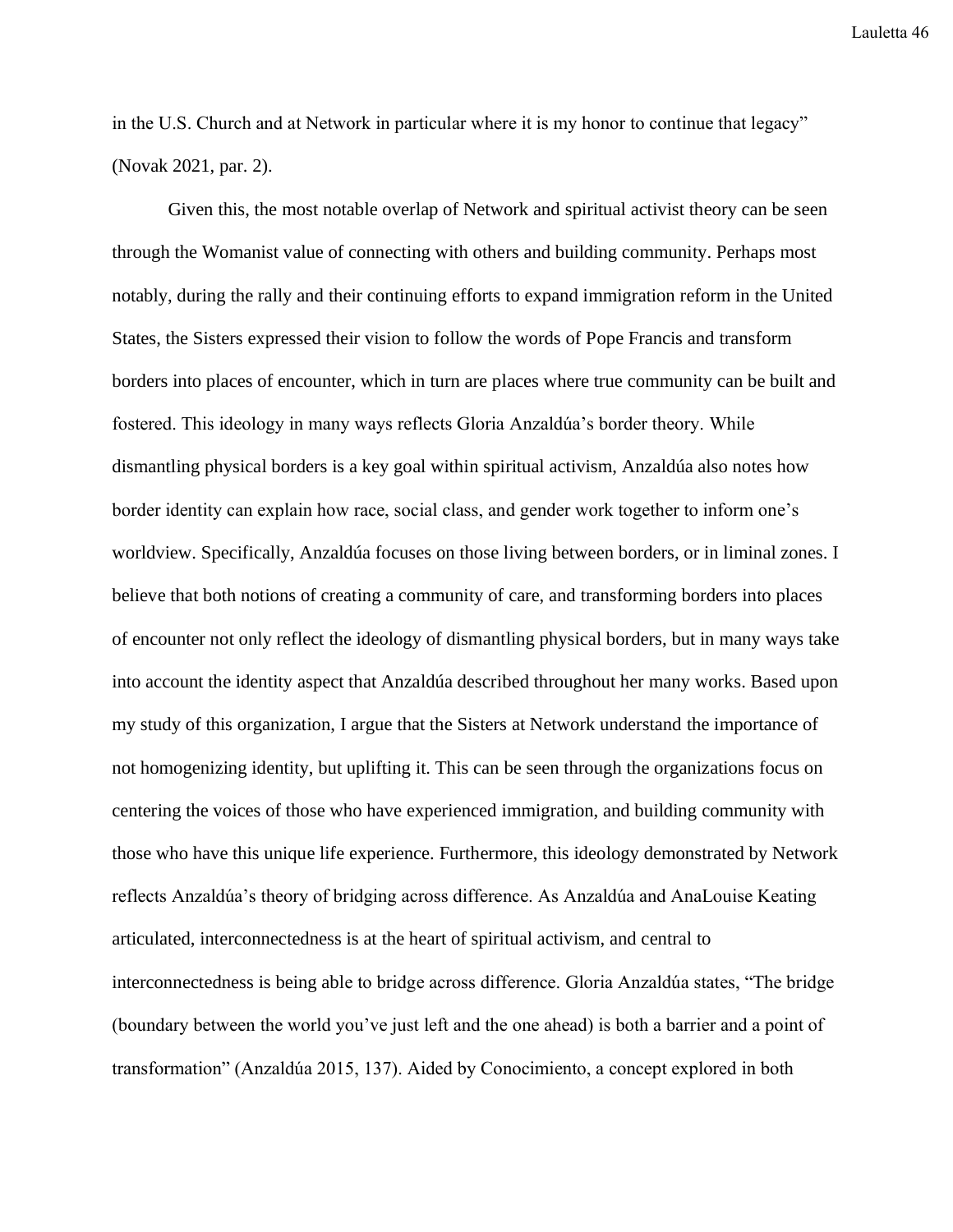Intro.1 and Intro.5, bridges are utilized within our self-transformation, but they are also utilized in our connections and relationships with others. In other words, if recognizing our interconnectedness is a goal of spiritual activism, and bridging across difference is one route to achieve this goal, then one method we can use to form these bridges is through bearing witness to the experiences of others, an ideology foundational in both spiritual activist theory and feminist theory, and articulated by scholars such as Anzaldúa, Keating, and bell hooks.

Additionally, in the documentary *Radical Grace* directed by Rebecca Parish, the film revealed that interconnectedness is also at the heart of each of the featured Sisters' commitment to social activism. In the documentary, Sr. Simone Campbell states, "The role of Catholic teaching is to counter [that] individualism with a keen knowledge of solidarity" adding, "We are only fully human when we are connected to one another" (Campbell, Parish 2015). Each of the Sisters presented in this film voiced their dissatisfaction with the individualistic approach that the Catholic church has been leaning towards especially within the past few decades, an approach that also mirrors that of United States capitalism. I also draw a connection between the practice of moving away from individualism to community-based activism and the scholarship critiquing neoliberalism that was originally theorized by Indigenous people, scholars, and feminists. That the Sisters of Network view physical borders, or La Frontera, as places of encounter reflects what these scholars have to say about bearing witness. One way we can the Sisters at Network demonstrate the act of bearing witness is through what Network is most known for, that being Nuns on the Bus. Nuns on the Bus, an initiative of Network, is another place where these women's commitment to community building is in evidence. Nearly each year since 2012, the nuns of Network have commenced a bus tour across the country, stopping in several US cities to speak with people about the issues that most impact them. Some themes of their past few bus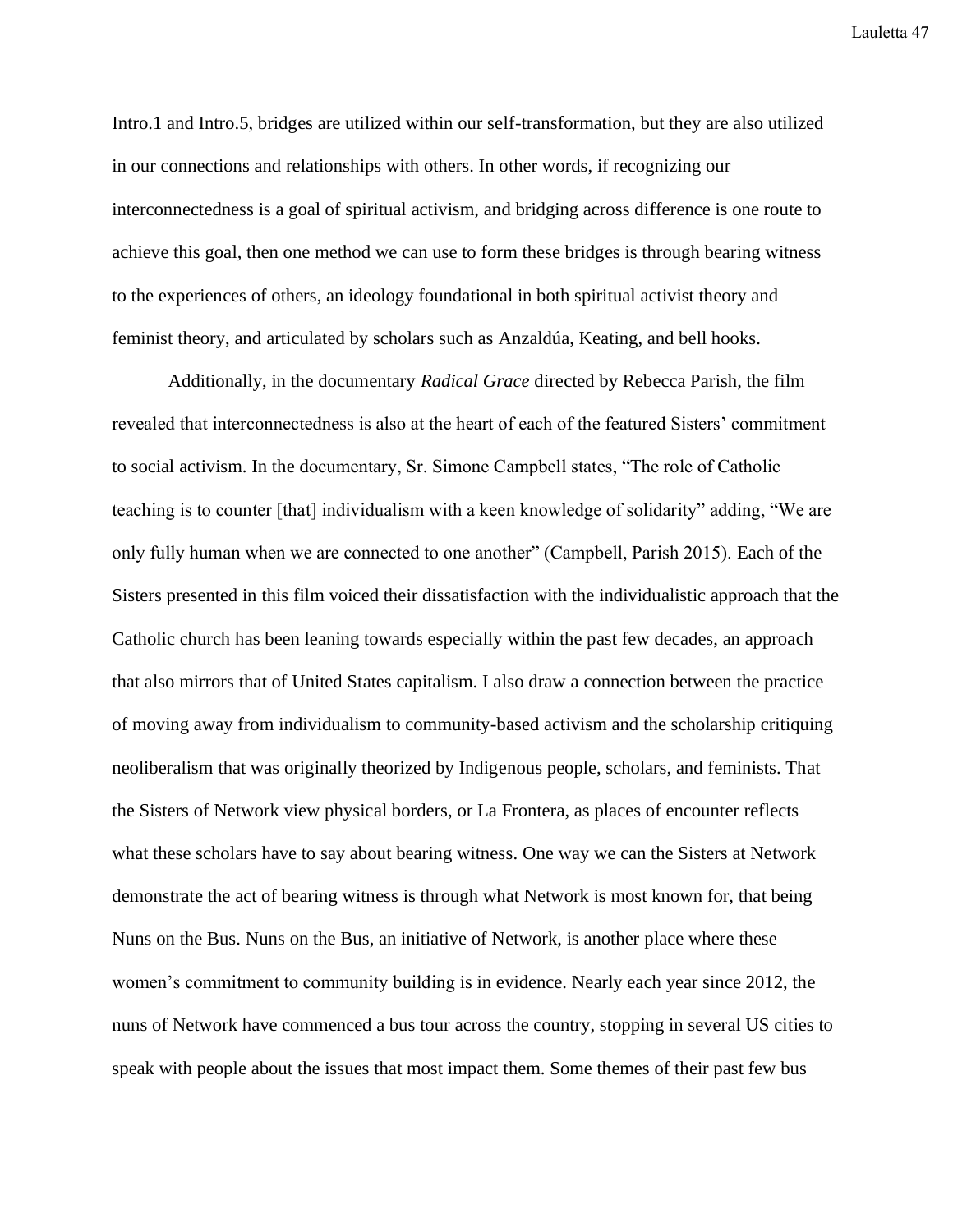tours have included economic justice, Medicaid expansion, immigration reform, voting rights, and tax justice. The Sisters strive to speak with residents of every city they visit, in which they share conversations, prayer, and sometimes even lemonade. Rather than forming assumptions on what residents of the United States need in regards to social justice initiatives, the nuns actually go out and speak with, and listen to the experiences of others, as well as provide a platform for those who are most affected by the issues.

There are also smaller, yet still impactful means the Sisters participate in that aid the spiritual activist mission of bearing witness and bridging across differences. For example, in an interview, Sister Simone Campbell, founder of Network, spoke about how the Sisters purposely choose to dress in everyday clothes. Sr. Simone stated that by dressing as any other person, the Sisters believe they are effectively erasing one representation of possible hierarchy they might hold over the average person. This actually ties back to the story of Sister Mary Antona Ebo, who in later years decided to participate in activist work without her habit, in order to remove a false sense of moral superiority. Additionally, I found that the Sisters often partner with other secular nonprofits, and organizations representing various religions in order to expand the reach of their platform and to understand issues through multiple lenses.

To reiterate, I have come to the conclusion that across each of the theoretical frameworks discussed within the introduction of this thesis, there are four shared commonalities that are considered to be important aspects of spiritual activism. Those commonalities are, dismantling binaries, building community, bridging across difference, and understanding the body as a site of knowledge. While I will further elaborate on these connections in my conclusion, I argue that the Sisters of Network do show evidence of three of these four key themes. In regards to dismantling binaries, the Sisters of Network strive to be interconnected to all of humanity, which in turn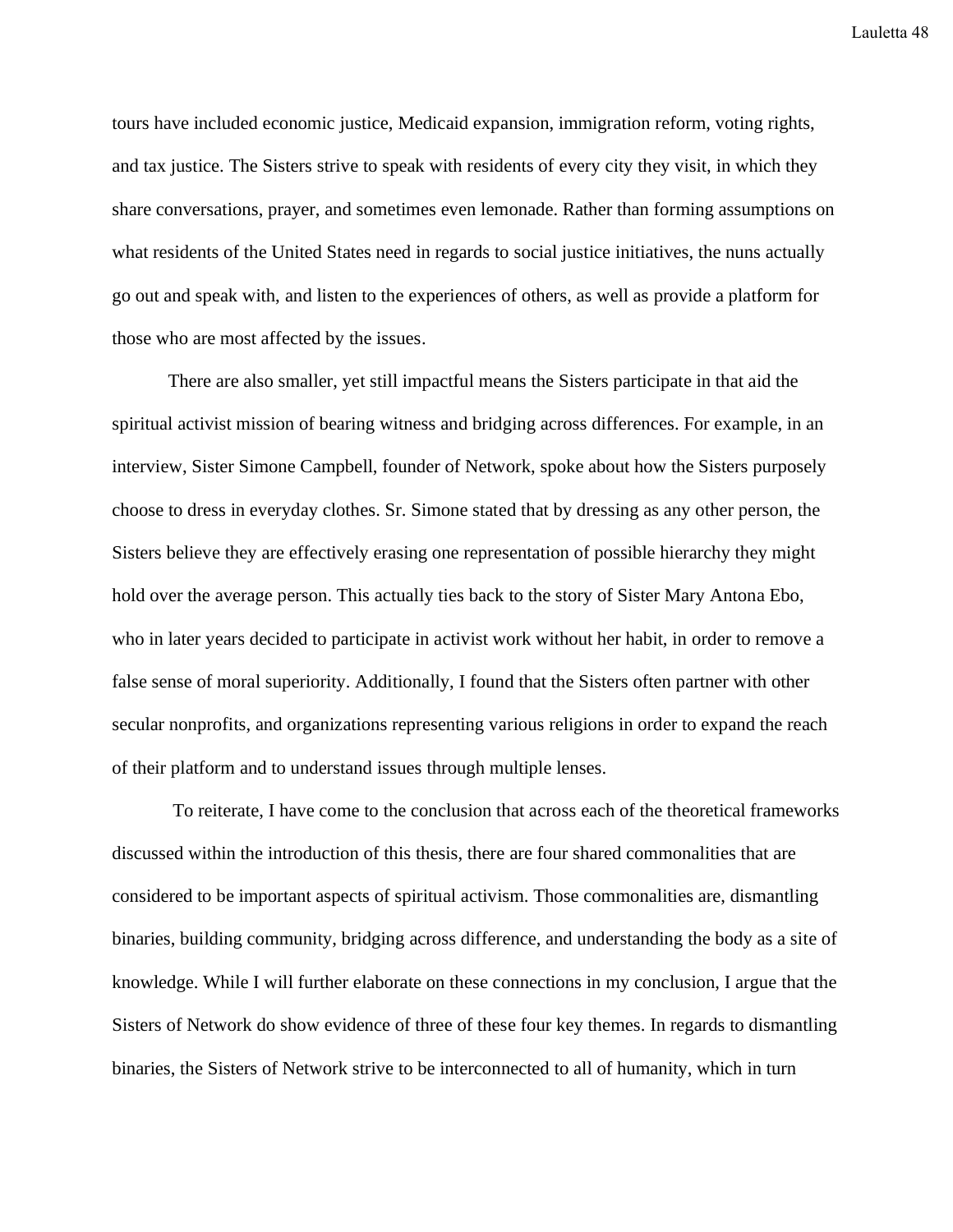requires the dismantling of binaries created by systems such as capitalism and white supremacy. Many of the values that Sisters and representatives of Network discuss reflect Gloria Anzaldúa's Nos/Otras ideology, or the belief that we are both us and them at once, which is in direct opposition to an us vs. them mentality. In other words, contrary to historical understandings of Catholic nuns, the Sisters do not see themselves as being separate from society. Instead, these Sisters view themselves as active participants in their communities, and view the systems of oppression that harm others as systems that equally harm both themselves and all beings. This journey towards interconnectedness also fuels the Sisters' passion for community building, and bridging across differences. To both restate and conclude, this ecosystem of activism is very much built upon the methods of bearing witness to the experiences of others, and prayer.

## **2.3: An Interview with a Sister of Network**

I was lucky enough to have the chance to interview a member of Network's team for this research project. During our discussion, we covered a broad range of topics including her perspective on the intersections of (Sister)hood and spiritual activism. A full list of interview questions can be found in Appendix A. As discussed in my methods section, I sought to conduct my interview through a feminist lens while following all human subjects protocols to be sure the interview was completed both ethically, and comfortably for my interviewee.<sup>4</sup>

However, given the restrictions of the human subjects review committee, I am unable to include a full transcript of the interview, as no electronic recording devices were permitted. Additionally, to protect my interviewee's anonymity, I will be referring to her as a pseudonym

<sup>4</sup> This research project was approved by the Hollins Human Research Review Committee (HRRC) on February 15<sup>th</sup>, 2022.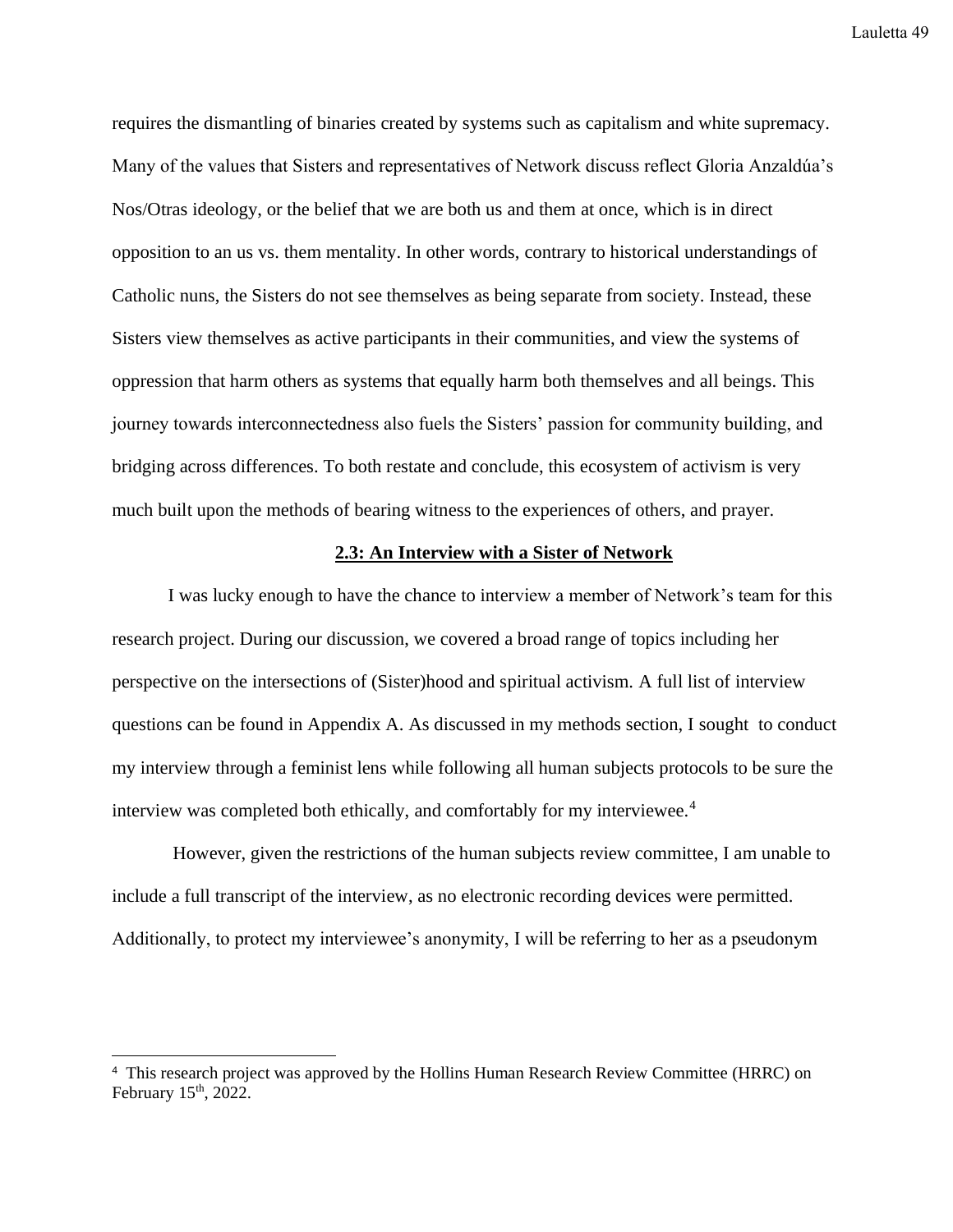throughout this sections, Sister Jane. For a review of what constitutes a feminist ethnographic interview, see my discussion in chapter one.

At the beginning of our interview, I explained how scholar Gloria Anzaldúa describes her theoretical framework of spiritual activism as a practice that requires self-reflection in order to achieve both self-transformation, and eventually, social transformation. I also shared that Anzaldúa, among other feminist scholars, give examples such as meditation, walking meditation, and fasting to help begin and sustain this process. I then asked Sister Jane how she practices self-reflection, and how has her faith has guided her through this process. At first, Jane described the practices she participates in on an individual level. Some of these practices have included journaling, meditative walks, and prayer. Jane stated that she tries to journal most mornings, and she generally does so in silence. Moreover, the Sister stated that walking helps her stay connected to the area she lives in. A connection to one's community and the land in which one resides are both embedded aspects of spiritual activist theory.

The Sister also described how she practices spiritual activist techniques more communally. She discussed how she and her team constantly strive to ground themselves in the voices of others, as opposed to their own voices. In order to hold themselves accountable to this task, Sister Jane explained that their team has a weekly debrief, and also consistently meets with other activist partners that exist in different social locations. One of the organizations she mentioned working with was a black-led nonprofit titled Freedom Block, which I mention again below. She thanked her religious community for always holding her accountable to her words and actions on a personal level. This mutual accountability manifests in the sisters coming together in liturgy both to raise their own spirits and to uplift the diverse voices in their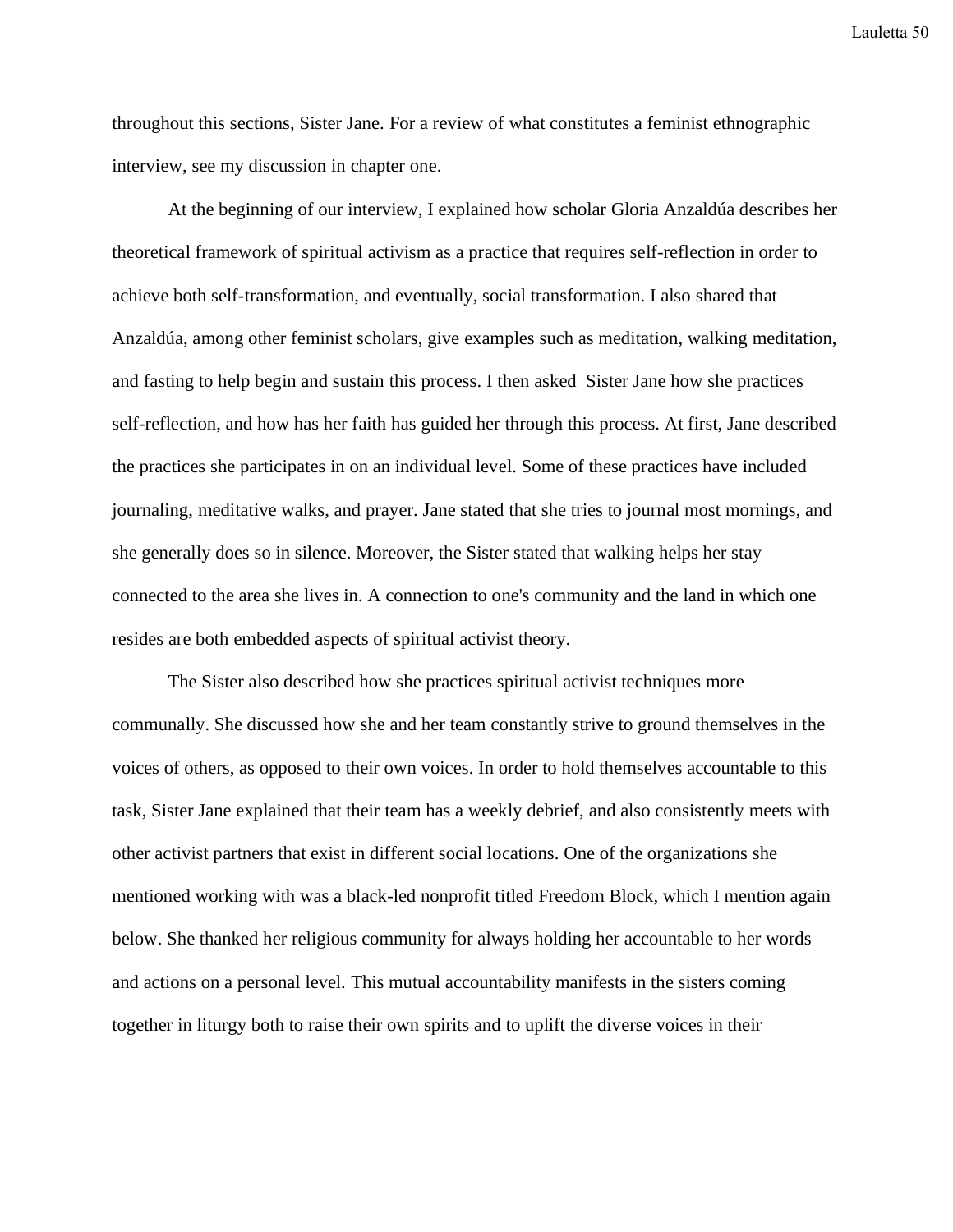communities. Liturgy is one practice of activism the Sisters at Network have often used in order to strive towards social justice.

I asked Jane whether she participated in any personal rituals or practices in order to be able to continuously seek social justice, and if so, what those were. My purpose in asking this question was to create space for discussing how difficult it can be to sustain activist work both physically and emotionally. In response to this query my interviewee explained how spiritual direction is important in this work, and explained that the current director of her department has been great at understanding how draining the work they do can be. In her answer the Sister focused on how important humor can be in activist work, and how helpful it has been during her time at Network. While Jane recognizes the serious and critical nature of her work, she explained that she tries not to get bogged down by what individual politicians working against the values of Network such as Mitch McConnell say. The Sister also pointed out that it can be refreshing to simply surround yourself with a community that shares your point of view. While bridging across difference is a crucial part of Networks' activism as well as spiritual activism more broadly, the Sister also recognized that having a community that can both serve as a "home base" and also align with your value system is important in sustaining emotionally and physically laborious work such as this.

I then transitioned to asking Sister Jane more directly about her practice of bearing witness. I started by referencing the 1987 book, *Borderlands/La Frontera: The New Mestiza*  (1987) by Gloria Anzaldúa. In this book, Anzaldúa explains the importance of "bearing witness" to the suffering and oppression of others in order to aim for understanding and interconnectedness. She goes on to describe how interconnectedness is the only true path towards ending systems of domination such as patriarchy and white supremacy. I then asked my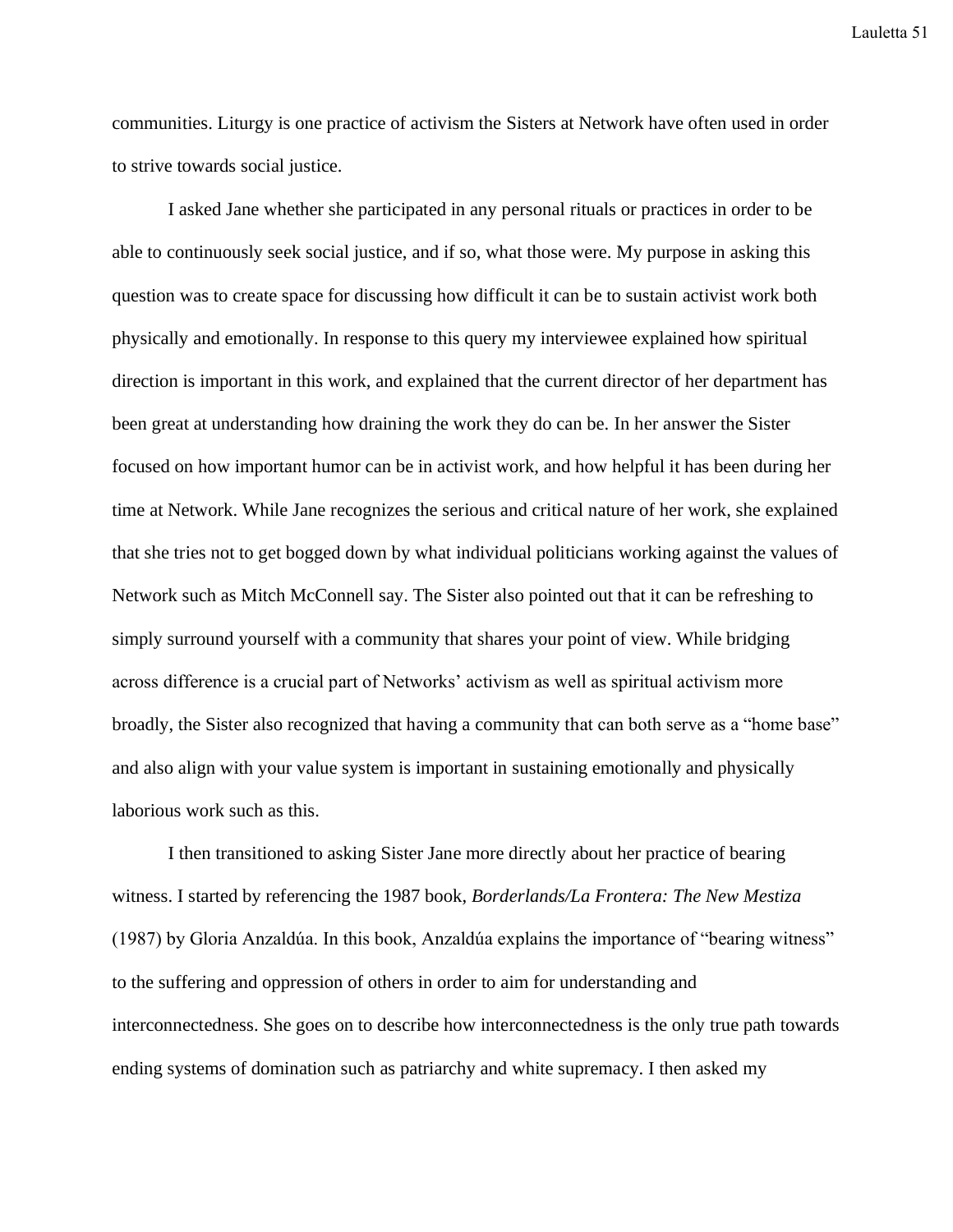interviewee how she has been able to "bear witness" through her time with Network, and how this may have impacted her understanding of social activism. The Sister provided a rich answer, first describing her work on the grassroots mobilization team. She stated that in her and her teams' work, they are constantly striving to work with, and learn from people who are different from themselves. For the Sisters at Network, this means talking with people who hold different identity experiences than them, and come from different social locations. Valuing the knowledge of people whose life stories are different than your own aligns with spiritual activist theory in a multitude of ways. For example, there is a commonality between honoring the knowledge that is embedded and produced in a life story, and the storytelling methodology as created by Métis women that was described in section Intro.2.

Furthermore, the Sisters, including my interviewee, approach their work with a number of strategies and values in mind. For example, they go into their work knowing that in order to authentically and appropriately help people, they must let go of some of their own power. In the words of Jane, Network wants to be sure they are authentically partnering with the organizations they work with. This also looks like the Sisters at Network ensuring that they are not centering the voices of white nuns or white voices more generally, but rather, the voices of marginalized groups. Moreover, the nuns strive to partner with the people and the organizations they represent, and to be in relationship and constant conversation with them. This, in the words of the Sister, makes for more effective advocacy. She also mentioned her recent meeting with representatives from the Black-led organizing collaborative Freedom Block, whose main mission was listening to the people. In talking about this conversation she stated that it is important to remember that activism is not what she, or those at Network *think* needs to be done, but what the people *say* needs to be done. This particular way of thinking is notable for many reasons; in particular, it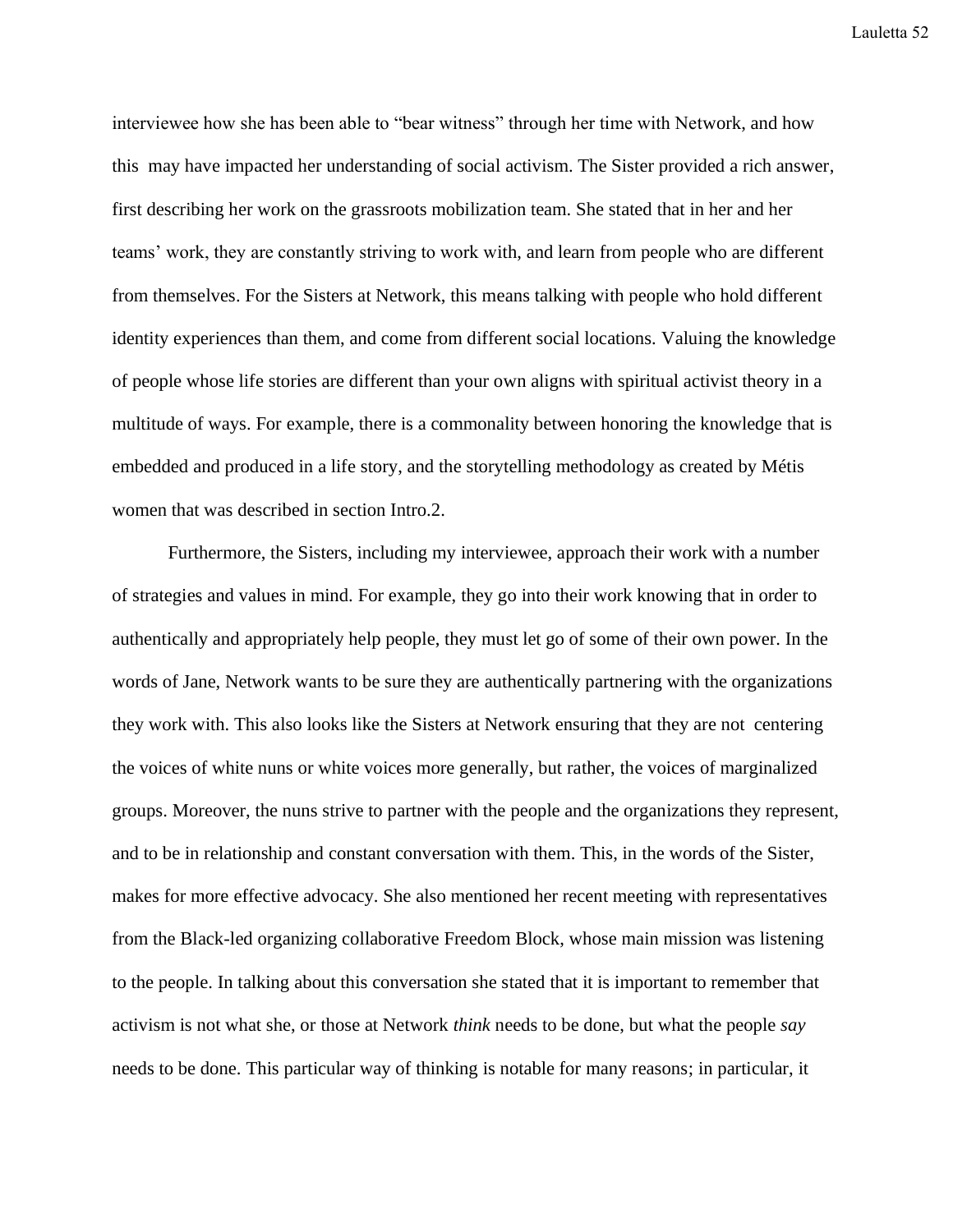connects to the womanist value of validating knowledge through community consensus. In other words, this strategy lets communities take the lead on activist efforts aimed at benefitting their own communities.

Given that community is critical to spiritual activism, as well as to the theoretical frameworks that inform this thesis, I asked Jane about ways that she herself has found community within Network, either with her fellow activists, or with the people she has met through her work. The Sister joyfully answered that she loves the people she works with. She mentioned that she had joined the staff during a period of the COVID-19 pandemic in which they all worked online, and that she didn't actually get to meet her fellow activists and coworkers until this past December (2021). However Jane noted that she was able to build a strong community with the other staff members over the video-conferencing platforms Zoom and Teams. Part of this community was cemented by the fact that the staff at Network was all navigating big changes together. She stated that this community represents Catholicism for the Sisters at Network and those who have been helped by Network. During COVID, a new way of being there for one another and their communities arose. The Sister stated, "Covid created a widening even when we are all so enclosed."

At the close of our interview I asked Sister Jane to describe Network's 2022 goals, and how she and her team planned to use social activism to achieve them. The Sister stated that Network's key focus in 2022 is racial justice. This also includes using a racial justice lens in every single one of the platforms and issues they address. This means recognizing how systemic racism has impacted both US politics and Network as an organization. In regards to how Network is going about this, she explained they have been closely analyzing and changing their advocacy strategy, examining who they are listening to, as well as what groups are properly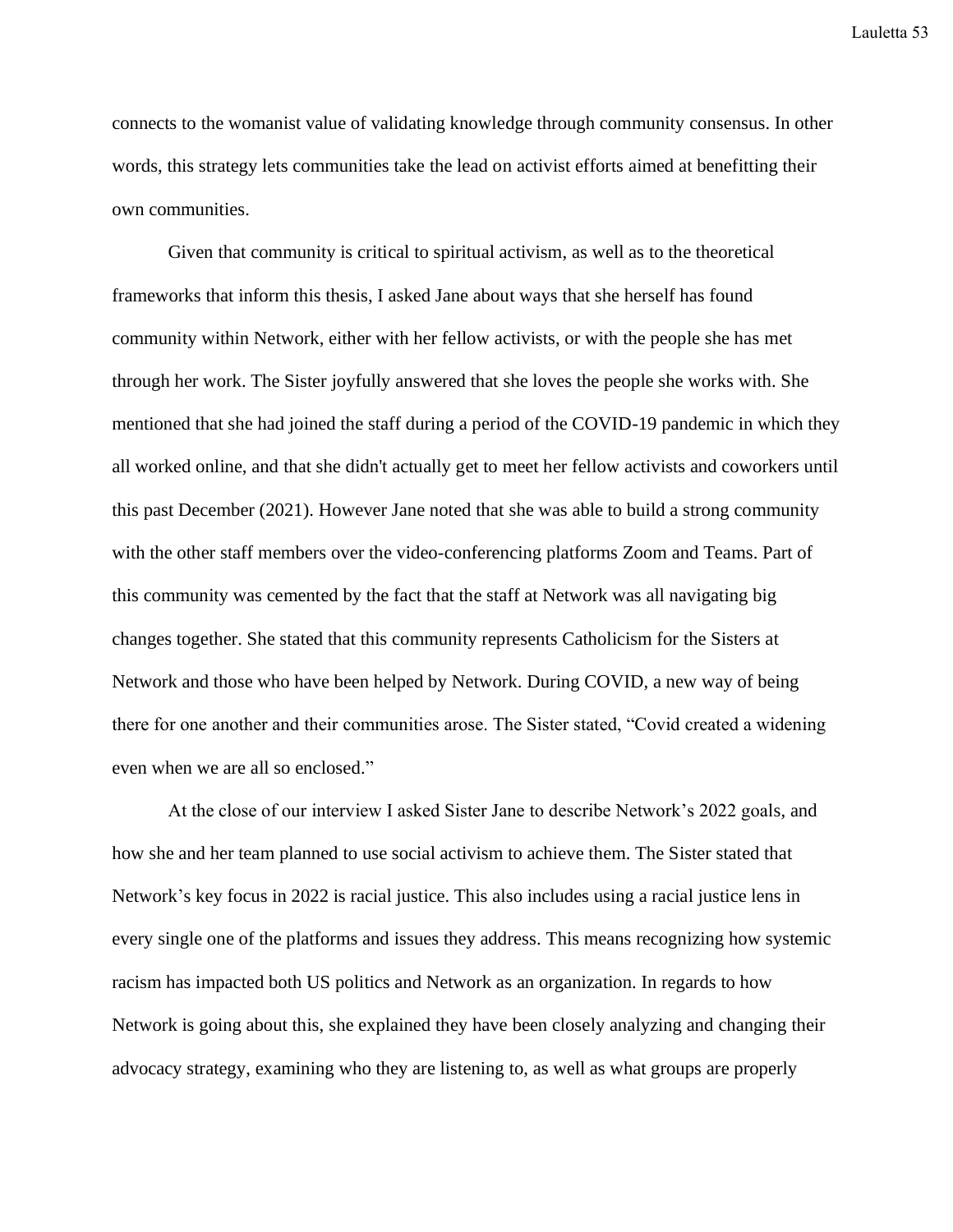being represented in legislative positions. To highlight one issue specifically, Jane stated that in regards to their immigration platform, they want to be sure they are uplifting the voices of those immigrating to the United States from Haiti, as that is a specific group that has not received as much media attention as immigrants from other nations. Network is also continuing their work of providing equitable housing to all who reside in the US, as well as reparations to communities that have suffered racial oppression and white supremacy.

Jane mentioned that voting rights continues to have a large platform at Network. Network has continued to call on Sisters in their communities to advocate for voting rights. The interviewee stated that this work in particular has been fought for by nuns for over sixty years. This is a reference to the Sisters of Selma and other nuns who have historically been on the front lines of voting rights activism as mentioned in section 2.1. The Sister mentioned that Network is closely examining how the Sisters should approach this work in an even more divisive era. They begin, says the Sister, by asking how we are in conversation with folks about that divisiveness.

After describing her work and the work of her colleagues, Sister Jane did in fact refer to herself as a "spiritual activist," which is important to consider given the question explored in this thesis. Additionally, the practices, values, and ideologies represented in this interview closely align with the spiritual activist frameworks upon which my analysis relies. There are at least three examples of this that I have mentioned in my discussion of this interview. Those examples include; Sister Jane's commitment to self-reflexivity, her valuing of knowledge that arises from storytelling, and her commitment to validating knowledge through community consensus.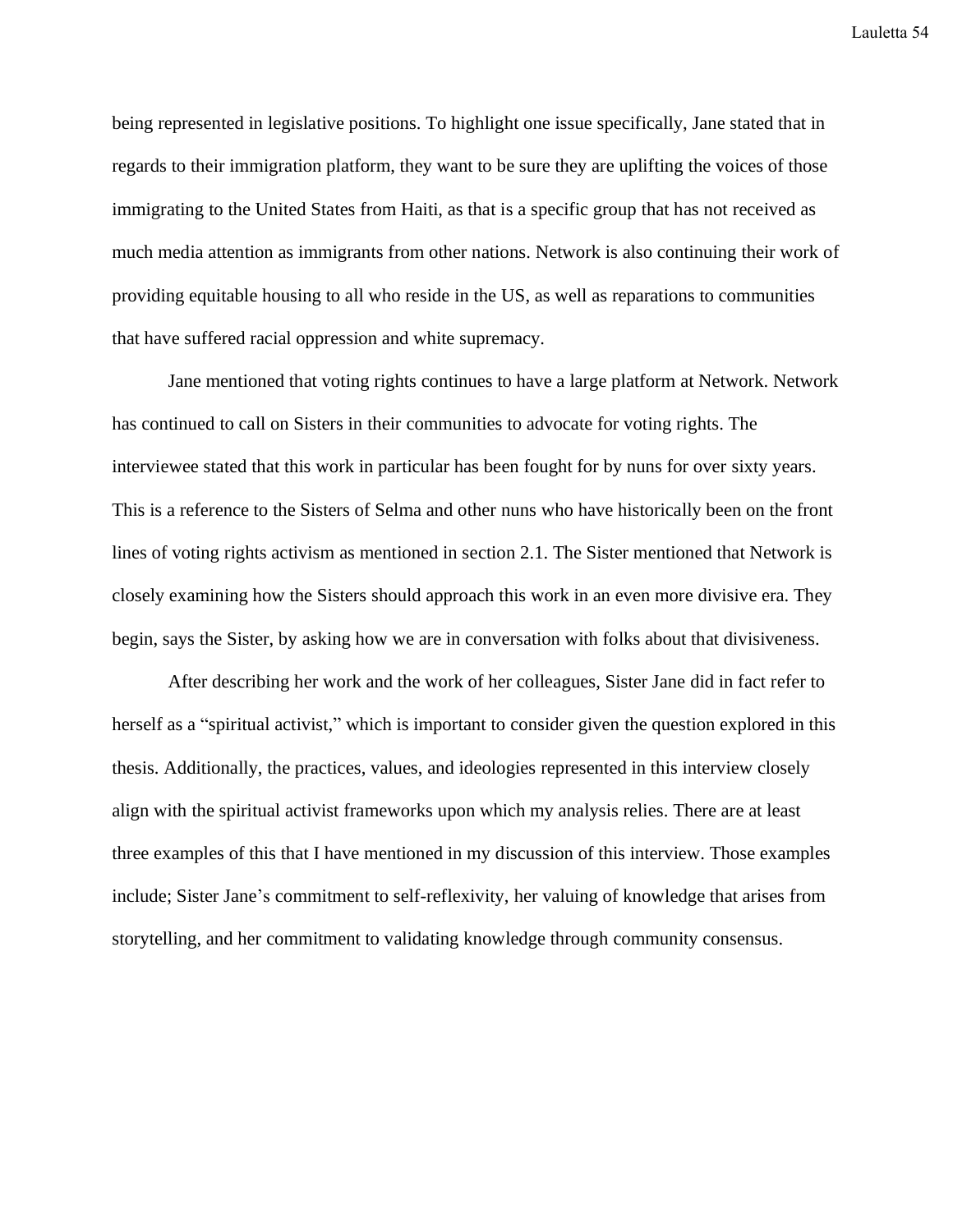# **CHAPTER 3**

#### **3.1: Nuns Dismantling Human Trafficking**

The second case study I consider is an organization called Talitha Kum, a Catholic Sisterled nonprofit that has been operating since 1998, and formally began in 2009. Talitha Kum operates as a network of consecrated women, as opposed to only one organization. As of January 2022, the nuns have locations in ninety-two countries across Africa, Asia, the Americas, Oceania, and Europe. The main mission of the organization is to end human trafficking. Their methods involve the prevention of human trafficking, along with protection, social reintegration and rehabilitation of human trafficking survivors. Similar to my examination of Network above, my discourse analysis of Talitha Kum relies upon sources directly produced by the organization. It should be acknowledged that while these materials can allow us to gain a unique perspective from the nuns who are currently working with Talitha Kum, there is also a possibility of bias. Additionally, unlike Network, Talitha Kum is a global organization, meaning the sources used for this study come from Sisters working in vastly different social and cultural contexts.

The history portion of the Talitha Kum website makes note of how Catholic nuns have been working to end trafficking and slavery for centuries. While there have been nuns participating in acts of social justice for some time, including efforts to free others from bondage, ending human trafficking is a relatively new focus for the Catholic church as a whole. Research into the history of the Catholic church has shown that the Catholic church, as an institution, had a large in role in both owning enslaved people and justifying the institution of slavery. According to Matheus Elias da Silva's essay "Bondage and Freedom: The Role of the Catholic Church Regarding African Slavery in Brazil during the Emancipation Period from 1850 to 1888," many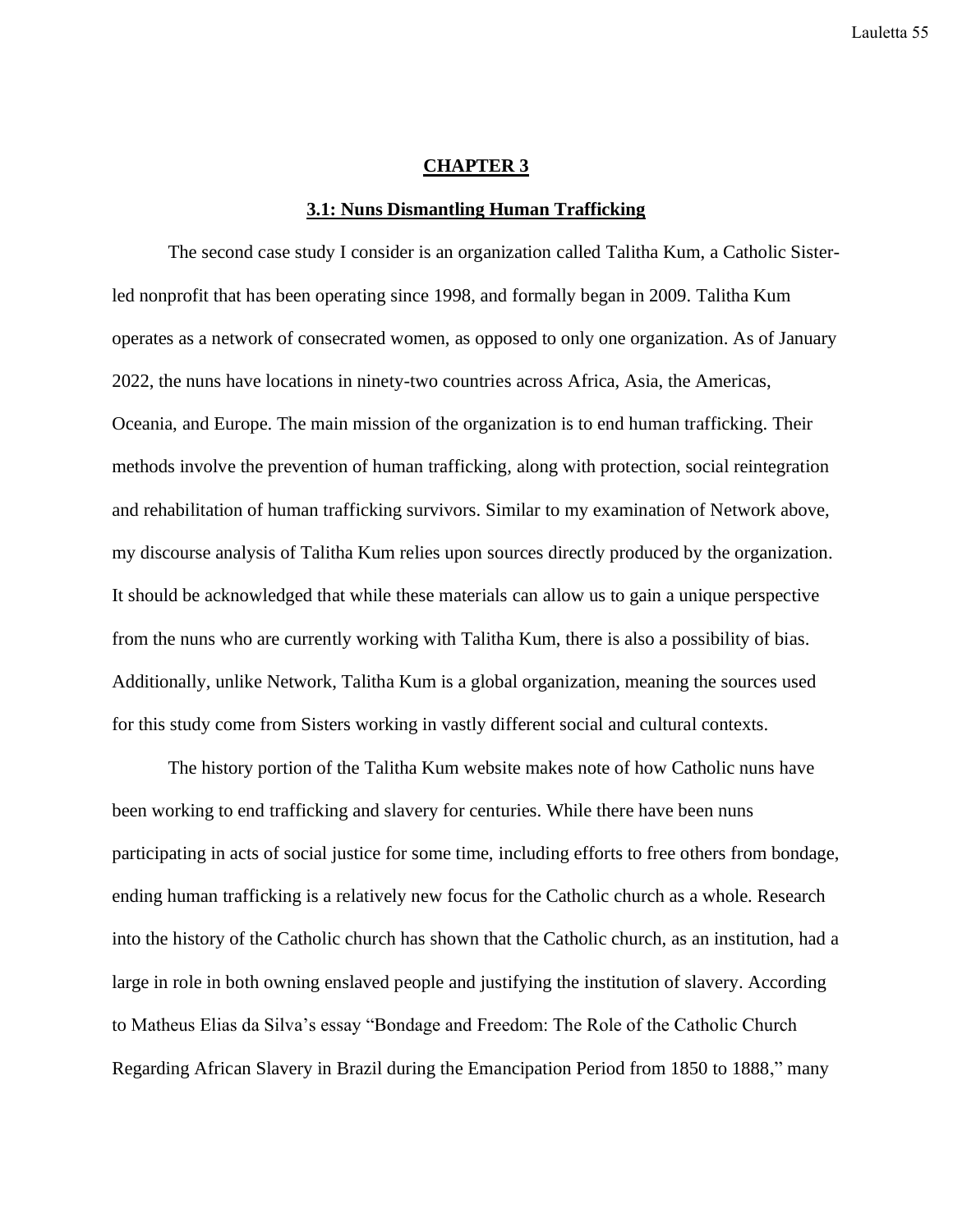scholars have suggested that the Catholic church as a religious institution did not view slavery as a true moral wrong until the introduction of Vatican II in 1965. Furthermore, several Jesuit priests were slaveholders themselves.

Notably Pope Francis, elected to the papacy in 2013, made the eradication of slavery and human trafficking one of his key missions. This decision to do so emerged from the ideology that many Catholic social justice activists follow, including Talitha Kum, in interpreting the Bible to value the oppressed over the oppressor. This ideology is referenced in a thesis titled "Faith, Freedom and Fighting Human Trafficking" by Gigi Ortiz and sponsored by Dr. John Tures. Furthermore, in 2014 a meeting was held at the Vatican on the state of human trafficking. Several world religious leaders including the Grand Ayatollah Mohammad Taqi al-Modarresi, (representing Shia Islam), Mata Amritanandamyi (representing Hinduism), and the venerable Bhikkuni Thich Nu Chan Khong (representing Buddhism) joined forces in discussion and community as they formed the Global Freedom Network. The network's purpose was to unite global religious leaders and followers of religion in centering human trafficking as a critical issue, and dismantling the institution of human trafficking. This work set the stage for the work of Talitha Kum. The Vatican's focus on ending human trafficking has allowed the nuns at Talitha Kum to work in an environment that supports their work. This differs slightly from the unsupportive environment that the sisters at Network have often found themselves in.

The name "Talitha Kum" originates from the Gospel of Mark. Within the gospel, there is a story in which Jesus brings a young girl back to life. To quote the Talitha Kum website, the direct translation of the words "talitha kum" into English reads, "young girl, I say to you, arise" (Talitha Kum, "Vision" 2022, par. 1). In choosing this phrase to represent their work, the Sisters at Talitha Kum say this, "The expression "Talitha Kum" has the transformative power of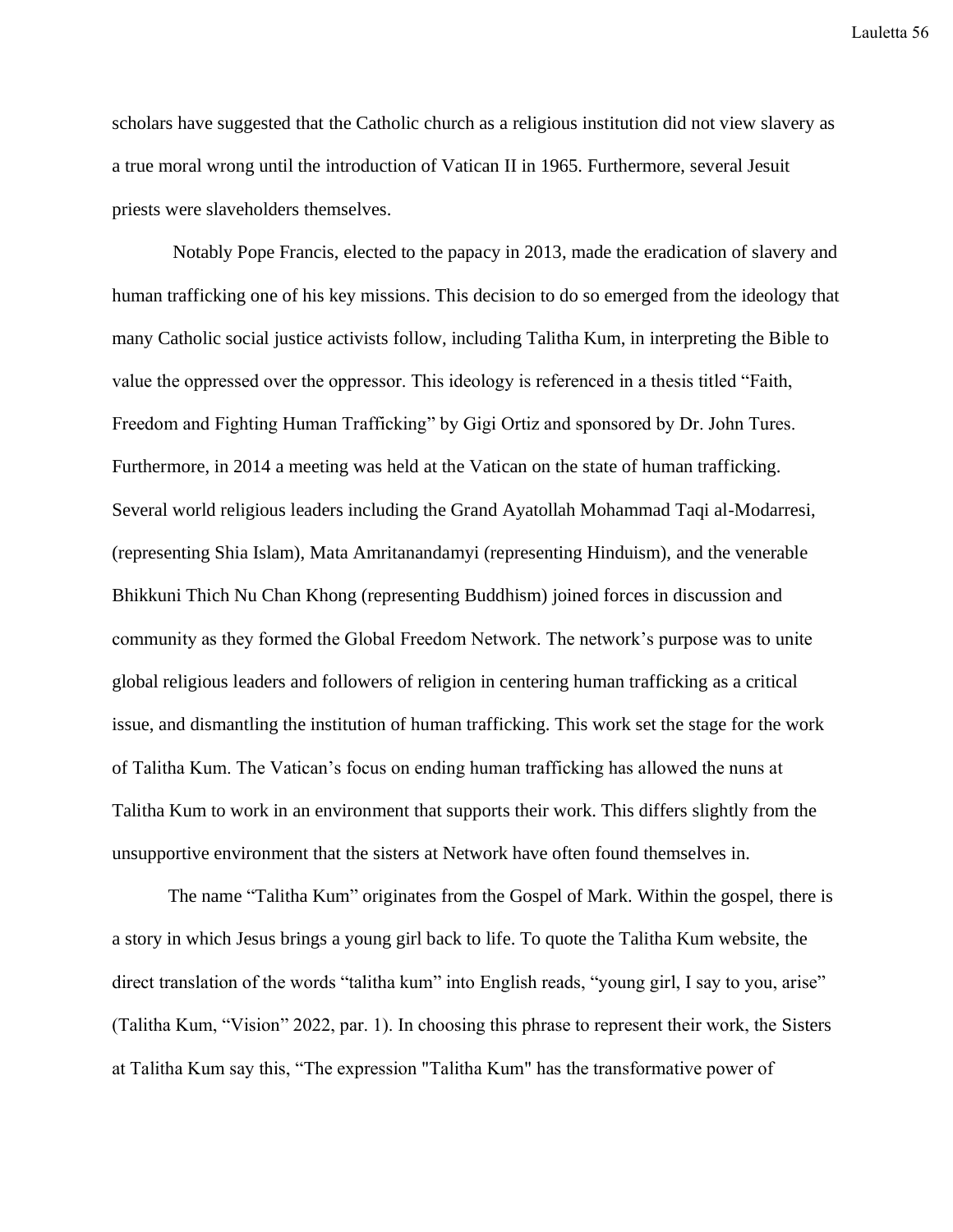compassion and mercy, which awakens the deep desire for dignity and life which may be asleep and injured by the many forms of exploitation" (Talitha Kum "Vision" 2022, par. 3). One notable aspect about the origins of Talitha Kum is that the Network of Sisters started as a smaller group of concerned Sisters who asked to work on efforts to dismantle human trafficking at the 1998 International Union of Superiors General. Sister Leah Ackerman was responsible for forming the initial study group that eventually evolved into a Toolkit titled "Trafficking of women, girls and children - Information and material for work," and subsequently became Talitha Kum. The organization's website also notes that Sister. Bernadette Sagma and Sister Eugenia Bonetti played significant roles in expanding Talitha Kum around the globe.

While Talitha Kum was started by Catholic Sisters and is, for the most part, run by Catholic Sisters, it is not only Catholic women who lead and participate in Talitha Kum's antitrafficking efforts. For example, Talitha Kum's network located in the Middle East is referred to as "Wells of Hope." Wells of Hope is co-led by Muslim, Catholic, and Christian women who share the Sisters of Talitha Kum's passion for putting an end to human trafficking, and rehabilitating survivors. A documentary following the efforts of this particular branch of the Network titled *Wells of Hope* was released in 2020, selected for participation in multiple film festivals, and received many awards including best documentary at the Rio Independent Film Festival.

Integral to Talitha Kum's mission is their commitment to being an "on-the-ground organization." While I will discuss the work of the Sisters in more detail in section 3.2, I want to note here that Talitha Kum strives to be out and about speaking one on one with those who are vulnerable to trafficking, those who are currently trapped within the system of trafficking, and those who have survived trafficking. A concrete example of this action is described in a 2021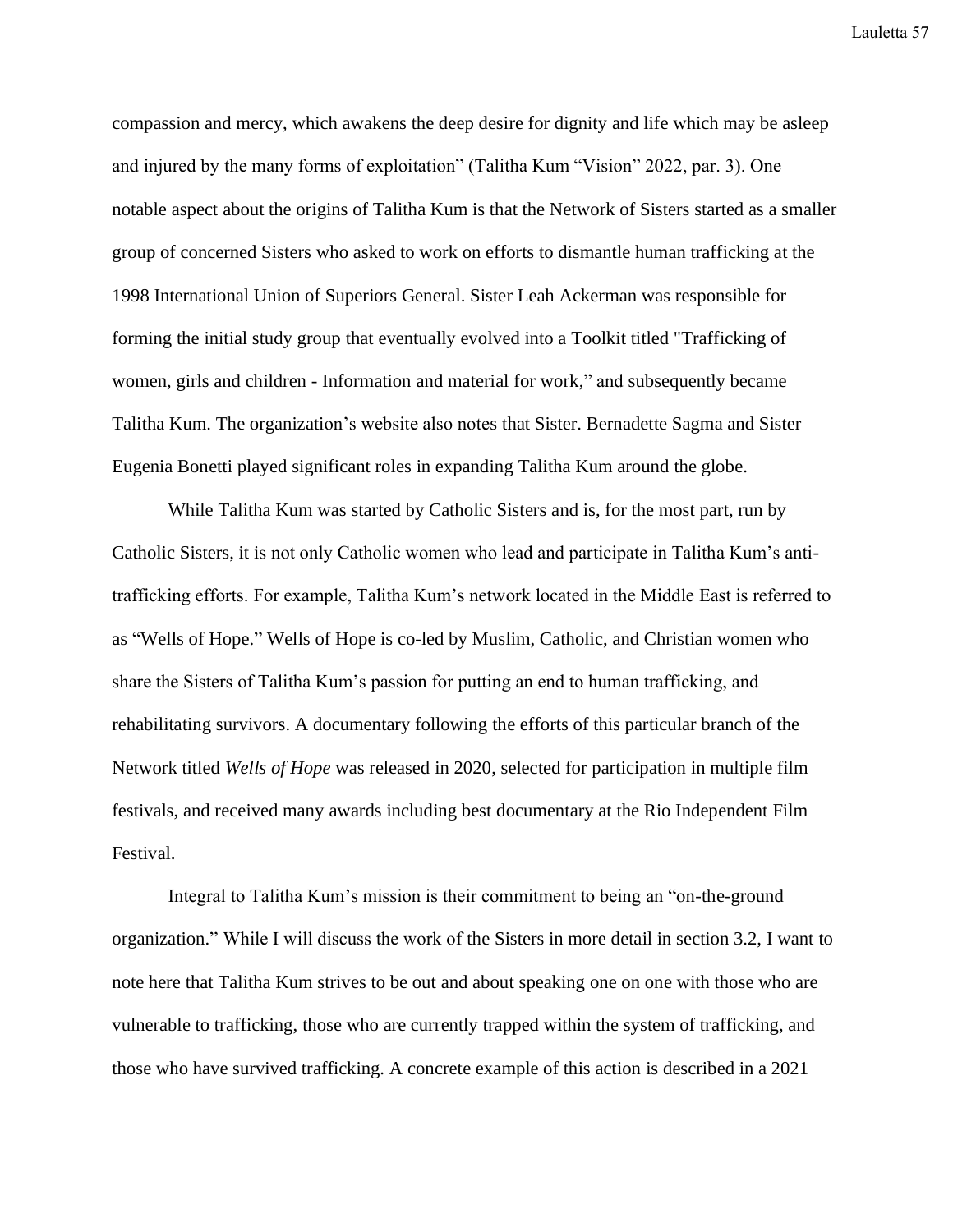NBC article titled, "A hidden army of 'very brave' nuns fight child trafficking" and follows the story of Sister Rose Paite, a nun who serves Talitha Kum in Guwahati, India. The article discussed Sister Rose's mission to save children from being trafficked, and notes that Sister Rose is one of over 60,000 sisters who make up the global network. Like many nuns engaged in this work, Sister Rose walks down the streets of large cities handing Talitha Kum's cards to women who may be in danger of trafficking.

A noticeable connection to spiritual activism present within Talitha Kum is their commitment to centering the stories of survivors of human trafficking. Much like the Sisters at Network, these Sisters aim to bear witness to the experiences of the most marginalized. To quote directly from a recent press conference, Sister Yolanda Kaftka stated this during Talitha Kum's call to action to end violence against women: "today we bear witness to the fruits of the activity of listening to the victim and to the sisters' commitment to their protection as consecrated women working in the church and in society" (Kaftka 2021). In the next section I explore some of the ways the Sisters at Talitha Kum follow through on their commitment to building bridges and bearing witness, and how these commitments connect to spiritual activism. In particular, I look once again towards spiritual activist definitions of prayer, as well as several concepts developed by Gloria Anzaldúa including El Mundo Zurdo.

## **3.2: A Common Goal: Employing Global (Sister)hood**

One motto that the Sisters of Talitha Kum often quote comes from an Ethiopian proverb which reads, "When spider webs unite, they can tie up a lion." This quote serves as a perfect example of how Talitha Kum continues to unite across global borders to dismantle the system of human trafficking. In this section I describe some of the more recent activist efforts engaged in by the Sisters who make up Talitha Kum including marching, prayer, organizing, and art.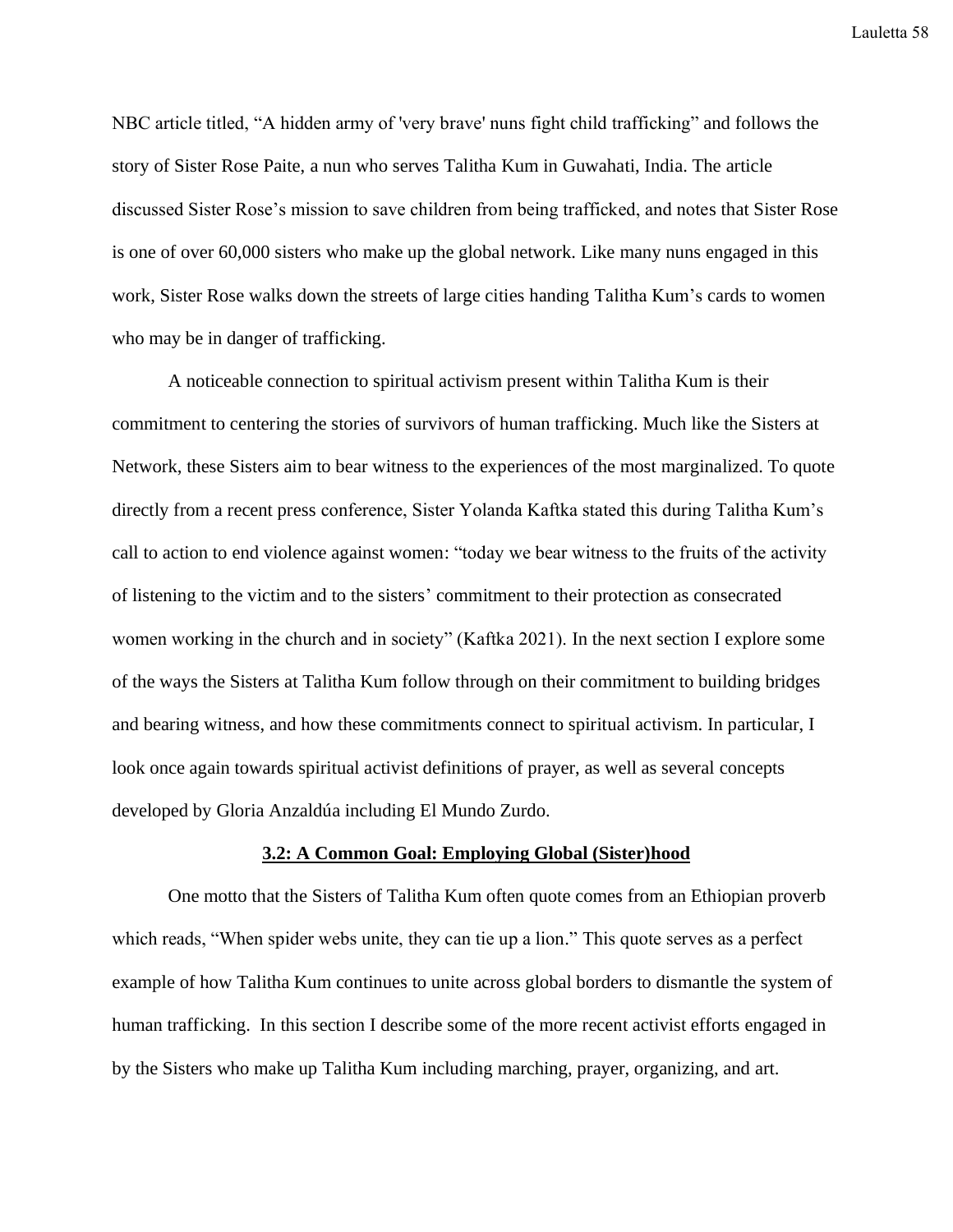Additionally, it should be noted that the majority of information in this section regarding the activist work of Talitha Kum is drawn from popular press articles, press releases, websites, and speeches given by Sisters who represent Talitha Kum.

As of today, Talitha Kum has been able to enlist the help of over two thousand nuns, with ongoing training programs expanding their network of Sisters even wider. One of the most wellknown actions that these women partake in is a yearly march on the World Day of Prayer, Reflection, and Action Against Human Trafficking. In February of 2020 the march took place in St. Peter's Square, right outside of the Vatican. Each year, the World Day of Prayer, Reflection, and Action Against Human Trafficking is held on the feast of St. Josephine Bakhita. St. Josephine was a Sudanese nun who in many ways has become a symbol for both Talitha Kum, and the Catholic church's mission to end human trafficking. According to journalist Elizabeth Povoledo in the article, "In fight to stop human trafficking, nuns take to the streets," during this event the Sisters at Talitha Kum and members of partner organizations march side by side with those who have survived trafficking and are able to safely participate in a public march. Marching is a significant tactic for several reasons. One of those reasons is that these women are publicly committing themselves to a cause which ultimately seeks to dismantle neoliberal capitalism. Marching also mirrors methods of peaceful protest that have been utilized by spiritual activists for decades. As an example, marching was a tactic used by the Sisters of Selma as described in section 2.1.

In addition to marching, another form of activism performed by these nuns comes in the form of prayer. The Talitha Kum website provides short video clips of Catholic nuns from different global regions explaining how they participate in prayer. Furthermore, on the World Day of Prayer, Reflection, and Action Against Human Trafficking 2021, Talitha Kum held a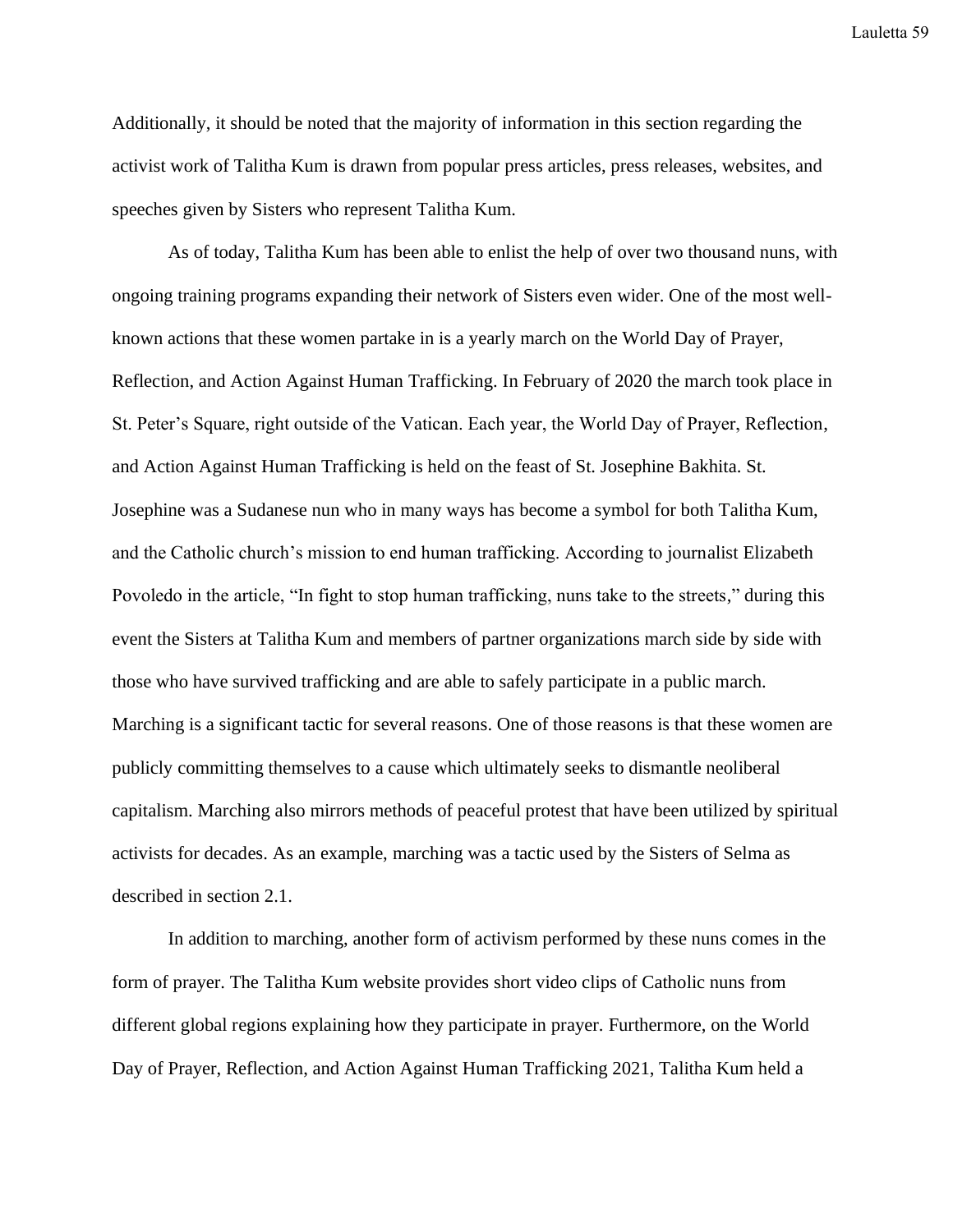Livestream in which nuns from different regions of the globe sent in videos of their groups of Sisters participating in prayers against human trafficking specific to their own cultural and social contexts. Some of the countries that participated included Zimbabwe, Pakistan, Italy, Thailand, Colombia, Nigeria, and the Philippines. Based on my research I have concluded that community is integral to Talitha Kum, and prayer is one way the Sisters can be in community with one another even when a global pandemic keeps them physically separated. As an example, a group of Sisters representing Talitha Kum from Zimbabwe stated this during their contribution of prayer to World Day of Prayer, Reflection, and Action Against Human Trafficking, "Dear Lord, be with all of the victims of human trafficking in Zimbabwe, Africa, and in the whole world. Dear Lord, be with them in their misery, protect them, bless them, and comfort them. We ask this through Christ, our Lord" (Talitha Kum Zimbabwe, 2021). The prayer concluded with the Sisters singing a hymn together in Shona, a native language of Zimbabwe. Within this particular initiative, Sisters representing Talitha Kum asked their supporters to submit their videos of prayer using the hashtag #PrayAgainstTrafficking.

Prayer is integral to Talitha Kum and, as I have previously mentioned, prayer is also often utilized in spiritual activism, though prayer may look like many different things to different people. In *The Spiritual Activist*, Claudia Horwitz describes a spiritual practice as having three main characteristics: 1) it connects us to the presence of the sacred or that which has great meaning in our lives, 2) it is something we do regularly (ideally daily) and without interruption, and 3) it grounds us in the present moment, bringing us into awareness of what is happening right now. The nuns use of prayer echoes these three aspects of a spiritual practice. Though scholars within Indigenous feminist thought and womanism may see prayer through a different lens and describe prayer as a practice based on the transferring of vibrations, there are still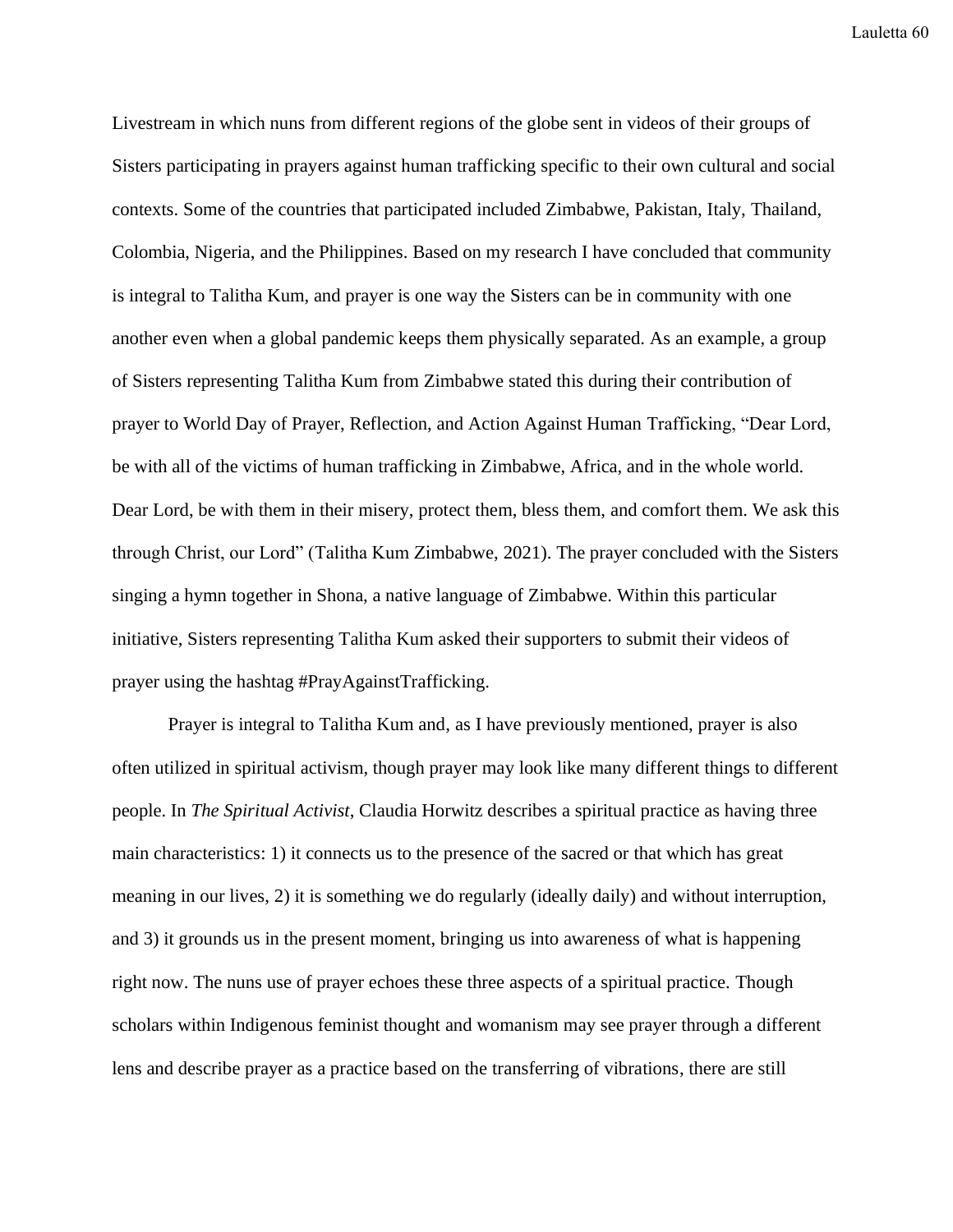similarities. For example, spiritual activists who ascribe to indigenous feminism(s) and/or Womanism see prayer as a practice that connects us to what, in their belief system, is considered sacred, and all frameworks understand prayer as a tool that can keep us grounded in the present. More distinct definitions of prayer in both Indigenous feminism(s) and Womanism can be found in sections Intro.3 and Intro.4. Ultimately, these characteristics as listed by Claudia Horwitz are what classify the nuns use of prayer as a spiritual practice, and connect the type of prayer utilized by Talitha Kum to spiritual activist theory, Indigenous feminism(s), and Womanism.

In addition to prayer, Talitha Kum Sisters engage in other forms of activism. For example, as referenced in section 3, Sisters in some countries will walk busy streets and subway stations handing out the phone number of their organization to people who they believe may need support (where doing so is appropriate). Their organization, as well as organizations that Talitha Kum has partnered with, are able to provide shelter, support, rehabilitation, and other resources to those who have been impacted by trafficking. While written documentation of the nuns' activist efforts is hard to find as their work often involves sensitive information, I was able to locate information on the nuns' Patreon site. The nuns used Patreon to support an art project titled "Super Nuns" to honor those involved in Talitha Kum's mission. The nuns state that Super Nuns or #SuperNuns became a way to tell their stories through art. The project serves not only as a way to pay tribute to the work of Talitha Kum, but also as a way to raise funds and awareness for the Sisters' activist efforts. Impressively, the nuns' very first patron donor was Pope Francis himself.

These examples reveals the ways that spiritual activist theory aligns with these Sisters' values, even more so than their actions. Based on the theoretical frameworks I use to describe spiritual activism, there are specific aspects of each of these theories that I can see emerging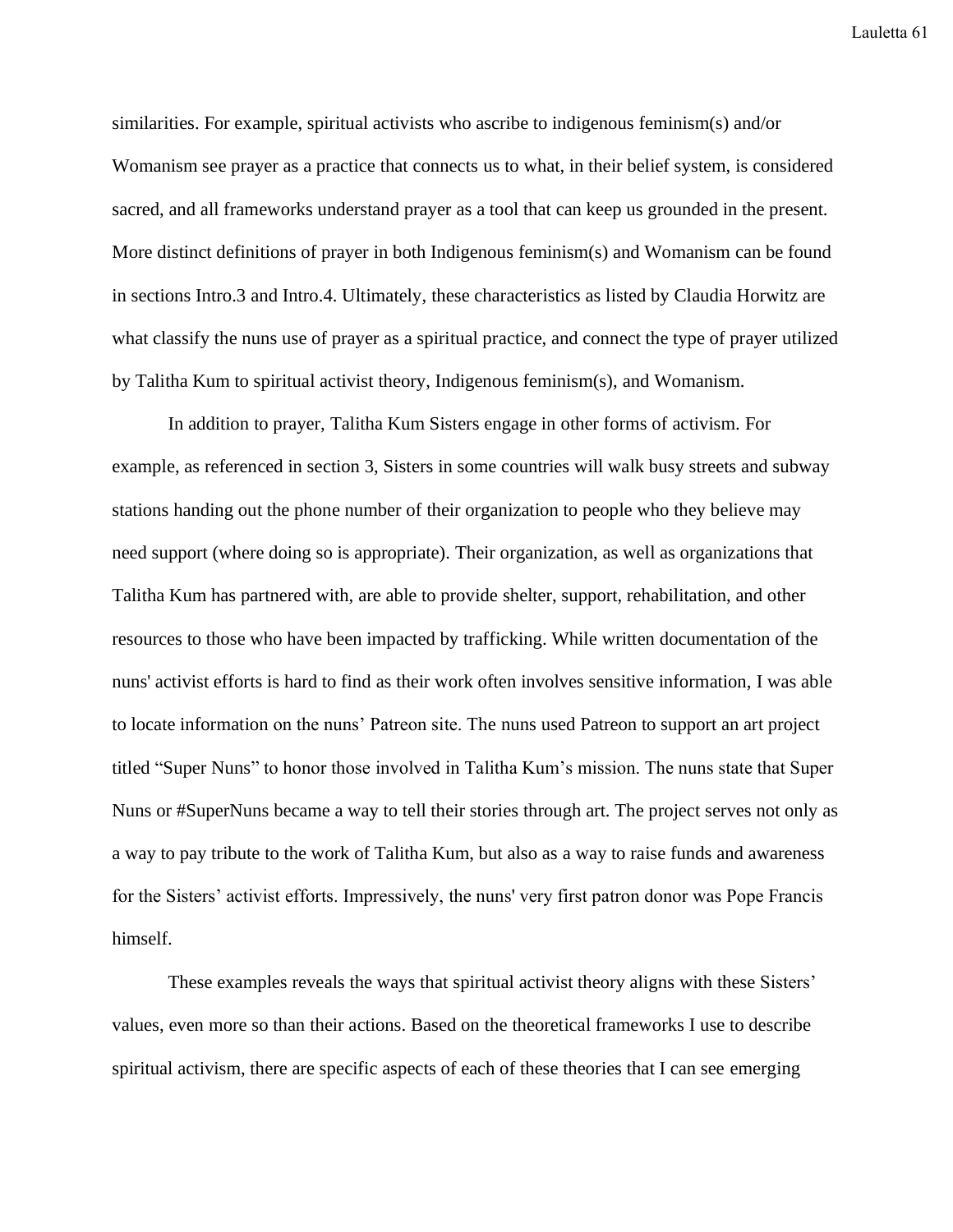through the work of these women. In particular, I argue that the work of Talitha Kum reveals aspects of Gloria Anzaldúa's theories of La Facultad, and El Mundo Zurdo. Additionally, I see similarities between Talitha Kum's activism Indigenous feminist theory. Specifically, there is a connection between Talitha Kum, and how indigenous scholars define activism as a set of actions needing to explicitly operate outside of a neoliberal society. Finally, Talitha Kum's efforts to demonstrate understanding coincides with a Womanist commitment to radical interrelatedness. Similar to the nuns of Network, the nuns of Talitha Kum often communicate that it is their mission to center the voices of survivors within their activist work. In a recent speech given by Sister Yolanda Kafka, she states, "At the very basis of our project, we always have had direct contact with victims" (Kafka 2021). In addition to this, the nuns state human trafficking serves as a greater threat to those that are the most marginalized. In several public statements the nuns assert that those who live at the intersection of racial oppression, poverty, and gender oppression are more likely to find themselves trapped within the system of human trafficking, rather than those who live with more privileged identities. This value system that Talitha Kum holds in many ways reflects what Gloria Anzaldúa and AnaLouise Keating have written in their theorizations of El Mundo Zurdo (or The Left Hand World) and La Facultad.

As described in section Intro.1, El Mundo Zurdo is a concept that describes the ability of different marginalized communities to share ideas and concerns in order to dismantle systems of oppression. El Mundo Zurdo relies on the processes of embracing liminality, sharing knowledge, and bridging across difference, therefore aiding the goals of spiritual activism by centering embracing difference, and valuing commonalities. El Mundo Zurdo describes those living with marginalized identities who use their lived experiences to produce and access knowledge that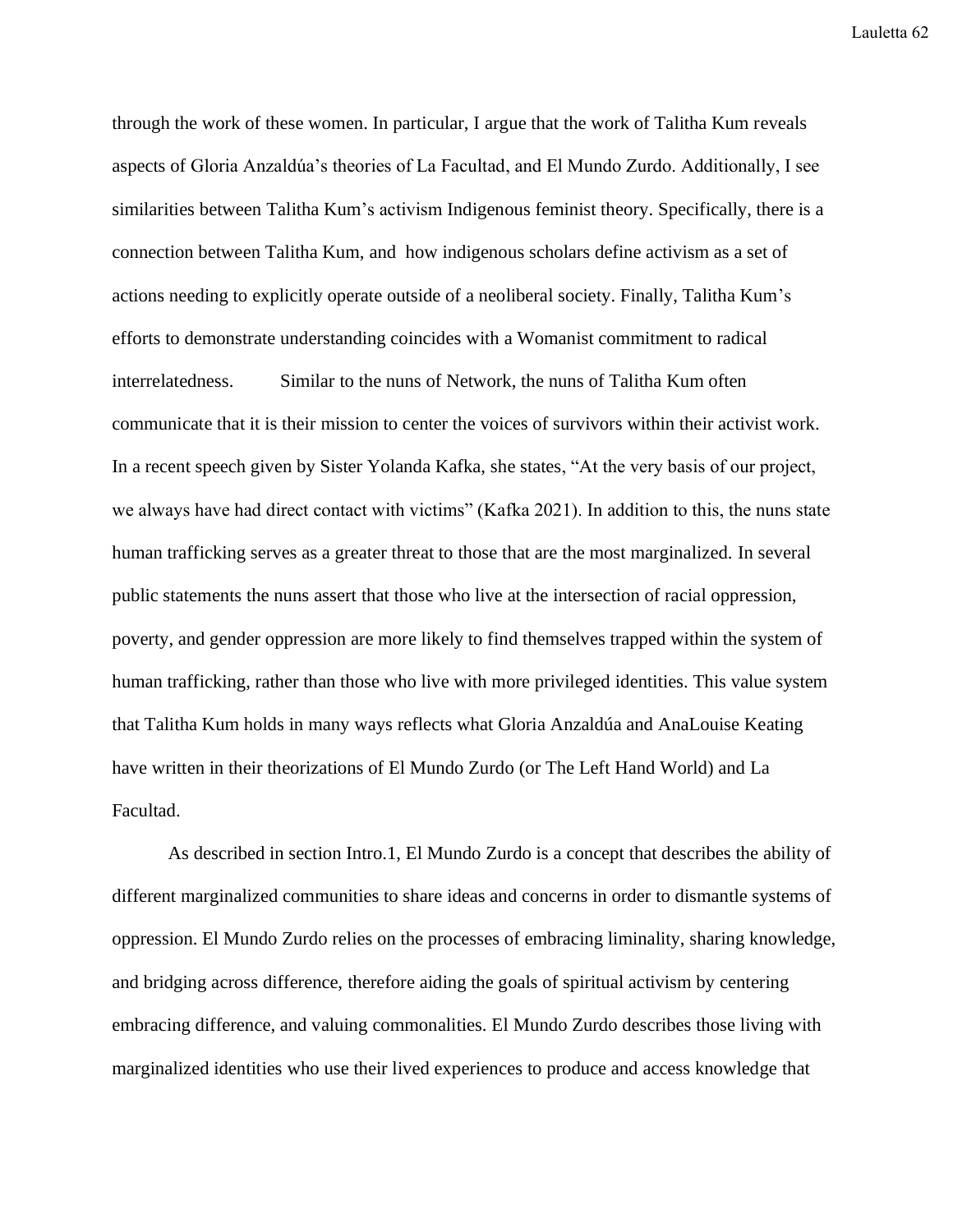can liberate themselves, with the understanding that this will eventually contribute to the goal of liberating all. Furthermore, El Mundo Zurdo asserts that those who live in The Left Hand World hold a particular knowledge set that those who do not reside in the Left Hand World will never fully be able to grasp. This type of knowledge is what Gloria Anzaldúa refers to as La Facultad. Given the words I have observed from the leaders of Talitha Kum, I believe that Talitha Kum as an organized network understands the importance of centering those with marginalized voices, and those with inherent knowledges and epistemologies they do not share, even if they may not use the exact language that Anzaldúa and Keating do. I discussed one example of this ideology in 3.1, a speech delivered by Sister Yolanda Kafta on International Day for the Elimination of Violence Against Women. Kafta describes the values of Talitha Kum" "Today we bear witness to the fruits of the activity of listening to the victims and the sisters' commitment to their protection as consecrated women working in the church and society. They were able to create and build bridges involving other people in their commitment" (Kafka 2021). Following Sister Yolanda's speech, Sister Gabriella Bottani, International Coordinator of Talitha Kum, went on to add "We listened to and participated in the traumas of so many people, and people whose traumas were so huge, they were not able to ask for help" (Bottani 2021). The nuns choice to not only center the voices of those who seek to help, but also to, in their words, "participate" in their traumas, shows they value sharing knowledge. Importantly, this practice also shows that Talitha Kum values La Facultad, or the inherent knowledge one gains from living in the margins of society.

In regards to how the actions and thought processes of Talitha Kum evidence Indigenous activist and Indigenous feminist thought, I look upon a prayer and action packet the Talitha Kum Team published on December 10th, 2020. The packet is titled "Talitha Kum Study, Prayer and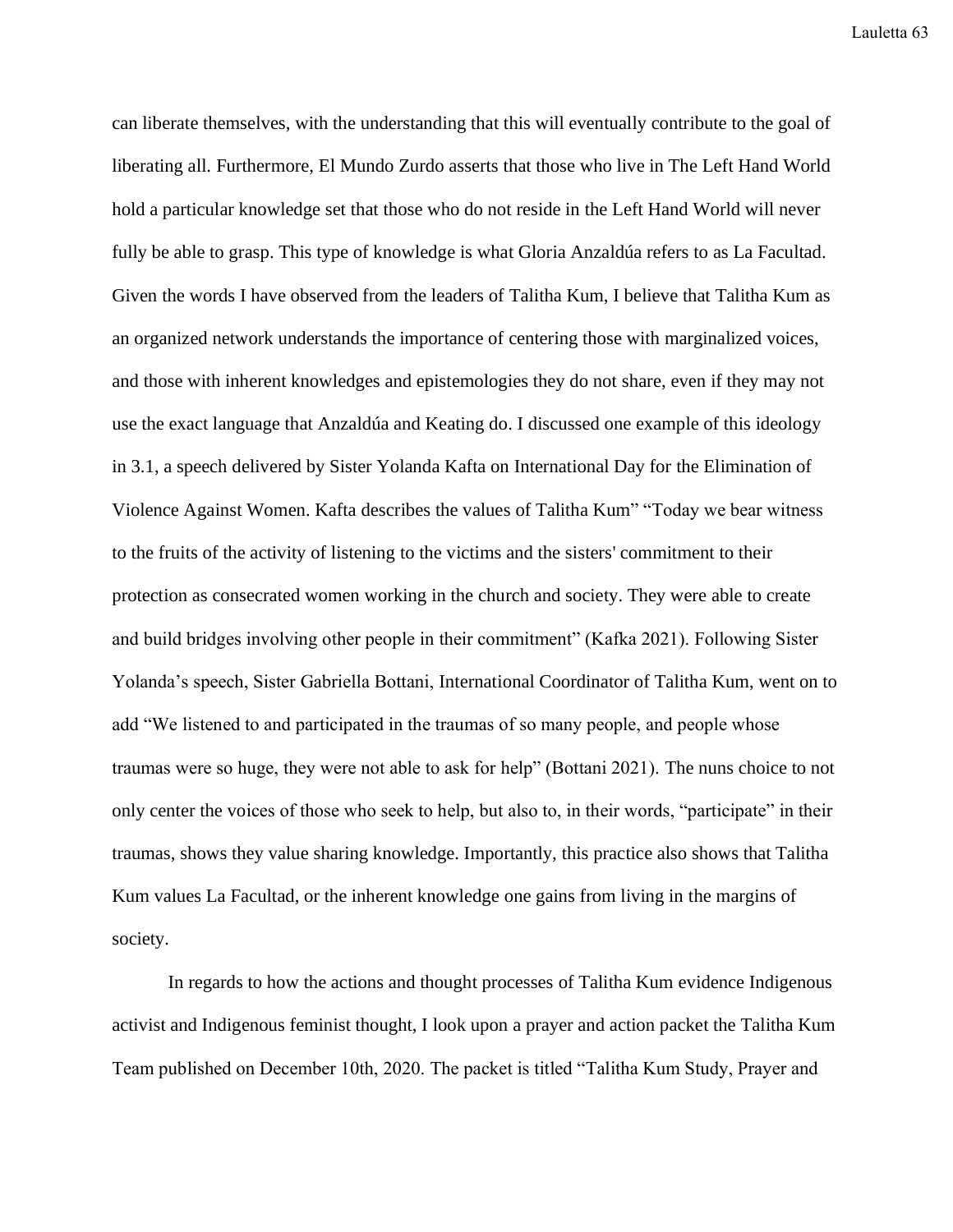Action Packet: Neoliberalism and Human Trafficking in a time of Covid." Neoliberalism or a Neoliberal system describes an economy and greater culture that prioritizes the individual as opposed to larger communities. Neoliberalism also relies on interlocking systems of oppression such as white supremacy, colonialism, and patriarchy in order to operate. As an example, many people refer to President Bill Clintons' "welfare reform" as an example of neoliberalism. This was a period that saw a decrease in social welfare programs, accompanied by an increase of criminalization and surveillance towards impoverished people (Peck & Tickell 2002). In a statement regarding the packet, representatives and Sisters of Talitha Kum discuss a second priority they hope to center within their work: dismantling the neoliberal and capitalist system that supports human trafficking. More specifically, Talitha Kum states,

We denounce this unjust economic model that prioritizes profit over human rights, creates a culture of violence and commodification, and decreases funding for necessary social services, putting people at greater risk of being trafficked. This also affects programs of prevention, protection, support, integration, and reintegration of trafficked people. We denounce the widespread corruption that allows this evil to continue (Talitha Kum International Coordination Commitee 2020, par. 3).

Talitha Kum goes on to state,

We call on the Church to continue to use Catholic Social Teaching to critique social structures and promote economic and social justice. We call on governments to adopt just alternatives to the neo-liberal model of development; implement anti-trafficking laws, and allocate more funding for the support of long-term programs to prevent human trafficking and assist survivors in their process of healing to re/integrate into society. These programs should be created with input directly from survivors and those who work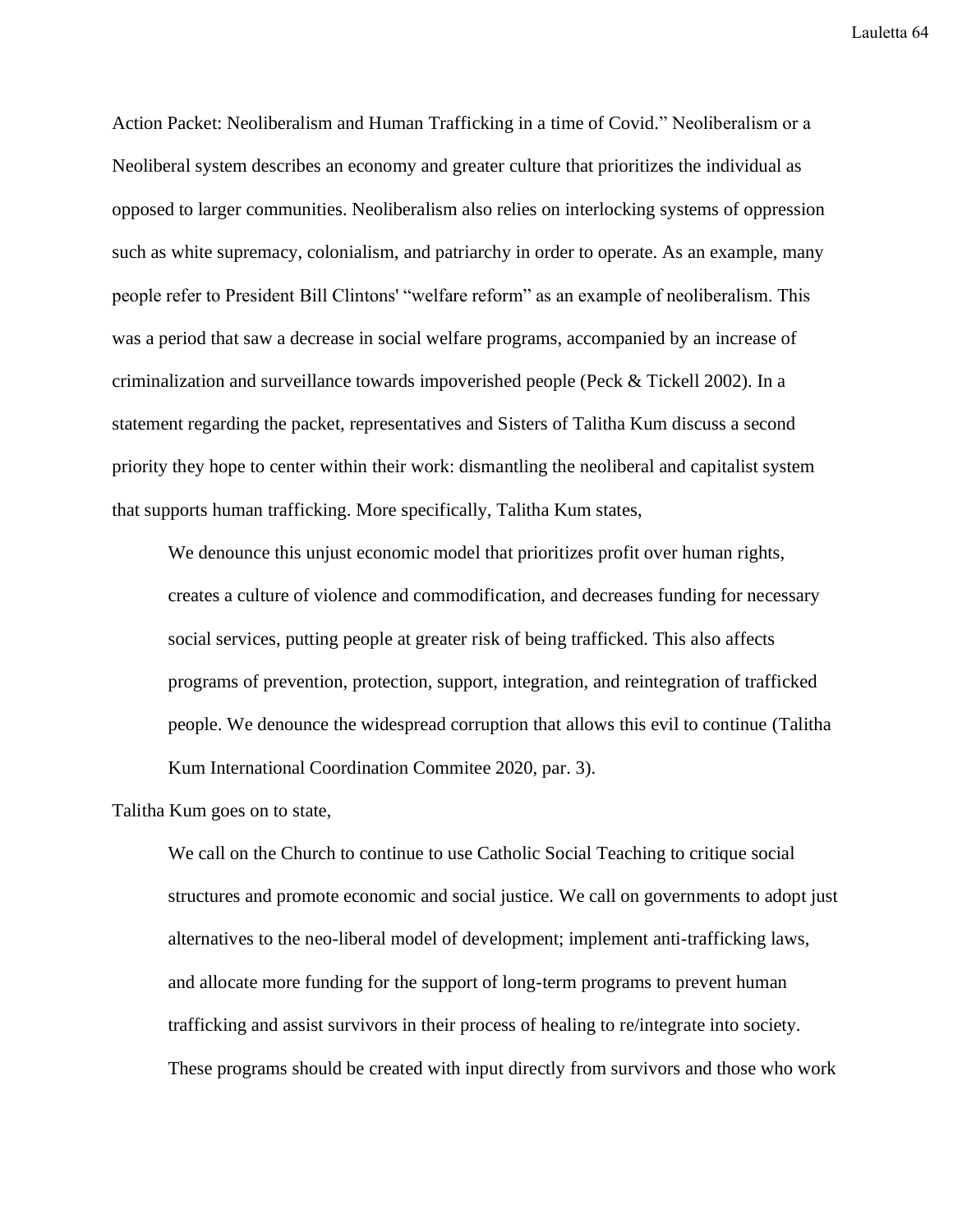with survivors such as Talitha Kum networks (Talitha Kum International Coordination Committee 2020 par 4.).

Talitha Kum efforts to dismantle both human trafficking and the capitalist system in many ways reflects values that are central to Indigenous feminist thought and Indigenous spiritual activism.

This push to prioritize the needs of communities and the world as a global community also very much reflects Layli Maparyan's womanist theory of radical interrelatedness. To reiterate, radical interrelatedness is the understanding that every action we perform not only affects us but also those around us and our communities. Namely, I see radical interrelatedness being demonstrated in how Talitha Kum talks about the goals of their work. While it is true that Talitha Kum ultimately hopes to see human trafficking end, they also see the end of human trafficking as a benefit not only for current, past, and future survivors but also for the soul of humanity overall. To once again quote Sister Gabriella Bottani directly, "Violence against women hurts the dignity of human beings" (Bottani 2021). According to Maparyan, radical interrelatedness requires mutual dignity and respect for each other and all living beings. Additionally, within Womanism it is understood that all knowledge must be community-based. This is key, as validating knowledge through community agreement aids the spiritual activist value of centering community over the individual, and is in that way, anti-colonial. The Sisters supporting the dismantling of a neo-liberal economy that supports the buying and selling of human beings demonstrates that these Sisters value the same dignity and respect that Dr. Maparyan writes about. Moreover, the survivor-centered activist network created by Talitha Kum demonstrates that these Sisters understand the importance of community-based organizing that is built through community-based knowledge.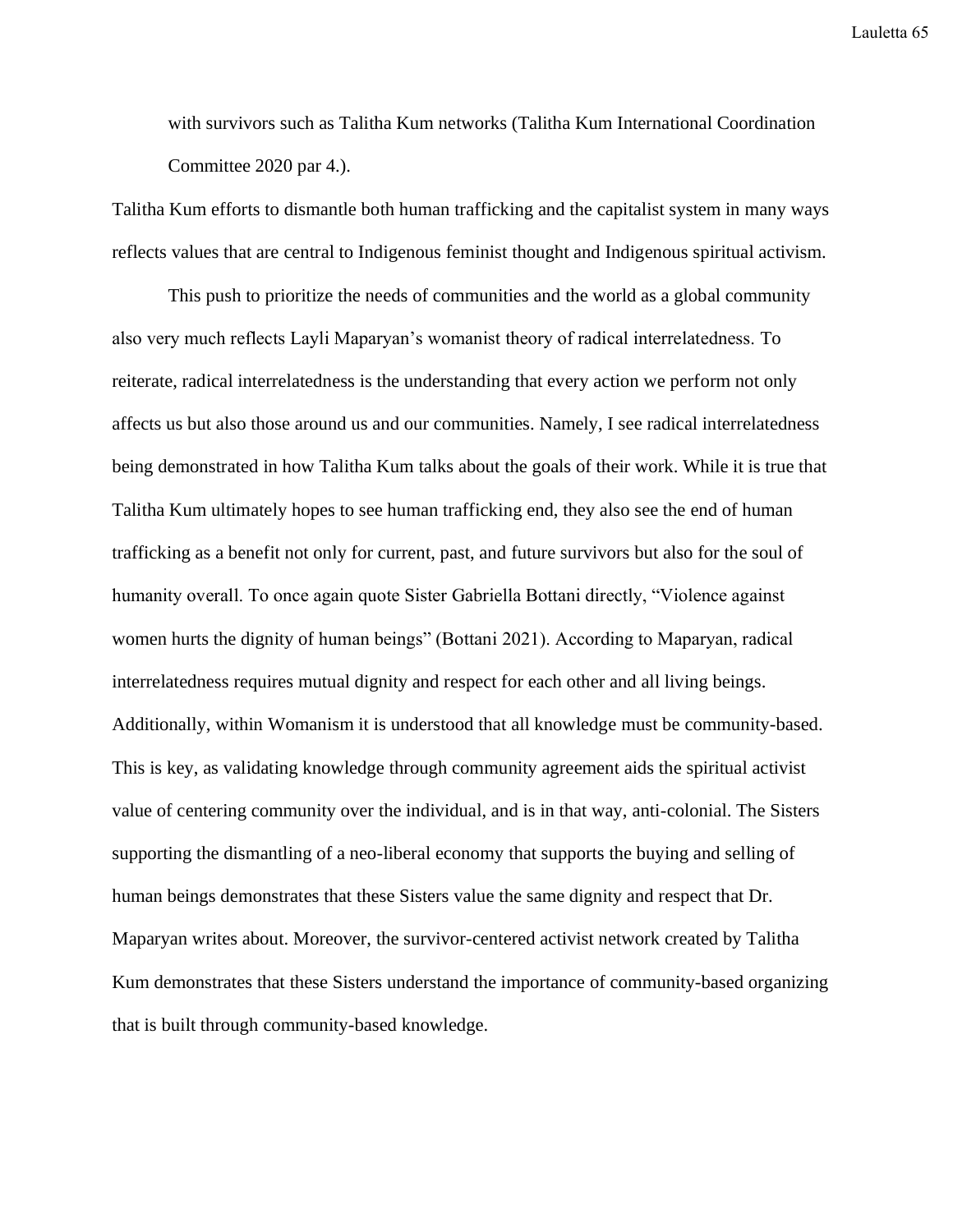## **CHAPTER 4**

## **4.1: Nuns and Spiritual Activism**

As I've described, both Network and Talitha Kum are activist networks that strive towards social justice and liberation. Additionally, there are multiple connections between the forms of activism these women participate in, and spiritual activism as theorized within Indigenous feminism(s), Womanism, and the work of Gloria Anzaldúa and AnaLouise Keating. While there may be connections between the acts of these women and spiritual activism, there are also many nuances that need to be considered when drawing such connections. For example, some questions to consider include: what are the implications of working towards social justice while completing this important work under the authority of a religious institution? Additionally, and particularly looking towards Network, does their work mean something different when these women are, in many ways, participating in social justice activism in direct defiance of the Vatican?

The exploration of these questions requires care and understanding. To repeat a statement I made in section 1.1, throughout my research, I have sought to understand whether there is a liminal space where these women can be both committed to Catholicism, *and* work towards communal liberation. To elaborate further, what does it mean that these women are devout and practicing Catholics (especially in the case of Network) while not following the more conservative doctrine of the church? Does the fact that these organizations vocally oppose the racist, colonialist, homophobic, and misogynistic views of the Catholic church mean anything when these nuns are still devoted to a religion that has historically perpetuated (and continues to perpetuate) these systems of oppression?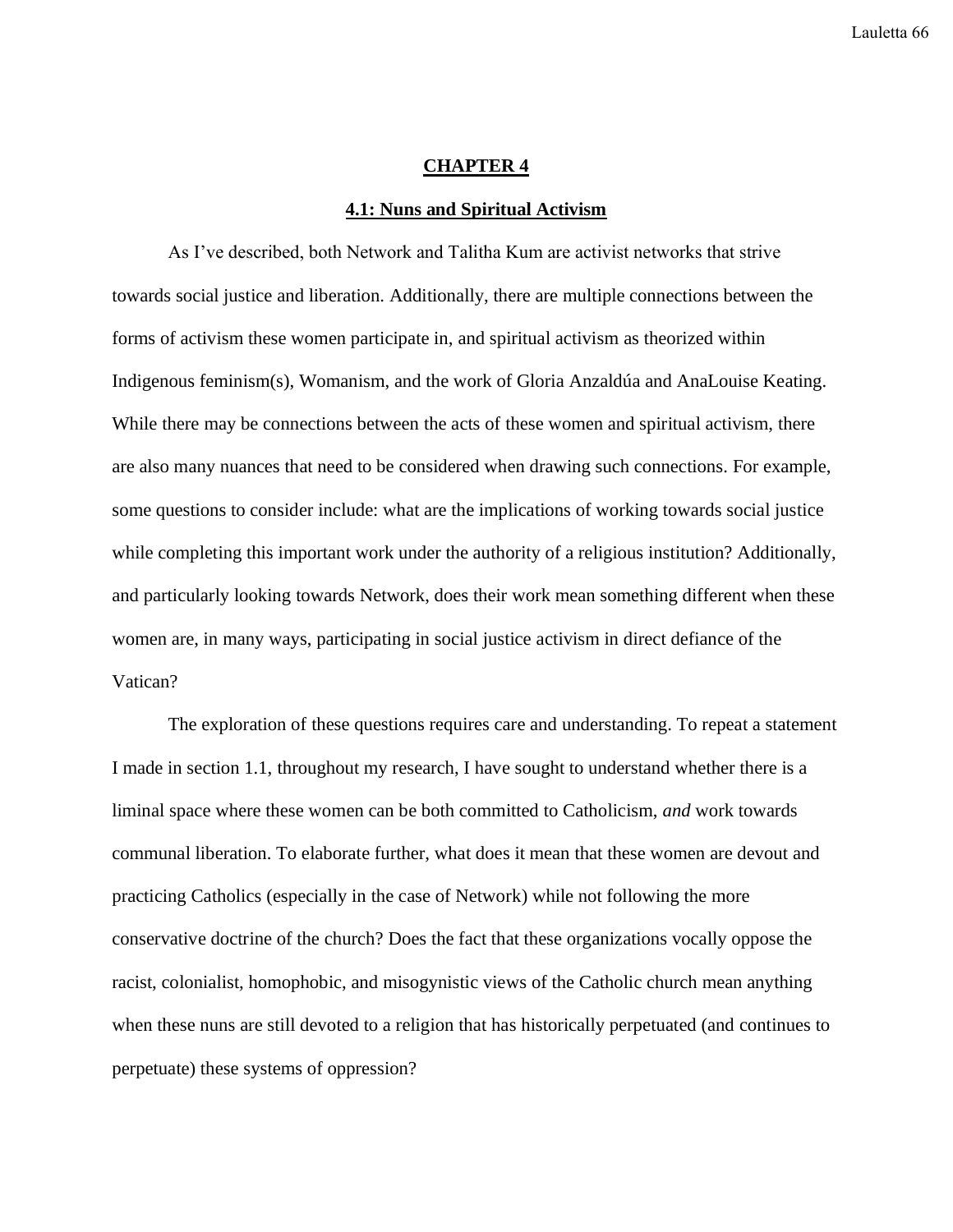To begin to answer these questions, it's important to acknowledge that spiritual activism as a form of activism is not completely unattainable, nor does it exist in a vacuum. Spiritual activism has and does operate within an existing culture that is informed by systems of power. What is key here, however, is that the practice of spiritual activism seeks to undo binaries and aim for a post-oppositional world. In other words, spiritual activism, in many ways similar to abolition theory, aims to dismantle the current system we have, one which relies on the aforementioned forces of oppression. Spiritual activists also move past the process of dismantling, and go on to both imagine and endeavor to create a new world that centers community care, understands the body as a site of knowledge, and acknowledges the relevance of intersectionality - including our liminal zones - in bridging across difference. Furthermore, central to spiritual activism is acknowledging that there are multiple truths in the world and that all of these truths should be equally respected. What we consider to be truth often arises from our own social location, therefore, it is difficult to find any truth that can be considered completely objective. In *Light in the Dark*/Luz en lo Oscuro, Gloria Anzaldúa states, "The dominant Western worldview holds that an objective" external reality exists independently of the knower, a reality that science can accurately describe" (Anzaldúa/Keating 2015, 43).

To investigate this concept of multiple truths further, I look again at the example of Talitha Kum's International Day of Prayer and Awareness Against Human Trafficking. To provide a quick background on this event, there were two key aspects to Talitha Kum's activist action; prayer, and being in community with one another. Prayer, as outlined by both Layli Maparyan and Claudia Horwitz in *The Spiritual Activist* is a common activist practice in spiritual activist circles. That being said, it should be noted that generally Christian prayer is not what is referred to in spiritual activism, though it is referenced within Womanism. Nonetheless, while in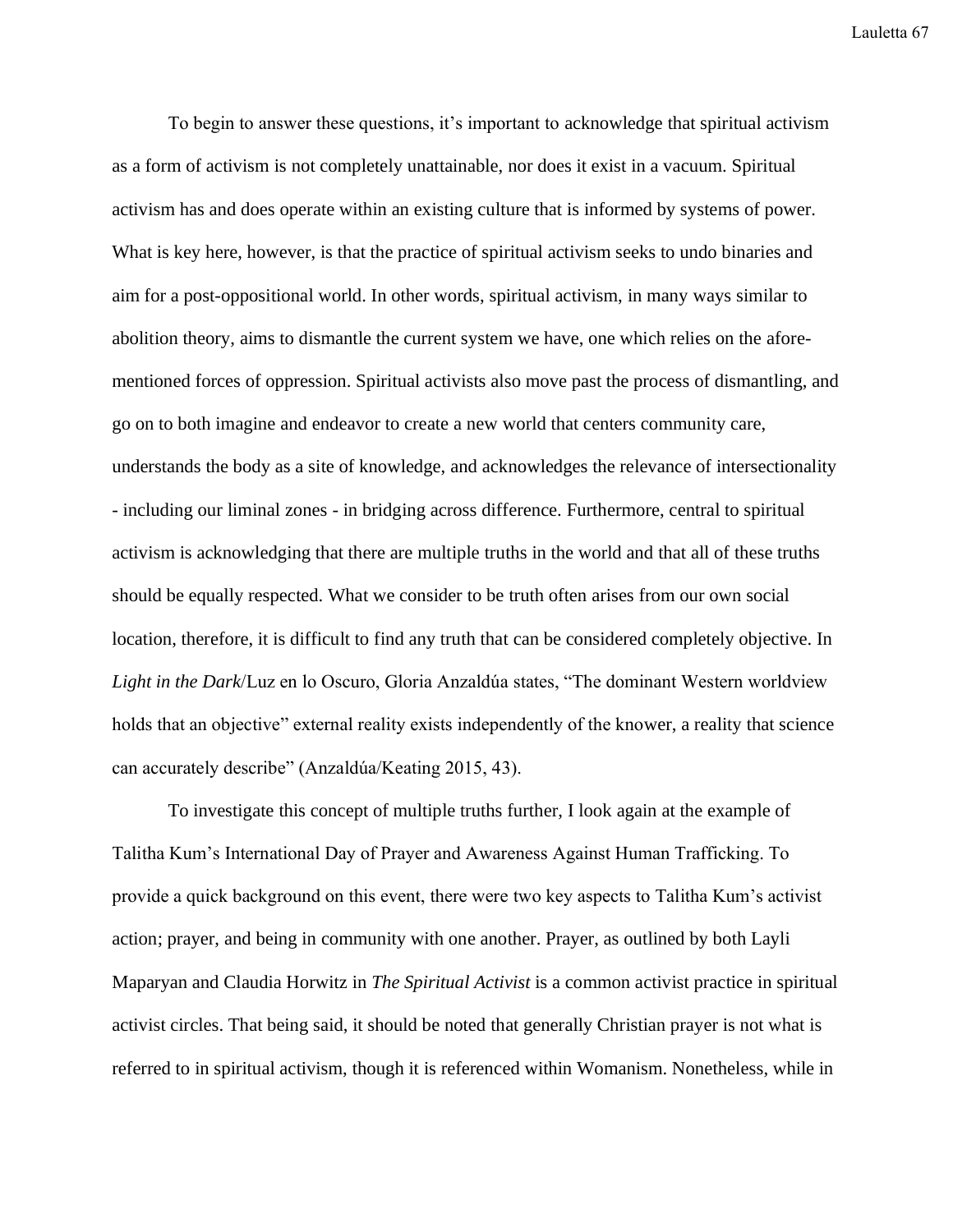this instance prayer may be ascribed to a particular religion (in this case, Catholicism), for the purpose of the questions I am investigating, I believe it is potentially more important to understand the *intent* of the prayer, as well as what the practice of prayer represents in this specific event.

As discussed in section 3.2, Talitha Kum did not only call upon their own Sisters and partnered organizations to contribute to this project, but rather they called upon all of humanity to participate, and, if they chose to, submit their videos, artwork, and words of solidarity under the hashtag #PrayAgainstTrafficking. The intent behind the creation of this global community of prayer was not to convert any participants to Catholicism per se (being Catholic was not a requirement to participate), but instead to create a network of global energy focused on one particular goal: ending human trafficking. Additionally, the organization asked participants to center survivors in their hearts. This resonates with the elements of prayer that involve afflicting and connecting energies between beings, as discussed by Mayparyan in Intro.4, and Largo-Anderson in Intro.3

On the topic of creating a post-oppositional world and deconstructing binaries, it is worth noting that partnering with organizations that seek to end human trafficking and slavery in all forms is a key aspect of their organization's work, regardless of the religious makeup of the organizations in question. To quote a representative of Talitha Kum,

The activities and projects of Talitha Kum are aimed at all those who are robbed of their dignity and deprived of liberty, regardless of their lifestyle, race, religion, economic or sexual orientation. The members of Talitha Kum living and bearing witness to Christian values, dialogue with and show respect for members of the different religious traditions and for non-believers (Talitha Kum 2022).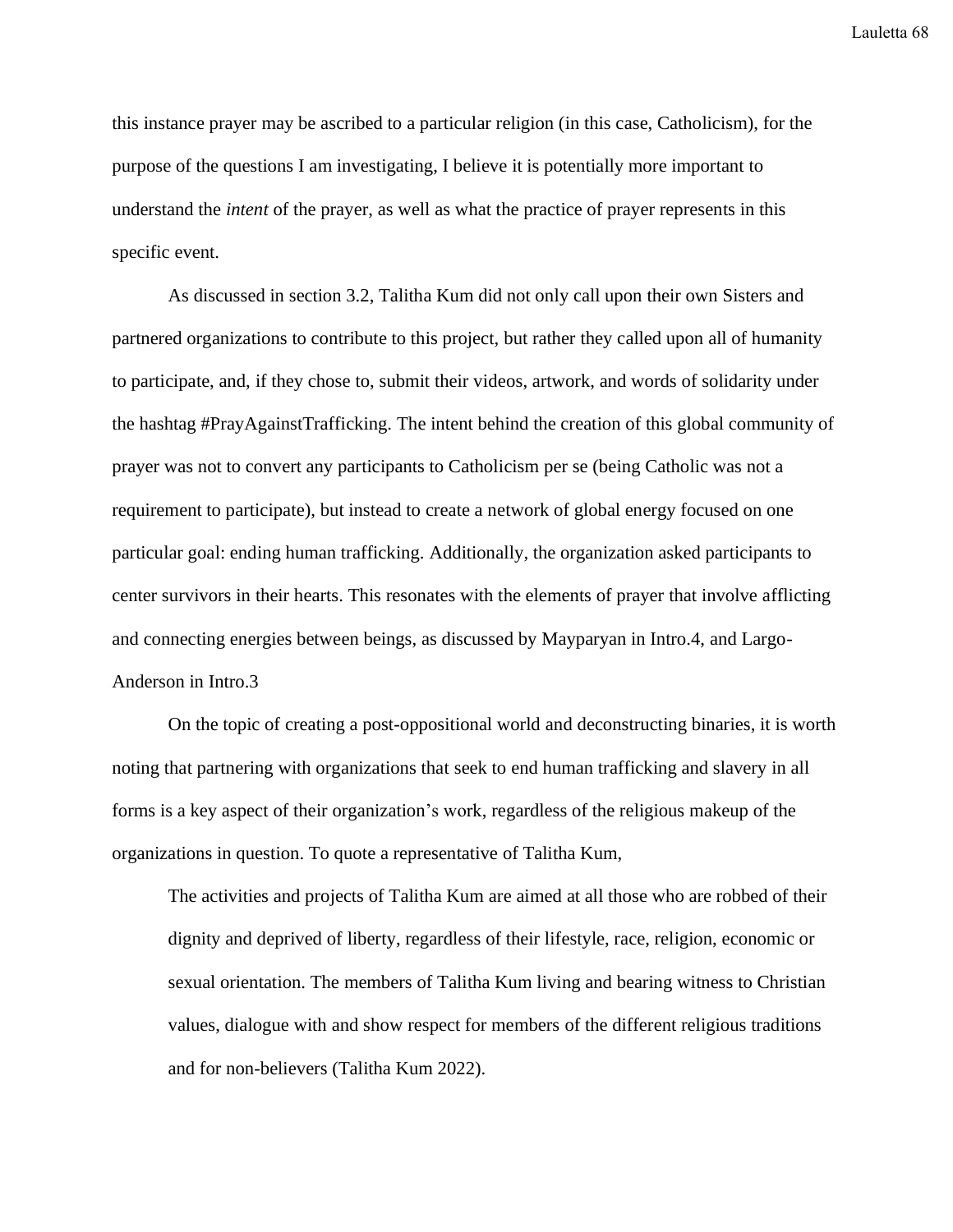In other words, Talitha Kum's mission is to bear witness to the stories of human trafficking survivors and eventually dismantle the system of human trafficking. While the Sisters show an undeniable commitment to Catholicism, their ultimate goal (in their words) is not to venerate Catholicism above any other religion or belief system. This could, in theory, point to the possibility that Talitha Kum's values do align with the values of spiritual activism, given that it is not necessarily their stated goal, vision, or mission to seek an expansion of Catholic practitioners. Much like Gloria Anzaldúa, Joyce Green, Layli Maparyan, and others who seek a global transformation, Talitha Kum seeks to "Awake the desire for dignity and justice. Transform with us exploitation with the power of care" (Talitha Kum 'Get Involved" 2022, par 2).

Furthermore, in section 2.2 I stated my intent to compare the activist efforts of the nuns described in these two case studies (in section 2.2, Network specifically) to Womanist, Indigenous feminist, and spiritual activist frameworks. In section 2.2, I also stated that one consideration of this thesis was to study the ways the nuns practice activism in order to increase the well-being of humanity. Based upon my research, I conclude that the intentions of both organizations are the latter, that is the ultimate aim is the well-being of humanity. However, there is an important difference between the two case studies examined herein. Network has, as an organization, vocally and visibly called attention to the harmful policies of the Vatican and the Catholic church as an institution. Not only have the Sisters at Network called attention to these issues, but they have also vocally opposed them. Talitha Kum, on the other hand, has received unwavering support from Pope Francis and the Vatican in their efforts. Some of the attitudes and behaviors of Network's nuns can be ascribed to their adherence to liberation theology or Catholic social justice teaching. One of the most visible ways that Network has opposed the Vatican was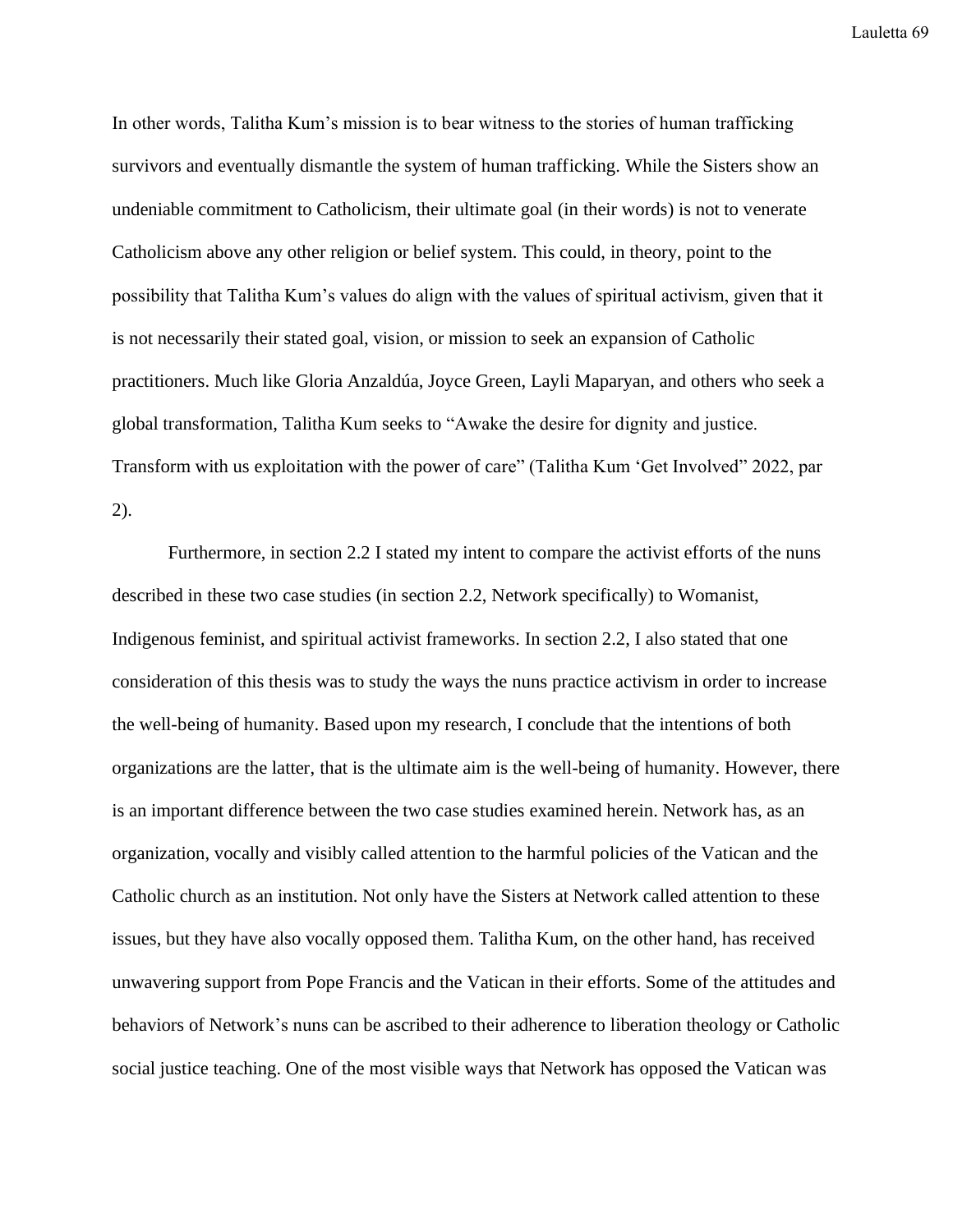through their very first tour with their sub-committee, Nuns on the Bus. As described in Section 2.1, the Sisters at Network, led by founder Sister Simone Campbell, faced immense pushback and even harassment from the Vatican and many Catholic Bishops after showing support for the Affordable Care Act. This pushback, according to the documentary *Radical Grace*, resulted in many of the women not necessarily questioning their faith, but questioning the institution through which they express their faith. Based on my research, while the Sisters at Network follow the guidance of Pope Francis, what they consider most important is sitting with, and deeply listening to those from social locations different than their own. To quote Sister Jane "Every person has different experiences. Activism is not what we think needs to be done, but what they say needs to be done" (Anonymous Sister at Network, 2022). Here it is evident that the actions demonstrated by the Sisters at Network were not inspired by support for ongoing colonization committed on behalf of their belief system, but rather, the Sisters were so deeply inspired by their faith that they sought the liberation of the poor.

The activist work of both Network and Talitha Kum also ascribes to anti-capitalist visions of work and productivity. To reference the article "The Fight against Human Trafficking Is Not Just a Numbers Game" by activist John Studzinski,

There is a tension between accompaniment and impact in the field of international development. The tail has increasingly wagged the dog. Funders want to see evidence of impact, and this results in a focus on numbers: Tallies of women rescued, the people sheltered. I recently heard about a shelter that ejected human-trafficking survivors after a certain period to provide evidence that it had "rehabilitated" enough people to justify the further investment (Studzinski 2017, par 5).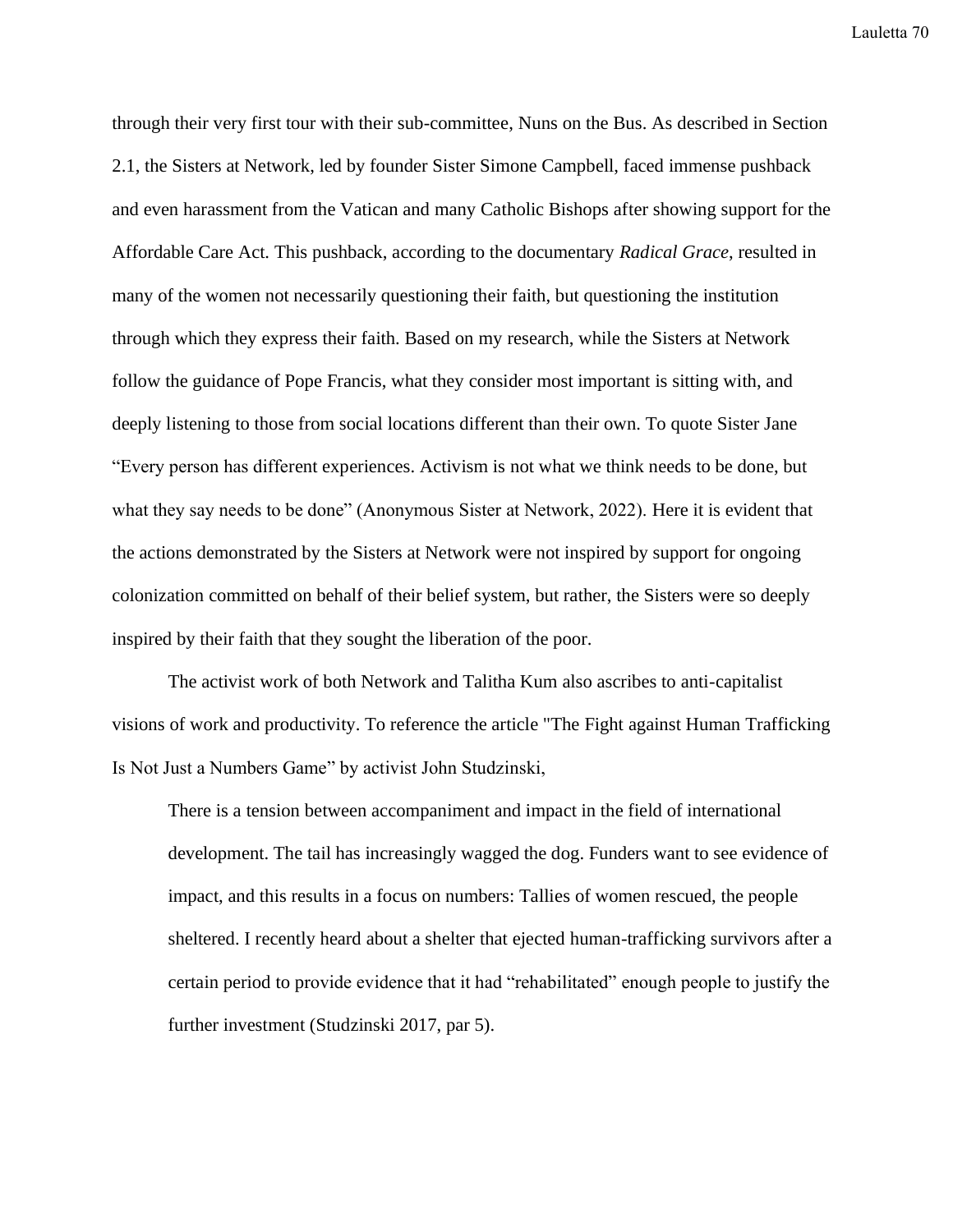Studzinski goes on to describe how this behavior sharply contrasts with the nuns he was working with (i.e., Redemptorist Sisters, also working towards ending human trafficking, some members of Talitha Kum, some not), and also with Talitha Kum. Studzinski specifically states that Talitha Kum ascribes to practicing patience, care, and letting survivors take the lead and go at their own pace. Additionally, based on this source, it is clear that for many of the consecrated women involved in this work, community building and bearing witness take precedence over numbers. While Talitha Kum certainly wants to help as many trafficking victims as possible, and Network wants to assist as many people affected by faulty systems as possible, they are both also concerned with listening to individual stories, and understanding how these individual stories make up a collective. In other words, the work of these consecrated women is not to meet quotas or work to achieve specific goals, but simply to bear witness and work towards creating a system that does not rely on relations of domination, particularly capitalism. For example, Studzinski recalls how the Sisters demonstrate beloved community and the absence of hierarchy. Studzinski joyfully writes about a moment when a group of nuns performs karaoke of ABBA's "Dancing Queen" with the survivors they were working with. In addition to demonstrating X, this specific example also points to the centrality of joy to spiritual activism, which is another way that spiritual activism sets itself apart from other activist practices.

These moments of joy align well with the Coyolxauhqui Imperative, a concept developed by Gloria Anzaldúa and elaborated on by AnaLouise Keating briefly introduced in Intro.1. As previously stated, Anzaldúa uses this story to describe the disembodiment that can result from systemic oppression such as cultural discrimination and isolation, white supremacy, racism, and settler colonialism. She describes the Coyolxauhqui imperative as a method of healing from wounds that occur due to the systems of domination listed above. For those with the lived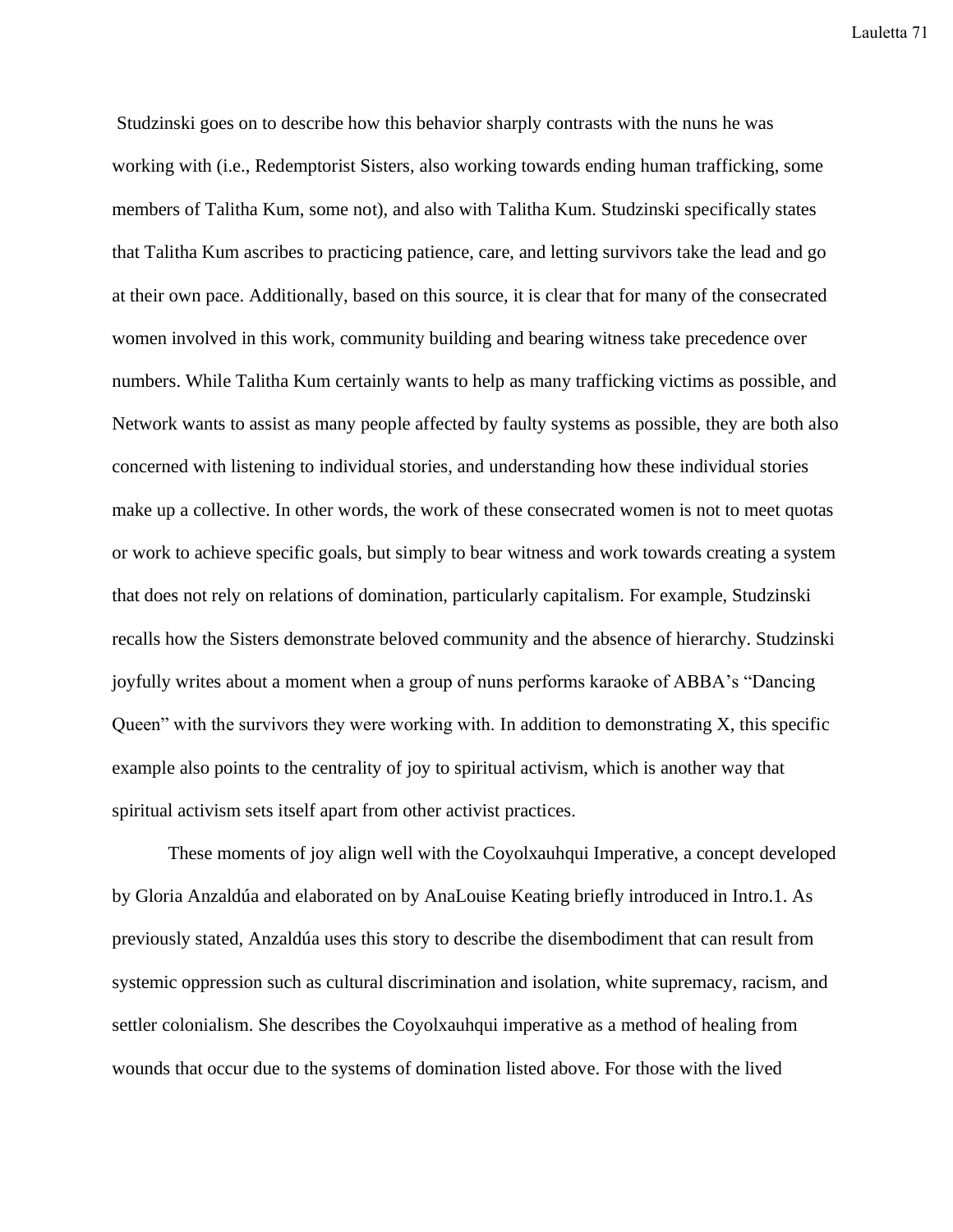experience of having multiple intersecting marginalized identities, these systems leave many feeling fragmentary. Coyolxauhqui imperative centers the necessary transformation that is required to restore "inner completeness." I believe that moments of joy like the one described in Studzinski's piece, can uplift and support the healing of those who have been fragmented by systems of oppression. Additionally, the nuns at the center of this study prioritize building community. A community that shares moments of joy and sadness can also assist an entire community in helping one another progress towards healing. As spiritual activists have written about, this healing can lead to self-transformation which is the necessary foundation for eventual global transformation.

Another facet of this complicated issue to consider is whether or not the work that these women are doing considered to be operating within a liminal space that Anzaldúa refers to both in *This Bridge Called My Back* and *Light in the Dark.* In the instance of Network, we can see the strain the conservative nature of the Catholic church is taking on these women as evidenced in the documentary *Radical Grace*, and in Network's their press releases. Gloria Anzaldúa discusses liminal zones in great detail when describing her theory of nepantla and nepantleras. As briefly explained in section Intro.1, Anzaldúa began studying the concept of a liminal zone after reflecting on her childhood growing up on the border of Mexico and the United States. When she speaks about liminal zones, she is referring to how our social location shapes the way we form knowledge, and shapes the way our bodies experience the world. On nepantla Anzaldúa comments, "According to Jung, if you hold opposites long enough without taking sides, a new identity emerges. As you make your way through life, nepantla itself becomes the place you live in most of the time–home" (Anzaldúa/Keating 2015, 127). The knowledge one holds from their unique social location can be amplified when that social location is situated between multiple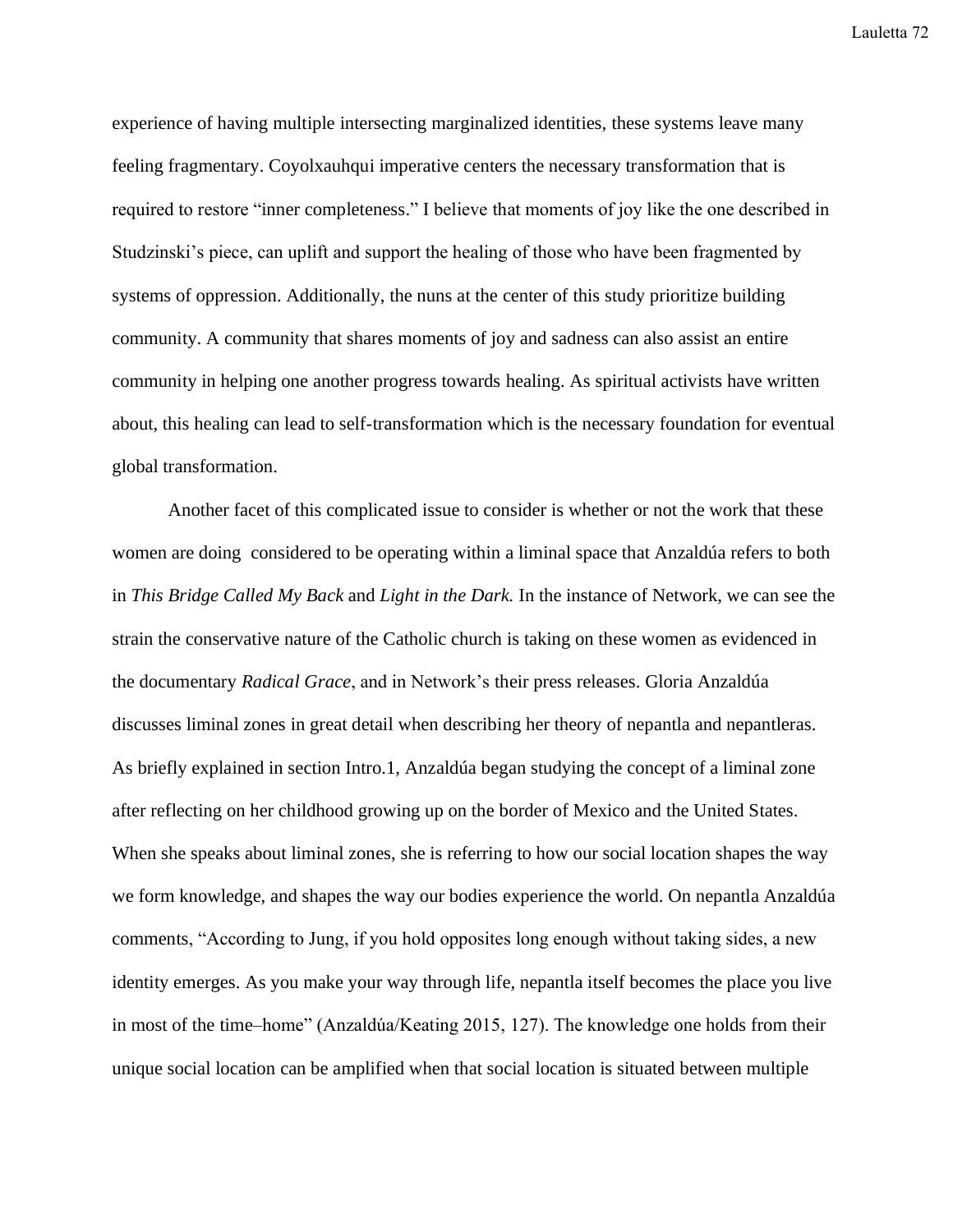identity categories and realms of existence. For me this quote highlights the way that Catholicism and social justice are often deemed to be opposites. In a description of nepantleras, Anzaldúa states, "We're not quite at home here but also not quite at home over there. Like queer or bisexual people who must live in both straight and gay worlds, or like rural people living in cities - stuck between the cracks of home and other cultures - we experience dislocation, disorientation (Anzaldúa/Keating 2015, 81). Therefore, I propose that living with the identity of being a Catholic nun while simultaneously living with the identity of being a social justice activist might be said to be existing within a liminal space. As they operate as social justice activists under the watchful eye of the Vatican, Sisters are not quite at home in either location. They are stuck between the cracks of home, in this case, Catholicism, and social justice-oriented values that the Church has either not always supported, currently does not support, or actively works against. Therefore, I argue that this situation may enable a liminal space for both the Sisters at Network and Talitha Kum. This liminal space becomes even more nuanced when we consider the multiple other identities these women hold, such as their race, ethnicity, ability, etc., and the worldview these intersectional identities create. In *Light in the Dark*, Anzaldúa compares a nepantla space to that of a bat in a cave hanging upside down. She states, "I make an instantaneous association of the bat man with border artists' nepantla stage–the dark cave of creativity where they hang upside down, turning the self upside down to see from another point of view, one that brings a new state of understanding (Anzaldúa/Keating 2015, 62). The nuns in this study who have left the comfort of their more privileged social location in the hierarchy of the Catholic church and sought to view their world "from upside-down" resonates well with Anzaldúa's thoughts on this subject. The above quote from Anzaldúa aligns with Sisters at both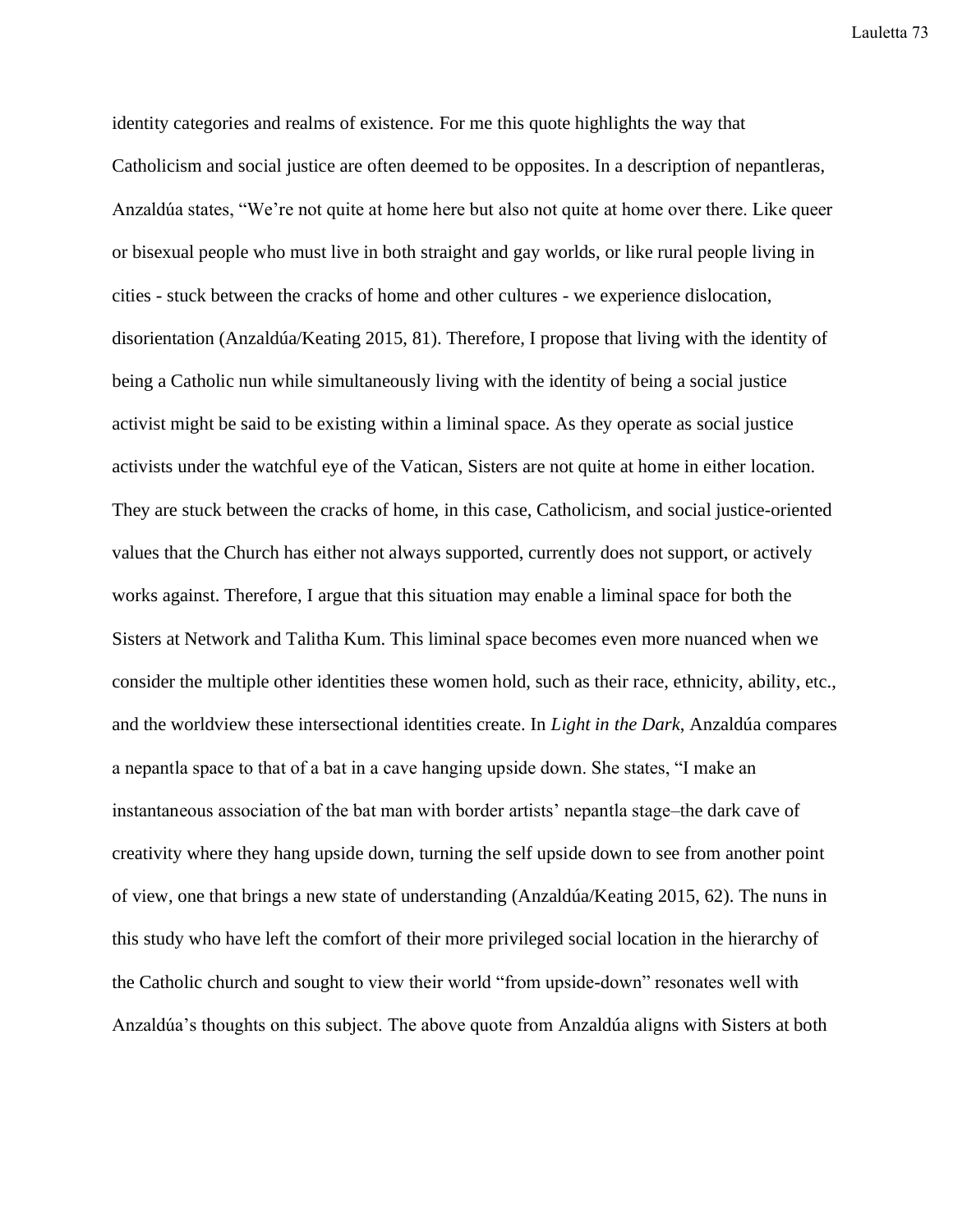organizations, and their mission to prioritize the voices of those who have experiences drastically different from their own

Finally, I conclude by once again restating what I asserted at the beginning of this section. Based on my research, the Sisters at Network and the Sisters that makeup Talitha Kum do share commonalities with many aspects of spiritual activism. I would even go as far as to say that these Sisters have performed acts of spiritual activism. However, labeling these sisters as "spiritual activists" is not the intention of this project. Rather, throughout chapters two, three, and four, I have drawn connections between the frameworks that encompass spiritual activist theory, and the activism and values practiced by both the Sisters at Network and Talitha Kum. In the following section, I explore in more depth Anzaldúa's concept of nepantleras and how it might be applied to the activist nuns centered in this thesis.

## **4.2: Nuns, Nepantla, and Nepantleras**

As has been previously stated, the purpose of this thesis is not to draw a dichotomy between religion and spirituality in the realm of activism, but instead to discuss how multiple truths can exist at once. In this section I discuss how Anzaldúa's theory on might be applied to the actions of the activist nun organizations Talitha Kum, and Network. In the introduction of this thesis, I initiated a discussion of how the actions of these Sisters potentially align with Anzaldúa's description of nepantlera and their actions. To reiterate, Gloria Anzaldúa defines a nepantlera as an individual who has navigated a liminal zone, is constantly making the journey to each side, and is therefore uniquely qualified to act as a mediator on another person's nepantla journey. Operating from this definition, I argue that the Sisters discussed in Chapters 3 and 4 represent crucial aspects of the role of the nepantlera. To be specific, these Sisters exist in a liminal zone, have navigated it, continue to navigate it, and also hope to lead and assist others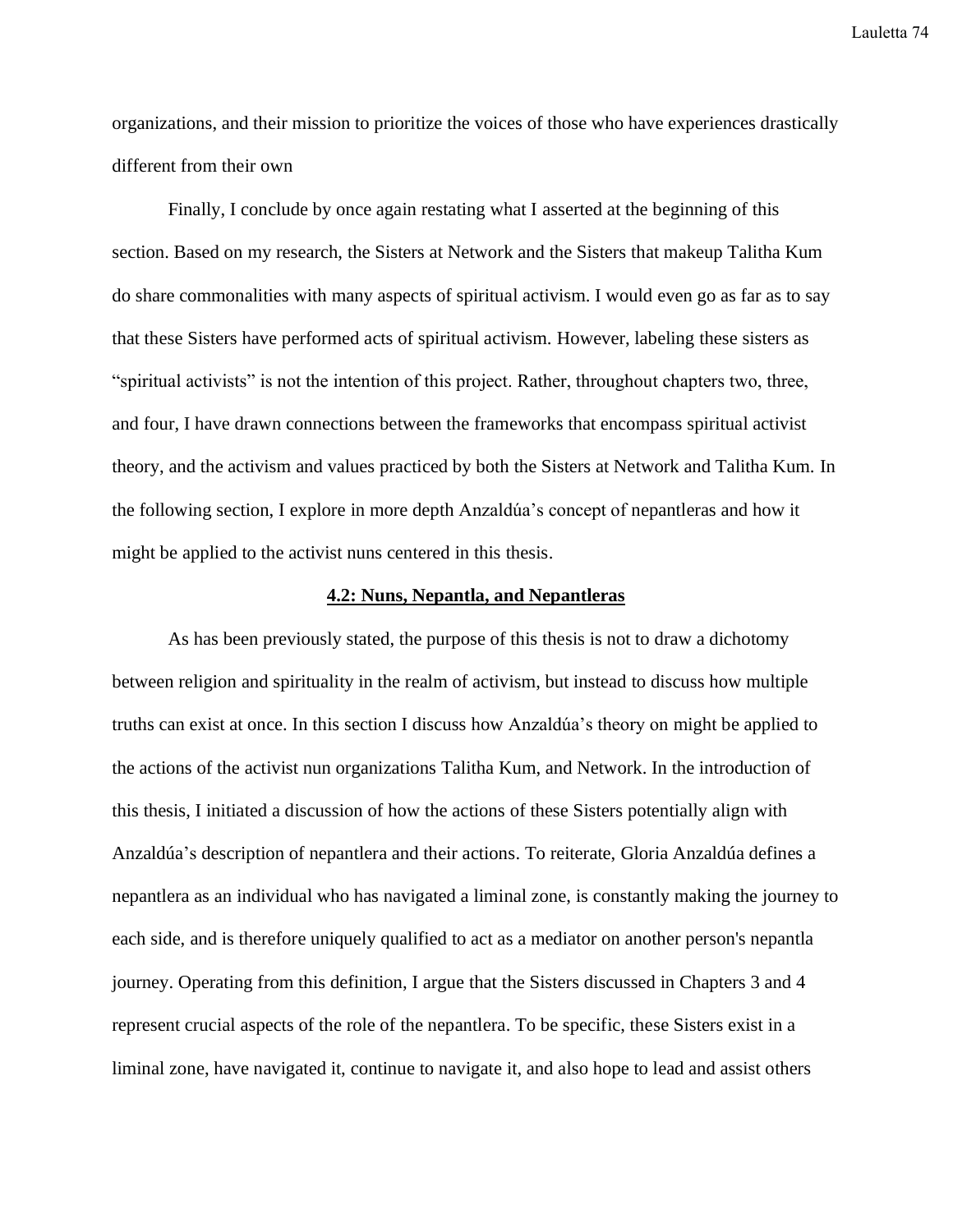through their own nepantla journeys as they envision a world where both Catholicism and liberation can mutually exist. On nepantleras Anzaldúa writes, "nepantleras are not constrained by one culture or world but experience multiple realities… [they] use competing systems of knowledge and rewrite their identities" (Anzaldúa 2015, 82). As previously described in Intro.1, nepantleras, who are uniquely equipped with spiritual knowledge, are constantly challenging the individualistic ideals of the western world. Anzaldúa also describes las nepantleras as spiritual activists who are simultaneously focused on achieving social justice and personal spiritual transformation. In many ways, this describes the activist nuns of Network and Talitha Kum.

The role of a nepantlera goes deeper than can be described in a few sentences, or even a few pages. There are many nuances and layers to this state of being that deserve further exploration and consideration. For example, in *Light in the Dark*, Anzaldúa states,

Conocimiento of our interconnectivity encourages white women to examine and deconstruct racism and "whiteness." But perhaps, as Keating suggests, "white" women who are invested in this privileged identity can't be nepantleras: "I think that 'whiteness' is a state of mind–dualistic, supremacist, separatist, hierarchical…all the things we're working to transform; I'm still not sure how this concept of 'whiteness' as an oppressive/oppressing mind-set corresponds to light-skinned bodies, but I do believe the two are not synonymous (Anzaldúa/Keating 2015, 152).

Given Anzaldúa's comments here, when considering whether the actions of activist nuns are similar to those of las nepantleras, it is important to consider how many of the nuns I discuss here are white women. At the same time, it is important to recognize that being a white-skinned person and being invested in the power that comes with white privilege are not one and the same. While being "white" is racial identity, whiteness is a system of oppression that is perpetuated by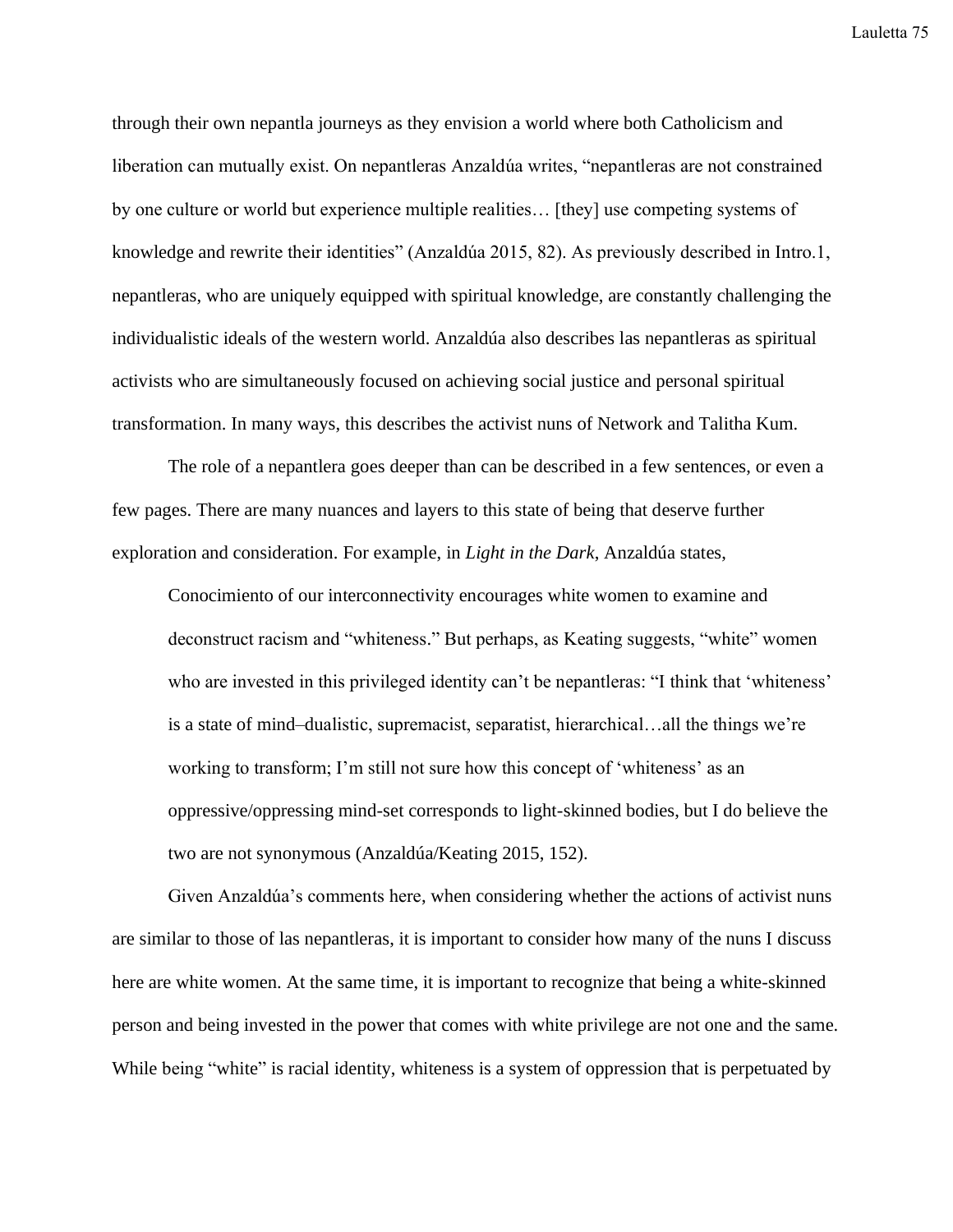those who gain power based on their own white privilege and are constantly working (at times subconsciously) to keep that power. Whiteness also works to uphold systems such as racism, anti-Blackness, the prison industrial complex, capitalism, and more. While the Sisters at Network do show self-reflexivity and understanding of their social location as white women, it is also important to recognize that self-reflexivity alone does not dismantle the social institution of whiteness.

Anzaldúa addresses the complex nature of identity and binaries in *Light in the Dark*. She writes

We stand at a major threshold in the extension of consciousness, caught in the remolinos (vortices) of systemic change across all fields of knowledge. The binaries of colored/white, female/male, mind/body are collapsing. Living in nepantla, the overlapping space between different perceptions and belief systems, you are aware of the change-ability of racial, gender, sexual, and other categories rendering the conventional labeling obsolete (Anzaldúa/Keating 2015, 119).

In this quote, Gloria Anzaldua envisions a future where we can look beyond categorizations of identity in order to foster interconnectivity. Based on my research, the Sisters at both Network and Talitha Kum envision a similar future. In other words, while some of the nuns may be whiteskinned, they are willing to let go of the power and privilege their identity gives them in order to create an equitable and just world. With this, a key aspect in the definition of nepantleras that is crucial to examine concerning these particular nuns also stems from this section of *Light in the Dark*, "Nepantleras are not constrained by one culture or world but experience multiple realities… [they] use competing systems of knowledge and rewrite their identities" (Anzaldúa 2015, 82). A similarity here between Anzaldúa's original theory and the work of these activist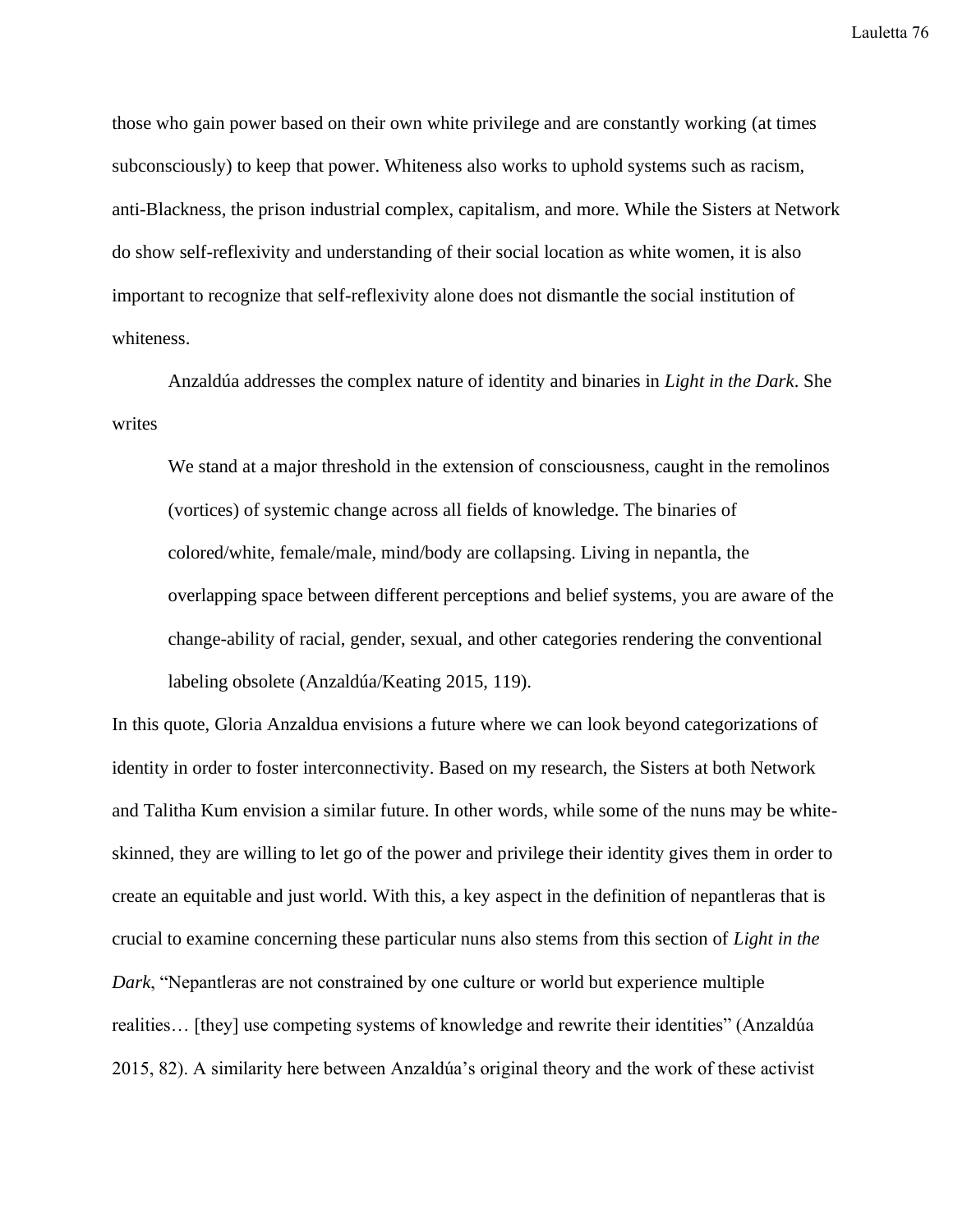nuns is that the nuns existing and work within competing systems of knowledge. Liminal zones are key to nepantla, just as they are key to acting as a nepantlera. As I have expressed throughout my analysis of these activists' efforts, I argue that a concrete example of nuns demonstrating this work are the many press releases and public statements on political issues that Network has published, which reveal their commitment to self-reflexivity. Additionally, this self-reflexivity, as well as the nuns' openness to bringing others along on their nepantla journeys, demonstrates their ability to navigate the stages of Conocimiento as described in Intro.1.

As has been described previously, the Sisters at Network participate in many activist efforts such as rallies, pray ins, marches, and of course, listening tours with Nuns on the Bus. However, it is their written words and concrete political stances that have been one of their most powerful tools for drawing attention to their organization, and facilitating change. Their leftleaning politics have also exemplified their existence in a liminal zone. In this case, the liminal zone I am referring to is the space between a devotion to Catholic teaching and a devotion to liberation. Furthermore, these aforementioned stances (such as their stance in opposition to the Title 42) have been widely publicized in national news articles such as in the *National Catholic*  Reporter<sup>5</sup>, as well as press releases on their website; networklobby.org. Two of these press releases are "Running from the Past Is No Way to Dismantle Racism", and "Cultivating Inclusive Community during LGBTQIA+ History Month" which I described in more detail in section 2.2. In their press releases the Sisters call attention to how the Catholic church has either fallen short or perpetuated violence against marginalized groups. Furthermore, within their

<sup>&</sup>lt;sup>5</sup> See Works Cited: "Four Catholic-Led Groups Working against President Donald Trump's Reelection" by Christopher White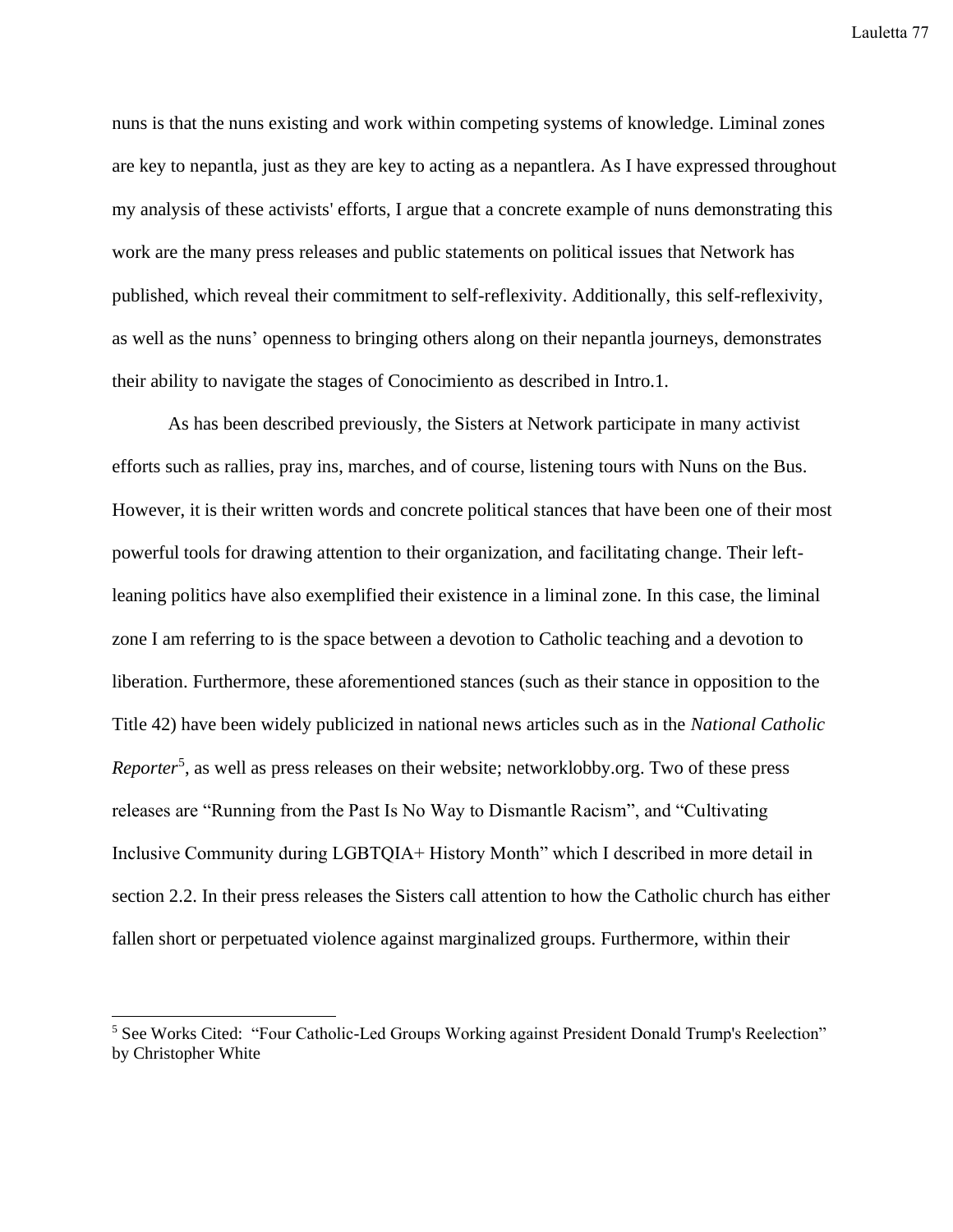statements the Sisters express a commitment to undoing this harm, and working for the liberation of all. The nuns' language of naming all people as members of the body of Christ is reminiscent of Anzaldúan thought in relation to the concept of global interconnectedness. In their choice of language, the nuns at Network boldly assert that non-normative sexualities do not make one less human. Therefore, the nuns recognize their mutual humanity with marginalized LGBQ+ folks. This is impactful for two reasons; first, it is not a stance the Catholic church has formally taken, and second, it aligns with Anzaldúa's theory of bridging across difference. Additionally, in their statement, 'Cultivating Inclusive Community during LGBTQIA+ History Month', the Sisters honor the fact that transgender individuals have knowledge that is incredibly valuable, and unique to their social location. This is exemplified by their statement "Transgender people are far more attuned than most of us to the reality that we human beings are a complex, mysterious, body-spirit creation of God, and they want nothing more than to honor that reality" (Schilder, Derouen 2021). The respect of the unique knowledge that comes from the lived experiences of trans people also aligns with Dr. Layli Maparyan's concept of reverence as described in section Intro.4. To reiterate, Maparyan describes reverence as a mutual respect born out of the awareness of our energies and vibrations. In Womanism, reverence is seen as a tool we can use to aid our understanding of the experiences of others. Additionally, reverence promotes the respect, care, and nurturance of those different experiences. I use this quote and call upon the concept of reverence to demonstrate a clear moment in which the Sisters at Network appear to recognize their liminality in their existence as social justice activists and consecrated Sisters. Moreover, being able to recognize other forms of liminality and marginalized knowledge is an important aspect of nepantla and nepantlera work.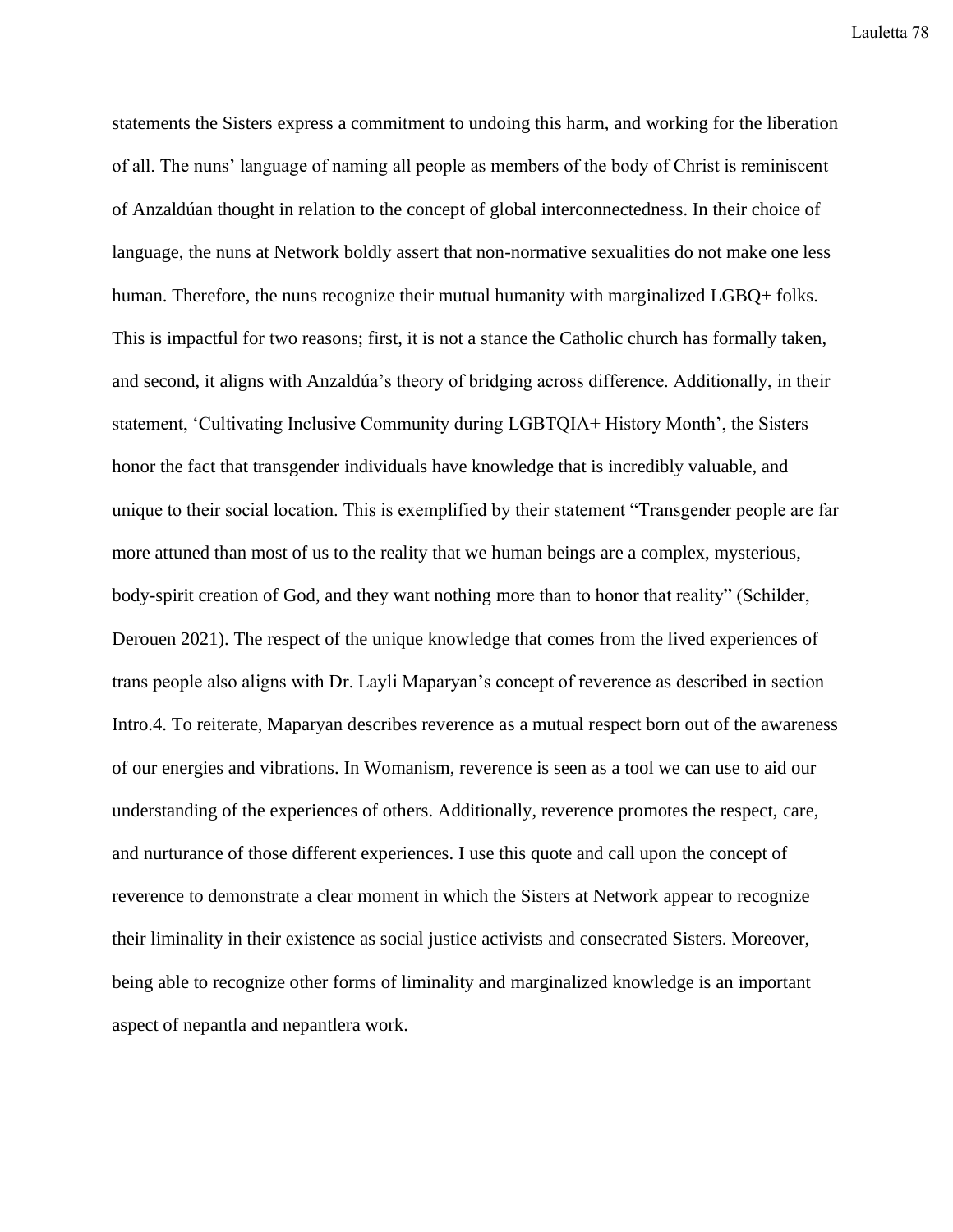Many of the actions of the Sisters of Talitha Kum also resemble Anzaldúa's descriptions of nepantlera actions. To sustain their work, Talitha Kum must be in constant dialogue with the Vatican while navigating their relationship with the Pope, while also authentically honoring their commitment to social justice. While Talitha Kum has received support from the Vatican in their efforts to help, shelter, and rehabilitate survivors of human trafficking as discussed in section 3.2, this is not necessarily where the goals of Talitha Kum end. Talitha Kum hopes to dismantle our current neoliberal capitalist system. Simultaneously, they envision a new world that does not rely on a global market that perpetuates the trafficking of human beings. To revisit a key quote from section 3.2,

We denounce this unjust economic model that prioritizes profit over human rights, creates a culture of violence and commodification, and decreases funding for necessary social services, putting people at greater risk of being trafficked. This also affects programs of prevention, protection, support, integration, and reintegration of trafficked people. We denounce the widespread corruption that allows this evil to continue (Talitha Kum International Coordination Committee 2020, par. 3).

This quote makes visible that the Sisters at Talitha Kum recognize the possibility of a space where their devotion to Catholicism and their devotion to a liberated world can exist simultaneously. Their belief is aided by their commitment to working with people outside of the Catholic faith while remaining committed to their own Catholic identity. This is because spiritual activists are often proposing and creating new theories that often lie beyond or outside of identity politics. The Sisters' commitment to liberation for all, not just for practicing Catholics, aligns with the spiritual activist goals of recognizing our interconnectedness. When we study the role of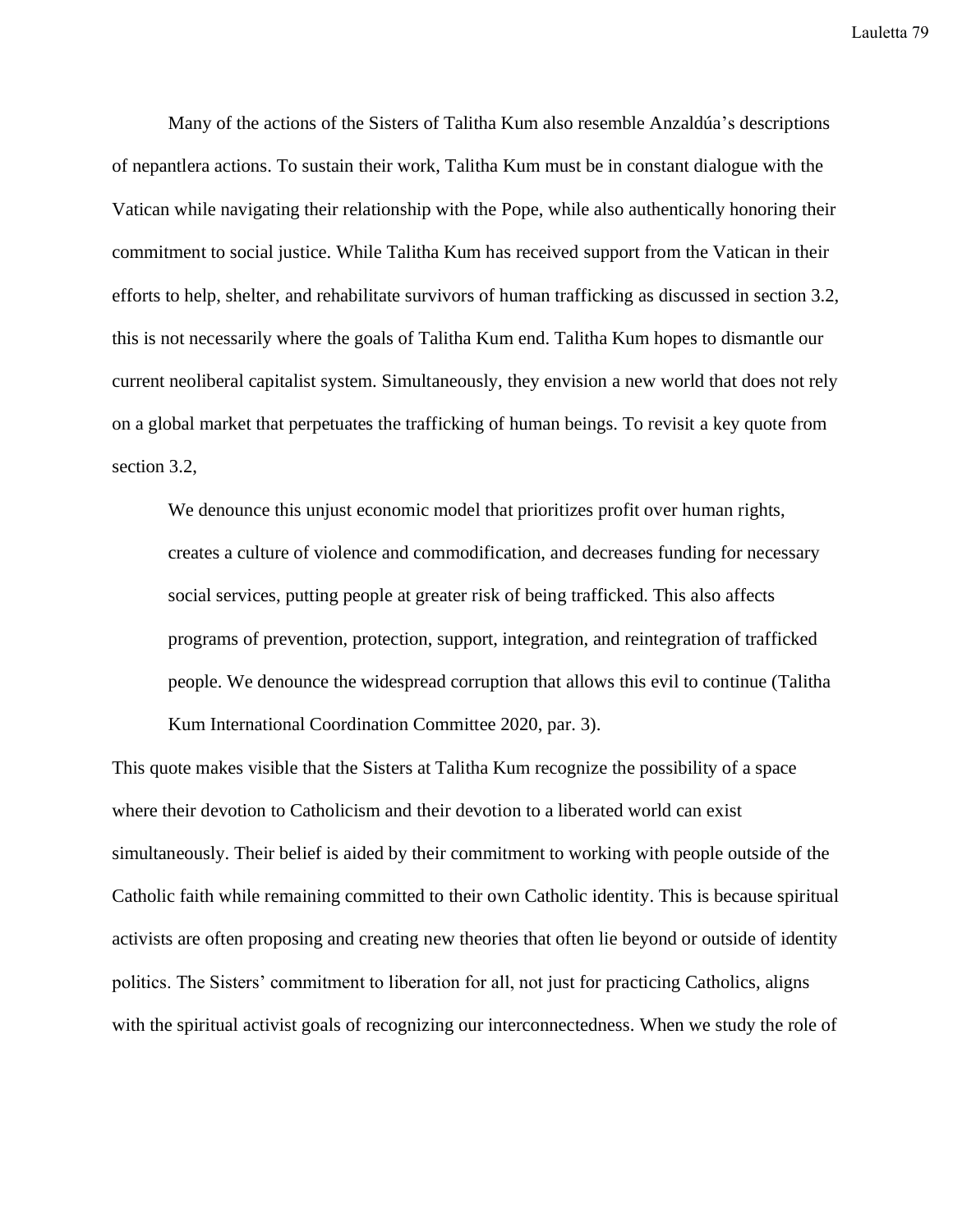a nepantlera, we study people who can create new knowledge from a unique social location. This knowledge created in liminal spaces can, in theory, lead us to liberation.

Several groups of Catholic nuns have acted as social justice activists across history, some even going as far as to ascribe to liberation theology and Catholic social teaching. Network and Talitha Kum are only two examples of such nuns. The work that these women have participated in and continue to perform creates the opportunity for a new vision of organized religion. If these groups of activist nuns continue to show a commitment towards bridging across difference, bearing witness to the experiences of others, deeply listening, and striving to accept and understand multiple truths and epistemologies, I believe we could one day see a completely reimagined Catholic church, and a completely reimagined world.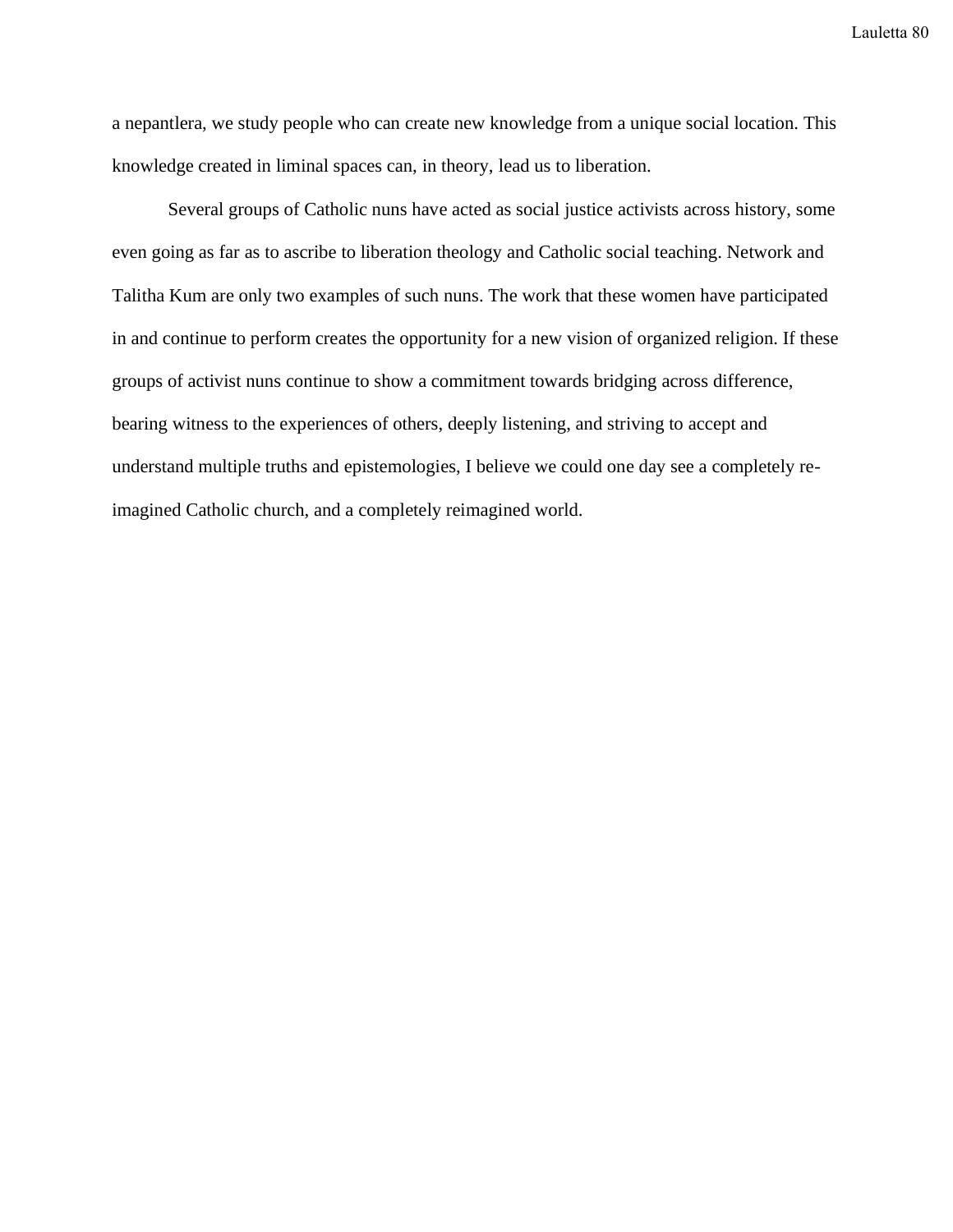## **Appendix A Interview questions**

- 1. Feminist Scholar Gloria Anzaldúa describes her theoretical framework of spiritual activism as a practice that requires self-reflection in order to achieve both selftransformation, and eventually, social transformation. She, among other feminist scholars, give examples such as meditation, walking meditation, and fasting to help begin and sustain this process. How do you practice self-reflection, and how has your faith guided you through this process?
- 2. Do you have any personal rituals or practices that you participate in, in order to be able to continuously seek social justice, if so, what are they?
- 3. In her book, *Borderlands/La Frontera: The New Mestiza* (1987) Anzaldúa explains the importance of "bearing witness" to the suffering and oppression of others in order to aim for understanding and then interconnectedness. She goes on to describe how interconnectedness is the only true path towards ending systems of domination such as patriarchy and white supremacy. How have you been able to "bear witness" through your time with Network, and how has this impacted your understanding of social activism?
- 4. How have you found community with Network, either with your fellow activists, or with the people you have met through your work?
- 5. Could you talk a little about Network's 2022 goals, and in what ways you will use social activism to achieve them?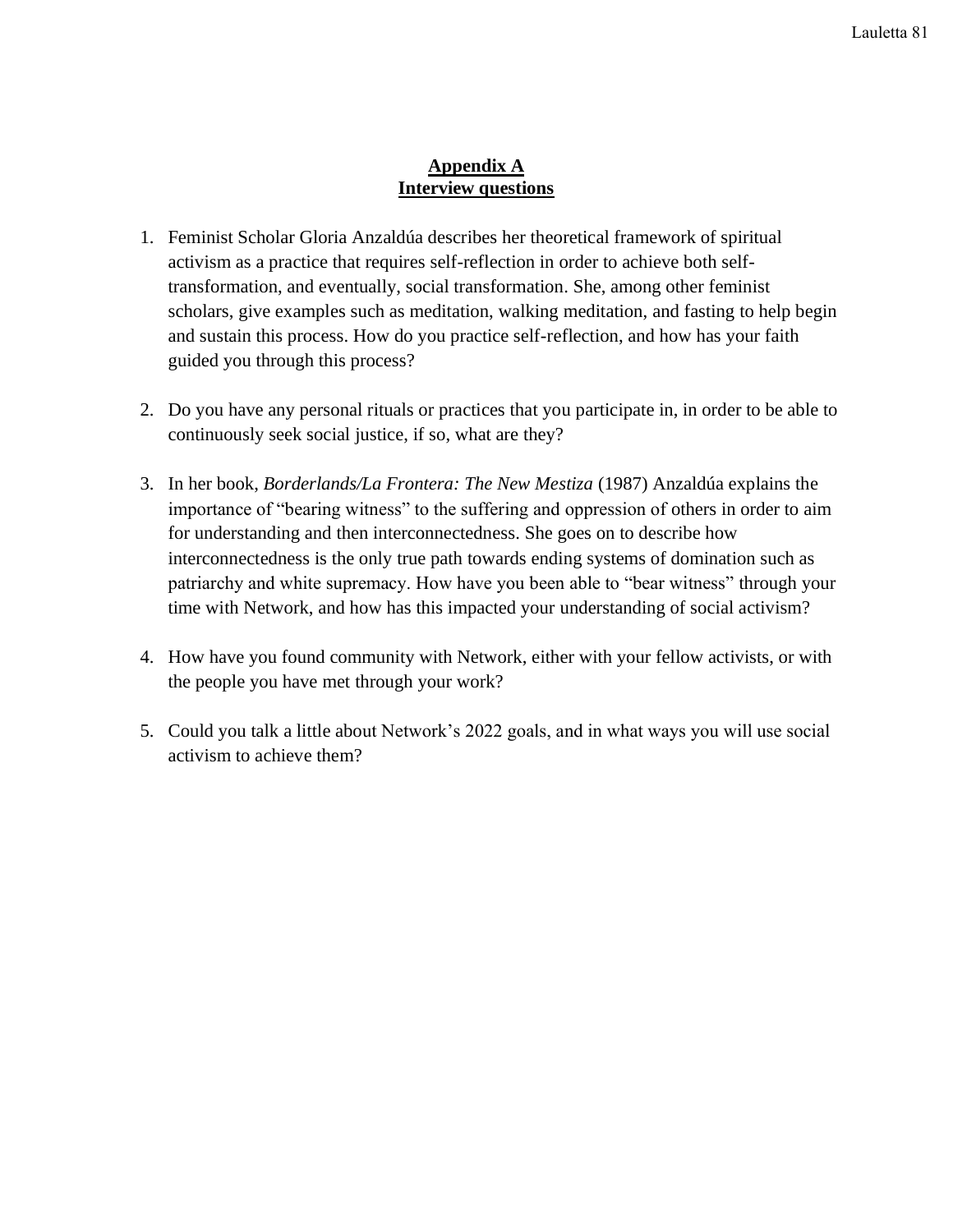## **Works Cited**

- Altamirano-Jiminéz, Isabel. 2017. "The State is not a Saviour." *Making Space for Indigenous Feminism*. Joyce Green. Toronto, Canada: Brunswick Books.
- American Immigration Council. December 17, 2021 "Coalition Letter Calling on the Biden Administration to End MPP and Title 42." American Immigration Council. December 17. [https://www.americanimmigrationcouncil.org/research/coalition-letter-calling](https://www.americanimmigrationcouncil.org/research/coalition-letter-calling-biden-administration-end-mpp-and-title-42)[biden-administration-end-mpp-and-title-42](https://www.americanimmigrationcouncil.org/research/coalition-letter-calling-biden-administration-end-mpp-and-title-42)
- Anderson, Bentley R. December 2007. "Review: Sisters of Selma: Bearing Witness for Change." *The Journal of American History*. Oxford, United Kingdom: Oxford University Press on behalf of the Organization of American Historians.
- Anzaldúa, Gloria, & AnaLouise Keating. 2015. *Light in the dark/Luz en lo Oscuro: Rewriting identity, spirituality, reality*. Durham, North Carolina: Duke University Press.
- Anzaldúa Gloria, and AnaLouise Keating. 2013. "(Un)Natural Bridges, (Un)Safe Spaces." In *This Bridge We Call Home: Radical Visions for Transformation,* 1–5. New York, New York: Routledge.
- Anzaldúa, Gloria, and AnaLouise Keating. 2013. *This Bridge We Call Home Radical Visions for Transformation*. New York, New York: Routledge.
- Barbato, Lauren. 2014. "Vatican 'Nun Report' Is Surprisingly Uplifting But What About Those 'Radical Feminist' Sisters?" *Bustle*. December 16 [https://www.bustle.com/articles/54191-vatican-nun-report-is-surprisingly-uplifting-but](https://www.bustle.com/articles/54191-vatican-nun-report-is-surprisingly-uplifting-but-what-about-those-radical-feminist-sisters)[what-about-those-radical-feminist-sisters](https://www.bustle.com/articles/54191-vatican-nun-report-is-surprisingly-uplifting-but-what-about-those-radical-feminist-sisters)
- Braunstein, Ruth, Todd Nicholas Fuist, and Rhys H. Williams. 2017. *Religion and Progressive Activism: New Stories About Faith and Politics*. Religion and Social Transformation. New York, New York: NYU Press.
- Brosi, George, and bell hooks. 2012. "The Beloved Community: A Conversation between bell hooks and George Brosi." *Appalachian Heritage 40*, no. 4. 76-86. doi:10.1353/aph.2012.0109.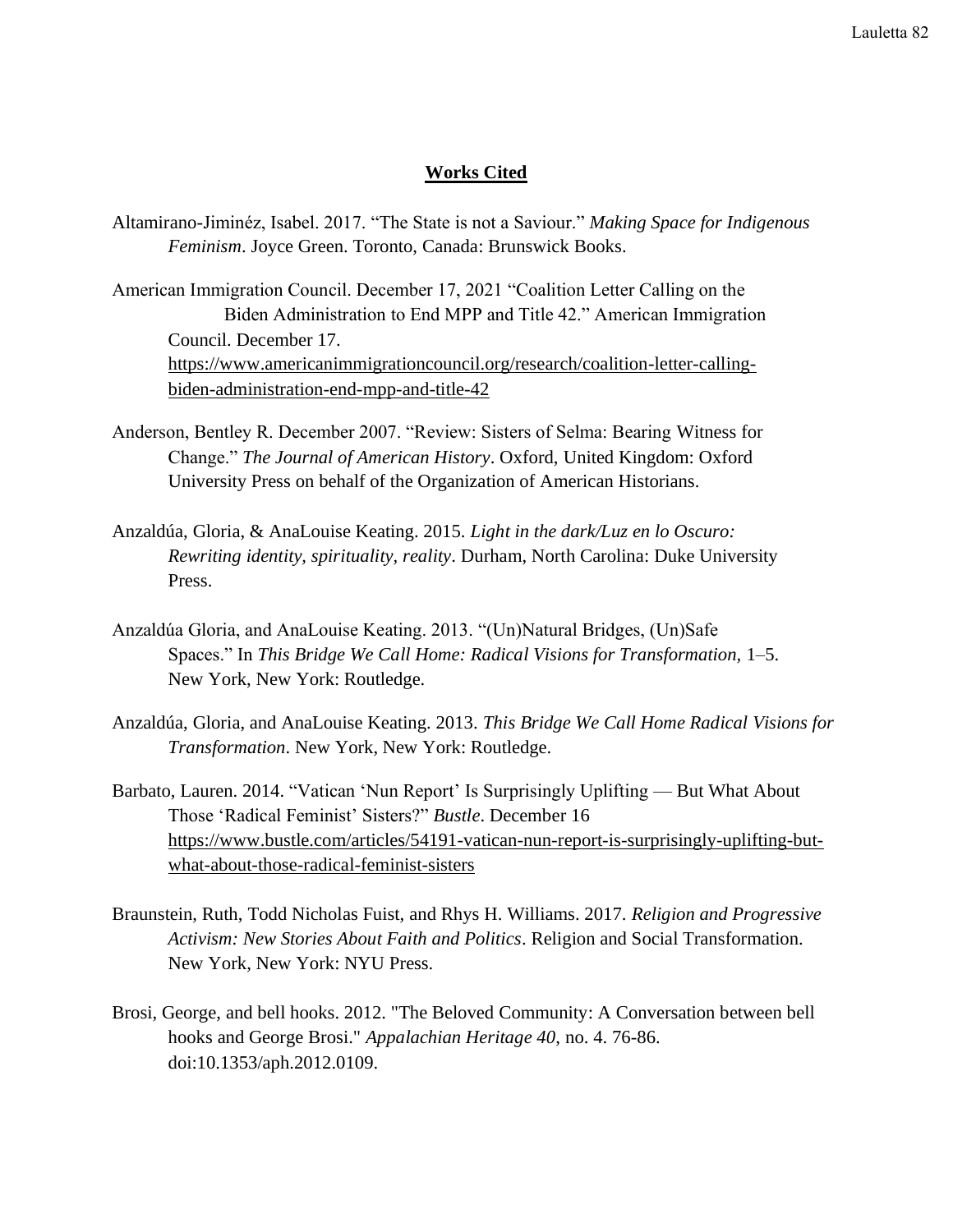- Carroll, Audrey. 2021. "Catholic Lobby Still Determined to Build Back Better Despite Senator Joe Manchins' Recent Comments." *Network Lobby for Catholic Social Justice*. December 21. [https://networklobby.org/news/catholic-lobby-still-determined-to-build-back-better](https://networklobby.org/news/catholic-lobby-still-determined-to-build-back-better-despite-senator-joe-manchins-recent-comments)[despite-senator-joe-manchins-recent-comments](https://networklobby.org/news/catholic-lobby-still-determined-to-build-back-better-despite-senator-joe-manchins-recent-comments)
- Carroll, Audrey. 2021. "National Faith Leaders US Senators Sherrod Brown, Patty Murray, Ron Wyden, Call on Congress to Pass Build Back Better Act to Support Working Families." *Network Lobby for Catholic Social Justice*. December 15. [https://networklobby.org/news/national-faith-leaders-u-s-senators-sherrod-brown-patty](https://networklobby.org/news/national-faith-leaders-u-s-senators-sherrod-brown-patty-murray-ron-wyden-call-on-congress-to-pass-build-back-better-act-to-support-working-families/)[murray-ron-wyden-call-on-congress-to-pass-build-back-better-act-to-support-working](https://networklobby.org/news/national-faith-leaders-u-s-senators-sherrod-brown-patty-murray-ron-wyden-call-on-congress-to-pass-build-back-better-act-to-support-working-families/)[families/](https://networklobby.org/news/national-faith-leaders-u-s-senators-sherrod-brown-patty-murray-ron-wyden-call-on-congress-to-pass-build-back-better-act-to-support-working-families/)
- Carroll, Audrey. 2021. "80+ Catholic Sisters and Activists Hold Prayer Vigil Outside White House Calling on President Biden to Rescind Title 42 and End MPP." *Network Lobby for Catholic Social Justice*. December 3. [https://networklobby.org/news/80-catholic-sisters](https://networklobby.org/news/80-catholic-sisters-and-activists-hold-prayer-vigil-outside-white-house-calling-on-president-biden-to-rescind-title-42-and-end-mpp/)[and-activists-hold-prayer-vigil-outside-white-house-calling-on-president-biden-to](https://networklobby.org/news/80-catholic-sisters-and-activists-hold-prayer-vigil-outside-white-house-calling-on-president-biden-to-rescind-title-42-and-end-mpp/)[rescind-title-42-and-end-mpp/](https://networklobby.org/news/80-catholic-sisters-and-activists-hold-prayer-vigil-outside-white-house-calling-on-president-biden-to-rescind-title-42-and-end-mpp/)
- Combahee River Collective. 1977. "The Combahee River Collective Statement" 2018. *Encyclopedia of African-American Writing*.
- Cumming, Judi. 2001. "Women, Peace Activism, and the Environment." In *Framing Our Past* (p. 259). MQUP.
- Da Silva, Matheus Elias. 2014. *Bondage and Freedom: The Role of the Catholic Church Regarding African Slavery in Brazil during the Emancipation Period from 1850 to 1888*. Norway: NORA - Norwegian Open Research Archives
- Davis, Dána-Ain, and Christa Craven. 2016. *Feminist Ethnography: Thinking through Methodologies, Challenges, and Possibilities*. New York, New York. Rowman & Littlefield.
- Devault, Margorie L. 2004. "Talking and Listening from Women's Standpoint." from *Feminist Perspectives on Social Research.* United Kingdom: Oxford University Press.
- Duggan, Michael W. 2018. "Conscience, Freedom, and Humanism." In *Turning to the World* (p. 10). MQUP.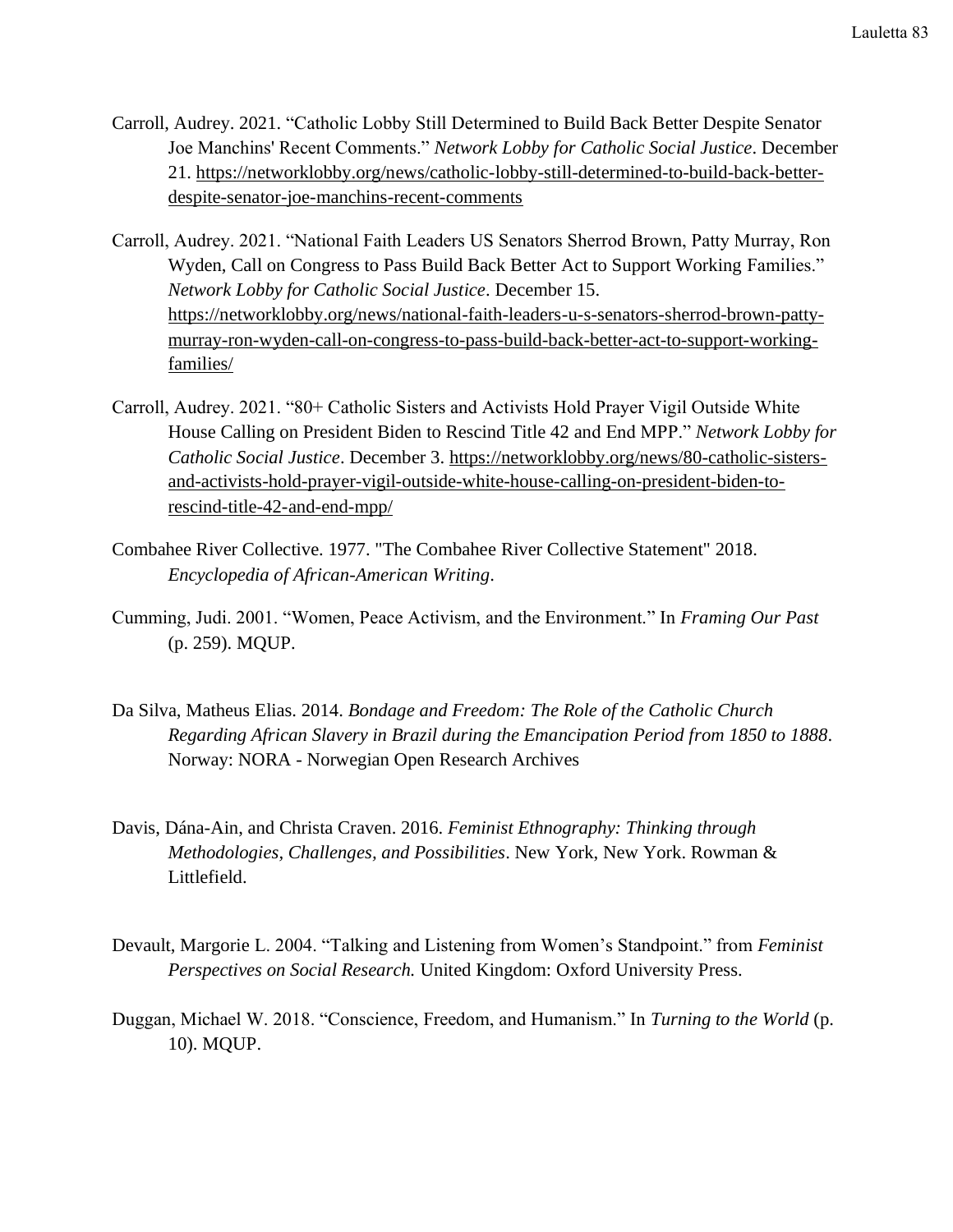- Fernandes, Leela. 2003. *Transforming Feminist Practice: Non-violence, Social justice, and the Possibilities of a Spiritualized Feminism*. San Francisco, California: Aunt Lute Books.
- Gafney, Will. 2016. "A Womanist Midrash of Delilah: Don't Hate the Playa Hate the Game." from *Womanist Interpretations of the Bible: Expanding the Discourse*. Semeia Studies. Atlanta, Georgia: SBL Press.
- Green, Joyce. (Ed.). 2017. *Making Space for Indigenous Feminism*. Toronto, Canada: Brunswick Books.
- Henold, Mary J. 2012. "Making Feminism Holy." In *Catholic and Feminist: The Surprising History of the American Catholic Feminist Movement*. 1st ed.
- Hesse-Biber, Sharlene Nagy. 2012. *Handbook of Feminist Research: Theory and Praxis*. Los Angeles, California: SAGE.
- Hesse-Biber, Sharlene Nagy, and Michelle L. Yaiser. 2004. *Feminist Perspectives on Social Research*. Oxford, United Kingdom: Oxford University Press.
- Hoey, Brian A. 2012. "Definition of Ethnography: Brian A. Hoey, Ph.D." December 9. <https://brianhoey.com/research/ethnography/>
- hooks, bell. 1981. *Ain't I a Woman: Black Women and Feminism*. Boston, MA: South End Press.
- hooks, bell. 1989. "Choosing The Margin as a Space of Radical Openness." *Framework: The Journal of Cinema and Media*, no. 36: 15-23. www.jstor.org/stable/44111660.
- Horwitz, Claudia. 2002. *The Spiritual Activist: Practices to Transform Your Life, Your Work, and Your World*, 73–95. New York, New York: Penguin Compass.
- Iseke, Judy, and Leisa Desmoulins. 2011. "Spiritual Beginnings of Indigenous Women's Activism: The Life and Work of the Honourable Thelma Chalifoux, White Standing Buffalo." *Canadian Woman Studies* 29 (1/2): 24–34.
- Khuankaew, Ouyporn. 2020. "Grassroots Women Transforming Patriarchy with Spiritual Activism". *Journal of Feminist Studies in Religion* 36(1), 113-121.

"Kimberlé Crenshaw on Intersectionality, More than Two Decades Later." 2017. New York, New York: Columbia Law School. June 8. [https://www.law.columbia.edu/news/archive/kimberle-crenshaw-intersectionality-more](https://www.law.columbia.edu/news/archive/kimberle-crenshaw-intersectionality-more-two-decades-later)[two-decades-later](https://www.law.columbia.edu/news/archive/kimberle-crenshaw-intersectionality-more-two-decades-later)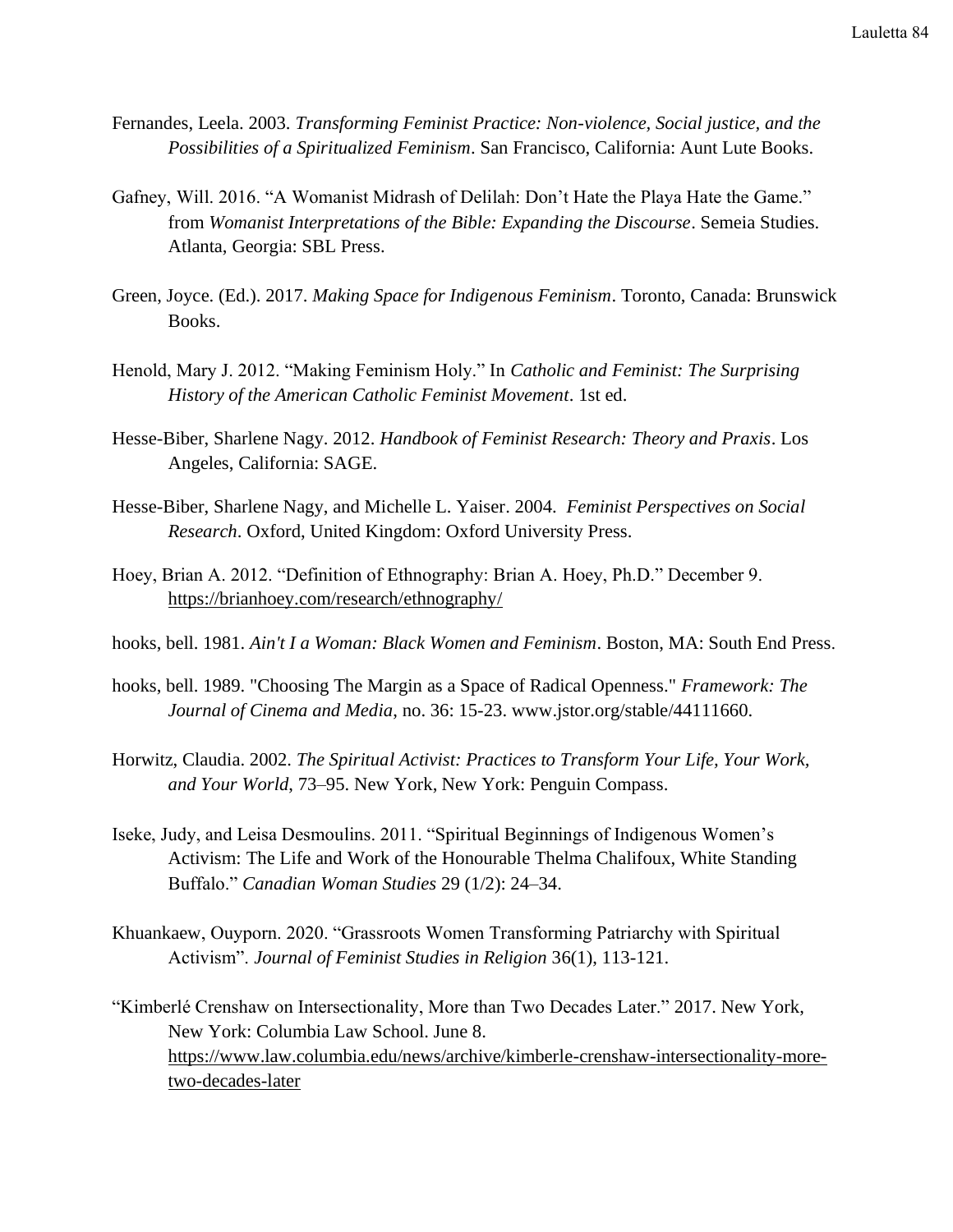- Kobo, Fundiswa A. 2020. "Ebuhlanti Amandla Ngawethu: Womanism and Black Theology of Liberation, in Memory of Vuyani Shadrack Vellem." *Hervormde Teologiese Studies* 76, no. 3 (2020): E1-E6.
- Largo-Anderson, Yitazba. 2017. "Spiritual Essentialism at Standing Rock". *Undergraduate Research Awards*, Hollins University Digital Commons.
- Maparyan, Layli. 2011. *The Womanist Idea*. New York, New York: Routledge.
- Michaelides, Alexandra. 2012. *Redefining Sisterhood: The New Nuns, Laywomen, and Catholic Feminist Activism, 1953-1992*. Dissertation, ProQuest LLC.
- Moraga, Cherríe, and Gloria Anzaldúa. 2015. *This Bridge Called My Back: Writings by Radical Women of Color*. Fourth ed. New York, New York: SUNY Press.
- Morris, Julia. 2021. "Running from the Past Is No Way to Dismantle Racism." NETWORK Lobby. November 23.<https://networklobby.org/112721churchracism/>
- Network Advocates. 2022. NETWORK Lobby. [https://networklobby.org/.](https://networklobby.org/)
- Network Lobby. 2021. "What Is Catholic Social Justice?" January 28. <https://networklobby.org/about/catholicsocialjustice/>
- Network Lobby. 2021. Livestream: "80+ Catholic Sisters and Activists Hold Prayer Vigil Outside White House Calling on President Biden to Rescind Title 42 and End MPP." <https://networklobby.org/title42livestream/>
- Novak, Mary J. 2021. "As Pope and President Meet, a Call for Interconnectedness." NETWORK Lobby. October 28. https://networklobby.org/102821potuspope/.
- Ohmer, Sarah S. 2010. "Gloria E. Anzaldúa's Decolonizing Ritual de Conocimiento". New York, New York: CUNY Academic Works.
- Olds, Cait. 2017. "Radical Nuns: A Feminist Fanzine and Coloring Booklet". Radical Nuns: A Feminist Fanzine and Coloring Booklet.
- Ortiz, Gigi. 2015. "Faith, Freedom and Fighting Human Trafficking." Edited by John Tures. https://paperzz.com/doc/8558391/faith--freedom-and-fighting-human-trafficking.
- Parrish, Rebecca. 2015. *Radical Grace*. Interchange Productions.
- Povoledo, Elisabeth. 2020. "In fight to stop human trafficking, nuns take to the streets". *The New York Times*.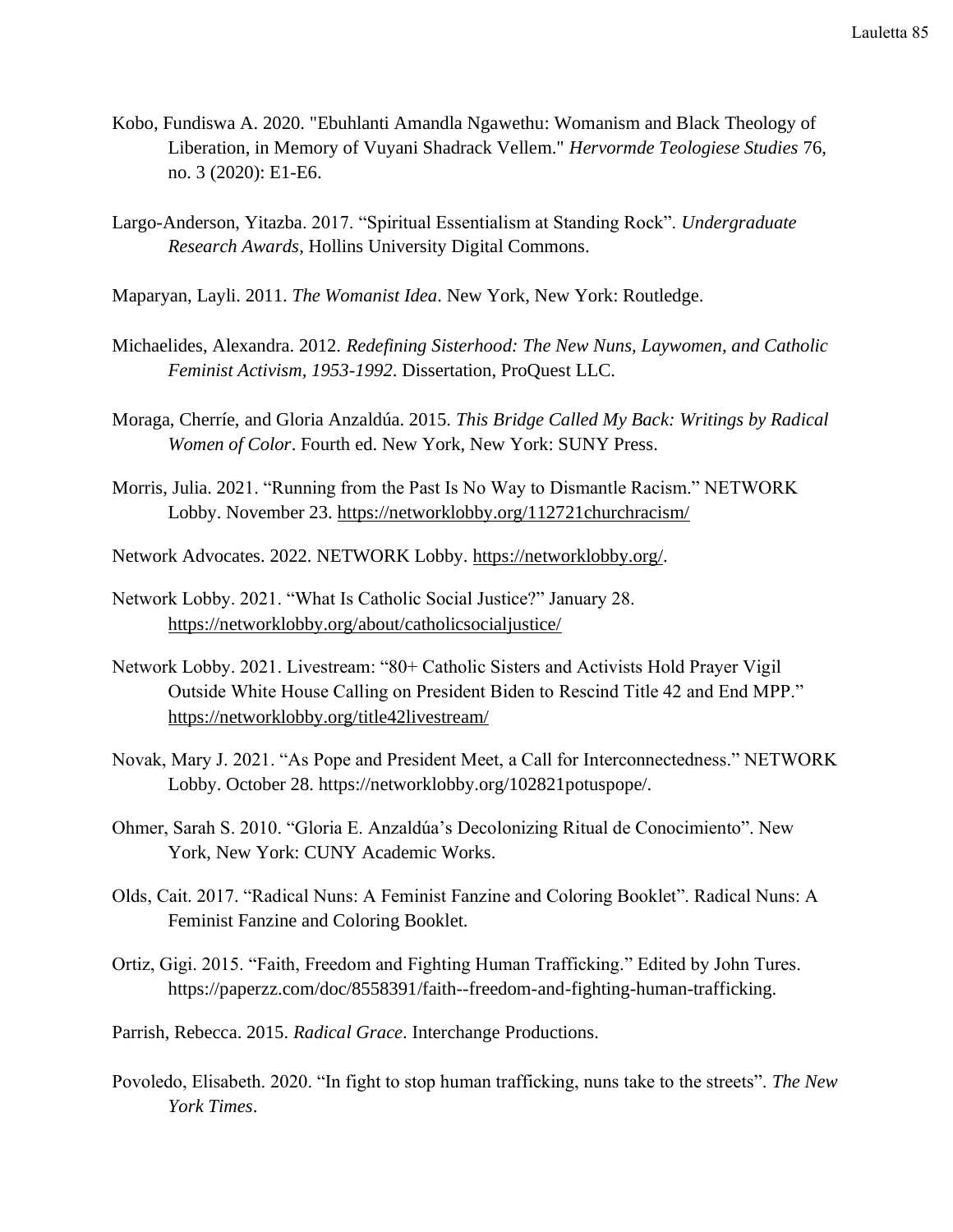- Roces, Mina. 2008. "The Filipino Catholic Nun as Transnational Feminist." *Women's History Review* 17 (1): 57–78. doi:10.1080/09612020701447657.
- Roces, Mina. 2012. "The Religious Roots of Women's Oppression: Feminist Nuns and the Filipino Woman." In *Women's Movements and the Filipina*: 1986-2008, 35–51. University of Hawai'i Press.
- Ruether, Rosemary Radford. 1983. "Ministry and Community for a People Liberated from Sexism." In *Sexism and God-Talk: Towards a Feminist Theology*, 193–213. London: SCM.
- Sadr, Jessica. 2018. *Gloria Anzaldúa's Womanist Idea*. Available from ProQuest Dissertations & Theses Global.
- Salgado, Soli. 2020. "Community and Prayer Sustain Sisters Who Help Victims of Trafficking." *National Catholic Reporter.* January 10. [https://search-ebscohost](https://search-ebscohost-com.hollins.idm.oclc.org/login.aspx?direct=true&db=rlh&AN=141057254&site=ehost-live&scope=site)[com.hollins.idm.oclc.org/login.aspx?direct=true&db=rlh&AN=141057254&site=ehost](https://search-ebscohost-com.hollins.idm.oclc.org/login.aspx?direct=true&db=rlh&AN=141057254&site=ehost-live&scope=site)[live&scope=site.](https://search-ebscohost-com.hollins.idm.oclc.org/login.aspx?direct=true&db=rlh&AN=141057254&site=ehost-live&scope=site)
- Schilder, Virginia. 2021. "Cultivating Inclusive Community during LGBTQIA+ History Month." NETWORK Lobby. October 25.<https://networklobby.org/102521lgbtq/>
- Sexauer, Cornelia F. 2004. "A Well-Behaved Woman Who Made History: Sister Mary Antona's Journey to Selma." *American Catholic Studies* 115, no. 4: 37-57. 2004.
- Suzack, Cheryl. 2010. "Indigenous Women and Feminism: Politics, Activism, Culture." *Women and Indigenous Studies Series*. Vancouver, Canada: UBC Press.
- Whitman, J., McFadden, C., & Schapiro, R. 2021. "A hidden army of 'very brave' nuns fight child trafficking". NBCNews.com.
- Still, Carl & Gertrude Rompré. 2018. *Turning to the World*. Montreal, Canada: MQUP.
- "Untitled." 2019. *National Catholic Reporter.* October 4. [https://search-ebscohost](https://search-ebscohost-com.hollins.idm.oclc.org/login.aspx?direct=true&db=rlh&AN=138875947&site=ehost-live&scope=site)[com.hollins.idm.oclc.org/login.aspx?direct=true&db=rlh&AN=138875947&site=ehost](https://search-ebscohost-com.hollins.idm.oclc.org/login.aspx?direct=true&db=rlh&AN=138875947&site=ehost-live&scope=site)[live&scope=site.](https://search-ebscohost-com.hollins.idm.oclc.org/login.aspx?direct=true&db=rlh&AN=138875947&site=ehost-live&scope=site)
- Studzinski, John J. 2017. "The Fight against Human Trafficking Is Not Just a Numbers Game." New York, New York: *America* 217, no. 12 (2017): 10.